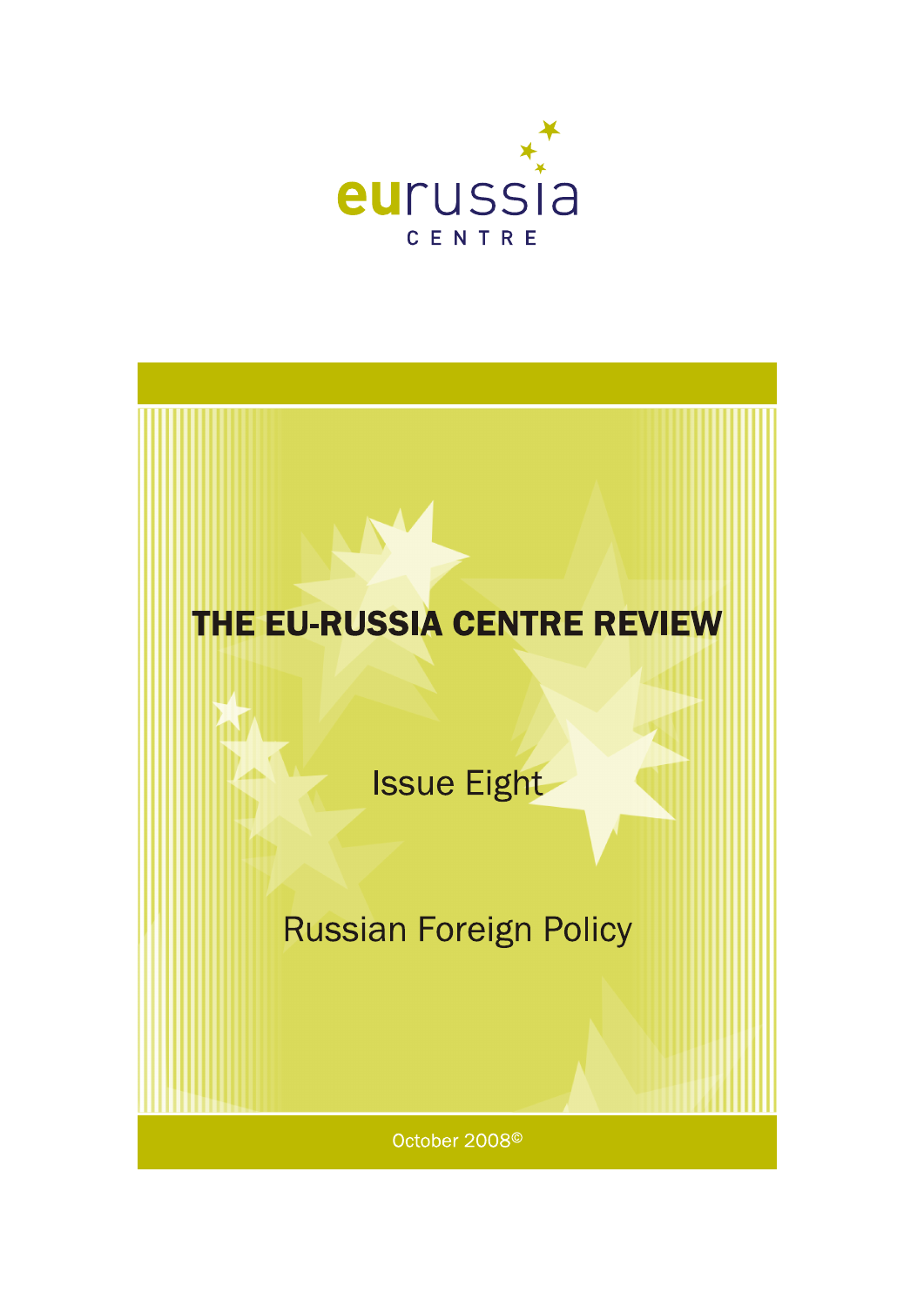

## Preface: Lord Paddy Ashdown, President, EU-Russia Centre

I welcome this timely publication of essays on Russian foreign policy. The Russian invasion of Georgia, after a dangerous miscalculation by President Saakashvili, has reminded the post-modern EU elite that hard power is still an important factor in today's world. In July, President Medvedev published a new strategic concept for Russian foreign policy. It emphasised the importance of international law and the key role that the United Nations should play in resolving international issues of peace and security. The way Russia behaved in Georgia, both before and after the August conflict, must either cast doubt on the validity of the new doctrine or speculation about a difference of view between Medvedev and Putin. There seems little doubt that the hasty recognition of South Ossetia and Abkhazia by Russia was carefully planned and designed to capitalise on the advantage Russia gained from Georgia's blunder. Before the crisis erupted, Moscow had been issuing thousands of South Ossetians with Russian passports, a prelude to claiming that Russia intervened to "protect Russian citizens".

Russia makes great play of a parallel with Kosovo. There were, however, two important differences between Kosovo and South Ossetia. The West intervened in Kosovo for overwhelming humanitarian reasons – to overturn Milosevic's attempts at ethnic cleansing, the practical result of which was that Belgrade lost the moral and practical ability to govern an area in which it claimed sovereignty, but where Serbs were outnumbered nine to one by the people they had abused and terrorised. No such conditions apply in either South Ossetia or Abkhazia. Second, international peace keepers operate in Kosovo under a UN Security Council Resolution. No such legal framework governs Russian occupation of Georgian sovereign territory. Third, the West spent nearly a decade in negotiations involving the UN – and Russia – in an attempt to find a solution acceptable to both Serbia and Kosovo. It was only when these lengthy and tortuous negotiations had failed – and the alternative was a likely resumption of hostilities – that the West recognised Kosovo.

What do recent events mean for the EU? First, it was hugely encouraging that it was the EU which was widely seen as the only game in town when it came to international mediation. President Sarkozy is to be congratulated for his swift and successful involvement. Second, the French plan for a beefed up EU defence policy is right and should be embraced by all member states as soon as possible. We are not talking about a European army, but a more capable EU willing to look after its own security and take

1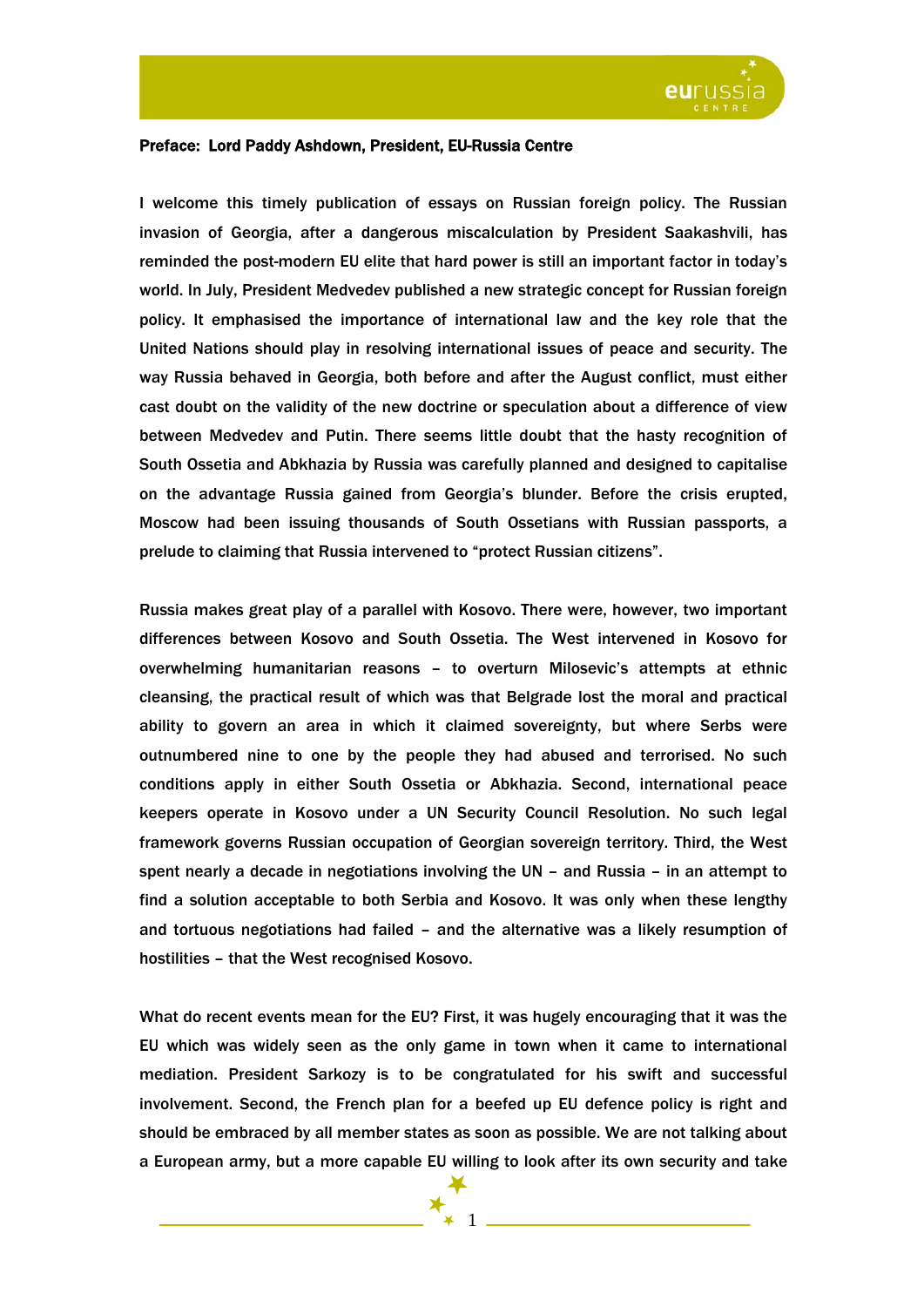

greater responsibility for regional security. Apart from a quantum increase in the potential of European forces and in the political leverage they can exert, there would also be huge savings to be made if member states really cooperate on defence procurement. Both US presidential candidates have warned that they will expect the EU to do more in the security field. Now is the time for the EU to act. Third, the EU has to pay more attention to the neighbourhood and in particular the remaining 'frozen conflicts'.

The European Neighbourhood Policy has to be given real substance. Why should Ukrainians or Georgians enjoy a less favourable visa regime than Russians?

How should the EU deal with a more assertive Russia? Well, not by seeking to isolate it as some argue. Indeed in times of tension, it is essential to maintain channels of communication. That is not to say business as usual. I think we need a twin track policy: tough on Russia's breach of international laws, but, for the moment at least, open to a continuation of the dialogue in other areas, such as the rule of law, economic and commercial matters. We have to reject any attempt to revert to the old 19th century idea that Europe should be governed again on the basis of spheres of influence, rather than the democratic choice of nations. The EU was formed to break away from that bloody concept, for which we in Europe paid so dearly. If the choice, therefore, is between accepting that Russia's neighbours must limit their democratic right to choose their future, in order to accommodate Russia's views about what should and should not be done, there should be no doubt where democratic Europe must stand and no confusion in Russian minds about this either. On the other hand, there is no profit in widening this disagreement to all areas.

I believe the EU reacted in the right way, postponing the start of negotiations on a new agreement with Russia until Moscow has withdrawn its troops to their original positions. Hopefully these conditions will be fulfilled soon and the talks can start. We should have no illusions about Russia today. The present leadership certainly does not share common values with the EU. But the West has to take Russia more seriously than in recent years, a period when both seemed to talk more past each other than with each other. Looking ahead, both sides have much to gain from a forward-looking agreement that provides a fair balance of interests. One example is the need to improve Russia's appalling record on energy wastage. This is an area where the EU could, and should, help Russia.

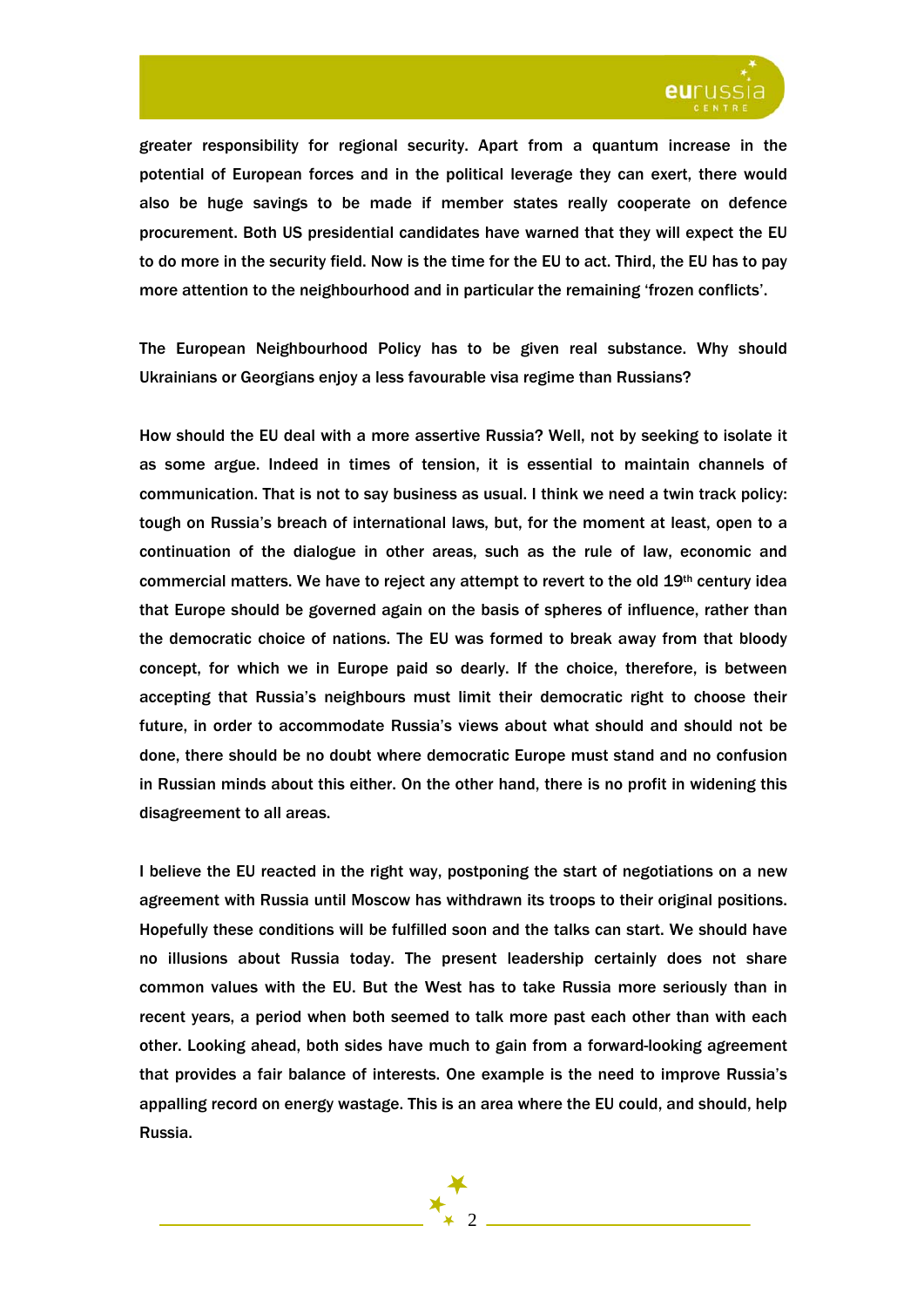

Organisations like the EU-Russia Centre have a role to play in these difficult times. By promoting dialogue with Russia and encouraging the EU to speak with one voice, I think we have made a modest input to the development of EU-Russia relations. This collection of essays is another contribution to greater mutual understanding.

Waldon

Rt Hon Lord Ashdown of Norton-sub-Hamdon GCMG KPE PC President EU-Russia Centre

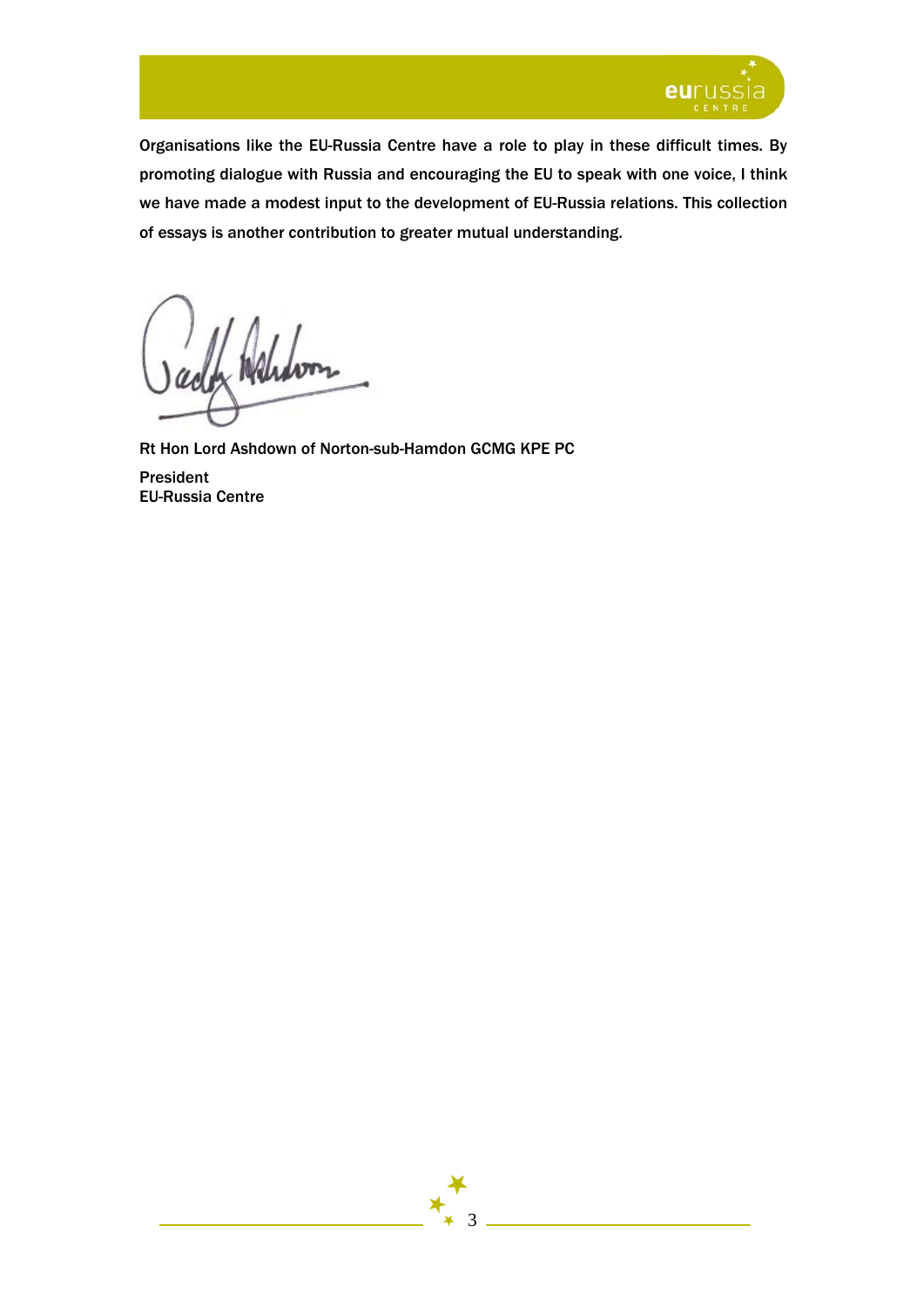

## **Introduction**

When we commissioned this series of articles before the summer we had no foresight that there would be a military conflict between Russia and Georgia and that the whole world would be discussing the future of Russian foreign policy. Some commentators have argued that the Russian move into Georgia will lead to a new world order. Others have argued that the conflict was essentially a localised affair and that normal relations between Russia and the West will be resumed after a decent interval. Time will tell, but it is difficult to see a return to normal relations when trust has been so badly eroded.

The crisis led to a massive outflow of capital from Russia and a huge fall in the Moscow stock exchange. Many Russian economists and businessmen have begun to question the policy of the Kremlin arguing that in an era of globalisation Russia is dependent on world markets and cannot afford to pursue such aggressive behaviour. The global credit crunch also affected the situation in Russia. It remains to be seen how the government will respond. There are indications that Medvedev does not want to cut off ties with the West but full implementation of the Georgian cease-fire accord will be an essential precondition for the EU to re-engage with Russia.

What was noticeable in the Georgian crisis was the leading role played by the EU and in particular the French Presidency. Unlike the divisions over Iraq in 2003, on this occasion the EU displayed a commendable unity, even if member states had differing perceptions of the nature of the alleged threat from Moscow. Both the US and NATO were regarded as too partisan in the conflict. President Sarkozy twice visited Moscow and Tbilisi, the second time accompanied by President Barroso and Mr Solana. Without the EU's intervention there was a danger of a slide towards a full-scale war between Russia and Georgia.

The reason for asking a number of experts to comment on Russian foreign policy was the change in the Kremlin from Putin to Medvedev. Some commentators had suggested that the new president would take a 'softer' approach towards foreign policy than his predecessor. Others suggested that continuity would be the name of the game because, having no independent power base, Medvedev had little room for manoeuvre. The sudden conflict in the Caucasus, when Putin rushed to the war zone from Beijing, seemed to indicate that the latter assessment was correct.

4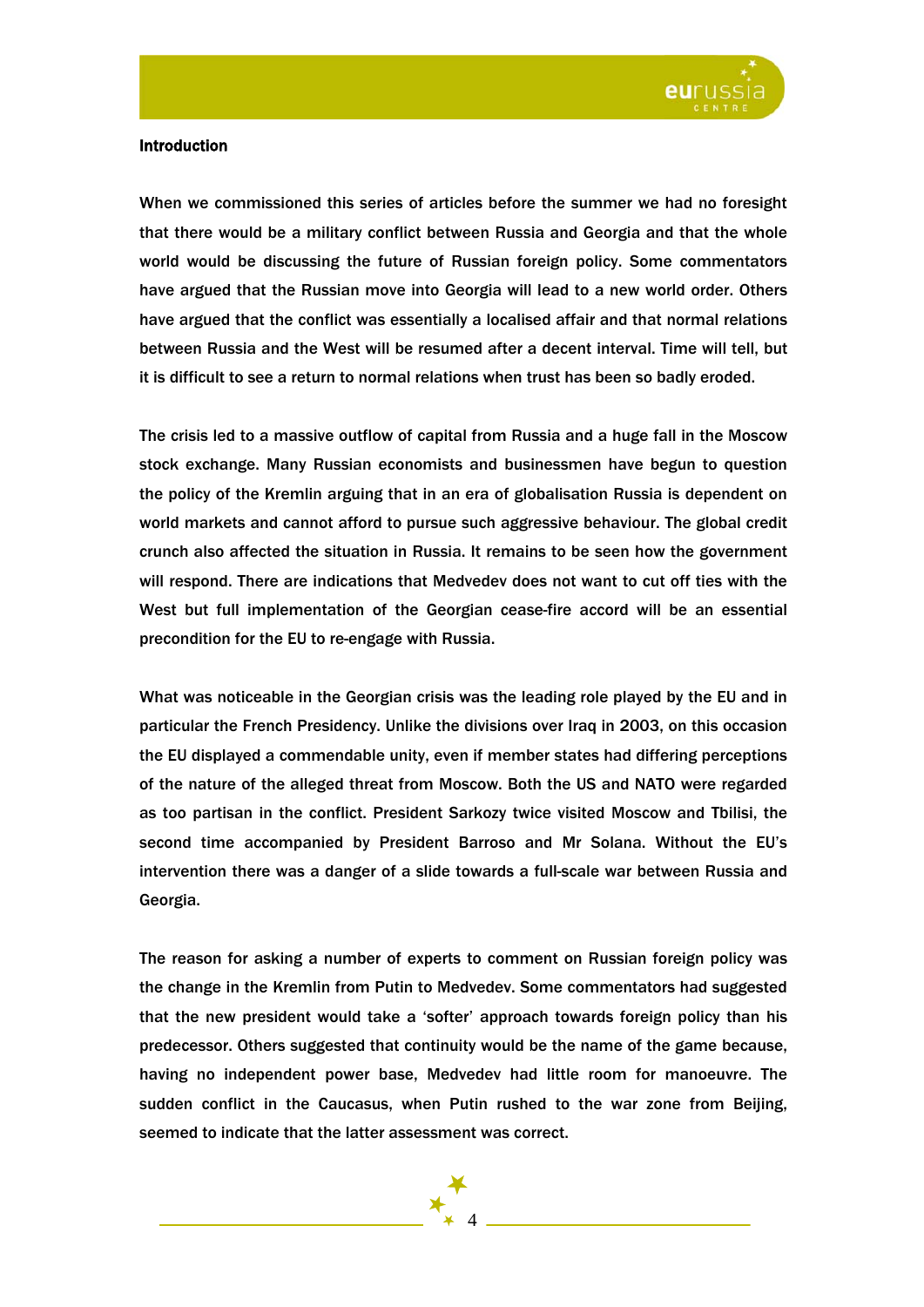

Another important background issue was the new Russian foreign policy doctrine of July that spoke of the need to enhance the role of international law and the UN, the reduction of the use of force as a method to resolve international disputes, the need for diplomacy and tools of soft power, and the imperative of multilateralism and cooperation among regional multi state organisations such as the EU. One might question parts of this doctrine in the light of the Georgian conflict.

We decided to give our authors, a mix from the EU and Russia, until mid September to revise their articles. Readers should thus make allowance for this deadline as it is clear that there are on-going ramifications from the conflict which will continue for some time. Our experts cover a wide area in their contributions. The first group of authors tackles the direction of Russian foreign policy picking up the election of Medvedev, the new foreign policy doctrine enunciated in July, and the conflict in Georgia. Further contributions cover regional issues such as the common neighbourhood, the Caucasus and Central Asia, the Arctic, China and the US, plus the role of the military and finally Russia's attitude towards the OSCE and Council of Europe.

Nadia Аlexandrova-Arbatova argues that the election of Medvedev provides an opportunity for a change in Russian foreign policy. His Berlin speech shows that he prefers a policy of cooperation rather than confrontation with the West. Cooperation with the EU, she argues, is also essential if Russia's modernisation strategy is to be successful. Arbatova believes that the Putin-Medvedev relationship is complex and contains a paradox – Medvedev and Putin need each other if they are to achieve their goals. She argues that Medvedev cannot totally escape from the foreign policy consensus in Russia but it would be helpful if the West learned from its mistakes in dealing with Russia. Preaching does not work. Moscow is ready for pragmatic compromises providing its fundamental interests are respected.

George Bovt suggests that while Russia was provoked into a military response in Georgia it has no resources to sustain a long-term confrontation with the West. He points out that there is more government responsibility for foreign policy, whereas previously such responsibility lay solely in the Kremlin. Bovt highlights the importance of any NATO decision on membership for Ukraine and Georgia – two clear 'red lines' for Russia. He criticises the Kremlin for failing to explain why some alliances are 'good' and others 'bad'. Bovt also questions whether Medvedev's proposal for a new European security agreement is for real or just window dressing.

Rainer Lindner considers that the war in the Caucasus might have strengthened the leadership at home, but it has also damaged Russia's image abroad. He tends to the

5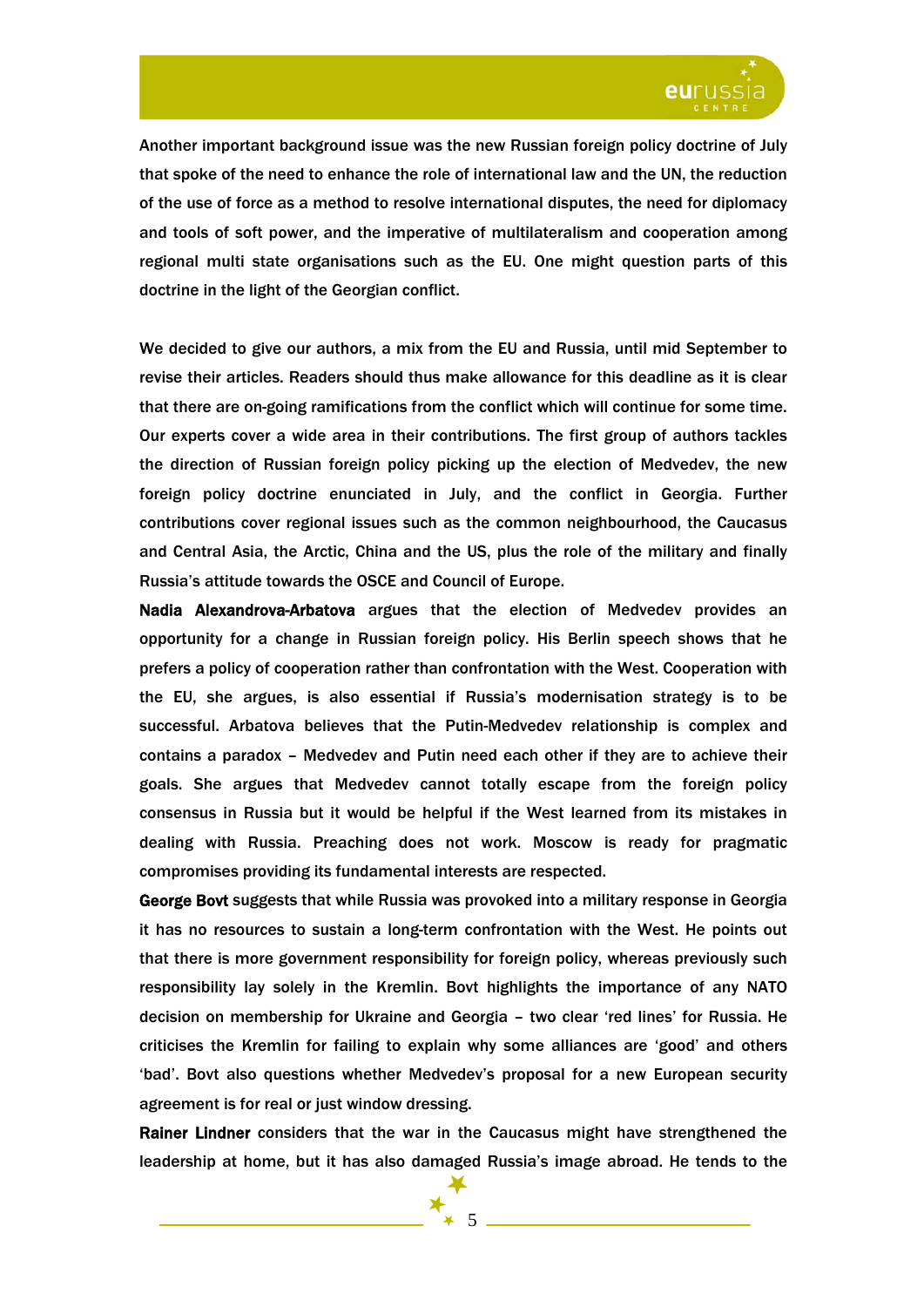

'Putin is really in charge' camp. Linder notes the potential influence of the new federal agency for CIS affairs. He suggests that Russian foreign policy is 'post-ideological' and very much based on interests, especially those of the energy sector. He concludes that EU security can only be had with Russia and not against Russia.

Nataliya Smorodinskaya argues that Russia's aggressive behaviour towards the rest of the world is tied up with economic expansion and profit or rent-seeking for the elite. It helps the Kremlin conceal political centralisation and compensates for failures in economic modernisation. She examines the 'vertical' type power structures and suggests that Moscow's "asymmetric response" to Georgia's intervention in South Ossetia is a natural consequence of the failure to proceed with market reforms and the growing economic problems in Russia.

Andrew Monaghan suggests that Russian foreign policy reflects a combination of confidence and strength but also weakness and insecurity. He notes that the new foreign policy doctrine is critical of US unilateralism and at the same time notes the decline of the Atlantic community. The Kremlin is seeking to make Russia a more attractive pole, while claiming a right to be consulted on all international issues. But Russia's more assertive foreign policy masks a number of domestic weaknesses which must be tackled if Russia is really to be a major foreign policy actor. Monaghan draws attention to the exodus of the brightest and best from the foreign ministry to better paid jobs in the private sector.

Olena Prystayko examines the very different policies, attitudes and approaches of the EU and Russia towards the common neighbourhood. For Russia, the post-Soviet space is the top priority as was seen by the Georgian conflict. How will other CIS members now respond to a more assertive Russia? And what role could, and should, the EU play in the region? After considering the differences between the countries in the neighbourhood, she assesses the European Neighbourhood Policy with a critical eye. She calls for a beefed up EU approach to the East and welcomes the Polish-Swedish proposals in this regard. She views the Georgian crisis as a defining moment for the region and suggests that the EU must move urgently to strengthen its Ostpolitik.

Pavel Baev looks at Russian policy towards the Caucasus and Iran. He notes that the neighbouring countries will have to contend with Russia's willingness to use military power as well as the energy weapon to achieve its interests. He touches on how the crisis might affect Russia-Turkish relations and speculates on a possible deal involving South Ossetia and Cyprus. Baev also examines Russia's 'cautious attitude' towards Iran and the Middle East and concludes that there is still much to play for in the region.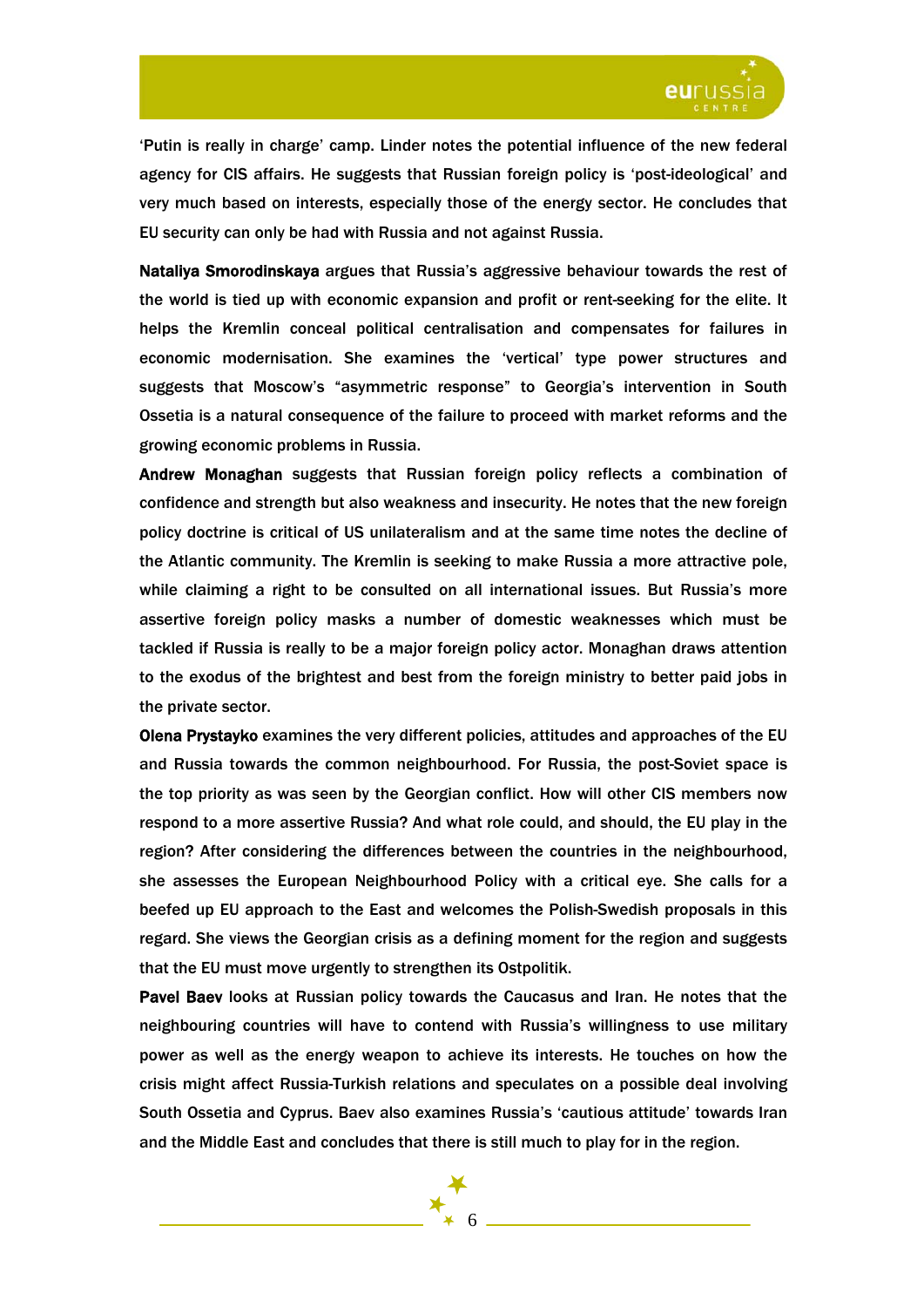

Jos Boonstra looks at the return of 'the great game' in Central Asia. For the first decade after the collapse of the Soviet Union, Russia was absent from the region. Now it is back and seeks to use its cultural, linguistic and economic ties to boost its influence in the area. It has an advantage over the EU in that it is happy to turn a blind eye to human rights violations. Russia wants stability and cheap energy supplies from the region. It will seek to increase its military presence partly to counter western involvement. Russia's comeback in the region poses problems for the countries there seeking to retain their independence. The EU needs to strengthen its presence in Central Asia so as not to leave the field open for Russia.

Katarzyna Zysk looks at Russia's growing interest in the Arctic. She describes how Russia views Western involvement there as a threat and how Moscow has taken steps to increase Russia's military presence in the region. She also notes Russian concerns that the West might seek to 'steal' energy and other

resources belonging to Russia. The West must ensure that international law is the cornerstone for developments in the Arctic.

Peter Ferdinand examines Russia's relations with China. He notes that President Medvedev's decision to make his first official visit outside the 'near abroad' to China in May of this year was intended to remind the rest of the world, and especially the West, that Russia can play an independent role in world affairs. The two countries have sought to play up the importance of multipolarity and supported each other's right to develop in their own 'sovereign democratic' manner. But Ferdinand also notes the underlying tension in the relationship and concludes that an alliance between Moscow and Beijing is highly unlikely.

Yu Bin agrees that relations between Russia and China are based more on pragmatism than any shared world vision. He notes the increase in high level visits, but also the drop off in arms sales from Russia to China. There are no quick fixes to the problem areas of the relationship.

Andrei Zagorski assesses the prospects for US-Russian relations. He notes recent differences over NATO enlargement, missile defence and the CFE treaty. After the Georgian crisis prospects for resolving any of the major issues affecting the bilateral relationship are zero. Much will depend on the attitude the new occupant of the White House takes towards Russia.

Carolina Vendil Pallin looks at the Russian military and concludes that the officer corps has been marginalised in external policy making. This may be surprising to some readers in the wake of the military conflict in the Caucasus, but Carolina Pallin gives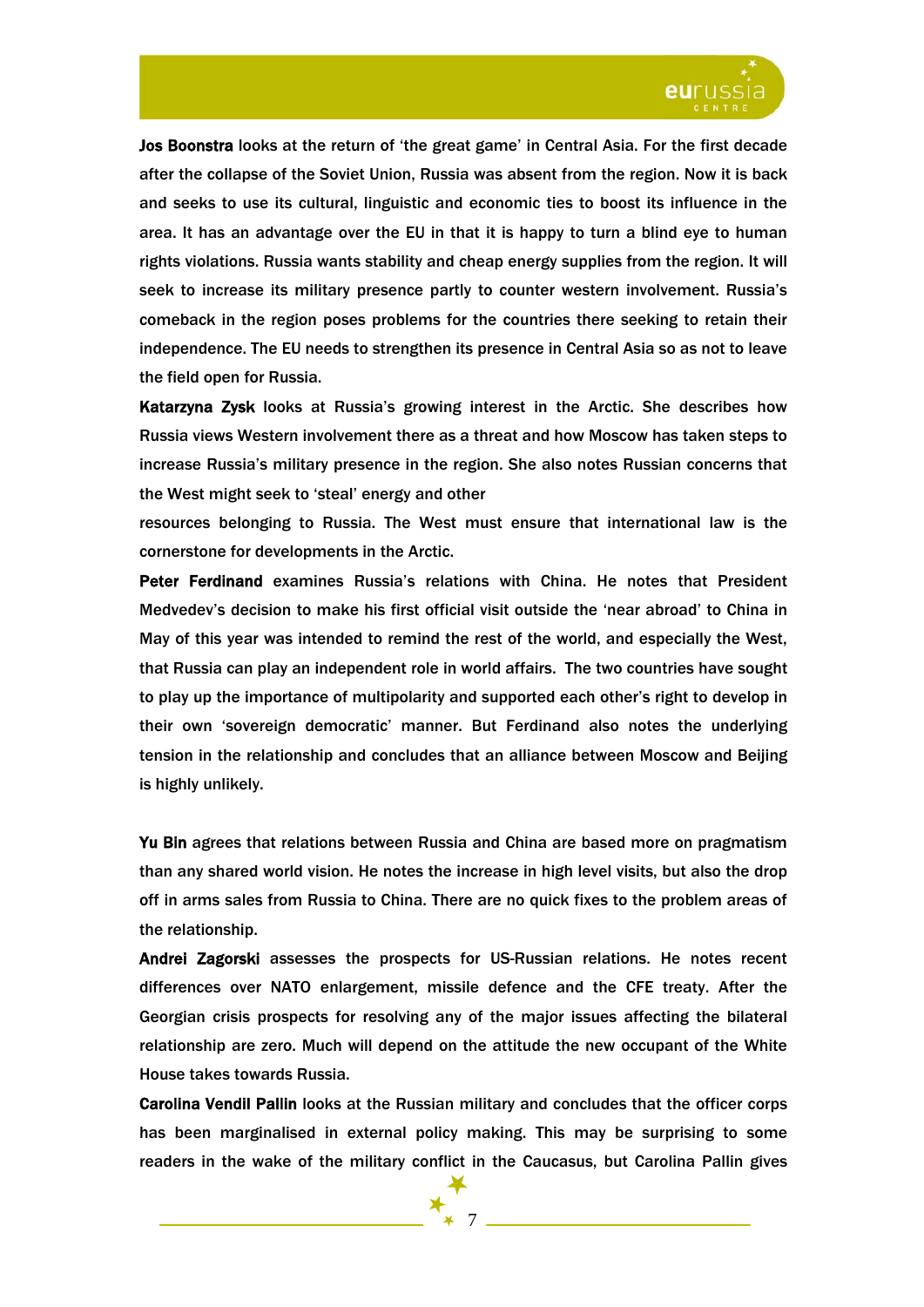

several examples to support her case. She suggests that while Russia may have thousands of nuclear warheads, they do not really count for much in conflicts such as the Balkans. Russia is simply not capable of conducting sustained military operations outside Russia.

Bill Bowring examines Russia's attitude towards the OSCE and Council of Europe. He points to Russia's ambiguous stance towards the OSCE and its continuing refusal to ratify Protocol 14 that would speed up the work of the European Court of Human Rights. This reflects Russia's dissatisfaction with the Strasbourg court although, as he notes, it always complies with its judgements, or pays compensation. Bowring also considers the importance of the Kosovo dispute in souring relations between the West and Russia.

Wo Com

Fraser Cameron **Director** EU-Russia Centre

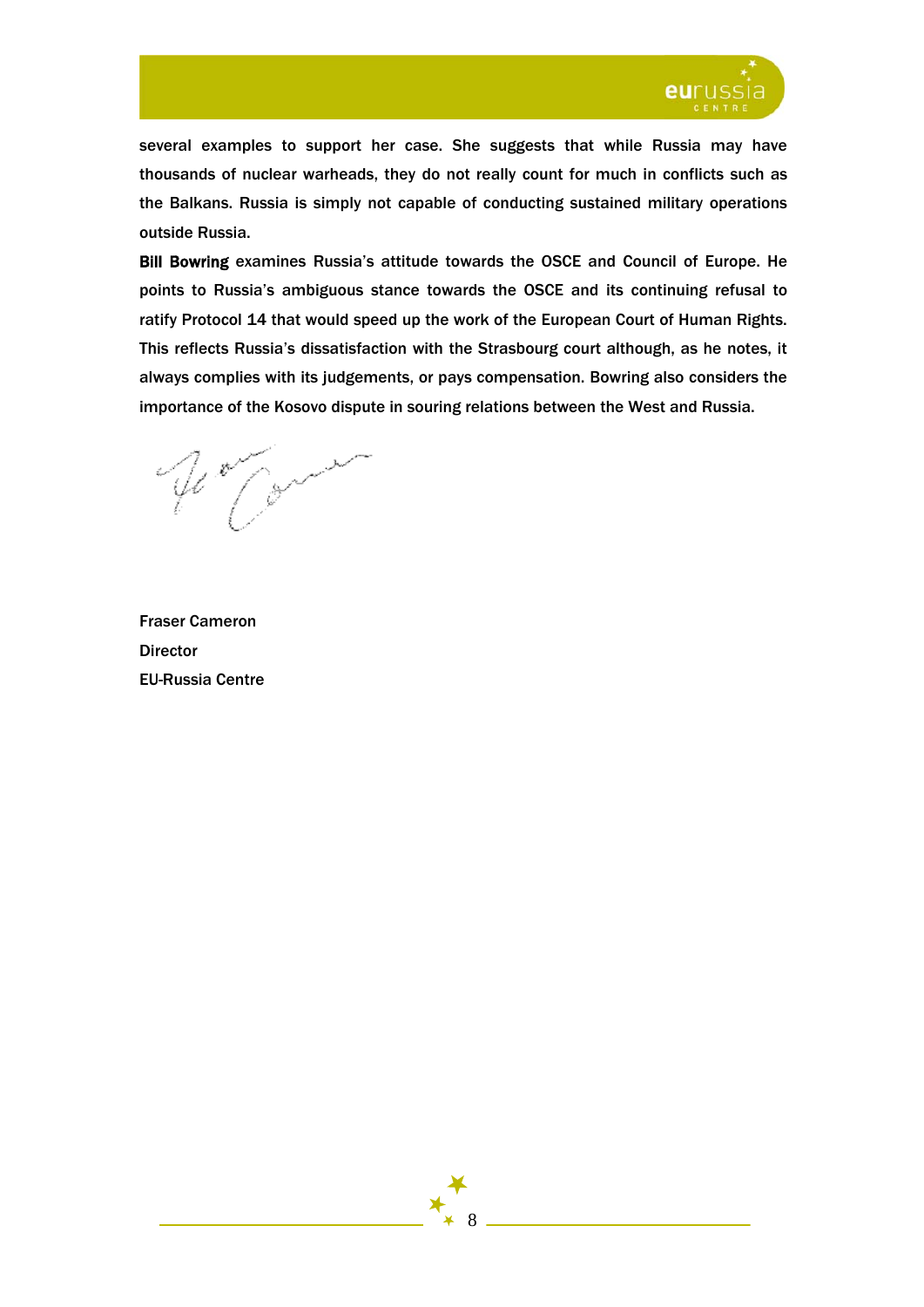

## **CONTENTS**

| <b>Russia after the Presidential Elections: Foreign Policy Orientations</b><br>Nadia Alexandrova-Arbatova | 10  |
|-----------------------------------------------------------------------------------------------------------|-----|
| <b>Russian Foreign Policy under Dmitry Medvedev</b><br><b>George Bovt</b>                                 | 20  |
| New Realism: The Making of Russia's Foreign Policy in the Post-Soviet World<br><b>Rainer Lindner</b>      | 28  |
| <b>Motives Behind Russian Foreign Policy</b><br>Nataliya Smorodinskaya                                    | 38  |
| <b>Towards a World Role? Russian Foreign Policy</b><br><b>Andrew Monaghan</b>                             | 48  |
| EU - Russia Common Neighbourhood<br>Olena Prystayko                                                       | 55  |
| Russia Makes a Move in the Caucasus - and Looks Beyond<br>Pavel K. Baev                                   | 64  |
| Russia and Central Asia: From Disinterest to Eager Leadership<br><b>Jos Boonstra</b>                      | 70  |
| <b>Russian Military Power and the Arctic</b><br>Katarzyna Bozena Zysk                                     | 80  |
| <b>Russo-Chinese Relations</b><br><b>Peter Ferdinand</b>                                                  | 87  |
| <b>Medvedev and the Future of Sino-Russian Relations</b><br>Yu Bin                                        | 94  |
| Russia and the US: The Kabuki Dancing Over?<br>Andrei Zagorski                                            | 102 |
| The Role of the Military in Russian Foreign Policy<br><b>Carolina Vendil Pallin</b>                       | 111 |
| <b>Russia and International Law</b>                                                                       | 119 |
| <b>Bill Bowring</b>                                                                                       |     |

 $\ast$  9

 $\blacktriangleright$ 

Appendices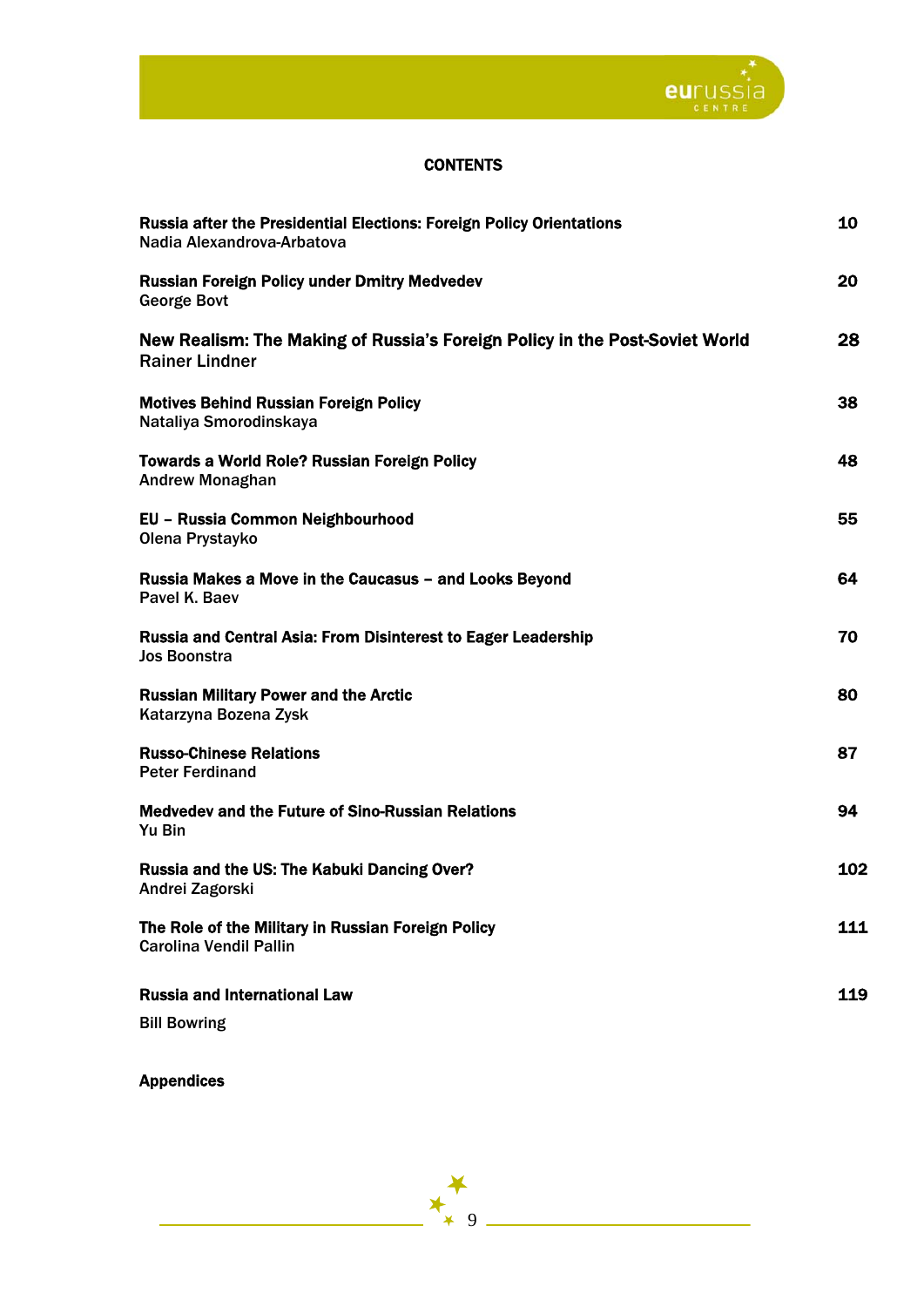

## Russia after the Presidential Elections: Foreign Policy Orientations

By

## Nadia Alexandrova-Arbatova

Head of Department of European Studies, IMEMO RAS, Moscow

#### Introduction

Russia's firm response to the invasion of South Ossetia by Georgia has become the first serious trial in Moscow's relations with the West after the March presidential elections. At the same time, the conflict in South Ossetia has represented the first major test for President Dmitry Medvedev. Leaving aside the origins and history of the frozen conflicts in Georgia, it should be recognised that the crisis in South Ossetia has been a product of differing geopolitical interests for Russia and the West, as well as a complex interplay of foreign policy and domestic interests of the parties involved, including external players. The conflict should be analysed in the broader context of Russia's domestic and foreign policy challenges under the Medvedev presidency.

## A New Window of Opportunity

The Medvedev presidency has opened a new window of opportunity for radical changes in Russia's domestic and foreign policy evolution. "He is expected to take on the difficult but necessary task of carrying out reforms, is known to dislike labels, considering ideology harmful, [and he said] human rights and freedoms are vital ingredients of any civilised society."1 So, President Medvedev's strategy is aimed at modernising the existing economic petrol-state model. This is not only about the volume and quality of Russian GDP, but also about democratisation of Russia's political system and reassessment of its multiple vectors foreign policy. In principle, the foreign policy of any big country in the multipolar world is that of tous azimuts*.* This does not mean, however, the absence of clear priorities by geography or by problem areas. Russia's multiple vector foreign policy can be viewed as an attempt to bypass the question of clear priorities. Russia's European choice as a general direction for its evolution has not become final, irreversible or common to its new political elite and the public. Apart from the administrative mess, it is to an even greater degree an indication of a bitter ideological struggle between various political forces over the choice of model for the internal development of the Russian Federation. This has an impact on the country's

 $\overline{a}$ 

10

<sup>1</sup> www.globalpolitician.com/24766-russia-medvedev-putin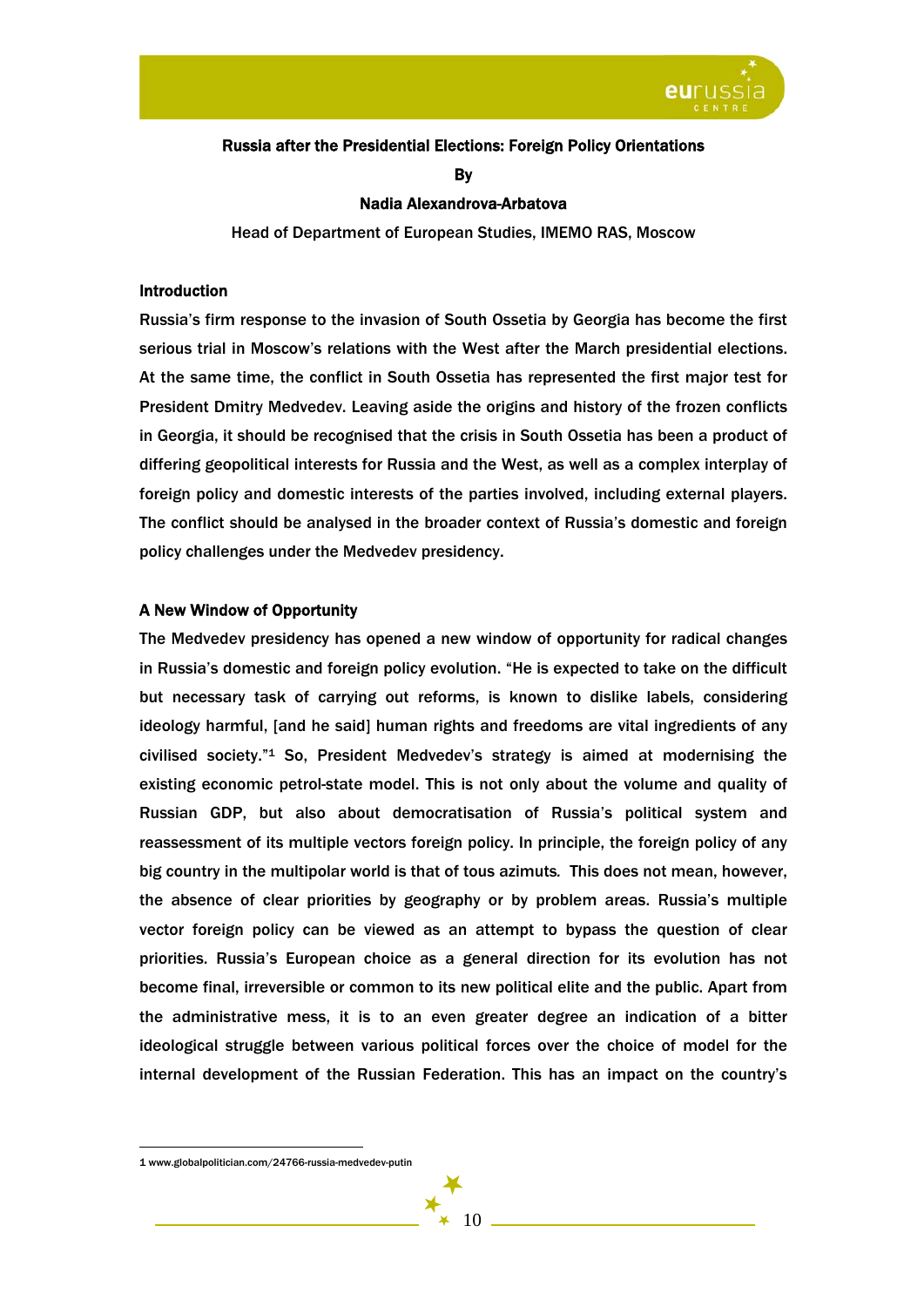

foreign policy priorities and choice of partners and adversaries, who have been changing at a dizzy pace.2

Generally speaking, Medvedev's modernisation strategy is about the European choice as a model for Russia's economic and political evolution. At the same time, it would be wrong to reduce it simply to Russia's relations with the European Union. Russia needs this strategy in order to become a modern and democratic state, notwithstanding the stances and views of the EU and NATO. There is a growing risk of Russia succumbing to Dutch Disease – the apparent relationship between the exploitation of natural resources and a decline in the manufacturing sector combined with moral fallout. One cannot exclude that those political forces in EU countries which have reconciled themselves to the existing political system in Russia and which are prone to look at Russia purely as an important external energy supplier, will not be very happy with Medvedev's modernisation strategy. They will be fearful that it will increase domestic consumption of hydrocarbons and they will question Russia's international energy commitments. Nonetheless, if implemented, at the end of the day the strategy will have a positive impact on Russia-EU relations, including the security sector where Russia and the EU could complement each other more than in any other area. But a new confrontation with the West would be detrimental to Medvedev's objectives, whether for Russia's internal development or its foreign policy evolution.

#### Medvedev's Foreign Policy Agenda

From the very beginning, President Medvedev's foreign policy agenda differed from that of his predecessor and Putin has accepted this. Medvedev is focused on cooperation with the West, rather than confrontation. While in Berlin in June 2008, during his first trip as the newly elected president, he proposed a universally binding international security agreement using the template of the Helsinki accords.3 This proposal has been criticised as a new Gorbachev-like initiative – "say something glamorous first, and worry about implementation later". But in its substance, it was a message to the West, first and foremost NATO, to identify a new agenda for transatlantic cooperation, to readjust it to the post-bipolar security challenges and to reduce the gap in security between Russia and the West – surely not an unworthy objective. In no sense should it be viewed as an attempt to 'decouple' Europe from the United States, despite assertions that

3 www.mnweekly.ru/politics/20080610/55332964.html



<sup>2</sup> A Common Space of External Security between Russia and the EU: Obstacles and Imperatives, Concept of the Committee "Russia in a United Europe" presented at the Annual Meeting in Stockholm, 5-7 October 2007.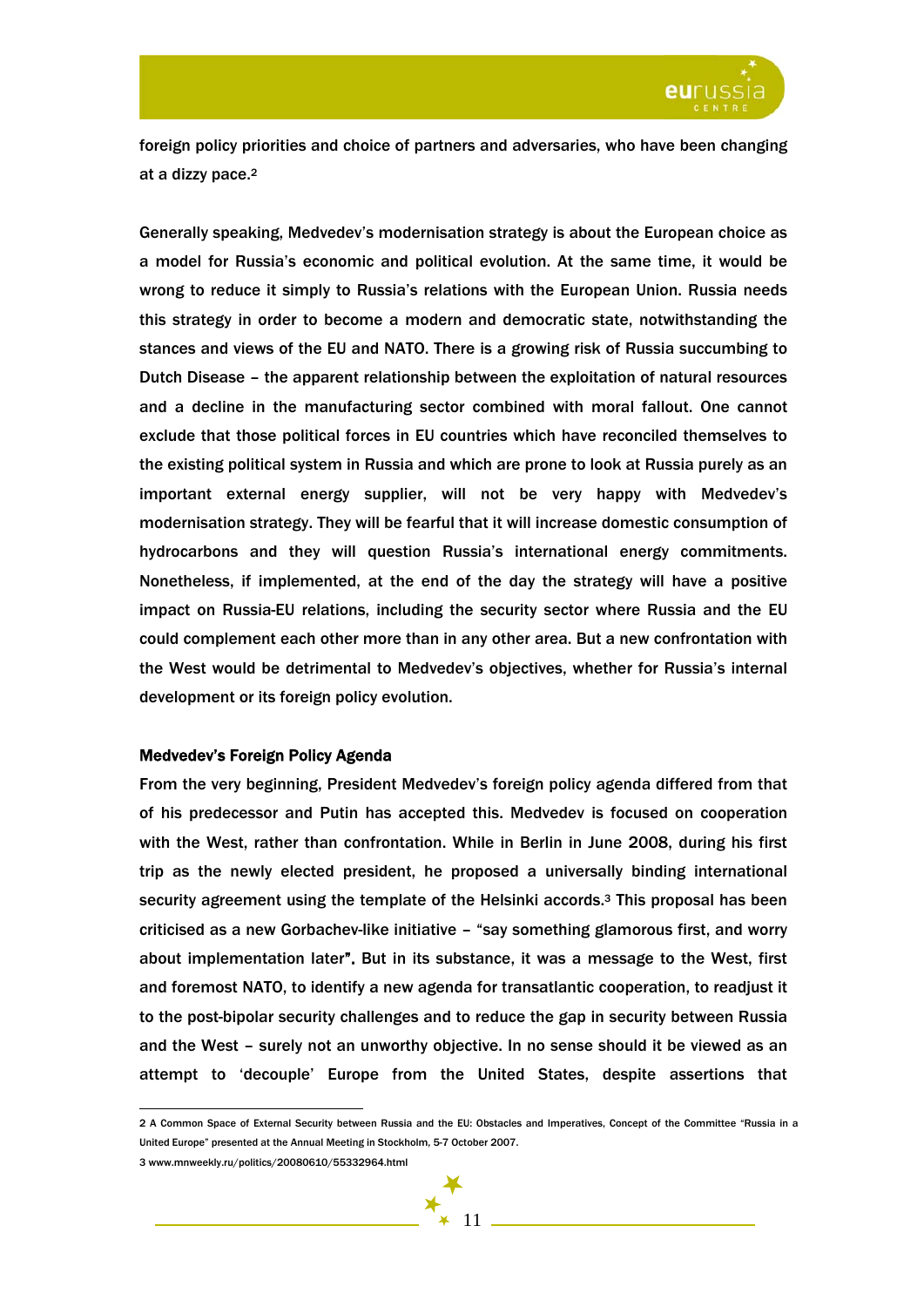

"Atlanticism has outlived it usefulness". Both Medvedev and Lavrov made it clear that Russia's new big ideas on transatlantic security recognise the US as an essential partner for Russia and the EU. However, both clearly insisted on equal roles for Russia, the EU and the US in dealing with European security challenges and forming the new institutional architecture in the transatlantic space.4

Medvedev broke with his predecessor on another fundamental issue: Russia's relations with the West, by saying that western concern over Russia's political and economic unpredictability was at the core of recent tensions. Putin's argument has been that Russian-Western relations soured as Russia became stronger and that the West's dislike of a strong Russia is to blame for the present poor state of relations.5

During the CIS meeting in June, Medvedev tried to downplay the escalating tension between Moscow and Tbilisi over the status of the pro-Russian separatist region of Abkhazia. "I think that we ourselves are capable of resolving all the issues that face us today, overcoming the difficulties before us and building relations for the long term," he said. Although Medvedev reconfirmed Russia's negative attitude towards NATO's enlargement to include Ukraine and Georgia, "he apparently refrained from threatening Ukraine with missile attacks, or Georgia with dismemberment".6 There was cautious optimism that a compromise between Russia and Georgia on the main controversies would be found. The August mission of the special Russian envoy, Ambassador Yuri Popov, was aimed directly at preventing the military option.

Across the board, the tone and political vocabulary of Russian diplomacy with the emergence of Medvedev started to change. It was recognised that he had revived the optimistic language that had not been heard much in Russia or the West since the late 1980s and early 1990s. But the key question was whether form would be transformed into substance. With the adventurism of Georgian President Mikhail Saakashvili and the Bush administration, the likely became inevitable in Georgia, making this question purely rhetorical. As seen in the West, Russia's involvement in the South Ossetia conflict has already closed the post-Munich period in its foreign policy. Many liberals in Russia and abroad have been disappointed at Medvedev's performance and 'tough guy' image during the crisis. But the fact is that as a liberal, like Kennedy and Clinton, he is highly

<sup>4</sup> www.russiaprofile.org/page.php?pageid=International&articleid=a1215522778

<sup>5</sup> http://intlrel.meetup.com/62/messages/boards/thread/4455637

<sup>6</sup> www.worldpoliticsreview.com/Article.aspx?id=2296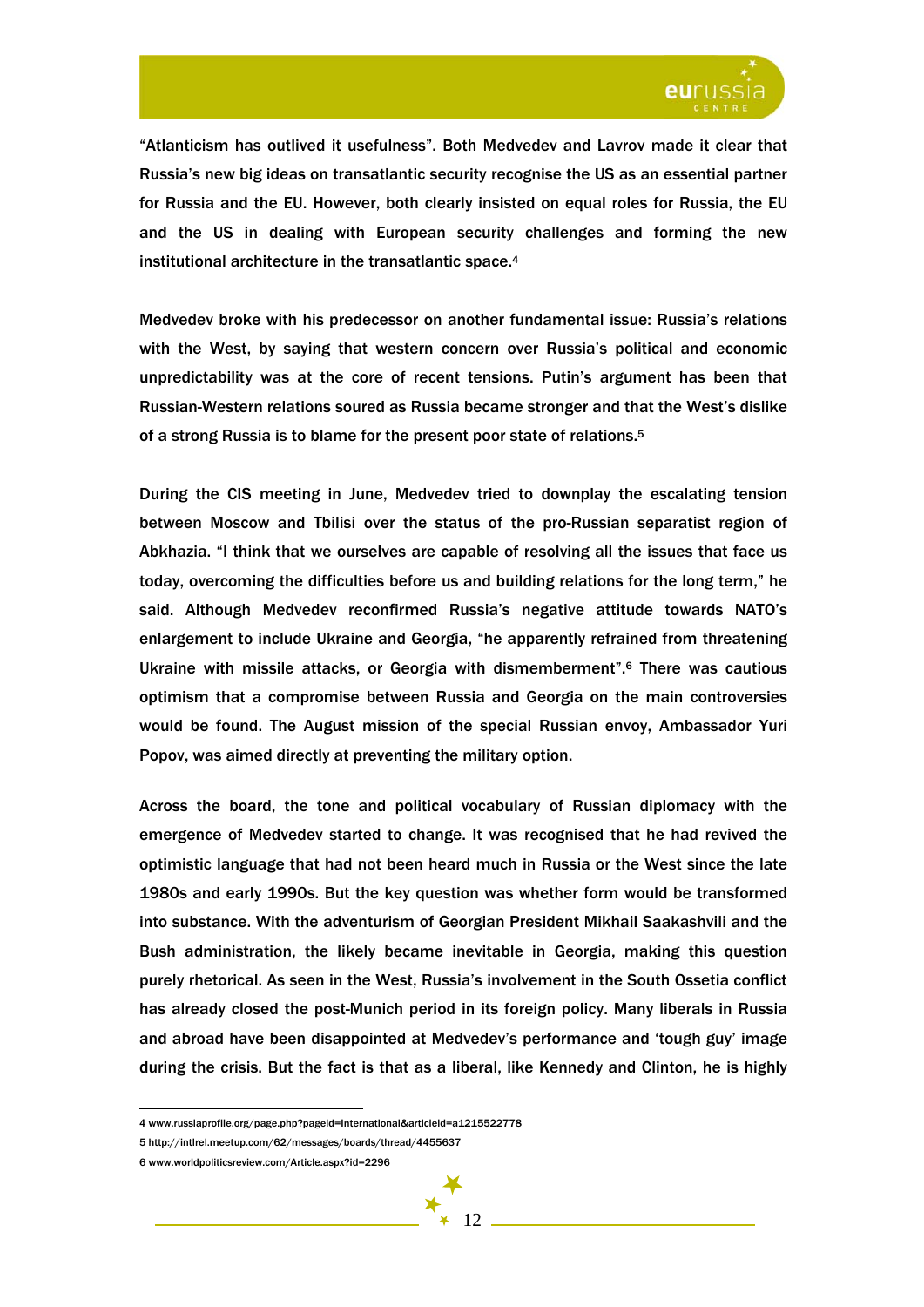

vulnerable to criticism from nationalist forces in Russia and cannot afford to appear weak at 'the moment of truth'. The South Ossetia conflict opened a new stage in Russia's foreign policy after the presidential elections.

## Domestic and External Challenges

President Medvedev faces many problems. First and foremost, resistance from Russia's huge bureaucracy. He cannot remove with a stroke of a pen the entire new class that is Russia's post-Communist nomenklatura, the fruit of a full-fledged state-monopoly capitalism. This class can flourish only in the present economic and political system. To rely on it would mean to become a hostage to its interests. To completely ignore it would mean that none of Medvedev's decisions would be implemented. The only way to cope with this challenge is to re-establish a reasonable and balanced division of power, to create an independent judiciary and arbitration bodies able to manage and restrain the bureaucracy. This solution calls for the regular replacement of senior officials and wider development of free media and law-abiding public organisations. Here lies one of the paradoxes of Russian reality: to become independent from the state bureaucracy and informal influences of the Putin era, Medvedev will have to rely on Putin's support, unless and until he creates his own constituency and power base. This is especially true since Prime Minister Putin is Medvedev's ally on Russia's modernisation strategy.

Medvedev's second challenge is closely related to the West and its policy towards Russia. Will Russia's western partners be able to learn lessons from their mistakes and recognise new realities in their relations with the country? Or will they remain immune to new ideas and opportunities? No doubt in the West, as in Russia, there will be an intense debate between liberals and conservatives, partisans of Russia's engagement and those who believe only in the containment strategy. "One gets the impression that, although many people understand that the era of 'Yeltsin's mellowness' has gone for good, they cannot - or will not - accept it."7 Russia's disagreement with the West over Kosovo, Iraq, Iran, and NATO expansion is always presented as anti-western rhetoric, leaving little hope for compromise. The fact that Iraq was invaded by "the leader of the free world" should be accepted, not as an excuse or taboo for criticism, but rather as a warning that democracy is no guarantee of no mistakes.

<sup>7</sup> http://intlrel.meetup.com/62/messages/boards/thread/4455637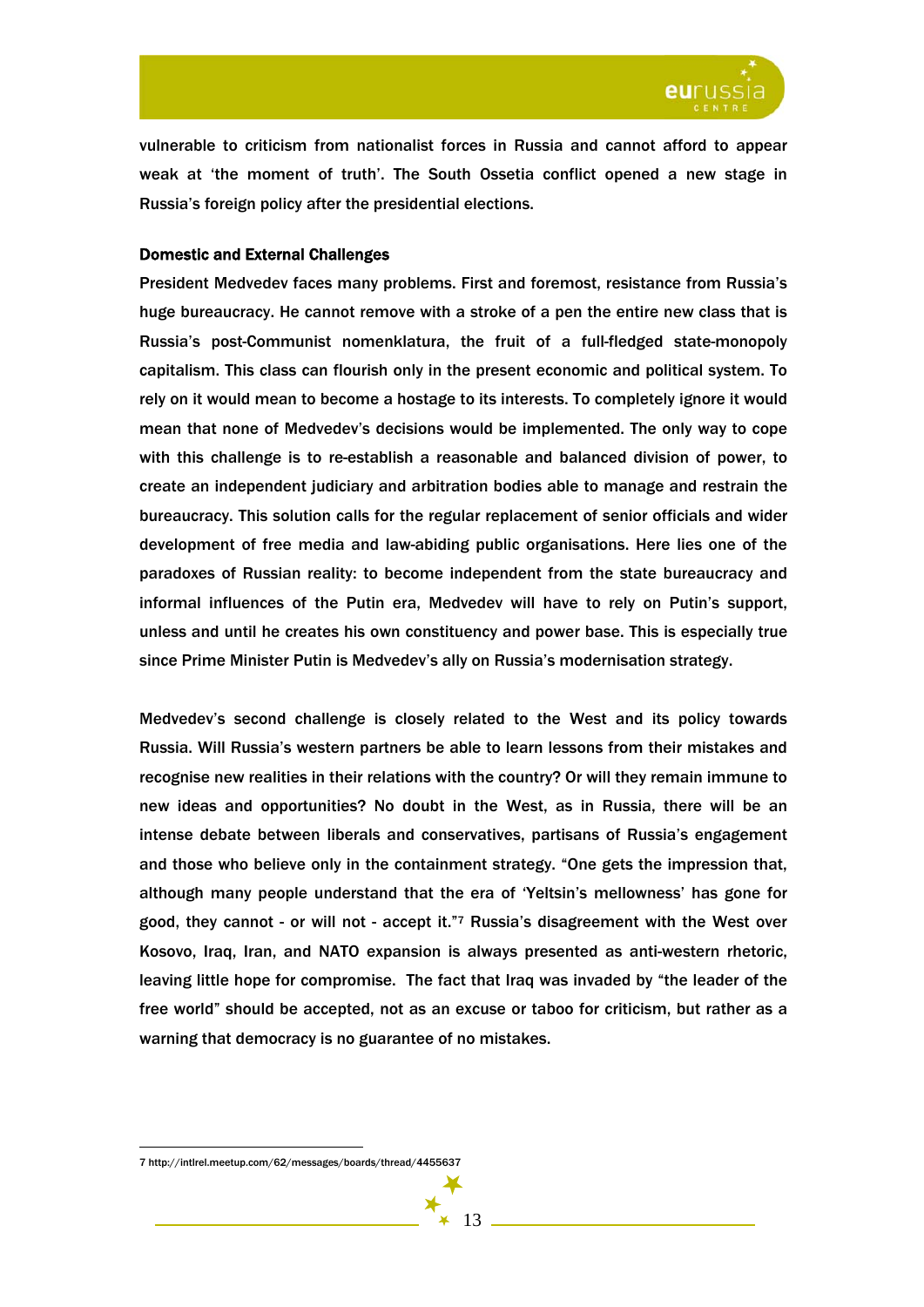

The same can be said about the heavy-handed US/NATO involvement in the post-Soviet space. Russian liberals warned Washington and Brussels on many occasions that NATO's enlargement to Georgia and Ukraine without a clear policy towards Russia was fraught with a new confrontation. Nobody in the West wanted to take these warnings seriously, in line with the logic "Russia had already swallowed several waves of NATO enlargement and nothing happened". To put it simply, the crisis in South Ossetia was triggered by the Bush administration, which "pushed hard for Georgia to join NATO, against European misgivings and Russian fury at the idea".8 Probably, there were illusions in Washington that Medvedev as a liberal would not react with force to Saakashvili's provocation, or if he did, this would present Russia as a belligerent aggressor. In both cases, the Republicans thought they would profit from the crisis. In the first, the US would win diplomatically as an architect of NATO's enlargement to the CIS, in the second they would show that the Cold War veterans were still in demand.

One of the key questions that gnawed at the minds of political analysts after the presidential elections was who – Medvedev or Putin – would really be in charge of Russian foreign policy?. The general perception in the West was that Medvedev's role would be reduced to 'fence-mending diplomacy', while Putin would remain 'the real boss'. The conflict over South Ossetia has given more arguments to western observers to judge who Russia's real leader is. As *The Times* journalist Bronwyn Maddox wrote: "The past five days of the conflict in South Ossetia have answered the puzzle of who is running Russia. Putin is clearly in charge. Medvedev has seemed like his puppet. Putin flew from the Olympic Games to the border of South Ossetia, an action man dashing in to comfort terrified civilians. Medvedev has been confined to the Kremlin."9 This is a very superficial and incorrect conclusion. The reality is much more complex. Since Georgia's membership of NATO has become 'a red line' for Russia, it has been extremely tempting for Russian hawks to use the wind in their sails to close down this problem once and for all by taking Tbilisi and imposing a new version of Finlandisation on Georgia. This did not happen because Putin and Medvedev acting together succeeded in the implementation of a policy of sober restraint. The fact that Russia's president is Medvedev, who is neither conservative nor nationalist, has helped Putin to contain 'the war party' – not to mention demonstrate his support for Medvedev.

<sup>8</sup> http://www.reuters.com/article/latestCrisis/idUSN11397807

<sup>9</sup> http://smallwarsjournal.com/blog/2008/08/13-august-flash-point-south-os/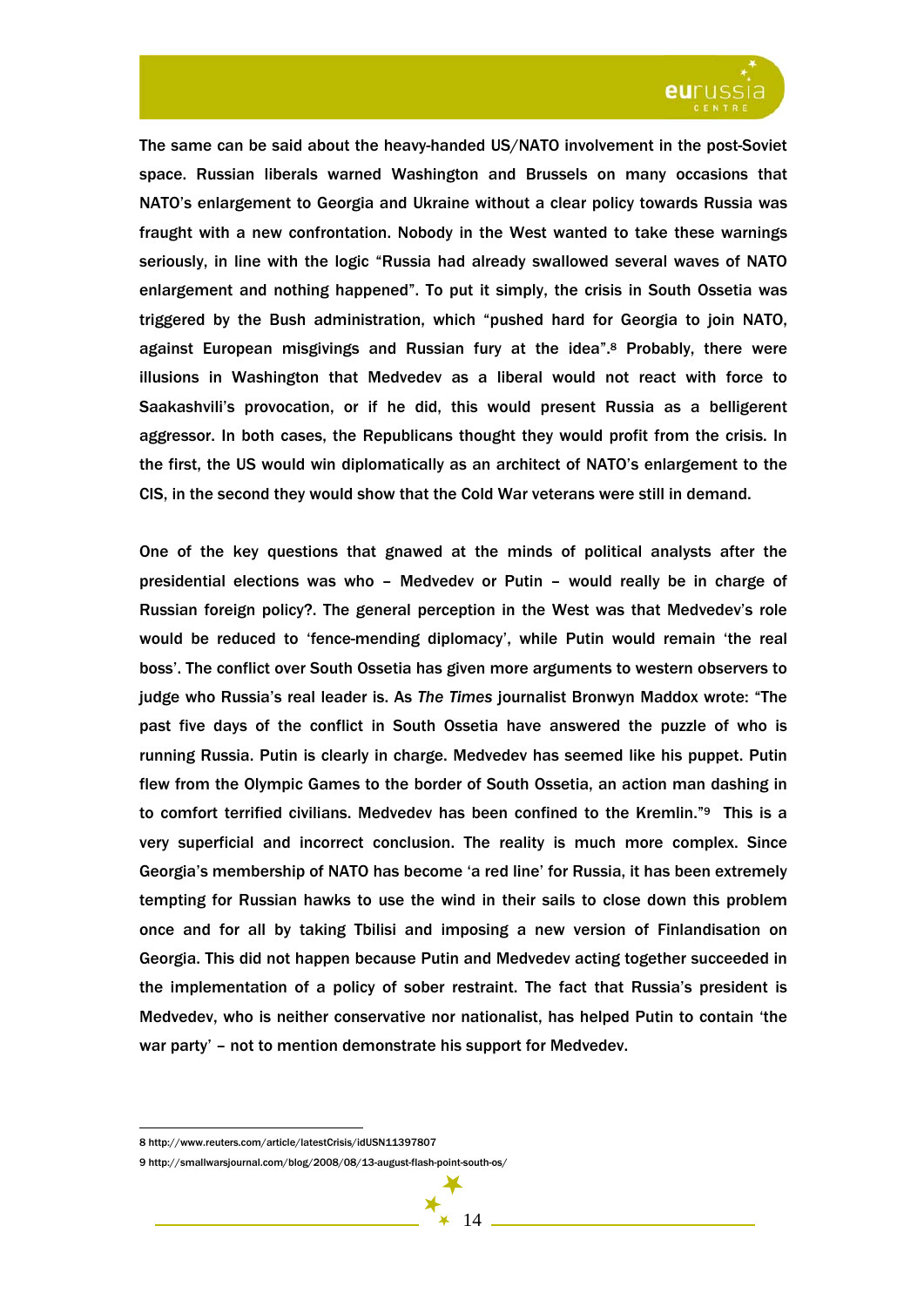

But even without reading between the lines and hair splitting on 'who is boss?',<sup>10</sup> it is clear that the management of Russian foreign policy is in transition. The so-called 'tandemocracy' in Russia is a model aimed at ensuring transition from the period of stabilisation to modernisation without dramatic internal changes. The more successes at home and abroad Medvedev has, the more confident and independent he will be in the decision-making process.

#### Medvedev and the Foreign Policy Consensus

Despite good intentions, Medvedev will not be able to ignore the existing foreign policy consensus in Russia. When Putin told the West not to expect an easy ride from his successor, he meant exactly that. Medvedev confirmed this during his trip to Berlin where he suggested a pause on Kosovo, on NATO's enlargement ("one more step to the East and relations with Russia will be fundamentally spoilt"), and on new US missile defence plans in Europe. He said that Russia's views should not be tailored to western positions and that the UN should not be replaced by other fora.11

The foreign policy consensus of the main political groups: the ruling moderate conservatives, nationalists, communists and Russian liberals – rests primarily on agreement on Russia's external challenges. In particular, the paradigm of relations from the 1990s, based on Russia's unilateral concessions to the West, is no longer accepted, nor is European integration becoming a hostage to the new members' selfish interests. NATO's enlargement to the CIS space, notably to Ukraine and Georgia, is considered 'a red line' for Russia. Kosovo's independence is seen as a direct violation of international law. America's ABM (anti ballistic missile) plans in Europe are perceived as a threat to strategic stability. But the underlying assumptions, and correspondingly the recommendations on Russia's proper response, from these political groups are quite different. The ruling class is not homogenous. It includes the new generation of 'imperialist idealists' and the so-called pragmatists, who have adapted Palmerston's dictum of 19<sup>th</sup> century Russia to the 21<sup>st</sup> century, claiming that "Russia doesn't have permanent friends or enemies, but permanent interests".

<sup>10</sup> Much speculation has been fuelled by reports that the diplomat Yuri Ushakov, Russia's former ambassador to the United States, has been recalled to Moscow to serve as Putin's deputy chief of staff in charge of foreign affairs. This is really strange given that Putin as prime minister has the whole apparatus of the foreign ministry at his disposal. In line with this logic, some observers have stressed the difference between Medvedev's foreign policy approach as presented on 15 June from Putin's. From their point of view, this is revealed in the last chapter "Forming and realising foreign policy". There, a special provision points out "the government of the Russian Federation takes measures to realise foreign policy", while in the concept signed by Putin in 2000, the role of the government was not mentioned at all. The new provision, however does not contradict the Constitution.

<sup>11</sup> http://worldsjournal.blogspot.com/2008/06/when-will-west-answer-medvedevs.html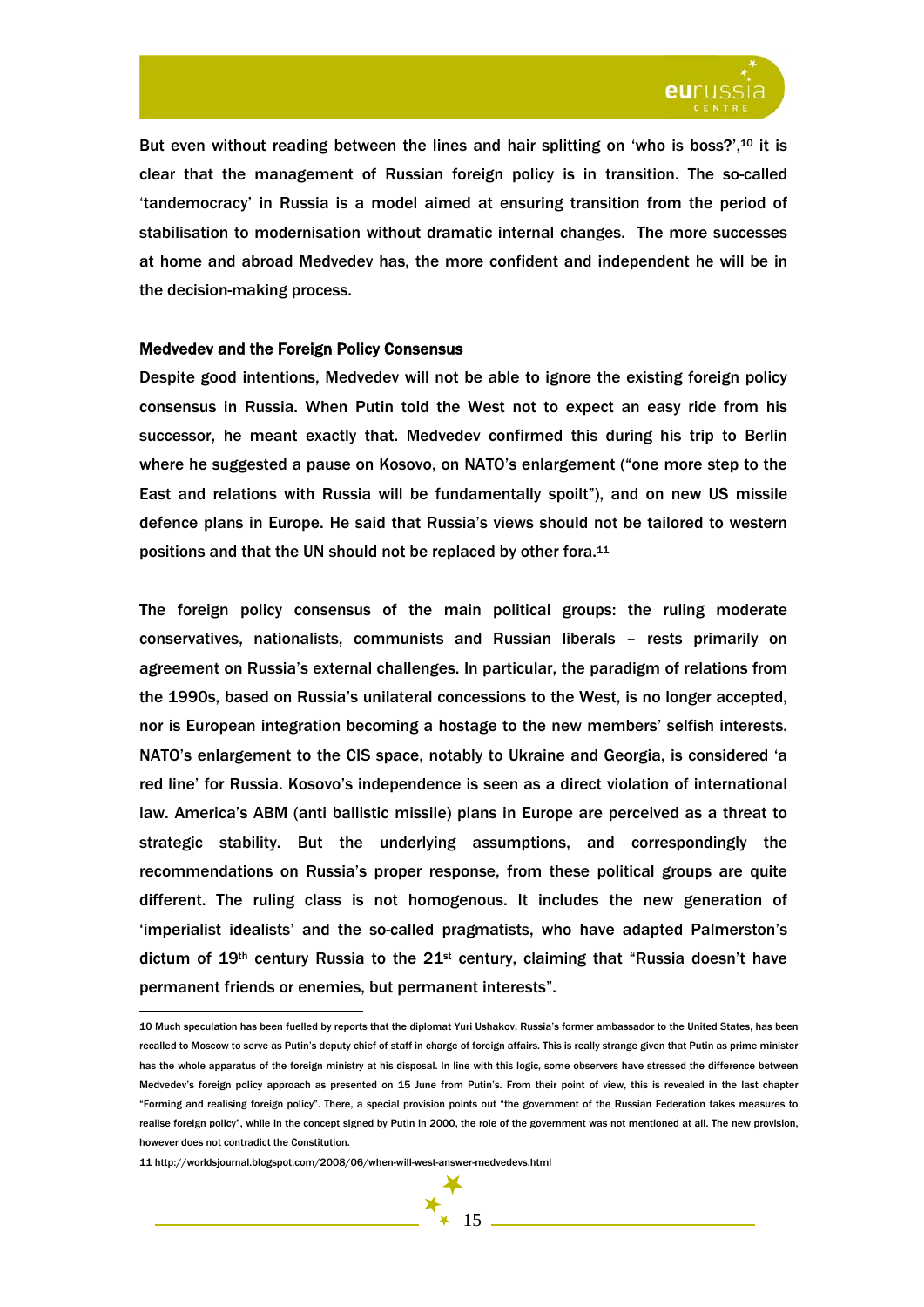

The most conservative section of 'the hydrocarbons *nomenklatura*' is guided by the logic 'the worse, the better'. These people are intensely interested in a new confrontation with the West because it is their natural environment and the best guarantee for their personal well being. They believe that Russia is an independent centre of power, a kind of microcosm or civilisation on its own. In public, they criticise US unilateralism and NATO arbitrariness in international relations, but they simultaneously advocate following the US example and grabbing anything Russia can take, along the lines of the Kosovo precedent. They claim that NATO's enlargement to the CIS space has untied Russia's hands with respect to some parts of the territories of Ukraine and Georgia and Saakashvili's adventure in South Ossetia gave them additional ammunition.

The liberal part of the Russian political class retains the understanding that Russia can, and should protect, its national interests within international law. They are disappointed with the West because its apparent disregard for Russia's legitimate interests reduces the chances for democratic reforms. They are concerned that NATO's enlargement to Ukraine and Georgia is fraught with risk of local conflicts between Russia and NATO. They argue that Russia will not become stronger if it incorporates the so-called rebellious autonomous republics in the CIS space, but would be surrounded by a belt of offended, often hostile states. Judging by his views and background, Medvedev is part of this political sentiment.

This was reflected in the new foreign policy concept presented by Medvedev on 15 June 2008 outlining the need to enhance the role of international law and the UN as the supreme international institution, a general reduction in the effectiveness of force as an instrument to resolve international disputes, the need for diplomacy and the tools of 'soft power', and the imperative of multilateralism and cooperation among various overlapping regional multistate organisations. Throughout the South Ossetia crisis, Medvedev placed strong emphasis on the international, legal and humanitarian aspects, having described the "treacherous and unprovoked attack on Tskhinvali" as "an aggressive military action" directed against Russian peacekeepers and peaceful citizens.12

<sup>12</sup> www.itar-tass.com/level2.html?NewsID=12937848&PageNum=0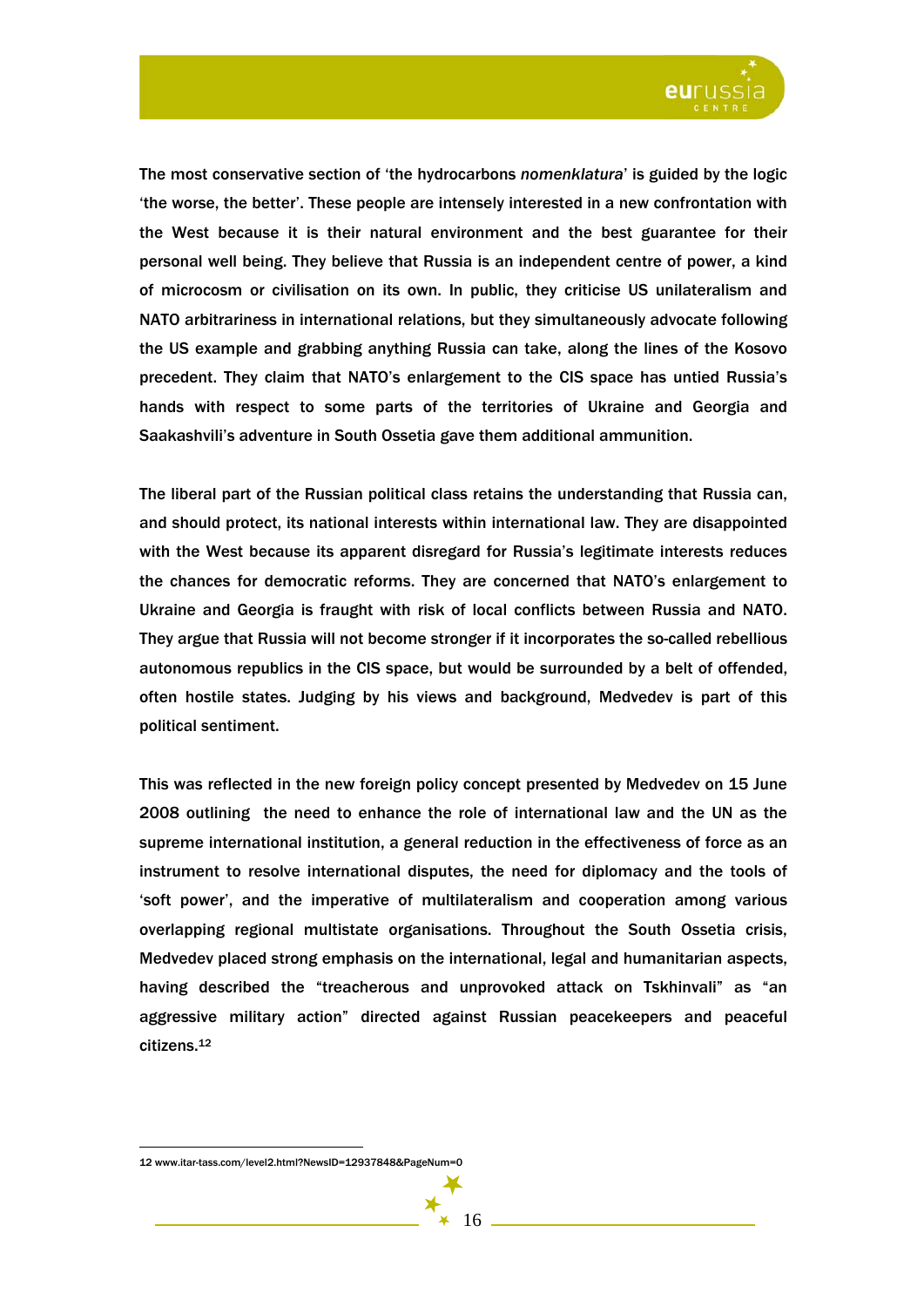

## Trial by Conflict/Post-Conflict Strategies

 It is too early to make a long-term forecast of future developments in Russia-West relations after this crisis. Much will depend on Russia's post-conflict strategy, especially its foreign policy priorities and the lessons learned from its former approach to the frozen conflicts. Without absolving Georgia from its responsibility in the recent conflict, it is necessary to recognise that Russia has misinterpreted its role as mediator; over the past 16 years, Russia could have played a more active part. It had huge influence on Georgia, and even more on South Ossetia and Abkhazia. If Russia had itself worked out a package of agreements aimed at regulating the conflict, and had forced the parties to sign this package, then, perhaps, the tragedy would not have happened.<sup>13</sup>

Russia has won a military campaign while complying with its peacekeeping responsibility to the South Ossetia people, but it has lost the information campaign. Russia has drawn 'a red line', having shown NATO that its opposition to the Alliance's enlargement to the CIS space has not been simply words. At the same time, the fact that Russia found itself isolated in this conflict can't be neglected. None of its allies in the CSTO, SCO or EuroAsEc clearly and unequivocally supported Russia in the South Ossetia conflict. No doubt, this will have long-term consequences for the CIS at large, as well as for Russia's relations with its individual members. Russia's closest neighbours are confronted today with a difficult dilemma: how to ensure their security – through external security guarantees, first and foremost with the US/NATO, or through a new model of relations with Russia. The latter will totally depend on Moscow. First, the hasty and unilateral recognition of the independence of South Ossetia and Abkhazia along the Kosovo model will be detrimental for the CIS, not to mention Russia's relations with the West. Second, it is important to actively create collective positions on international cooperation, because, no single country – not even the US – can throw down a challenge to the whole world.

The conflict in South Ossetia has shown that it is the European Union which has turned out to be Russia's only responsible international partner. The EU has taken on a difficult mission, not only to be a mediator in the conflict but, like after the Kosovo crisis in 1999, to seek to reduce the growing gap between Russia and the West. However, the Russian-Georgian conflict has increased differences inside the EU on how to deal with Moscow.

17

<sup>13</sup> www.carnegie.ru/en/pubs/media/78822.htm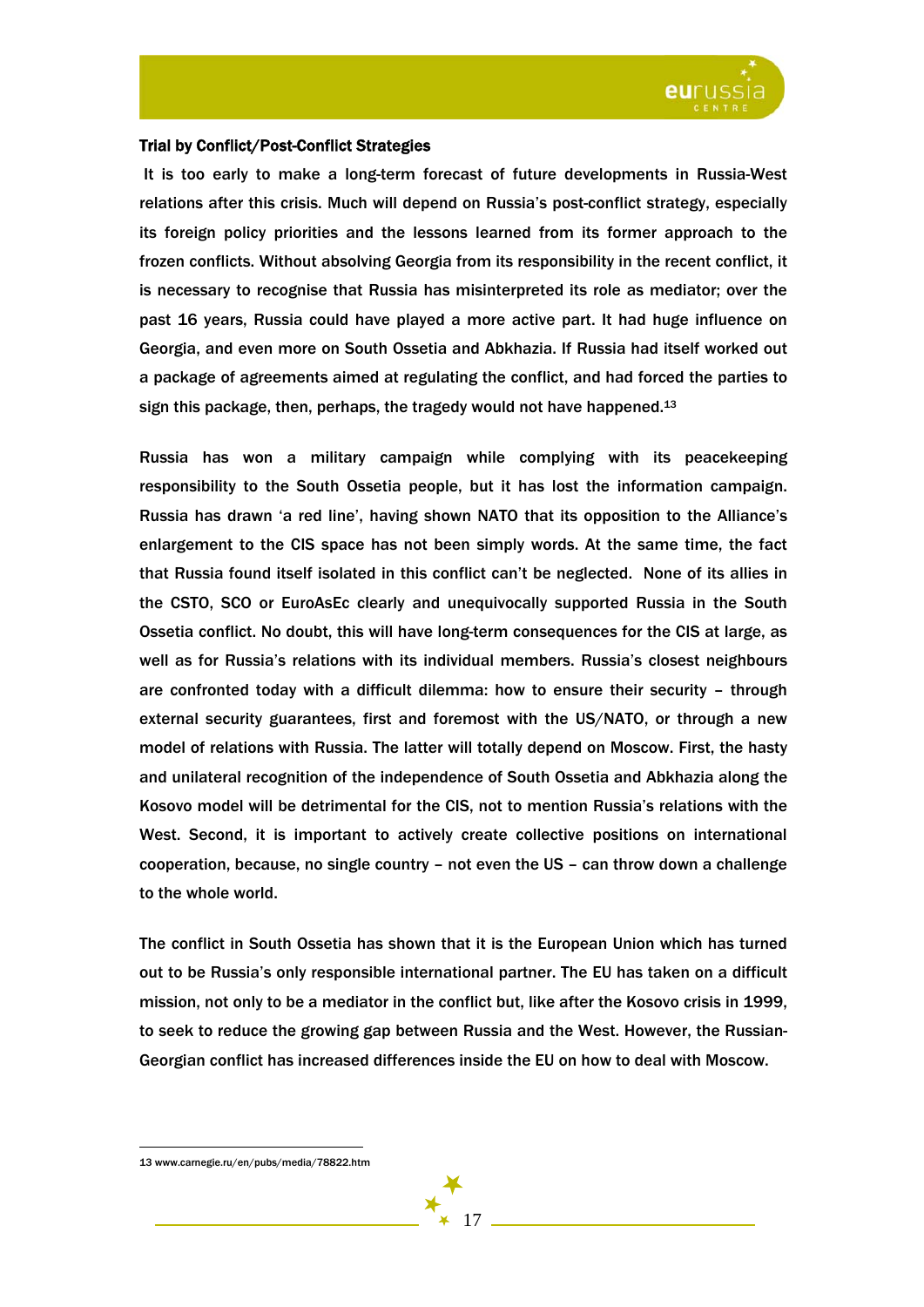

#### Implications for the West

The new official concept, and more importantly its future practical implementation, is, and will be, a product of complicated domestic infighting and compromises among various political groups, views, state institutions and key figures. Alongside domestic developments (foremost the successes and failures of Medvedev's economic and political reforms), much will depend on the evolution of Russia's external environment – its relations with other global and regional states. The latter depends on whether the West is ready to recognise that numerous differences between itself and Russia on important international issues have nothing to do with ideological confrontation.

These differences are forged by the simple fact that Russia and the West have, in many respects, different histories and differing current economic, geopolitical and military positions. This does not imply that Russia is just lagging behind the West in development. It is simply a fact that Russia is moving towards a market economy and democracy via its own unique historic route (i.e. not from a rural feudal society, but from a highly centralised industrial state). Moreover, sometimes views between Russia and certain western powers are closer than those between western powers themselves (Iraq 2003, current problems in Iran, Palestine, North Korea, the Kyoto protocol, and CTBT). Finally, the positions of major western countries regularly change (Iran under the Shah and today's Iran, Iraq in the 1980s and 1990s, India's nuclear status past and present). After all, recognition of the legitimacy of a different point of view is the fundamental principle of democracy inside most advanced and prosperous nations and in their relations between themselves. Such differences must not exceed some generally recognised boundaries. In world affairs, these boundaries are those of international law and the acknowledgement of the imperatives of globalisation and interdependence. Likewise, with respect for the domestic politics of any particular country claiming to be a member of a civilised community of states, such boundaries are recognition of the fundamental principles of democracy and the movement towards their implementation, as hard and controversial as this process may be for many post-Communist societies.

#### **Conclusion**

Contemporary Russia is turning a new page in its historical evolution. There should be no illusion that this will be smooth, fast and easy. But the pertinent global and regional problems and conflicts cannot wait until this stage is accomplished. Russia' current leadership is ready to cooperate with the West, provided that its clearly formulated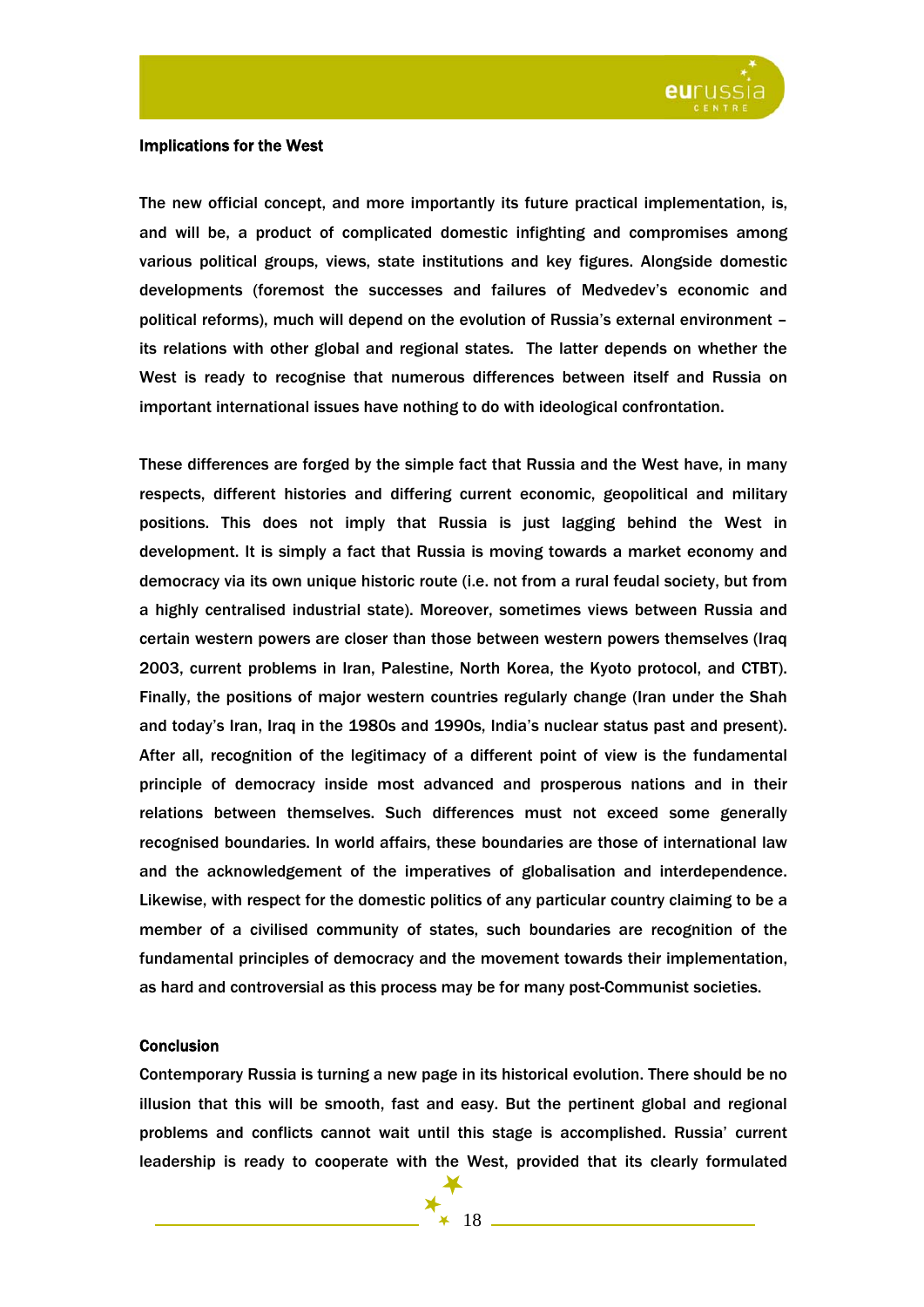

foreign interests are taken seriously and respected. When these interests differ from those of the West or particular western powers, the disputes should be resolved by a mutually acceptable compromise or a trade-off between various foreign policy interests through the wise tactics of diplomatic linkage. In contrast to the 1990s, Moscow is no longer willing to accept the resolution of disputes through western preaching or pressure. Pragmatic political compromise is the slogan of the day for Russian foreign policy. It would be yet another historical blunder if the West missed this unique opportunity.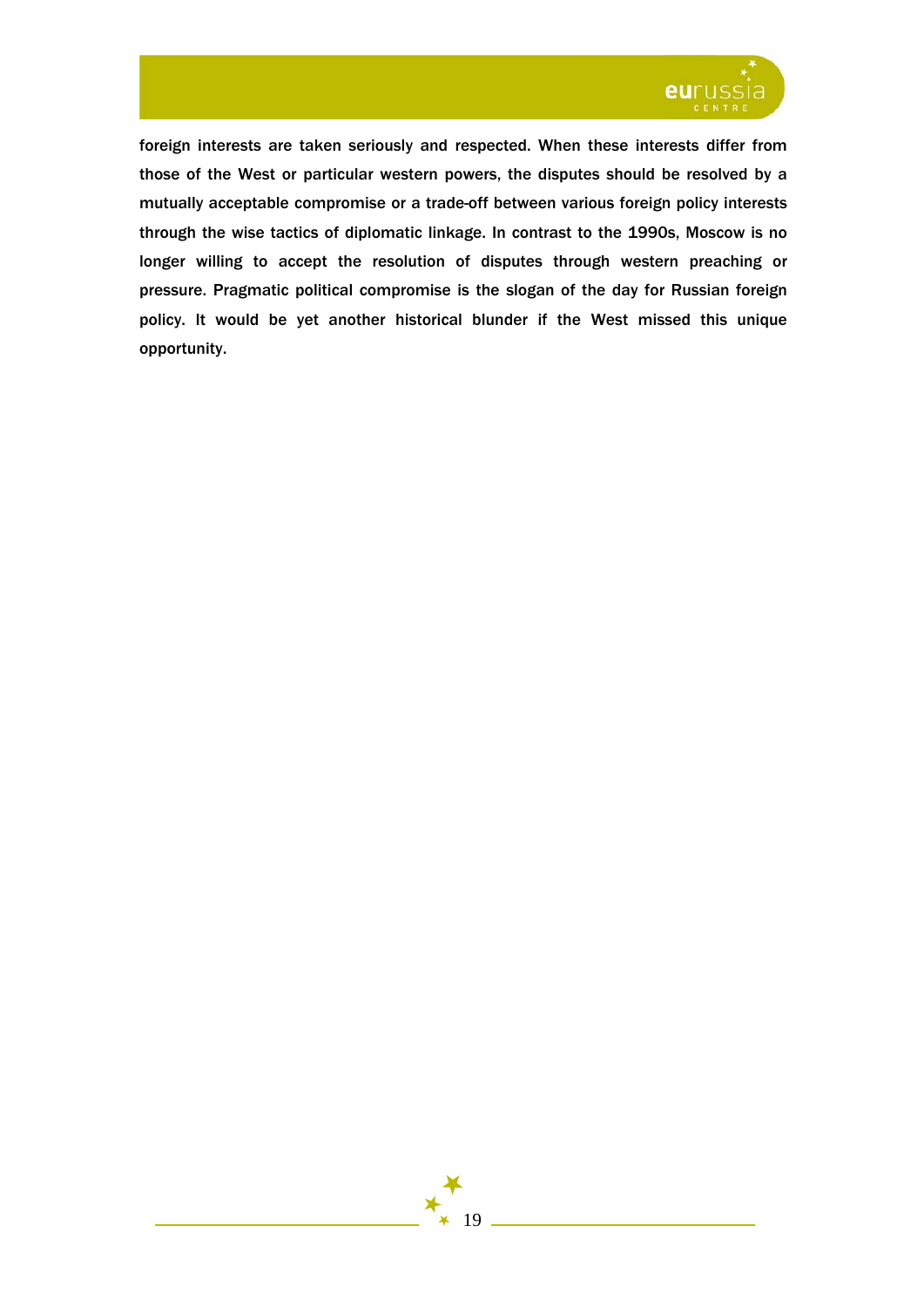

## Russian Foreign Policy under Dmitry Medvedev By

## George Bovt

Political analyst and commentator, Moscow

#### Introduction

Since coming to power on 7 May 2008, Dmitry Medvedev has not been able to demonstrate world-class leadership with his new foreign policy strategy. None of the efforts he made up to the war with Georgia over South Ossetia in August appeared to be taken very seriously – at least by Russian public opinion and the Russian ruling elite. Perhaps this is not only due to the ineffective delivery of his ideas, but also because none of his ideas were actually new, including the proposal for a European security treaty.

#### **Continuity**

One of the most important foreign policy goals for Medvedev, in the long run, would be the same as Vladimir Putin pursued, namely promotion of Russian business abroad. The Russian elite under Putin chose the path of integration into the global economy. With Medvedev, they could try to accomplish this integration under what could be depicted as a 'liberal economic banner'. That is why Medvedev was picked by Putin to be his successor as being the most suitable representative of that trend. The war with Georgia amended the general foreign policy agenda, pushing confrontation with the West into first place. But in the long run, Medvedev's overall aim has not changed. Objectively speaking, Russia has simply no resources for a purely confrontational agenda.

It is premature to speak about concrete differences between Medvedev's and Putin's foreign policy. In any case, these may prove to be largely a matter of nuance. With a still powerful Putin looking over his shoulder, Medvedev will be operating for some time to come within a rather narrow range of foreign policy options. He simply cannot reverse the trends and alter the framework adopted during Putin's rule. During the Georgian crisis, it was not very clear for Russian and international observers whether it was Medvedev who took all the decisions. But generally, the behaviour of the political leadership looked like a consolidated stance.

During the very first weeks of his presidency, Medvedev began to speak more softly on certain issues, for instance human rights, the rule of law and some humanitarian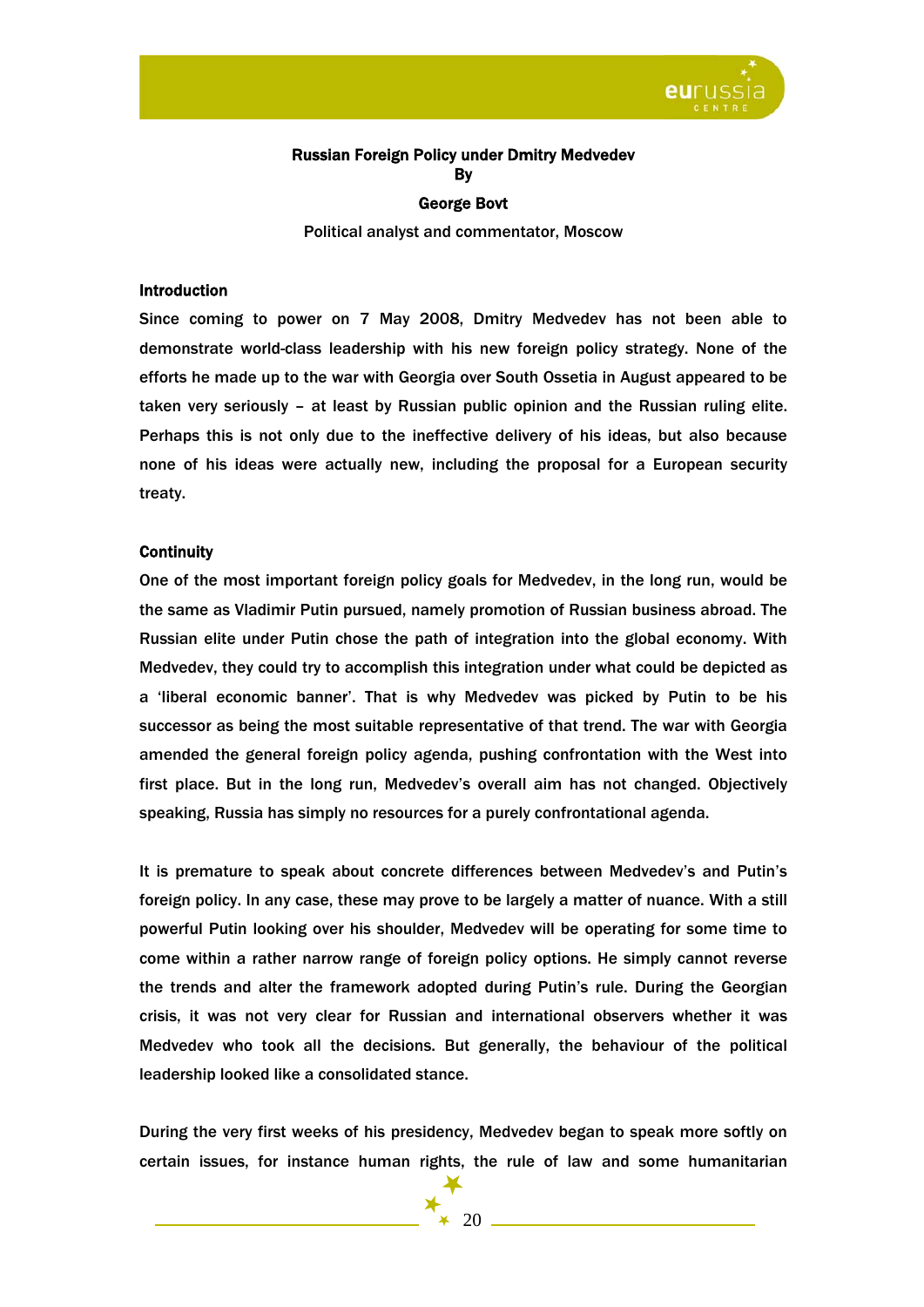

problems. But when addressing more important strategic matters, most observers see little change as his room for manoeuvre remains quite limited. One change noted by many commentators is that, for the first time, the Russian foreign policy strategy now determines the role of the government. Previously, foreign policy was always considered almost a monopolised prerogative of the president. Now, it says that "the government of the Russian Federation carries out measures aimed at the realisation of foreign policy". This phrase was included in the document which was presented to the Ministry of Foreign Affairs (MID) as a new foreign policy doctrine by Medvedev in July. It is designed to replace the previous strategy, signed by Putin in 2000. Of course, in the new document, all the necessary curtseys have been made to the fact that the political course is continuous: at the very beginning, it says that it only "develops and amends" the previous doctrine. So, there is no pretence of producing a conceptual revolution.

Nevertheless, some thematic differences can be found in the new strategy compared to the previous one. This is partly dictated by the fact that the world has changed since 2000, and not in the way anybody could have predicted at the time. The biggest surprise was the resurgence of international terrorism. But to an even greater extent, the changes are caused by the fact that Russia's confidence in its own strength has multiplied since 2000. During the eight years of Putin's reign, the struggle against a monopolar world was almost the leading motive for the country's foreign policy. Now, if you believe the phrasing in the new strategy, that goal has been partly achieved: it states that the West will "lose its monopoly over the globalisation processes". That is, either the unipolar world no longer exists, or it is about to become extinct.

Soon after the war with Georgia and in the midst of the diplomatic confrontation with the US and the European Union over Russia's unilateral recognition of Abkhazia and South Ossetia, Medvedev announced some new aspects of his foreign policy. Among those was the unequivocal proclamation that Russia has some special interests in some regions, which was very close to claiming 'spheres of influence'.

## New European Treaty

In the 2000 strategy there were some words about the need to make the Organisation for Security and Cooperation in Europe more effective. In the 2008 strategy, Moscow is quite explicit in demonstrating its disillusionment with the organisation, and ready to bury it, together with unipolarity. The new document reflects the idea made public by Medvedev of signing a new "agreement on European security". The Russian president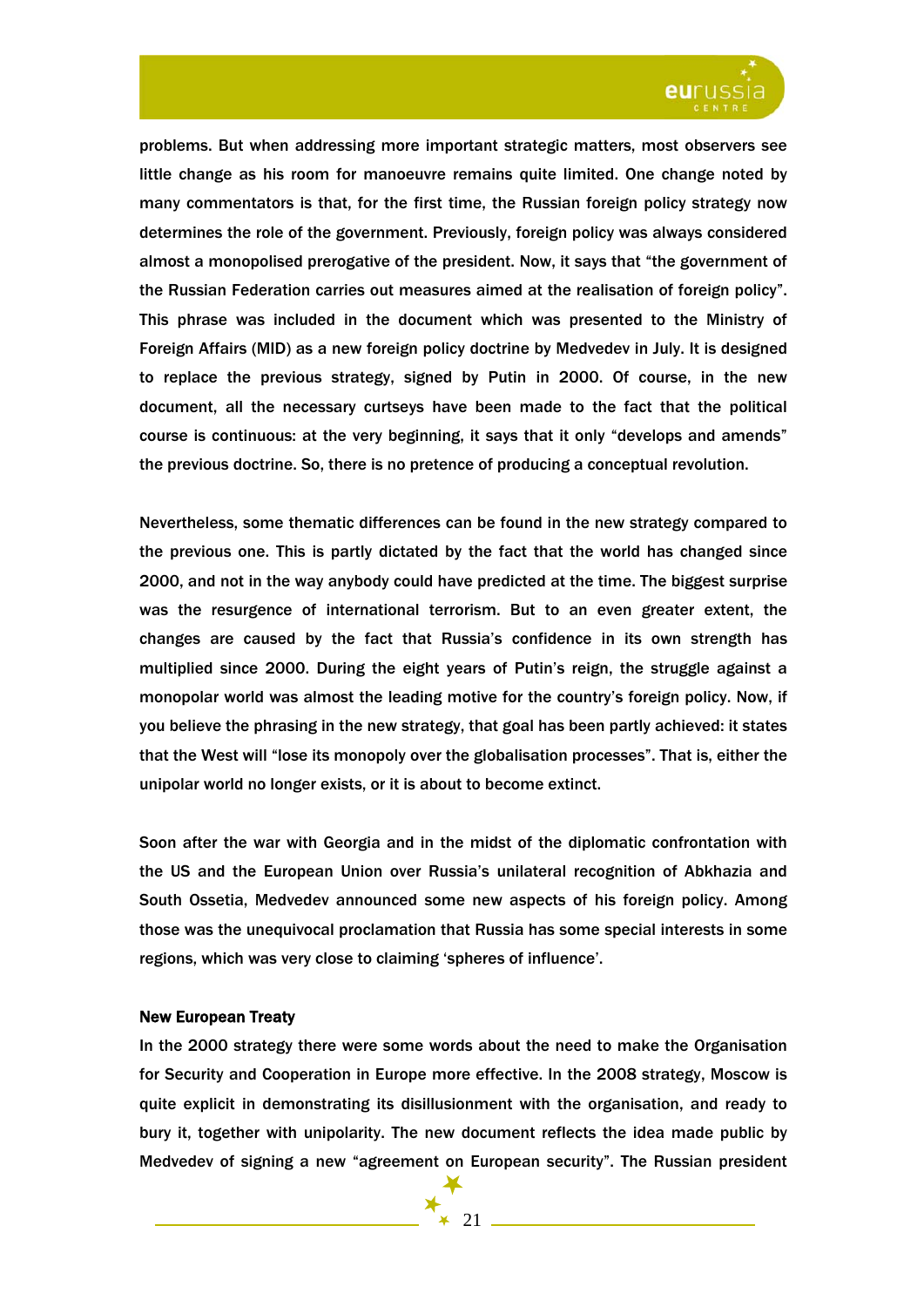

proposes to start developing this agreement as part of the process of preparing for an all-European summit.

Medvedev announced this initiative during his visit to Germany in the early summer. His proposal to create a new all-European treaty and a pan-European summit that would launch a brand new European system of international security recalled the famous Briand-Kellogg Pact which came into force in 1929. Signed by the major European powers starting with Germany, and by the United States and the USSR as well, the pact proclaimed the prohibition of war as the tool for achieving any foreign policy goals. Medvedev's initiative could also recall the idealistic concept of the last Soviet leader Mikhail Gorbachev, who wanted to launch a new foreign policy and a modern security system in Europe no longer based on outdated Cold War divisions and extending over the entire transatlantic space from Vancouver to Vladivostok.

Medvedev's proposal was politely heard in European capitals. Yet no practical steps followed. It looks quite typical of contemporary Russian foreign policy: too many thoughts and ideas, thrown into the air, remaining unelaborated and quickly forgotten in the absence of any follow-up. That prompts the question: was Medvedev's initiative ever intended to be fit for practical implementation? Or was it just tossed to the world's media as no more than a propaganda thesis, emphasising the 'distinctiveness' of the new Russian leader from his toughly-spoken predecessor? After negotiations with the EU on the new Partnership Treaty were indefinitely postponed over the Georgian crisis and relations with the EU downgraded to 'cold diplomatic war', Moscow's attempts to remind partners of this initiative met little response.

## G8 and UN

This was not the last time that Medvedev tried to advocate some 'global initiatives'. He did that, for instance, during the July G8 summit in Japan. Since this was his first G8 event, it was quite understandable that his aides were tasked to rethink old ideas and formulate new proposals so that the president could give a strong performance at the meeting. Medvedev advanced the idea of 'grain summits' at which G8 agriculture ministers would meet to tackle the deteriorating agricultural crisis and global surge in food prices. The other idea which recently became quite popular among Russian politicians (initially put forward by Putin) was to make the rouble fully convertible and transform it into a reserve currency alongside the dollar and the euro. Moscow would become one of the principal financial centres of the world. The idea was also promoted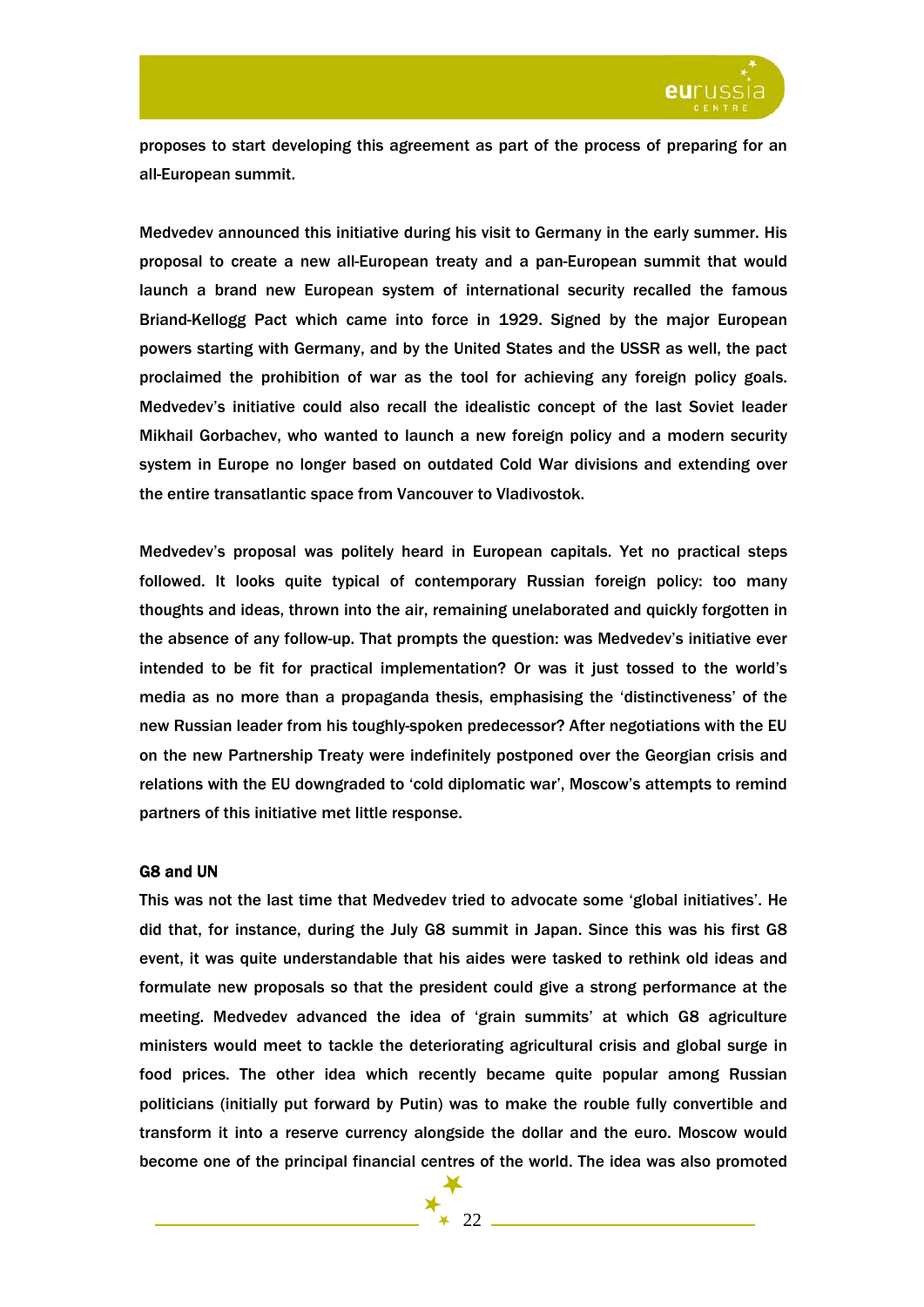

by Medvedev during the G8 summit, but it was almost unnoticed by the global media, as was the proposal to hold 'grain summits'.

The new (Medvedev) foreign policy doctrine, as presented in July 2008, contains a few contradictions on multinational organisations and Russia's involvement with them. For example, the thesis, already an ever-present part of Russia's foreign policy rhetoric, about the central role the UN plays in the system of international security contrasts with the statement about a crisis affecting almost all international institutions which cannot handle the challenges of today's world. Russia has so far not been very enthusiastic in supporting ideas for reform of the UN. This is mainly because Moscow perceives the organisation, with Russian veto power in the Security Council, as some sort of symbol of its superpower status. There is no sign that Medvedev will be ready to press forward any modern coherent strategy for dealing with the UN.

The same contradictory approach is true for the passage about the necessity of overcoming bloc differences inherited from the past. However, there is still support for the idea of strengthening new blocs; for example, the CSTO (Collective Security Treaty Organisation), the core of which in the CIS is made up by Russia and Kazakhstan. But the strategy gives no answer to the question why are some blocs (apparently NATO) 'bad' by definition, while others are 'good'?

#### Energy Policy: More Focus on Stick than Carrot

Energy policy is among those spheres where the new president has too little or even no scope for flexibility. First, there is a political consensus in Russia that energy must be used as a powerful tool in its relations with the West, above all the EU, and that any compromises with the West over energy matters (and they are possible) can only be achieved from a position of strength. Second, the energy sphere remains mostly under the control of the all-mighty Prime Minister Putin. Interestingly, the new foreign policy strategy lists quite a few countries in the West by name as Russia's most important partners. The list is slightly different from eight years ago: the 'personal' list is a bit longer and some commentators have already discovered a specific logic in it. It includes the countries with which Russia has relations in gas and energy. So, 'Ms. Pipeline' has only strengthened her influence over Russian foreign policy.

During some high-level contacts between Russian and EU representatives, Europeans keep warning Russia of the threat of being "trapped in the false strength of a petro-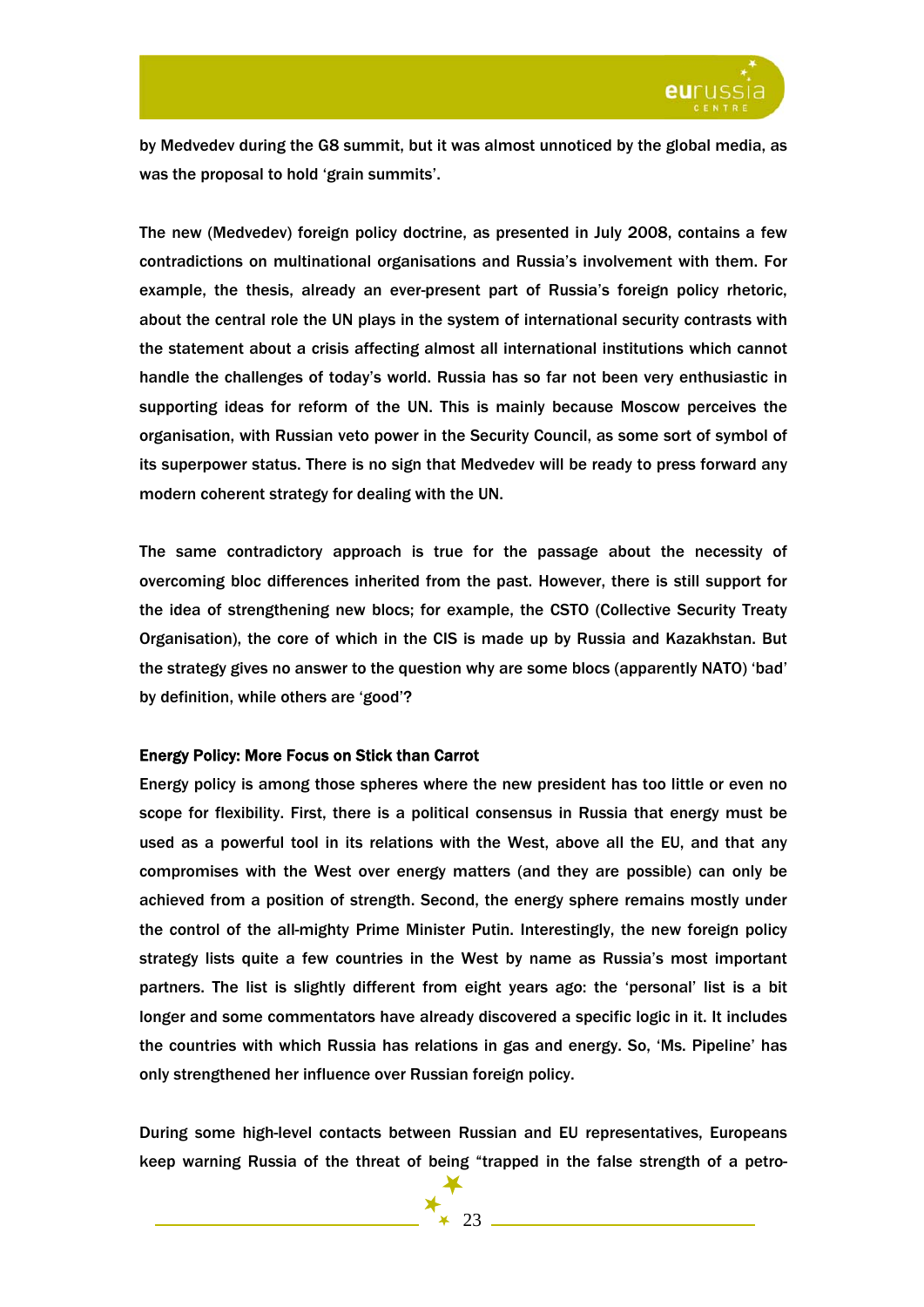

state" (as Peter Mandelson, the EU Trade Commissioner, recently put it). Both sides are now experiencing energy suspicions – where each suspects the other of employing double standards and using the energy weapon as a political instrument. It seems that all attempts to find a compromise will fail until some time in the future when the European energy market becomes at least slightly more diversified with the arrival of new energy exporters, such as Azerbaijan, Kazakhstan, and probably Turkmenistan, Libya and Algeria.

#### EU-Russia: Hope for a Thaw

Until recently, relations between Russia and the EU have remained heavily politicised. After a long delay, negotiations over a new Partnership and Cooperation Agreement started in July, but the prospects of achieving a quick success seem quite slim. For a long time, Poland blocked the negotiations over the dispute with Moscow on Polish meat exports. Poland is not at all happy with the plans to build the Nord Stream gas pipeline under the Baltic Sea. Some political forces in Poland are demanding repentance and reparations from Russia for Joseph Stalin's atrocities, in particular the mass execution of Polish officers near Katyn. Of itself this demand is unlikely to be presented as a formal reason for obstructing the Russia-EU negotiations. But it does reflect the sad state of the Russian-Polish relationship when almost anything can serve as a pretext for a veto. Several Polish politicians, for example, have already demanded that Russia not stand in the way of Ukraine and Georgia joining NATO. Some link the start of the negotiations to Moscow ceasing to support Abkhazian separatists. And that is quite typical for Russian-East European relations.

Other EU member states in Eastern Europe have their own objections against coming too close to 'Putin's Russia'. For instance, Lithuania has concerns over the future of the Druzhba (Friendship) oil pipeline built during the Soviet era. It is demanding that the oil supply be resumed in full. The situation in Georgia and Russia's hostile policy towards this republic is also on Lithuania's list. The potential number of grievances that certain Eastern European countries can use against Moscow is practically endless. Some of them concern the Soviet past and include "compensation" for the Soviet occupation. The list is so long that Russian politicians see little point in meeting the latest requirements since as soon as they are fulfilled, new demands immediately appear.

Speaking in June at a high-level conference in Moscow on "Russia in the  $21^{st}$  Century", Mandelson, said that the EU and Russia needed to shake off "zero-sum thinking" and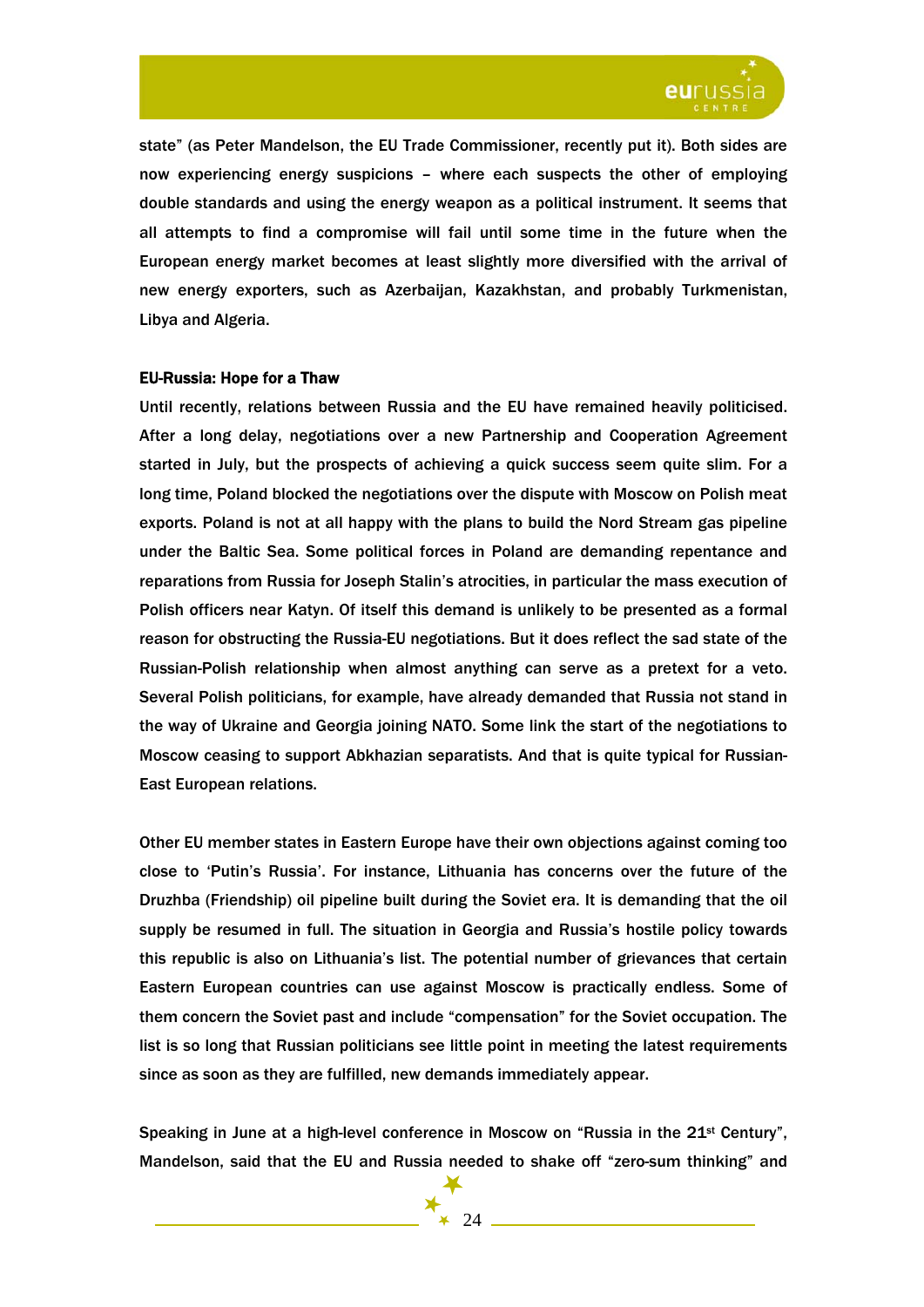

false perceptions of each other in order to capitalise on common interests. The EU and Russia needed to build lasting trust in order to manage growing regional and global interdependence. He suggested that the two sides need "new mechanisms" to encourage economic forces. But so far, it is very difficult to believe that both the EU and Russia are becoming even closer to "shaking off zero-sum thinking", with former Soviet satellites from Eastern Europe causing most of the problems. Moscow in turn has been unable to find a new tone of dialogue with these countries. Russian officials usually painfully overreact when dealing with the attempts of East European countries to condemn, investigate, or critically highlight the Soviet imperial past. Moscow usually unequivocally defends the Soviet "glorious past", even its Stalinist period. Until Moscow, on one side, and Warsaw, Vilnius, Riga and Tallinn, on the other, find a new adequate tone of dialogue, there is absolutely no hope of any progress in EU-Russian relations, neither on the new partnership agreement, nor on Russia's entry into the WTO.

It is already quite clear that the negotiations on the new cooperation agreement will last well beyond 2009. It is also evident that Russia will not enter the WTO either this year or in 2009. Even the gradual advance towards visa-free travel between the EU and Russia has no prospect since it could be blocked by any of the new EU member states trapped together with Moscow in the severe disputes over the "damned" or "glorious" Soviet past.

Similarly, questions and doubts can be raised over the current effectiveness of the Russian bureaucratic machine to manage the complex negotiating process with the EU. Here, reference is made to the inevitable personnel and bureaucratic changes as Medvedev steps into the presidency and Putin strengthens his hold over the economic processes and most of Russia's super-corporations. But the growing ineffectiveness, incompetence and even corruption of Russian professional bureaucrats should also be borne in mind.

At the latest EU-Russia summit in Khanty Mansiysk in June 2008, it was once again noted that Russia and the EU "are riding the same wave" concerning such remote regions as the Middle East and Afghanistan. However, when referring to the separatist entities on the territories of either Georgia or Moldova, the language of dialogue is completely different – there is "no confrontation" between Russia and the EU. But, there is no unity either. In these countries, including the territories of the unrecognised separatist states, a basis is now forming for future competition between, conditionally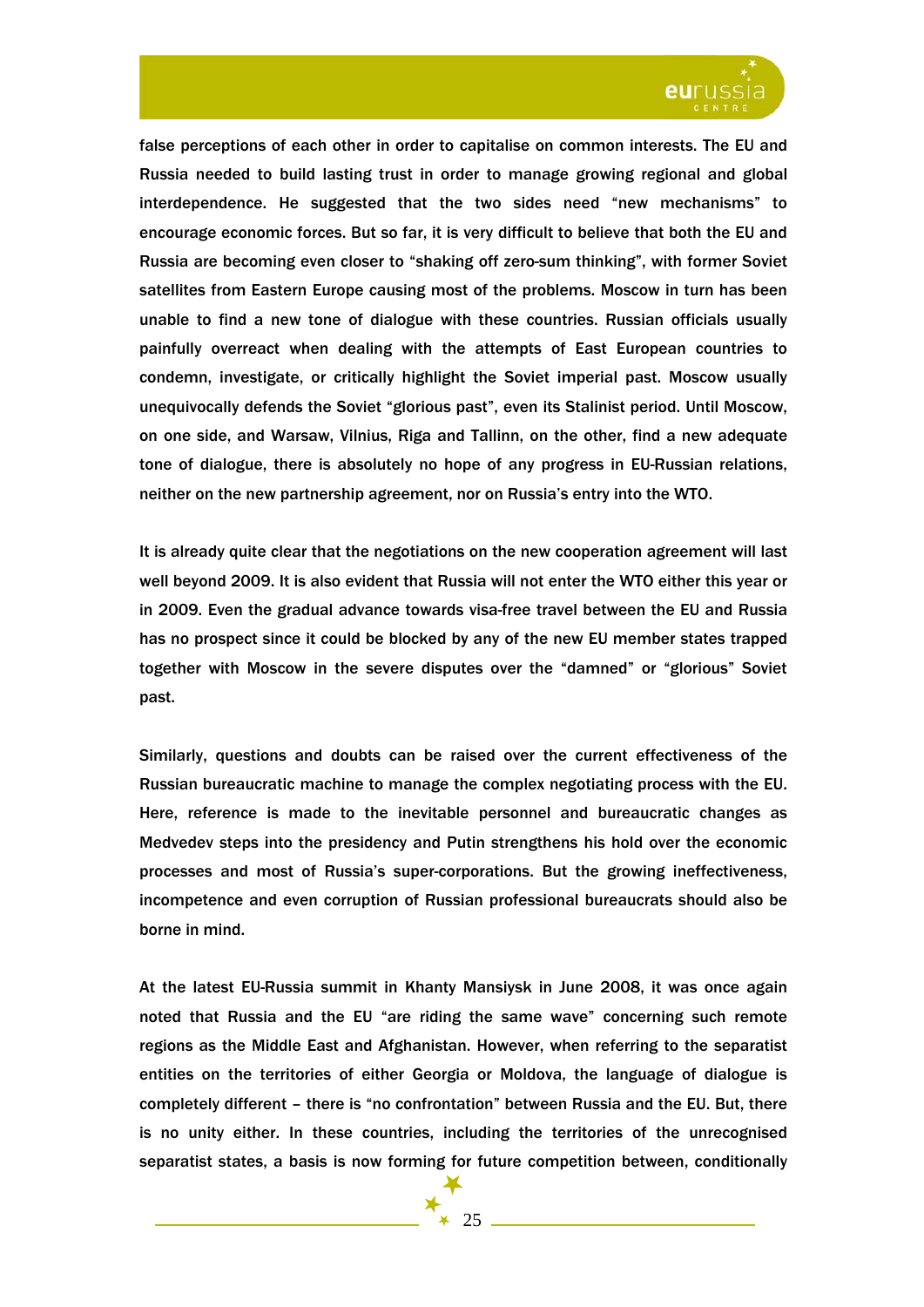

speaking, the 'European model' and a model that could be suggested to these countries, but, as of yet has not been, by Russia. But, then, this kind of rivalry is already noticeable in other CIS territories, especially Ukraine. Consequently, even the negotiations on a new agreement between Russia and the EU will inevitably involve elements of rivalry. There is nothing dramatic in this, as healthy competition is a normal phenomenon in international relations when it comes to two dynamically developing entities.

What about that which does not divide, but unites? Have Russia and the EU really moved so far along in terms of their cooperation? Of course, in ten years, Russia has only confirmed its role as an important supplier of energy carriers (for some EU countries the share of Russian supplies is over 30, and even 50, per cent), but such a role has not been complemented by any qualitatively new steps. Today, Moscow and Brussels mutually reproach each other not only for double standards in the field of energy (for a variety of reasons), but also for discrimination in the admission of Russian and European capital to their markets.

At the summit in Khanty Mansiysk, only a small breakthrough occurred: Russia and the EU agreed that they will jointly implement seven projects within the framework of the signed statement on border cooperation. The breakthrough lies in the fact that, for the first time, all seven projects, developed by contiguous regions of the EU and Russia, will be jointly funded. Therein lies a fundamental shift from the TACIS programme, under which assistance projects for Russia were chosen by the European Union, and only then endorsed by the Russian side. Now both parties, especially Russia, are emphasizing fully the principle of equality embodied in these seven projects. Hence, there is a hope that the same principle of equality can be applied to the new agreement. However, should we extrapolate from seven projects that are relatively modest in scale to all spheres of cooperation between Russia and the EU, especially to those that today cause as many disputes as energy does? This is highly questionable.

In an attempt to partly speed up the complex negotiation process, President Medvedev suggested making the new agreement a very general compact document to which other agreements could then be attached. The European Commission, in its turn, would like to have a comprehensive legally binding document. But then the 5-days war with Georgia changed almost everything in Russia's short-run policy towards Europe. Most cooperative initiatives are halted or frozen, and the perspectives for new partnership agreement negotiations are gloomy. Russia feels itself offended by the West supporting,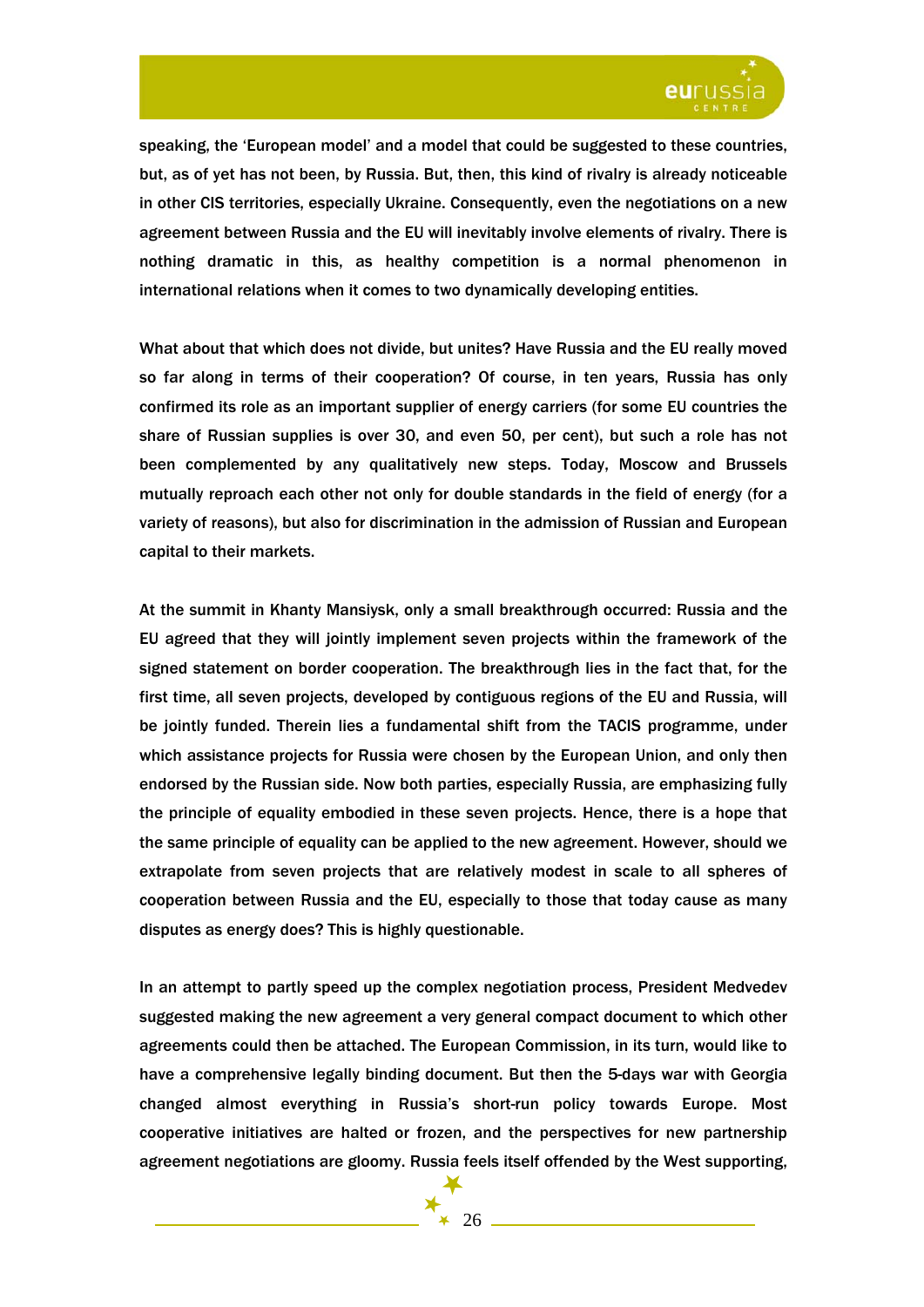

as Moscow puts it, "Georgian aggression against South Ossetia". Actually, Moscow found itself on the brink of diplomatic isolation in the weeks following the Five-day war. At that time, there was quite a strong feeling among the Russian ruling elite to pick a 'we'll go it alone' course, to stand up to the West, and to use this confrontation as a tool to mobilise society, although there is also an understanding that the country desperately lacks resources and economic strength to sustain such a confrontation. Nor has it any meaningful allies, even among CIS neighbours.

## Conclusion

The perspectives for Russian foreign policy remain unclear. What is almost certain is that Moscow considers non-admission of Ukraine and Georgia into NATO as the 'lifeline' for its foreign strategy. President Medvedev has already demonstrated that he treats this problem as 'existential' for Russia. While it remains highly doubtful, objectively speaking, whether NATO membership of these two countries really does pose a deadly threat to Russia, the Kremlin shows no sign of retreating on this point.

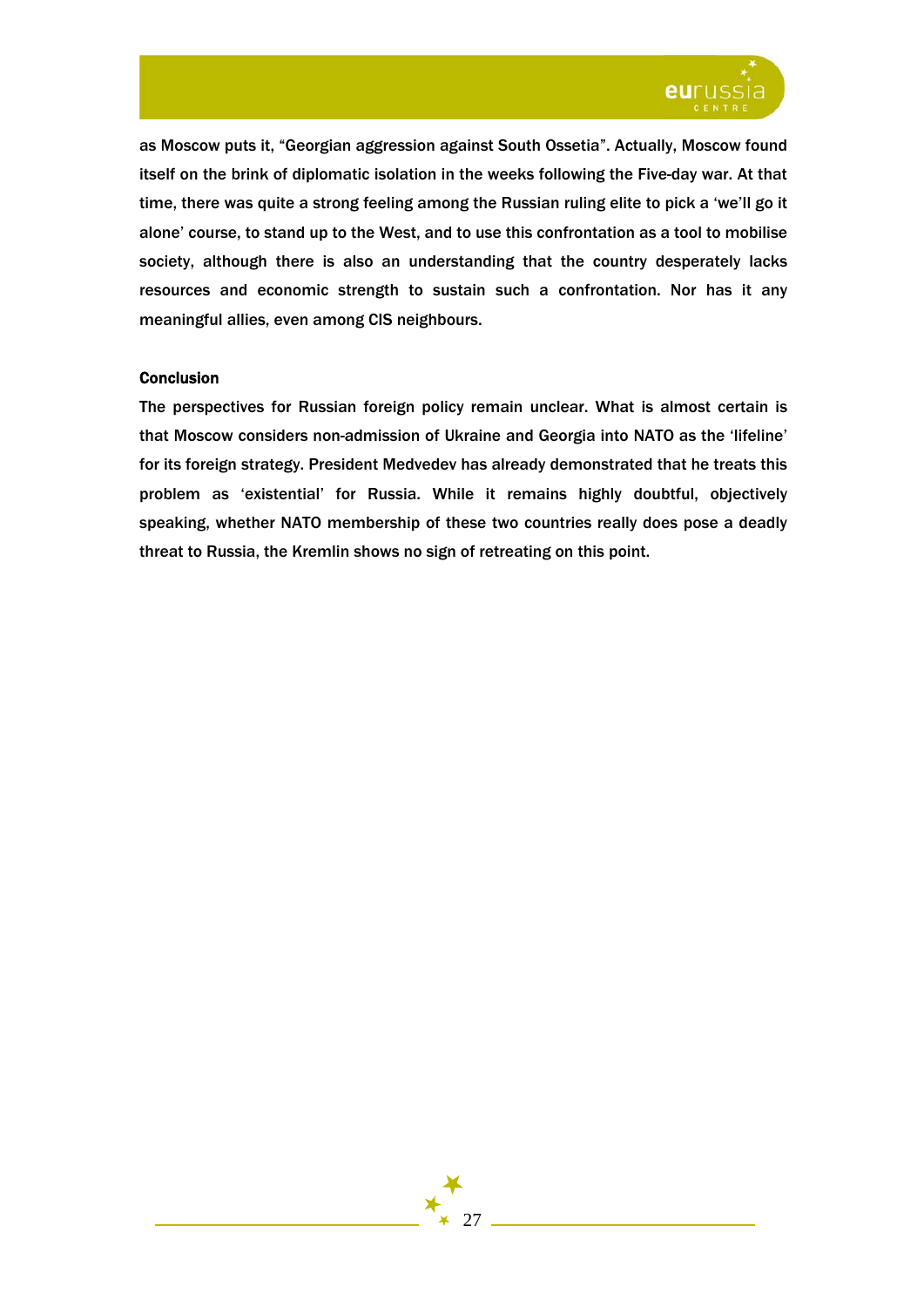

# New Realism: The Making of Russia's Foreign Policy in the Post-Soviet World By

## Rainer Lindner

Researcher, German Institute for International and Security Affairs (SWP), Berlin

#### Introduction

 $\overline{a}$ 

In the aftermath of the armed conflict between Russia and Georgia at the beginning of August 2008, Russia is moving to recalibrate its foreign policy. Although the confrontation in the southern Caucasus was foreseeable, the five-day war has nonetheless pushed the post-Soviet world into a new level of tension. For the first time since 1991, a post-Soviet neighbour has dared to challenge Russia militarily and for the first time since the frozen conflicts appeared in the Black Sea region, Russia has allowed itself to become entangled in an armed conflict outside its own territory, for which it was partially responsible. This shift of direction in Russian foreign policy had been on the cards for some time.

The new foreign policy doctrine of the Russian Federation as of 2008 gives Russian foreign policy a new orientation, not just vis-à-vis the EU, but also vis-à-vis the states in its immediate vicinity.14 Russia is not looking for an EU perspective and repeatedly ruled out the possibility of future accession to the EU. The Russian Foreign Minister Sergey Lavrov, who stays in office also under Prime Minister Vladimir Putin, had already stated in 2007 that this is because Russia is "a self-sufficient country" (samodostatochnaya strana). Unique alliances with states in the "fraternal neighbourhood" are history. As a returning great power, Russia's new foreign policy is aimed at the "development of the new world order" (formirovanie novogo miroustroistva) in the framework of a "collective leadership" and dominated by national interests. Dmitry Medvedev's hope for a "modern European architecture", outlined in his address to Russia's diplomats on 15 July 2008, and his sharp criticism of US foreign policy also show Russia's interest to strengthen the role of European and global institutions in security policy.15

<sup>14</sup> Konceptsiya vneshney politiki Rossiyskoy Federatsii (12.7.2008) [Conception of the foreign policy of the Russian Federation], in: http://president.kremlin.ru/text/docs/2008/07/204108.shtml

<sup>15</sup> Vystuplenie na soveshchanii s poslami i postoyannymi prestavitelyami Rossijskoj Federacii pri mezhdunarodnykh organizatsiyakh,

<sup>(15.07.2008) [</sup>Speech at a meeting with ambassadors and charge d'affaires of the Russian Federation with international organisations] The document was blocked on the President's website after appearing for some days.

http://president.kremlin.ru/appears/2008/07/15/1635\_type63374type63376\_204113.shtml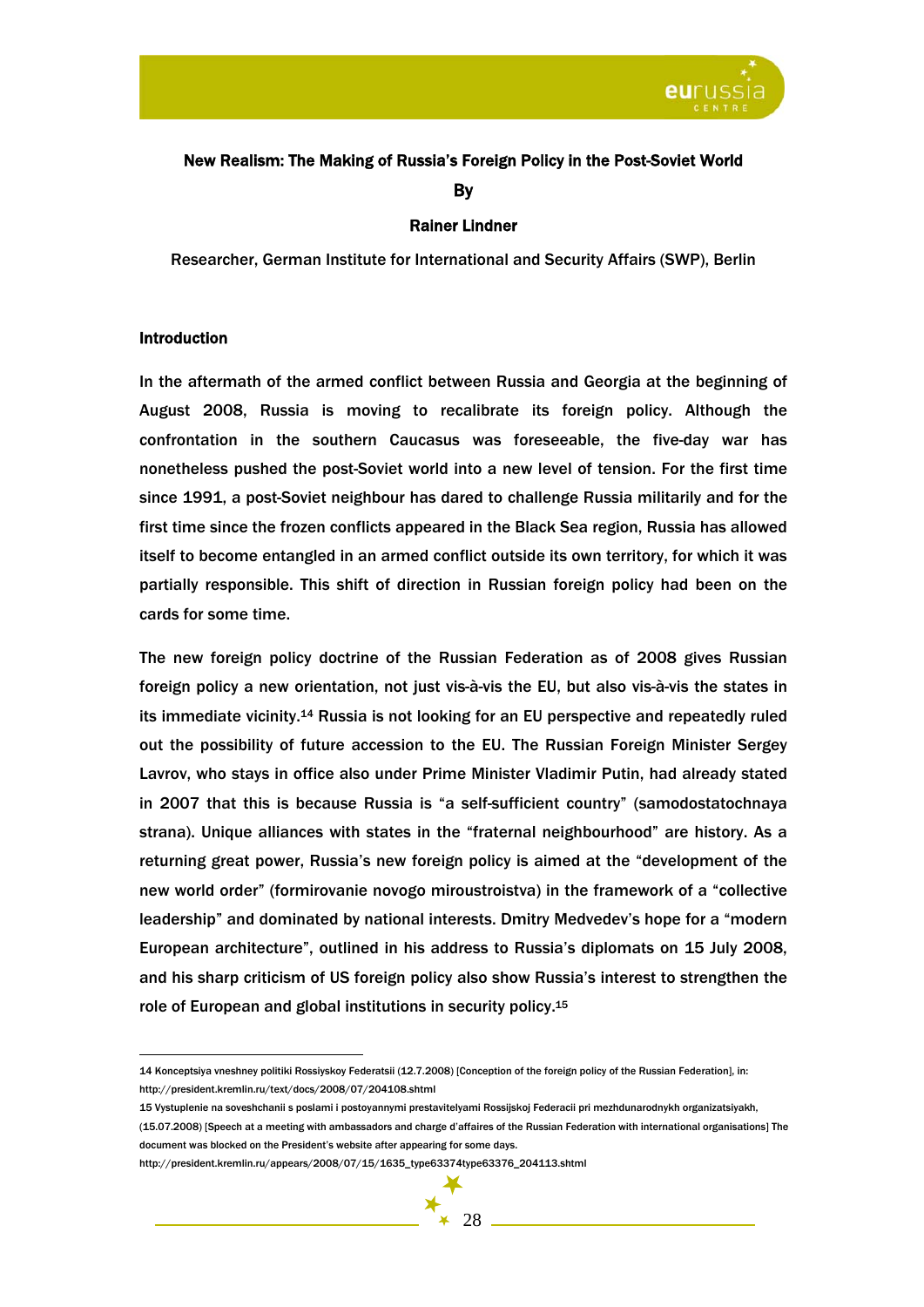

The war in the southern Caucasus has changed the coordinates of Russian foreign policy and transformed European security architecture. Overnight, a new realism has entered Russia's relations with its post-Soviet neighbours and with the West. Russia's disproportionate response to the Georgian army's irresponsible strike in South Ossetia on 6 August 2008 has undoubtedly strengthened the new Kremlin leadership's power within Russia. But abroad the image of Russia as a great sovereign power has suffered. The states of the post-Soviet world are worried. The question is, how will Russia behave abroad in future, especially in its immediate neighbourhood? It can be argued that Russia's new policy towards the countries in the near abroad is the beginning of the end of the post-Soviet space as a region of a common political culture.

## A New Presidency: Who Makes Foreign Policy Now?

In Russia, the president is in charge of foreign and security policy, so responsibility has formally passed from Putin to his successor. Medvedev took his time moving into what is for him largely unknown territory, refraining from making any fundamental policy statements until a series of public appearances in Beijing, Berlin, and St. Petersburg in late May and early June 2008, where he cited the primacy of international law and called for a multipolar security system extending from Vancouver to Vladivostok. In particular, Medvedev said that the United Nations should be given greater weight. But the flare-up in relations with the post-Soviet sphere shows that Russia's new leadership tandem sees the world through the eyes of an influential power—regarding the United States, the EU, and Russia as major powers, while the smaller states, Russia's immediate neighbours, have no place as the fourth actor in this scheme.

Although formal responsibility is held by President Medvedev—now supported by Sergei Naryshkin as chief of the presidential administration and his deputies Alexei Gromov and Vladislav Surkov (both of whom are long standing associates of Putin while Surkov is indeed one of the originators of the Putin system)<sup>16</sup> – Putin reserves the right to put in a word behind the scenes (or even in public) to influence decisions on foreign and security policy, and to communicate via Foreign Minister Lavrov. The decision to undertake decisive heavy-handed action in the Caucasus bears Putin's hallmark more than that of the new president. Nonetheless, Medvedev has to develop a foreign policy profile of his own. Only now, after the South Ossetia adventure, does a majority of the Russian population see the new president as a 'real man'.

16 Hans-Henning Schröder: Die Neuordnung der politischen Führung in Russland, SWP-Aktuell 42, Berlin, May 2008.

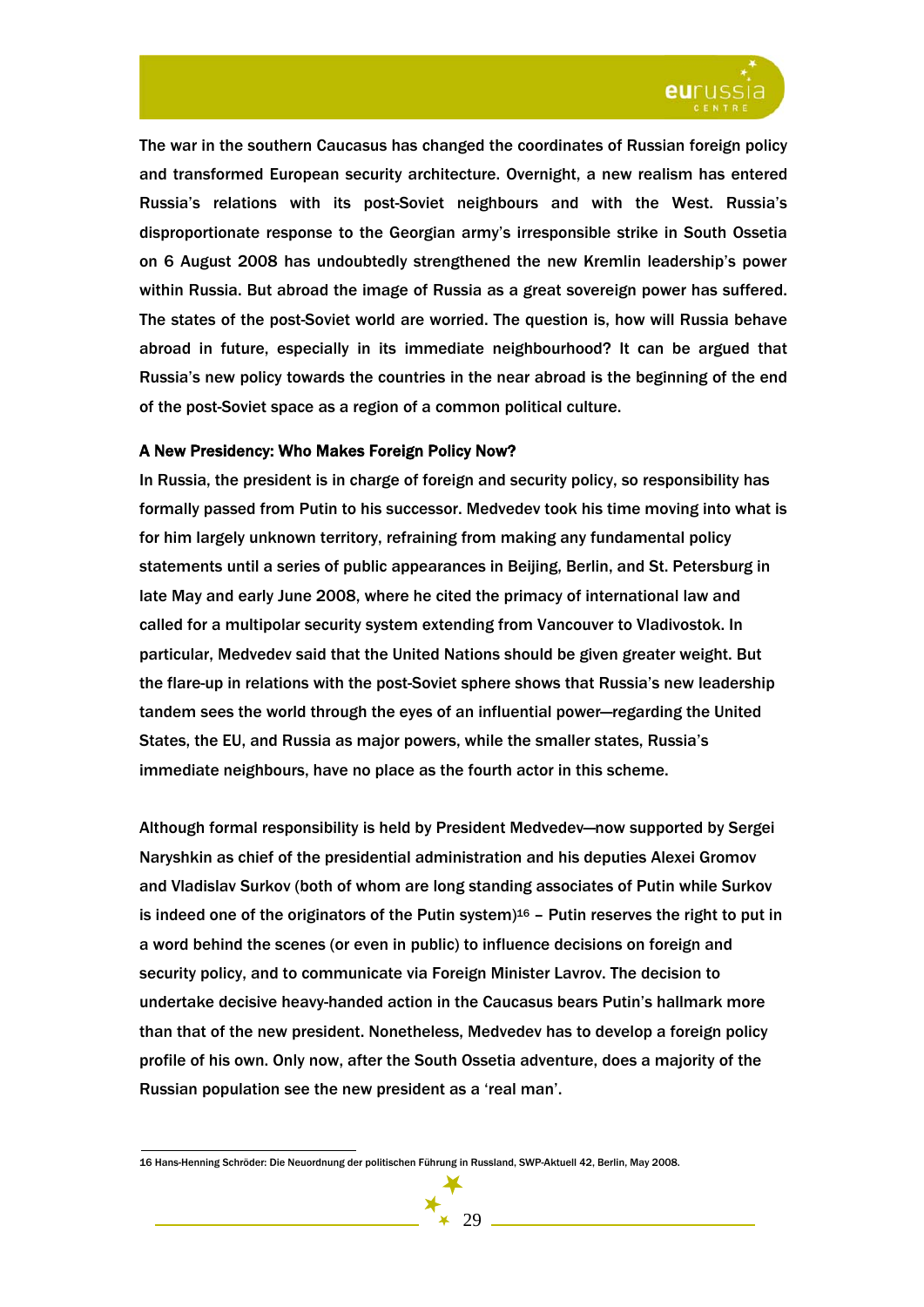

Parallel to the presidential administration and the foreign ministry, another foreign policy organisation has been created to strategically plan and implement policy in the post-Soviet world. The Federal Agency for CIS Affairs, announced by President Medvedev in May 2008, began work on 1 September. Attached to the foreign ministry, but said to be answerable directly to the president, it will concern itself with strategic questions and especially with soft security in Russia's relations with its neighbours. Modeled on USAID, it will above all assist Russia and Russian citizens living in the post-Soviet world. Given that this population group regularly serves as political justification for intervention, including in the frozen conflicts, hard and soft security are very close together here.17 Thus the decisive agency for CIS policy is formally answerable to the president, but at the same time lies in the sphere of influence of the prime minister, through its attachment to the foreign ministry. The creation of the agency underlines the importance the Russian leadership attaches to its neighbourhood.

This policy is based on commercialisation, on securitising international and regional relations, on the 'display' of power. And it is post-ideological. This new foreign policy is caused by (1) the perception of political and economic competition between the US, EU, China, and Russia; (2) growing opposition to Russian attempts to increase its influence in the post-Soviet space by national governments of the neighbouring countries and foreign actors and institutions, (3) a greatly diminished role for Russia as dominant partner for investments and foreign trade, and (4) Russia's lack of a project for integration that would be attractive to its neighbours and could compete with the 'European' way of integration.18 Since Russia has not developed a new framework for post-Soviet integration and is not being perceived as a model for future cooperation for CIS countries, Russia and the West have to create a stable neighbourhood in Eastern Europe, both in terms of resources and security.

#### Russia's Post-Ideological Approach

 $\overline{a}$ 

Russia's foreign policy is becoming increasingly post-ideological. The redefinition of the 'near abroad' leads to a new perception of Russia's geopolitical self and a new perception of the others. 'Friends' like Belarus became neighbours and thus stabilisers of Russia itself. Others like Georgia and Ukraine became opponents in the neighbourhood and thus spoilers of Russia's interests. The Russian government has

<sup>17 &</sup>quot;SNG popadet pod vlivanie Rossii," Kommersant, no. 133, 31 July 2008, http://kommersant.ru/doc.aspx?DocsID=917672

<sup>18</sup> A.I. Suzdaltsev: Postsovetskoe prostranstvo: edinstvo i mnogoobrazie [The Post Soviet Space: unity and diversity], in: Rossia i mir. Novaya epokha. 12 let, kotorye mogut vse izmenit. Moscow 2008, pp. 384-410.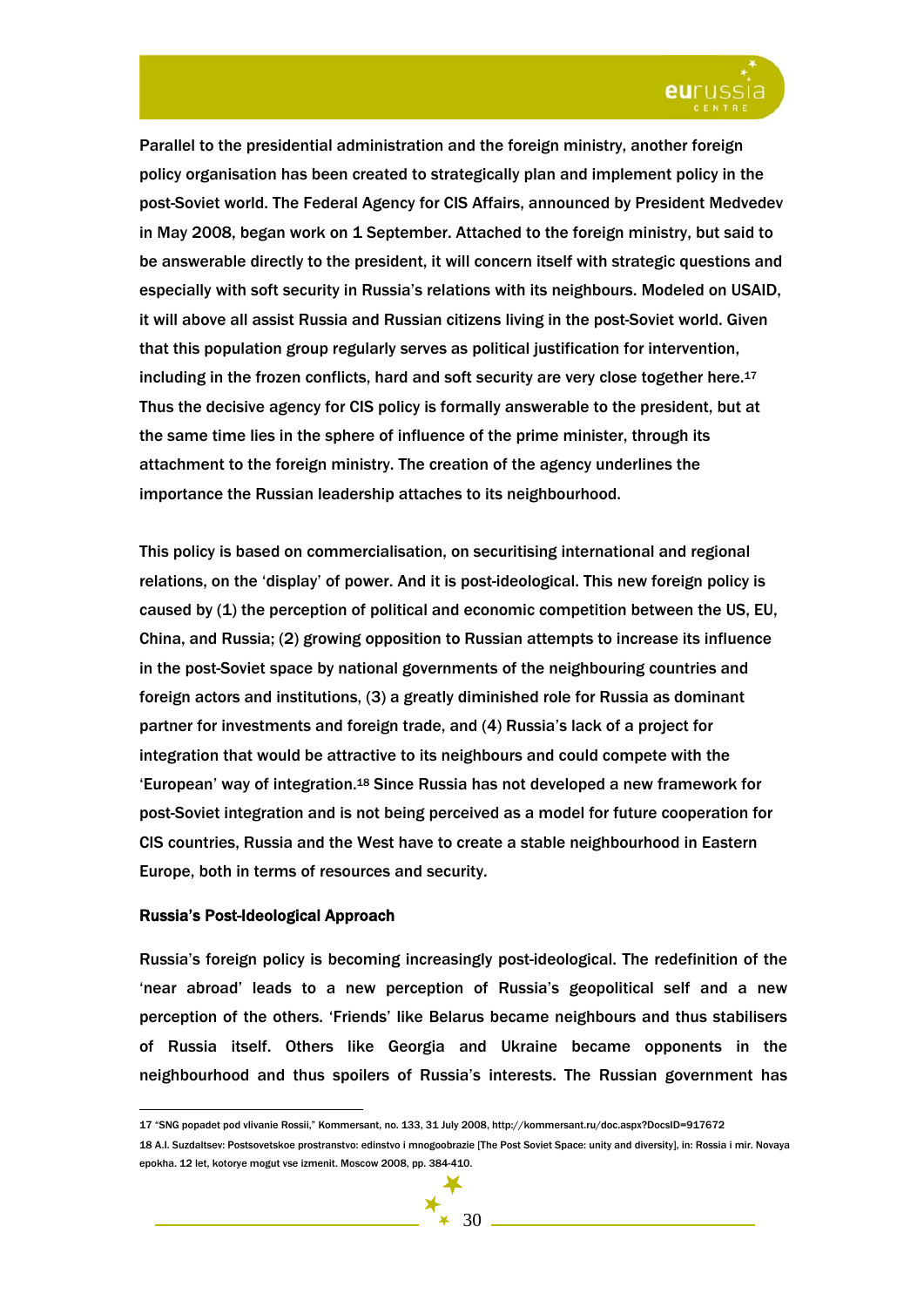

increasingly prioritised its national interests, and while there is more attention to economic and energy-related aims, they remain simultaneously based in geo-strategic thinking. Russia is undergoing a change from an empire to a nation that sees itself as an energy power; yet demographic, social and political risks threaten to darken Russia's future and temper its ambitions to be a great power.<sup>19</sup> That is why Russia needs to secure global conditions for its 'modernisation' as was outlined in the Foreign Policy Conception of July 2008.

Since the enlargement of the EU and NATO into the Post Soviet World (PSW) the contradictions between the two competing spheres of integration stand out clearly. For now, we can expect cyclical tensions in the post-Soviet world and the East Central European neighbourhood. Russia with its new foreign policy demands and interior weaknesses is confronted by an EU that, as a successful federation of states and internal market, is attractive even to non-members. Russia sees the EU less as a partner and more as a competitor in the post-Soviet space. The idiosyncratic relations between the two spheres of integration are characterised by economic proximity and growing political distance. Russian politics and EU policy towards Russia are ever more interestbased.

Russian interests are guided by the country's energy potential (which at the same time touches on its national interests) and by its desire for primacy in the EU's neighbourhood. The policy of neighbourliness with the other states in the post-Soviet space has long given way to a policy based on national interest. This circumstance will, in future, affect the EU's relations with Russia ever more strongly. At the same time, Russia's dependence will become more evident: for the foreseeable future, the EU is Russia's primary partner in modernisation. The 'North Stream' pipeline project in the Baltic Sea which is economically undoubtedly interesting, but was initially marked by problems of internal public communication, demonstrates that there are diverging interests within the EU. In the transit and Baltic Sea states, the concerns are primarily political, economic and environmental.

#### Neighbours, But No Friends

 $\overline{a}$ 

Russia has literally no friends in the region; even Belarus is no longer a close ally for Moscow. Moscow and Minsk have become neighbours. In the Strategy Paper of the

<sup>19</sup> On Russia's future risks see: Rainer Lindner: Russlands defekte Demographie. Zukunftsrisiken als Kooperationschance, SWP-Research Paper, Berlin March 2008. www.swp-berlin.org

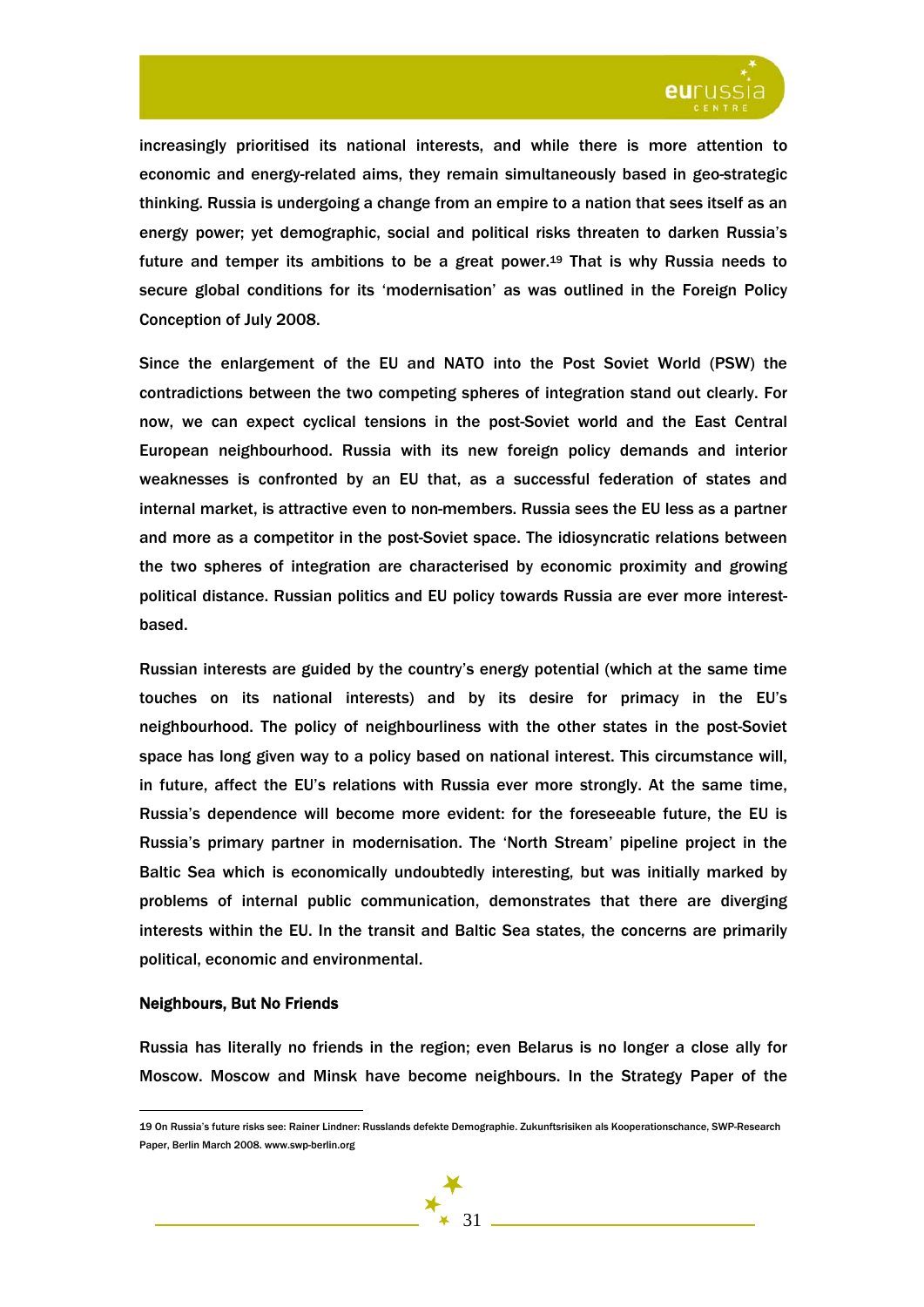

Council for Defence and Security Policy (SVOB) 'The World around Russia 2017' only Kazakhstan is perceived as the last reliable partner in the region. The story of the relationship exemplifies the agony of the PSW and the creation of post-ideological relationships between Russia and its neighbours. For a long time close relations to the 'brotherly' Belarusian nation played a major role for official Russian policy, as the current foreign policy conception of Russia explicitly refers to that country.20 At the beginning of 2007 the smouldering energy struggle between Russia and Belarus escalated. Moscow crucially cut the economic privileges Belarus had reaped for years from Russia's account. This does not fit into the publicly assumed carrot-and-stick pattern, according to which Russia punishes disagreeable governments in the post-Soviet space and rewards loyal regimes. Russia finally seems to have abandoned the long-lasting project of political integration with Belarus in the shape of a union state and rather pursue economic self-interest. Concerning the Belarusian economy and the Lukashenka-regime's political course, this new approach has crucial consequences.21 Moscow's actions vis-à-vis Belarus comply with the logic of the transformation of Russian foreign policy during the time in office of President Vladimir Putin. Belarus, however, was put back on the Kremlin's agenda since a union with the reform-resistant and internationally widely isolated country did not provide significant political merit. Russia gradually dropped its value-driven attitude toward its neighbour, which had been based on ideology and historical myths, in exchange for a pragmatic approach based on purely national interests whose definition is increasingly shaped by economic considerations.

## Securitising the Neighbourhood

The armed response to Georgia in South Ossetia has revealed the militarisation of Russian foreign policy. This was the first offensive operation by Russian forces outside Russian territory in more than ten years. One significant cause of Russia's changed foreign policy coordinates is NATO's commitment to expansion including Ukraine and Georgia, made in Bucharest in April 2008. Unlike the Baltic States, Moscow regards Ukraine and Georgia as its strategic sphere of influence for both energy and security. Russia shares land or sea borders with six NATO-countries. Former Russian President Vladimir Putin fuelled the flames of the Ukraine debate about its government's NATO-

 $\overline{a}$ 20 "Front-ranking relevance has the strengthening of the union between Russia and Belarus as in the current stage highest form of integration of two states", Russian Ministry of Foreign Affairs: www.mid.ru/ns-

osndoc.nsf/0e9272befa34209743256c630042d1aa/fd86620b371b0cf74325 69fb004872a7?OpenDocument

<sup>21</sup> Folkert Garbe/Felix Hett/Rainer Lindner: A Breakable Union. The Energy Conflicts between Russia and Belarus, Thomas Gomart a.o. (eds.), The Restoration of Russian Power: Toward an energy-Based Deterrence? (forthcoming)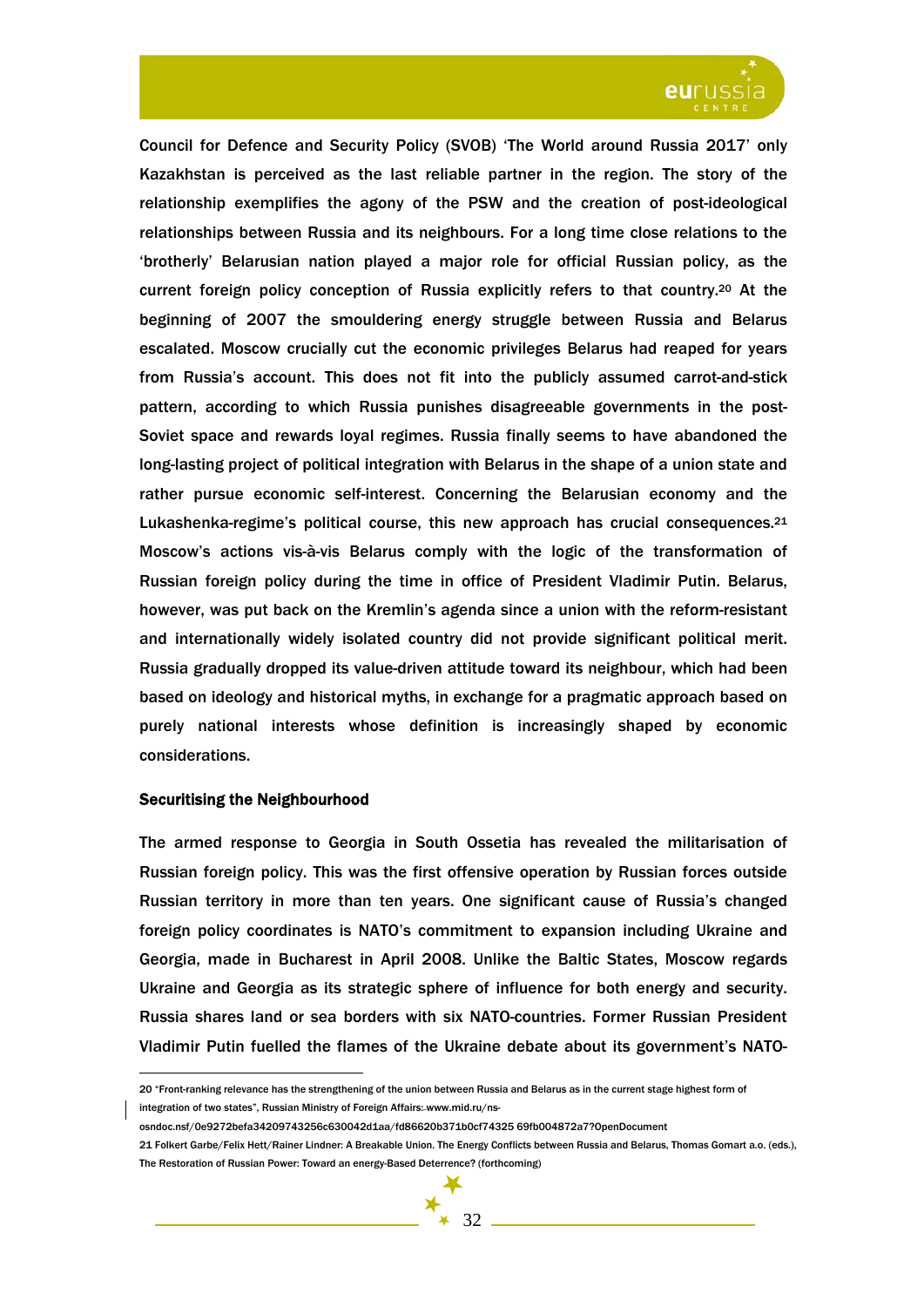

joining ambitions by calling the possibility of a decision being made against the NATOsceptical opinion of the majority of the Ukrainian population "undemocratic" and speaking of the possibility of Russian missiles being aimed at targets on Ukrainian territory if a "western missile defence system" were to be set up there. Sergei Karaganov inflamed the discussion still further warning that an "acute and unavoidable political confrontation (perhaps even with a military/political component)" would follow if Ukraine were to join NATO. Such a step would turn the people of Ukraine into "cannon fodder", he added.<sup>22</sup> More moderate tones were heard from Russia's ambassador to Kiev, Viktor Chernomyrdin, who said that Moscow would have to "rethink" its relationship with its southern neighbour if NATO really were to open up a clear perspective of membership to Ukraine. President-elect Dmitry Medvedev was also more guarded, warning of a "danger to the present European security system". Following the EU's recognition of Kosovo, which had massively affected Russia's interests in the Balkans, he said, Moscow would have regarded the approval of a NATO Membership Action Plan (MAP) at the organisation's Bucharest summit in early April as provocation by the West.

Both the EU and NATO should concentrate on fostering Ukraine's political and economic stability, urging the implementation and consolidation of existing agreements as the precondition for further integration, and defending this policy vigorously to Moscow. Additionally, with an eye to the price hikes in 2009, the idea of a Russia/Ukraine/EU gas consortium should be revived with a view to finding contractual arrangements for these crisis-prone energy relationships. In the field of security policy, relations between NATO and Ukraine should be further intensified in advance of NATO's 60<sup>th</sup> anniversary summit in 2009 in Strasbourg and Kehl, with Russia kept in the loop via the NATO-Russia Council. NATO must cease to discuss its relationships with Ukraine and Russia exclusively as two separate matters.

Nobody – not even Russia – doubts that in the longer term Ukraine is set for western integration. Russia's Defence Minister, Ivanov, has rightly asked for a network diplomacy that includes both the EU and NATO. But this network diplomacy should also include Ukraine and Georgia. What we need is an enlightened Euro-Atlanticism with strong all-European roots. NATO, EU, and OSCE, as well as strategic single partners such as Russia will have to be part of the strategic network of security in Wider Europe. Dmitri Trenin is right when stating that without Russia, the West is not able to discuss issues like Iran, North Korea, weapons of mass destruction and missile proliferation successfully. Russia

<sup>22</sup> Rossiyskaya Gazeta, 26 March 2008.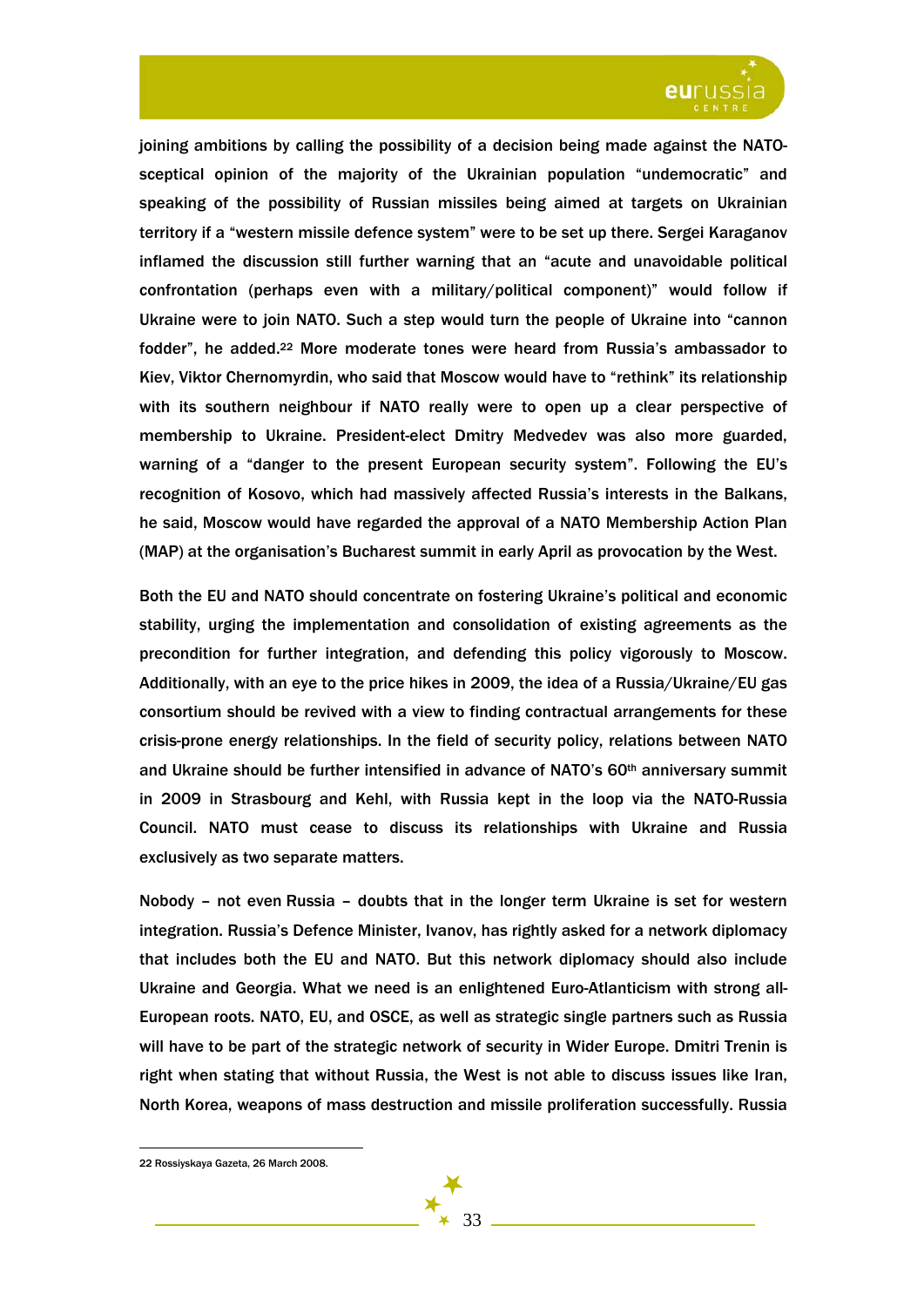

is ready to help in Afghanistan in the framework of multilateral efforts, such as the decision to launch a pilot project for counter-narcotics training of Afghan and Central Asian personnel. This initiative aims to help address the threats posed by the trafficking in Afghan narcotics.

## Commercialisation of Foreign Policy

 $\overline{a}$ 

Conflicts over gas supplies are part of the history of fragmentation of the post-Soviet world. They are currently placing great strain on relations between the supplying and transit countries, especially Russia and Ukraine. On 12 February 2008, Russian President Vladimir Putin and his Ukrainian counterpart Viktor Yushchenko called for speedy resolution of the gas conflict between the two countries, which flared up at the beginning of the year after Ukraine had got into payment arrears.<sup>23</sup> But at the beginning of March Gazprom nonetheless briefly reduced the flow of gas into Ukraine by almost 60 per cent. Only after Ukraine threatened to interrupt supplies to the EU did the two sides agree on a gas price of \$179.50 per thousand cubic metres for 2008. This leaves Ukraine paying considerably more than in 2007 (\$130) but for the moment less than the current European market price (\$315). It was also agreed that energy trading between Russia, Central Asia, and Ukraine would no longer be left to the trading company RosUkrEnergo. Until then RUE, half of which is owned by Gazprom and half by Ukrainian businessmen, had been supplying Ukrainian consumers through its subsidiary UkrGasEnergo, and had given preferential treatment to large industrial customers in the south of the country.

Russia's Gazprom would like to see Ukraine paying world market prices for gas by 2011 at the latest. The negotiated price concept only applies for 2008, because by 2009 the Central Asian states will be demanding considerably higher prices. Turkmenistan has already announced an increase from the current price of \$130–150 per 1,000 m3 to "at least" \$250–270 from January 2009. In view of its current financial crisis, this price perspective poses great difficulties for the Ukrainian government. As well as considerably higher prices, next year Ukraine will also be faced with new and much tougher negotiations with Gazprom, because Russia will have to start paying 'European prices' to the Central Asian states too. Higher prices will force Gazprom to make large investments and open up new gas fields. The era of cheap gas is coming to an end for both Russia and Ukraine. Because there is no reliable system of treaties and contracts,

<sup>23</sup> Rainer Lindner: Stormy Relations between Kiev and Moscow. Conflict over Energy Policy and External Security, SWP Comment, April 2008 www.swp-berlin.org

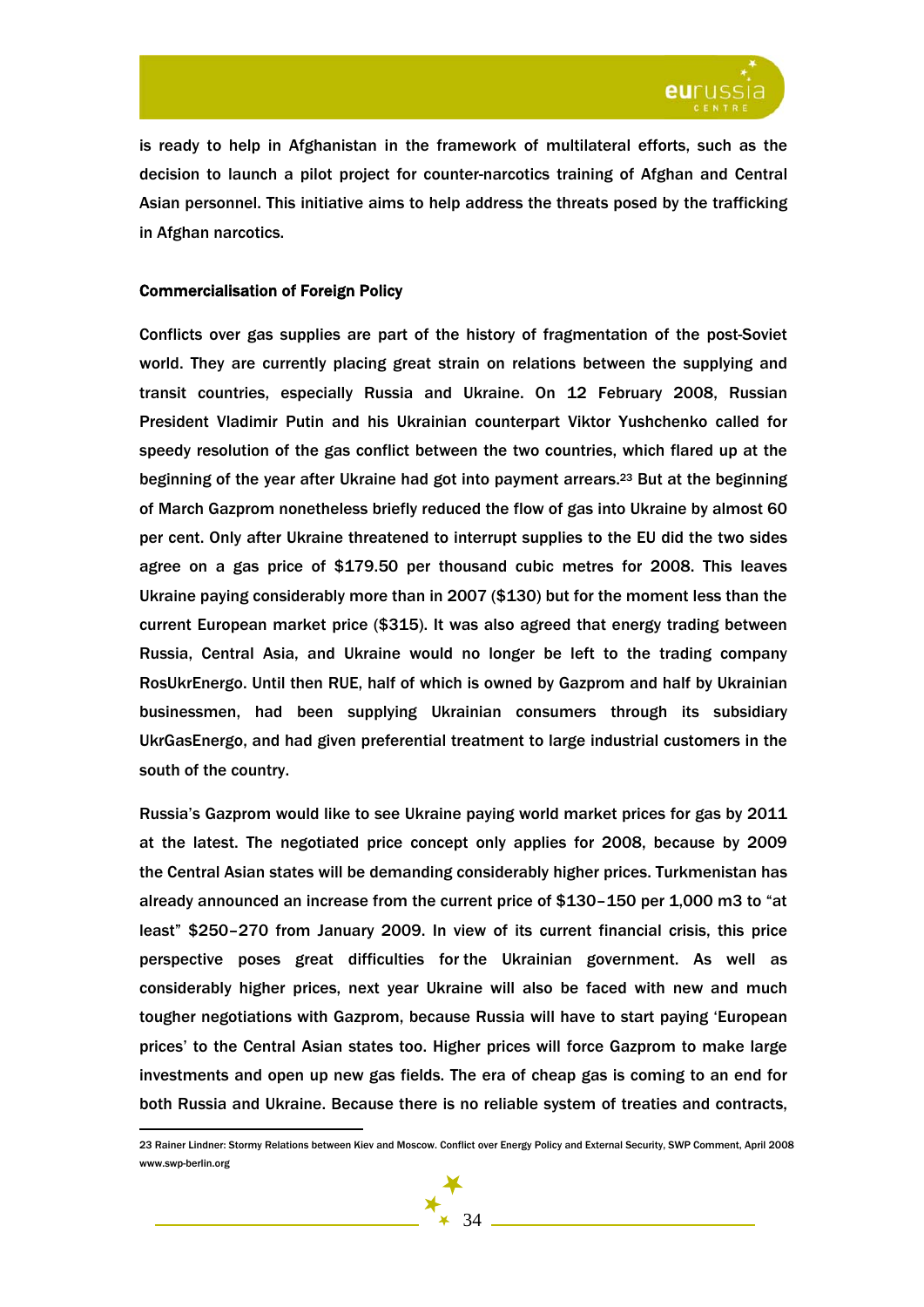

stable energy relations between Russia and Ukraine cannot be expected in the foreseeable future – a state of affairs that will surely impact on the EU energy market by next winter at the latest, possibly with new and longer interruptions to supplies.

The new price-policy arrangements are an indication of Moscow's decision to construct relations to the states in the post-soviet region on non-ideological market principles. The Kremlin's and Russian energy industry's priority is to get access to the network of distribution in all countries which are transporting Russian gas in transit, as well as pure maximisation of profits. That implies a deliberate turn away from the traditional, geopolitical carrot-and-stick policy, which in the eyes of Russian policy-makers does not correspond to Russia's interests.

## Russia as a Regional Power

 $\overline{a}$ 

A 'strategic partnership' with Russia will only be successful if Europe's image of Russia is corrected and the interests of the EU and Russia are considered. This correction will be necessary not least because of the frozen conflicts in the Black Sea region, which is the future area of competition and borders on both the EU and Russia. It is the Black Sea region rather than the Western CIS that is Russia's most troubling neighbourhood: permanent conflict with Georgia (which will continue after the war in South Ossetia and the recognition of independence), conflict with Ukraine over the Crimea, conflict with Moldova over Transnistria, and the other frozen conflicts – whose frozen state has been questioned by the events of August 2008.24

Russia-based 'Eurasian' groups actively support the non-recognised regimes in frozen conflicts regions. The April 2006 cooperation agreement between Southern Ossetia and Abkhazia, and the trilateral Sokhumi declaration in June 2006 including Transnistria indicate a closer relationship between the Southern Ossetian, Abkhazian and Transnistrian pro-Russian elites. Additionally for Russia, Kosovo is to be seen as part of the series of conflicts and is thus comparable with the situation in Georgia (South Ossetia, Abkhazia) and Moldova (Transnistria). Kosovo's independence in early 2008 has strengthened Russia's support for secessionist movements in the southern Caucasus, and was used by President Medvedev to justify recognising the independence of ministates in late August 2008. In the long run, Russia is interested in resolving the conflict with Georgia by 2014, preventing a Tibet-like situation on the eve of the Olympics in Sochi in the Black Sea area.

<sup>24</sup> Uwe Halbach: Politik im Kaukasus: Krisen und "doppelte Standards (SWP Comment), April 2008.

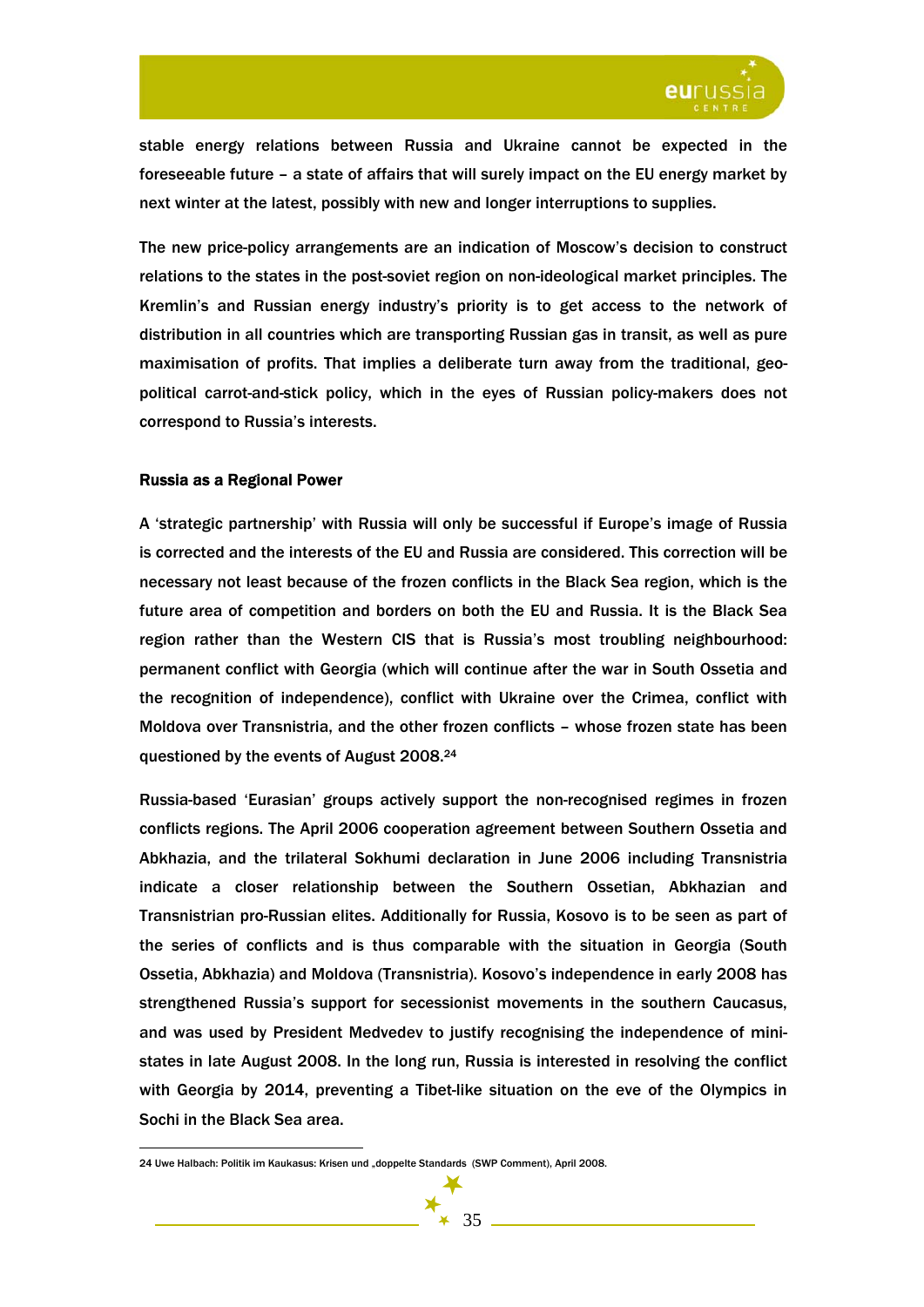

Each of the frozen conflicts represents a particular accumulation of history, culture, geography and economy; a mix of conflicting interests and constraints: a single solution is highly unlikely. NATO has proposed resolving the stand-off in Transnistria by deploying a multinational peacekeeping force. Russia so far, has rejected the plan. The EU successfully launched the monitoring mission on the Transnistrian (EUBAM) border. If the EU follows an *outside-in* approach like the 'Barcelona-Process' or the 'Stability Pact for South Eastern Europe' Brussels can influence the frozen conflicts, but it can 'lose' the region as a partner because of different interests. On the other hand an inside-out approach like the Northern Dimension (Baltic Sea Cooperation) will not fit either, because it is of a rather non-political nature. Thus, engaging Russia in resolving the frozen conflicts and developing a broader regional security framework, including integration of Black Sea countries in Euro-Atlantic institutions, could be very attractive. Stabilising the South Caucasus and the Black Sea could enhance the prospects for economic ties between Europe, Eurasia and Asia.

Russia, however, is not interested in cooperation on the basis of a neighbourhood concept in the Black Sea region. Moscow sees the sea as its long-term zone of influence and interest. Fyodor Lukyanov argues that the EU "is convinced of the historical superiority of its political model … In the West, there is the conviction that what is good for Europe and America is good for everybody else, including the wider Black Sea region…. But world affairs did not go the way western cold warriors supposed".25 Russia obviously has clear ambitions to realise its own political and resource-led interests in this region, in which especially conflict-laden cultural factors such as religion, history and ethnic-territorial interests are present. The Black Sea is an asymmetric region with asymmetric interests and resources. Geopolitically the littoral states differ not only by size, population and length of their littoral boarders, but also by interests.<sup>26</sup>

### **Conclusions**

 $\overline{a}$ 

Russia will be more strongly involved in the post-Soviet world than in the past. This new involvement is determined by institutional changes following the change of leadership in the Kremlin and by new strategic considerations. Russia is switching to a postideological policy of influence strongly oriented on national and commercial interests. Armed conflict in the southern Caucasus, escalating differences with Ukraine over

<sup>26</sup> See the more operational paper by Fabrizio Tassinari: A Synergy for Black Sea Regional Cooperation: Guidelines for an EU Initiative, CEPS Policy Brief, Nr. 105, June 2006, www.ceps.be



<sup>25</sup> Fyodor Lukyanov: Black Sea: Bridging Troubled Waters, in: Transitions Online, 07.11.2007 (http://www.tol.cz)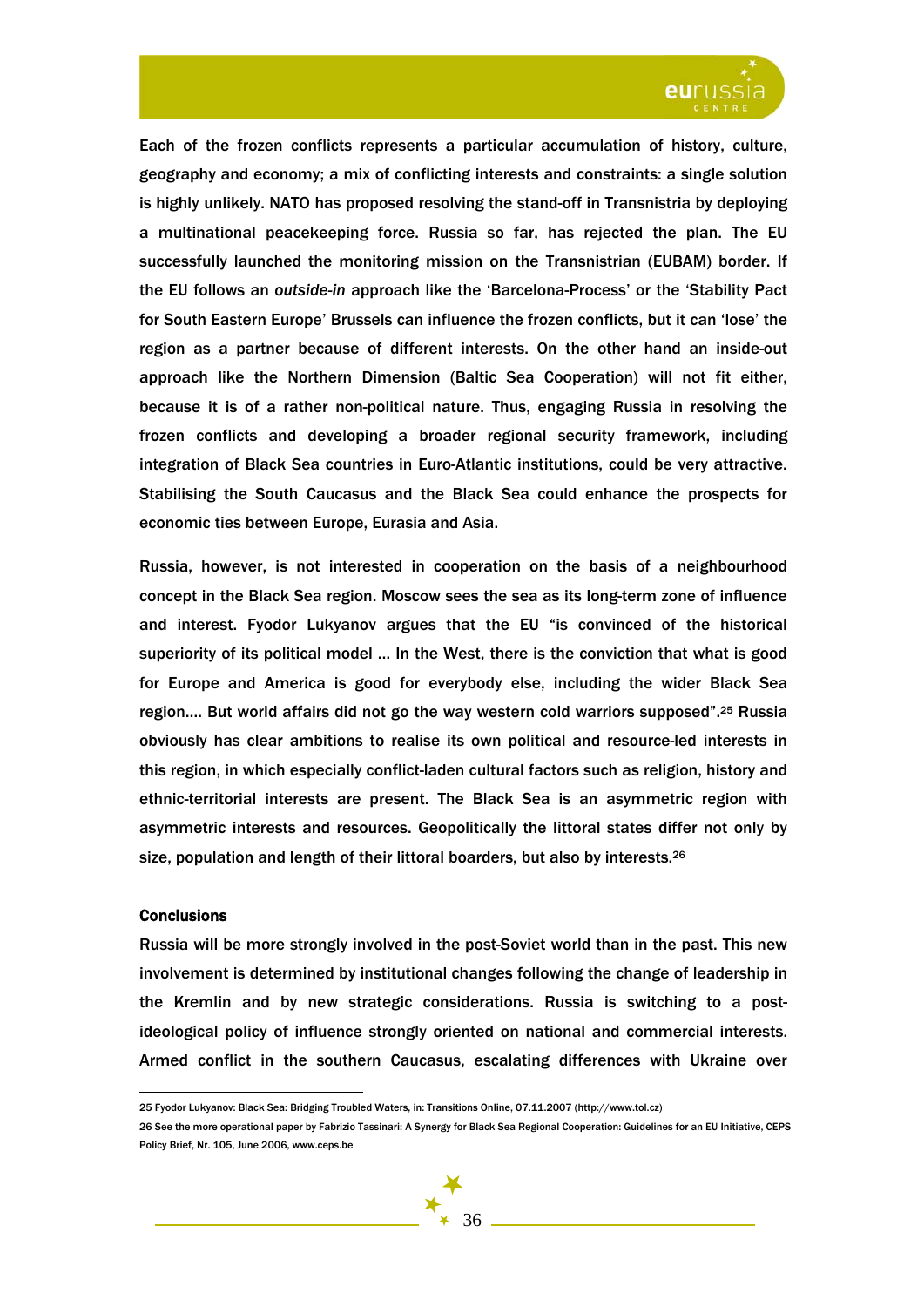

energy and security policy, and an interest-led policy toward Central Asia and above all the Black Sea region will all make the EU's neighbourhood policy toward Russia much more difficult. The decision of the Brussels EU summit to suspend the PCA talks can only be a temporary move. In the medium term, the EU and Russia both need this agreement in order to enjoy legal security in the fields of business, diplomacy, and social relations. Such legal security would also benefit Russia's neighbours in the post-Soviet world. At the same time it is important to find shared security positions that define avoidance of violence as the most important criteria and deal with questions of NATO expansion into the post-Soviet world with moderation. Security *without* Russia cannot be had. Security *from* Russia cannot be a European foreign policy goal in the 21st century. Europe can only ensure its political, military, economic, and ecological security with Russia.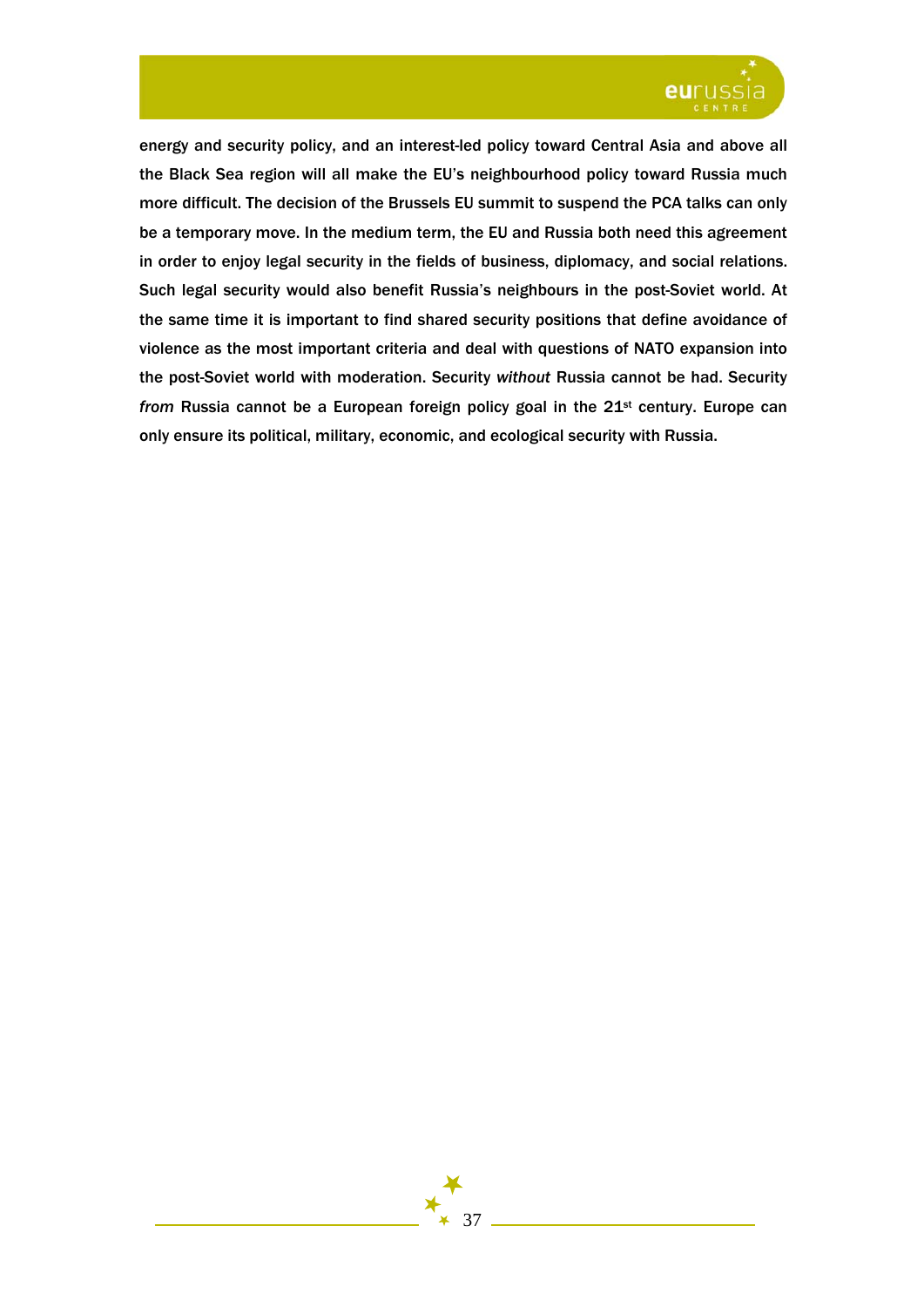

## Motives Behind Russian Foreign Policy By Nataliya Smorodinskaya

Head of Department, Institute of Economy, Russian Academy of Sciences (RAS), Moscow

## Introduction

 $\overline{a}$ 

Commenting on the August war in Georgia, Liliya Shevtsova (Carnegie Endowment, Moscow Centre), a Russian political expert, concludes: "Pushing ahead for taking revenge outside the country, the Kremlin is, thus, trying to preserve the status quo inside".27 This is very true. Moscow's recent anti-NATO and, generally, anti-western rhetoric is meant not only for stronger consolidation of Russian society around the leading Medvedev-Putin tandem, but also for securing the justification of further enhancing centralised bureaucratic control over the weakening Russian economy and frustrated Russian society. Russia's aggressive behaviour towards the rest of the world is tied up with economic expansion and profit-seeking. It helps the Kremlin conceal political centralisation and compensates for outweigh failures in economic modernisation.

This article seeks to demonstrate that the Russian-Georgian war in August and the subsequent growing isolation of Russia from the developed world community are logical outcomes of the Kremlin's course of embedding the system of vertical-type governance at home. Moscow's 'asymmetric response' to Georgia's intervention in South Ossetia is a natural consequence of the failure to proceed with market reforms and the economic management crisis in Russia.

## Disparity in Value Codes – Key Reason for Russia's Anti-Western Drift

The reality of globalisation, and especially the current international financial crisis, is drastically challenging the existing system of world order, let alone the classical priorities of Realpolitik. Although the principles of sovereignty and territorial integrity still continue to be corner stones in shaping international relations, they can no longer provide a nation's security and independence, even more so its economic security. The contemporary approach to economic security, shared by the EU leadership, offers an

<sup>27</sup> Liliya Shevtsova. Konets epokhi: antitezis Gorbachevy (The End of Epoch: Anti-thesis to Gorbachev) //Vedomosti, #175, 17 Sept., 2008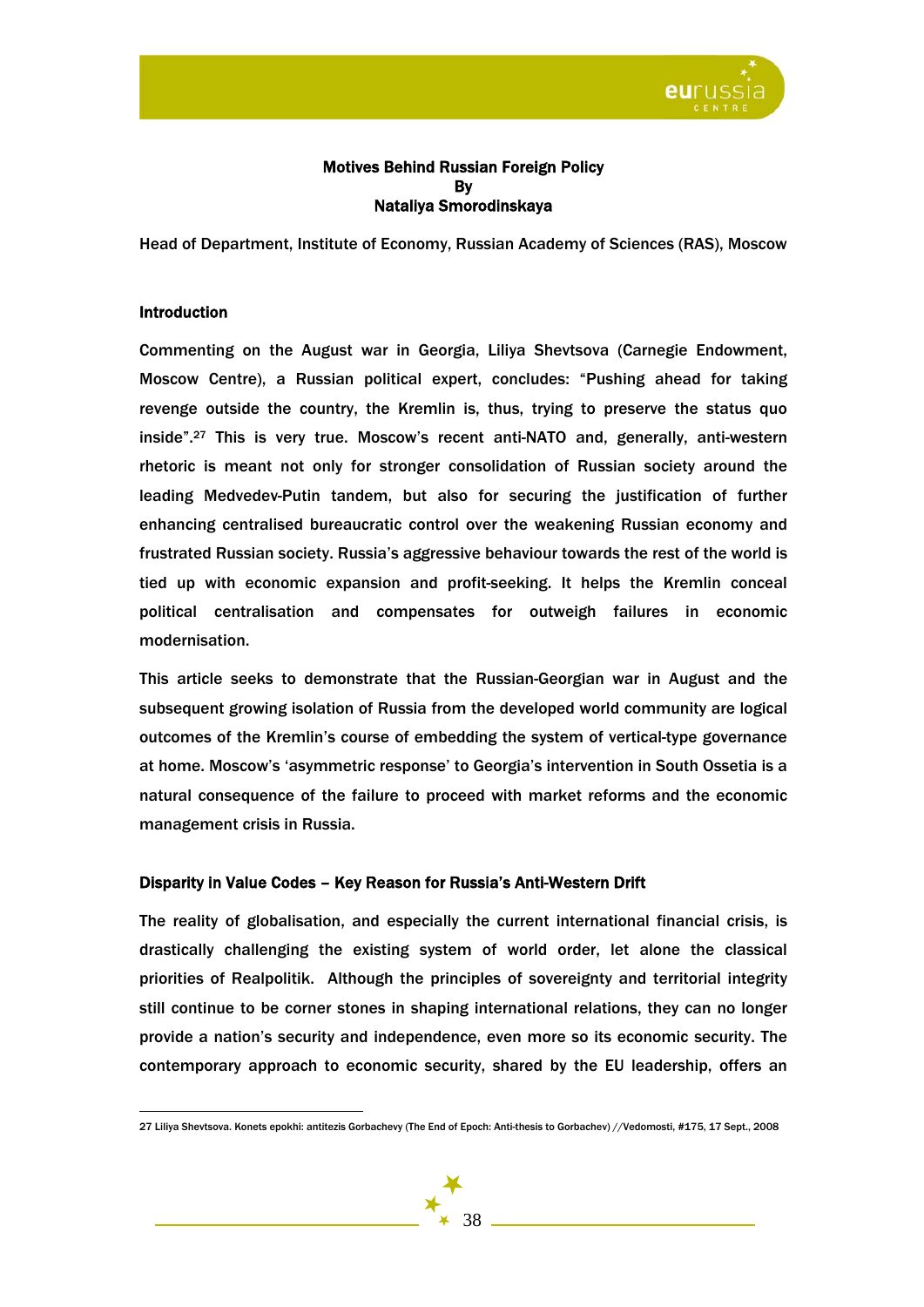

entirely different value code (see Table). It implies that to compete successfully in the ongoing IT revolution, one should focus domestic policy concerns on the speed of innovation, i.e. on controlling the factor of time, not a national territory as such. Likewise, traditional protectionist ideology is objectively replaced by more market openness; the promotion of flexible networks is replacing traditional verticals of subordination; the win-lose competition-led games are giving way to win-win coordination-oriented strategies; and the principle of creative reconstruction (not merely creative destruction) is gaining the upper hand in achieving sustainability over outdated attempts to preserve a status quo.

Meanwhile, Russian political leaders mostly disregard these fundamental changes and keep prioritising security in its classical, geopolitical sense (a powerful federal centre must provide sovereign control over national territory and be ready to expand its influence upon others). This makes the Russian system of values extremely archaic in terms of contemporary driving forces of economic growth. Almost all economic decisions the Kremlin makes, both in domestic and in foreign policies, are highly politicised from the outset and streamlined with an old-fashioned approach to security, which lays the foundation of Russia's Military doctrine and Foreign policy concept, as adopted in the beginning of 2000s and was recently renewed.. This very approach has formed a leading motivation behind the Kremlin's course towards vertical consolidation of power in Russian society, establishing control of state-owned corporations over key sectors of the economy, aggressive takeovers in foreign markets and retaining Russia's image as a super-power, especially in the CIS.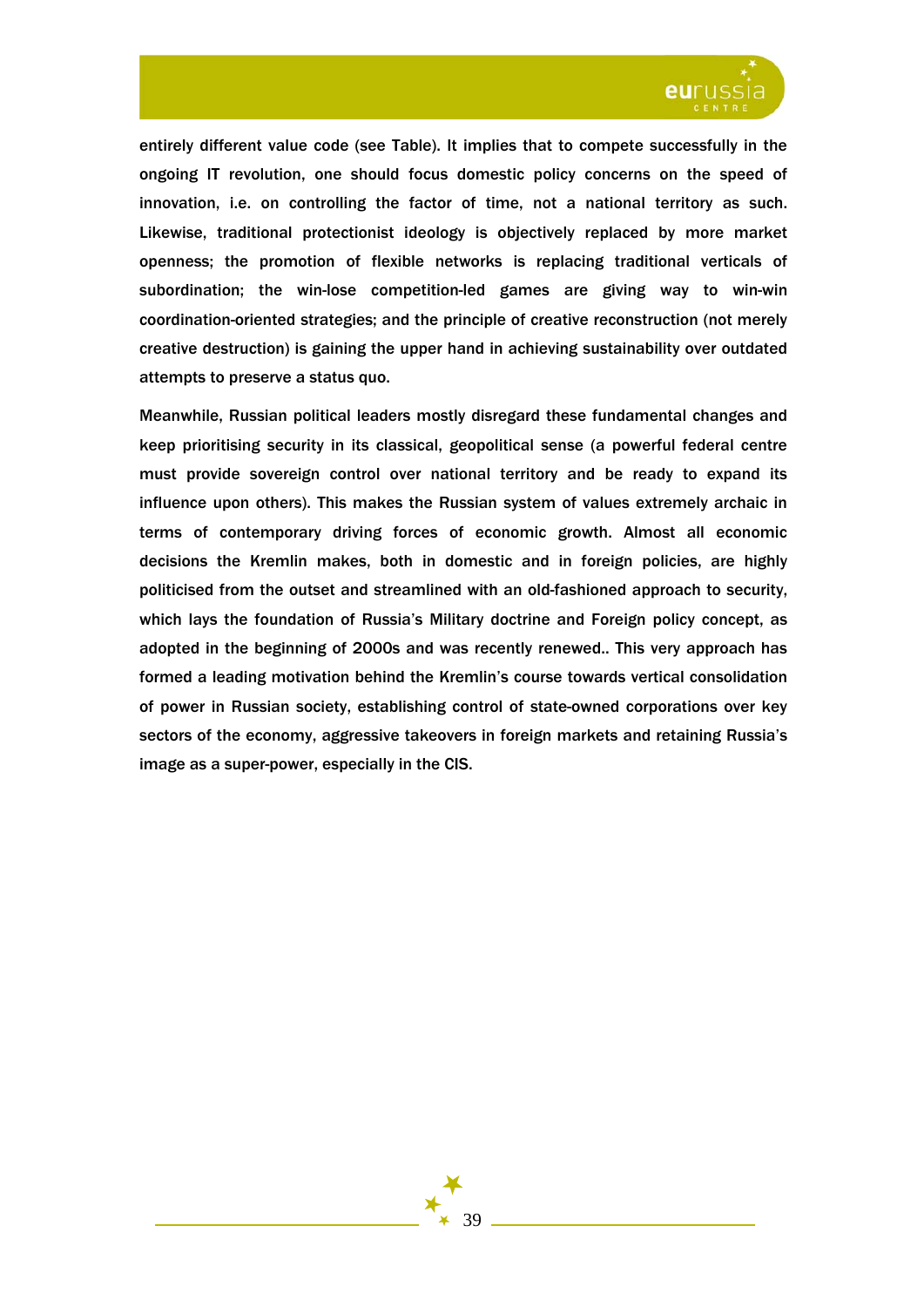

## Russia and EU: Disparity in General Value Codes

| <b>Traditional Security Thinking (Russia)</b>                                                                                           | <b>Contemporary Security Thinking (Europe)</b>                                                 |
|-----------------------------------------------------------------------------------------------------------------------------------------|------------------------------------------------------------------------------------------------|
| <b>Priority of Internal Policy</b><br>To gather power for the federal centre,<br>hold control over the<br>national<br>to<br>territory   | To control the factor of time,<br>to gather momentum in innovation                             |
| <b>Priority of Foreign Policy</b><br>To protect sovereignty, to expand<br>economic influence upon other<br>territories                  | To long for more openness, more<br>cooperation and integration across<br>frontiers and borders |
| <b>Way of Arranging the Economic Space</b><br>Centralisation of federal control over<br>regions. Building verticals of<br>subordination | Regionalisation. Developing horizontal<br>partnerships and network-type<br>communities         |
| <b>Way of Competitive Edge</b><br>Gaining monopolistic benefits,<br>playing win-lose games                                              | Developing flexible economic links,<br>seeking<br>coordination and win-win benefits            |
| <b>Principle of Sustainable Development</b><br><b>Maintaining status-quo</b><br>Source: Author's compilation                            | Creative destruction and reconstruction                                                        |

## Traditional Russian Story - Sliding Down Off the Westernised Route

The planned Soviet-type system was a classical mobilisation economy functioning according to orders from above. The present Russian system has been functioning under free market prices (for almost 30 years), but has also faced reinforced centralisation of power. Basically, the Russian historical experience has shown more than once that any step to enforce hierarchical order is inevitably pushing the country down the track of more state control and militarisation. Russia has failed to leap out of this traditional scenario, even now, in the  $21<sup>st</sup>$  century when the world is relying more and more on flexible multilevel cooperation and horizontal partnerships. This time, the tendency to slide down to a mobilisation growth pattern has been generated since 2000 by Vladimir Putin's drive towards a powerful federal centre and a vertical-type system of administration.

When the system of subordinating verticals ('verticals of power') began to be reestablished in Russia, the national competitive market space started to shrink, and the subsequent 'vacuum' quickly filled up with powerful bureaucratic networks. In this bureaucratised, profit-oriented, macroeconomic environment, transaction costs are so high that real development cannot take place by definition. Private business deprived of incentives to compete also joins the profit game on a massive scale. And the ruling elite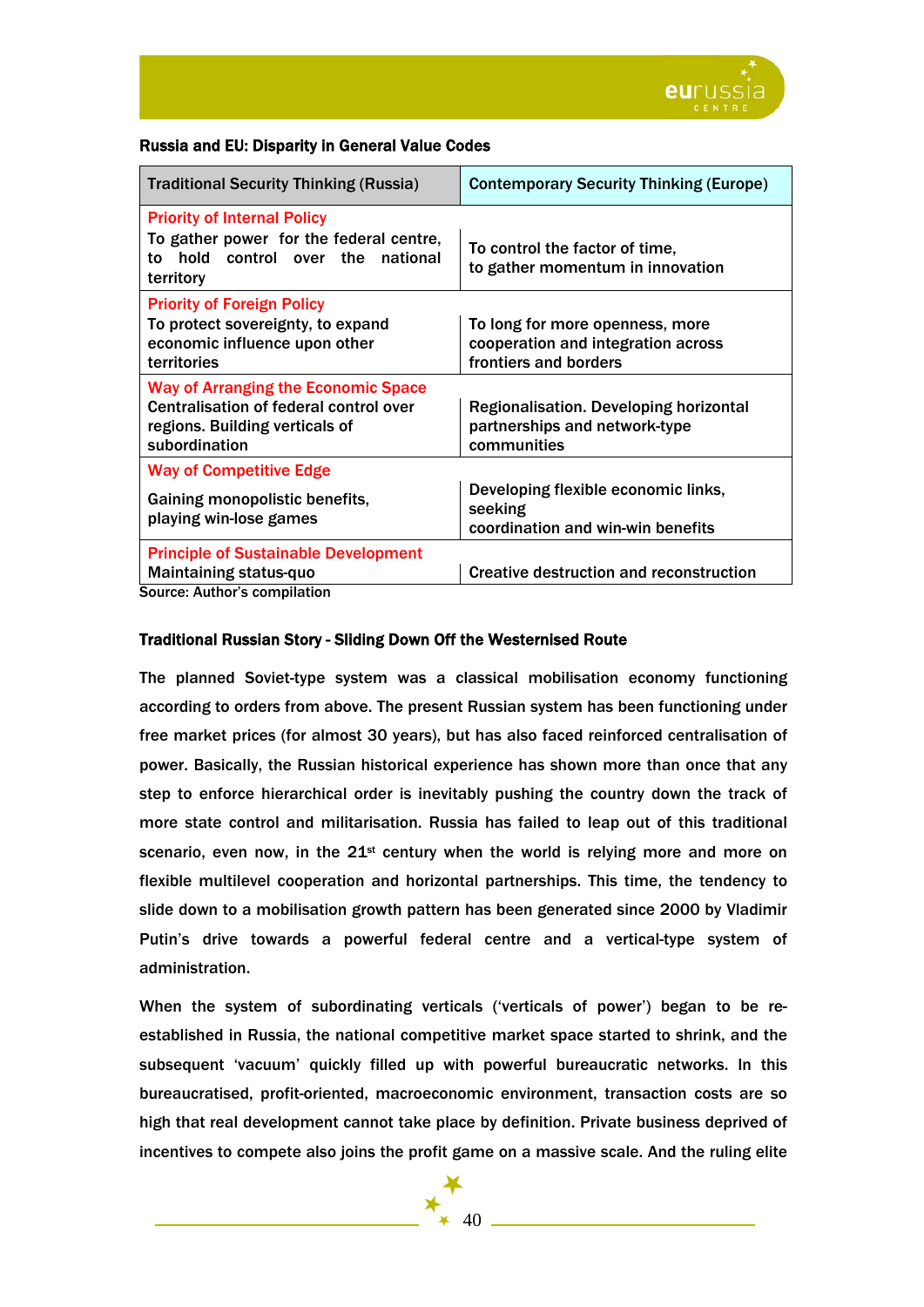

concentrates on gaining and keeping indivisible control over profits to prevent the redistribution of wealth. It is no surprise that in recent years the Russian economy has been growing rapidly but not developing, with the value of GDP enlarging mostly statistically (thanks to additional income generated by extra high oil export prices).<sup>28</sup>

By 2007, when the Russian budget and reserves had accumulated huge volumes of oil and gas dollars, the Kremlin decided to make the country ready for a breakthrough into the post-industrial world.. To this end, the authorities started to build a very wide range of so-called 'development institutions' – beginning with the Investment Fund and Development Bank (Vneshekonombank) and ending with a network of state-led corporations in various 'strategic' branches where foreigners are not admitted (like Rosatom, Rosnanotekhnologii and others). However, it is clear that these agents are not working for the purpose of modernisation. At best, they operate to re-industrialise the economy (construction of roads and approach lines to deposits of natural resources, other transport infrastructure) but mainly to provide the bureaucracy with new monopoly benefits.29 The state-owned corporations are enjoying 'soft budget constraints' in terms of financial discipline of the market (similar to Soviet enterprises), no control by the Russian anti-monopoly agency or the RF Account Chamber (thanks to their status as non-commercial institutions) and practically unlimited access to federal budget funds through different federal target programmes. In essence, they constitute a kind of  $e^2$  / economic spetsnaz" to suppress any competitors or exercise any market takeovers<sup>30</sup>, a tool to reproduce corruption and a ready infrastructure for shifting to the mobilisation type of growth..

#### The Narrower the Profit Sources At Home, the More Aggressive the Expansion Abroad

How long could economic development policies in Russia be shaped by the logic of special operations, and how long could its social and market structures be distorted by the outdated security thinking? The eight-year-long practice of re-centralising the economy and redistributing corporate property proved to be enough to crucially

<sup>28</sup> Russia's formal approximation to western countries in terms of GDP (11th place in the world if calculated at the official rate of exchange of the rouble and 5th place in purchasing power parity in 2007) does not mean much, because it is not accompanied by approximation of qualitative parameters and the technological level of economic growth.

<sup>29</sup> In this regard, Roland Nash, head of analytical department in Renaissance Capital, noted: "The State-owned corporations are the next, potentially dangerous phase in choosing certain strategic industries. The danger is that the ineffective government and bureaucrats will affect the economy which is doing well without this unnecessary interference". // WSJ, 5 Oct, 2007. See also Y. Pappe, E.Drankina. Kak razvivayut Rossiyu (How Russia is Developed)// "Den'gi", # 36, 15 Sept. 2008

<sup>30</sup> This is especially true about "Rosatom" and Rostekhnologii", as according to Yakov Pappe. See Y. Pappe, E.Drankina. Kak razvivayut Rossiyu:gosudarstvo i Ko (How Russia is Developed: the State and Co)// "Den'gi", # 38, 29 Sept. 2008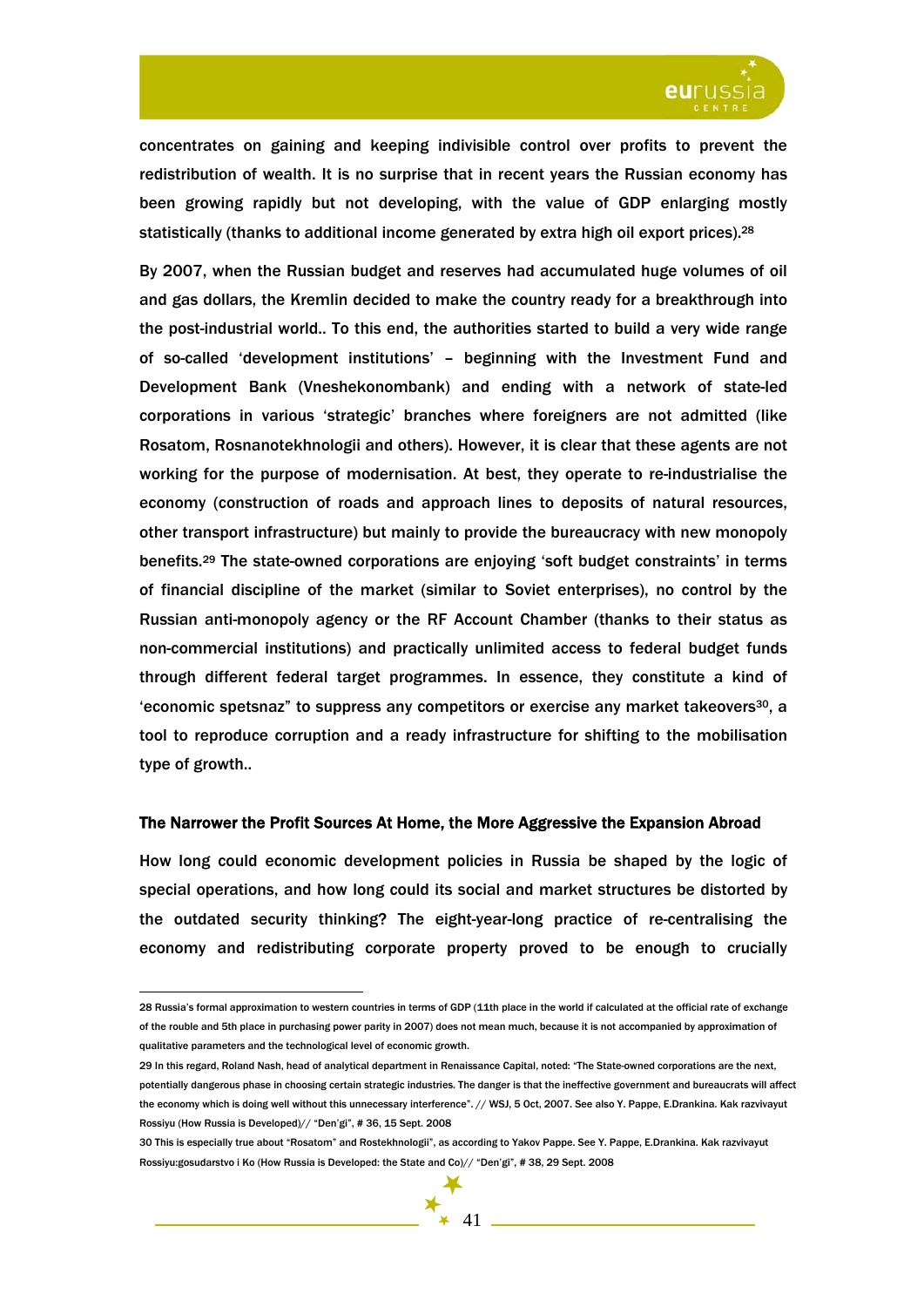

aggravate Russia's Dutch disease (the over-dependence of an economy on oil export earnings), drastically speed up the process of growing entropy in all fields of societal development, and make the inertia of restoring a state-led, highly monopolised economic system almost irreversible. 'Almost' stands for the fact that unlike the Soviettype prototype, the present Russian system of administrative verticals lacks a real pivot and is actually fragile. Nevertheless, it's indicative that, since 2007, the government has had no other way to support economic growth except for substituting the lacking private investment by more budget allocations, strictly controlling domestic energy tariffs (instead of their planned liberalisation), and introducing temporary freezing of prices for basic foods.

The inertial movement back to the Soviet-type system could not but lead Russia to a steady decline in labour productivity, a slowdown in GDP growth rates, and skyrocketing inflation31. Remarkably, the Kremlin has become a natural hostage of its own political option: it is rapidly losing the levers of control over aggravating economic situations, while able to do nothing against the abnormally high level of corruption and redoubled bureaucratic pressures<sup>32</sup>.

To outweigh the slow down in economic growth and the resulting contraction of the domestic base for rent extraction, the ruling elite has moved to a more aggressive and outright manner of advancing its vested interests over and above the national boundaries. *First,* Moscow enhanced 'carpet' purchases of foreign assets by large-sized companies, in an attempt to transform Gazprom and Rosneft' into global energy transnationals, and Russia as a whole, into a global centre of power.33 *Secondly,* Russia has launched trade wars against its westernizing post-Soviet neighbours (and in parallel, against the EU as a whole) through a series of economic blockades. In November 2006, Russia largely banned fish imports from the Baltic states, Ukraine and the EU countries,

<sup>31</sup> As estimated by Andrey Illarionov, the head of Institute of Economic Analysis, in terms of annual GDP growth, Russia slipped from 8.2% in 1999-2000 on the average (3d place among 15 members of the former USSR) down to 6.8% in 2004-2006 (13th place).(Cato.ru). And as many experts believe, if not devaluation of the ruble in 1998 and not extra high international energy prices, the Russian economy would had run only 3% a year during Putin's rule (Vedomosti, # 181, 25 Sept, 2008). In 2008, Russia is expected to make 7.1% according to IMF, or 7.8% according to the RF Government, which in both cases is relatively less than in 2007. As for CPI, it sharply went up from 9% in 2006 to 12% in 2007, and is expected to fly up to 13.8% in 2008 (the IMF forecast), which is by no means a ceiling (Expert, 4 Apr, 2008; RIA "Novosti", 29 Sept 2008).

<sup>32</sup> As revealed by Anatoliy Kulikov, the former head of the Home Affairs Ministry, the corruption is currently eating up a third of Russian federal budget. As estimated by INDEM, the Russian business is totally losing \$33.5 bln a year to bride the bureaucrats, while for housekeepers the relevant burden of corruption is making up \$3bln (NEWSru.com 30 Sept, 2008).

<sup>33</sup> Such an attempt is backed up by an accelerated pace of the Russian business expansion abroad beginning from early 2000-s, which now is much larger in scale than in other BRIC countries and even larger than in China, as estimated by Moscow School of Management 'Skolkovo'. By the end of 2006, the top of 25 largest non-financial corporations in Russia have accumulated totally \$60 bn as foreign assets, with Gazprom and Lukoil making the largest share (\$10 bln). During 2007, the Russian business society acquired foreign assets for the sum of \$24 bln as compared to \$18.2 bln for China and only \$10.9 bln for India. (Vedomosti, # 234, 11 Dec 2007).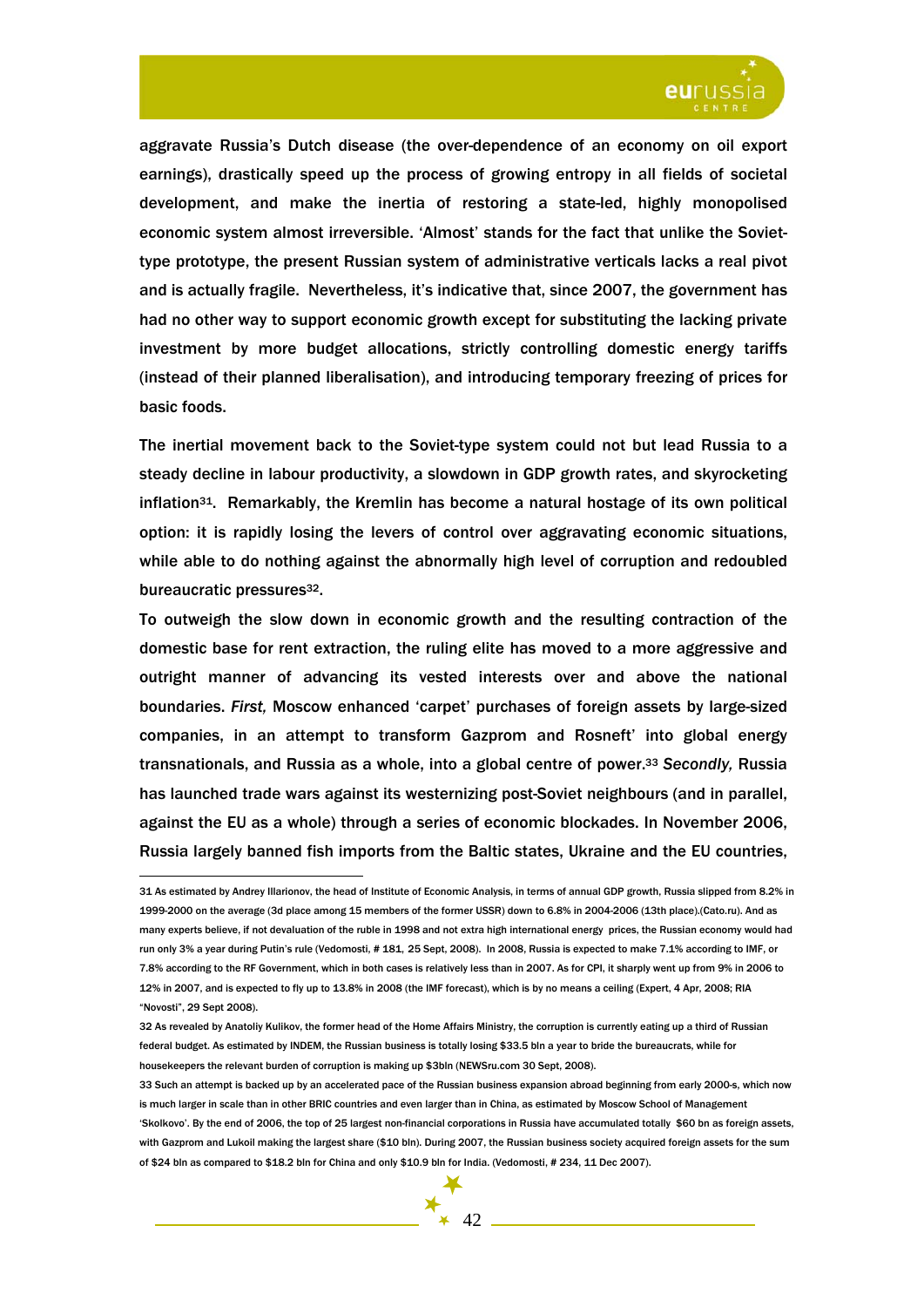

depriving them of their traditional transportation routes, and thereby, of their traditional outlets - as it was done earlier with Georgian wine and water, or Polish meat and vegetables.34 *Thirdly,* to ease its takeovers in European markets, especially for the companies with advanced technologies, Russia puts political pressure on its countrypartners from the near and the far abroad by means of export 'gas valve' as skilfully handed by Gazprom (bargaining on gas export prices, on terms of transactions).35 The same idea to free its hands in 'a big geo-political game' has been largely backed up by Moscow's decision to shift the route of the projected Nord Stream (Baltic gas pipeline) away from the territories of Poland and the Baltic states,

This coercive approach in foreign policy could not make Russia stronger, either in terms of raising its competitiveness against EU members or in terms of its integration attractiveness for CIS members. Meanwhile, the short-term profit seeking nature of Russian state-owned companies and bureaucratic bodies automatically pushed them further along the road of captures, to impose economic control upon extra resources and territories. As vested interests grew, and Russian extraction of oil and gas fell, this demand for expanding the sphere of control became more and more acute, to take finally an extreme attacking form*–* a direct military aggression of Kremlin against the territory of a former satellite.

## A Small Victorious War – What Potential Benefits for Russia?

By mid-2008, the domestic economic situation in Russia has only further worsened. Therefore, a small victorious war against Georgia, a small disobedient neighbour, could be welcomed by Russian governing elites as well timed.

First, this war could strengthen Russia's control over the routes of raw exports, weaken and disable the alternative routes bypassing Russia's territory (like Baku–Tbilisi–Jeihan pipeline), and help Russia to retain monopolistic position in defining terms and transit routes of energy deliveries to Europe.

Second, such kind of war could generate additional demand for the products of Russian state corporations (both old and new, both from the fuel and energy sector and from the area of nanotechnologies) and basically, push up production activities in Russian industry and construction (thanks to some new government orders connected with both

<sup>34</sup> DELFI, 28 Nov 2006; REGNUM, 30 Nov 2006

<sup>35</sup> Maxim Blant. Novaiya imperiya (The New Empire).// Cato.ru, 16 Jan, 2007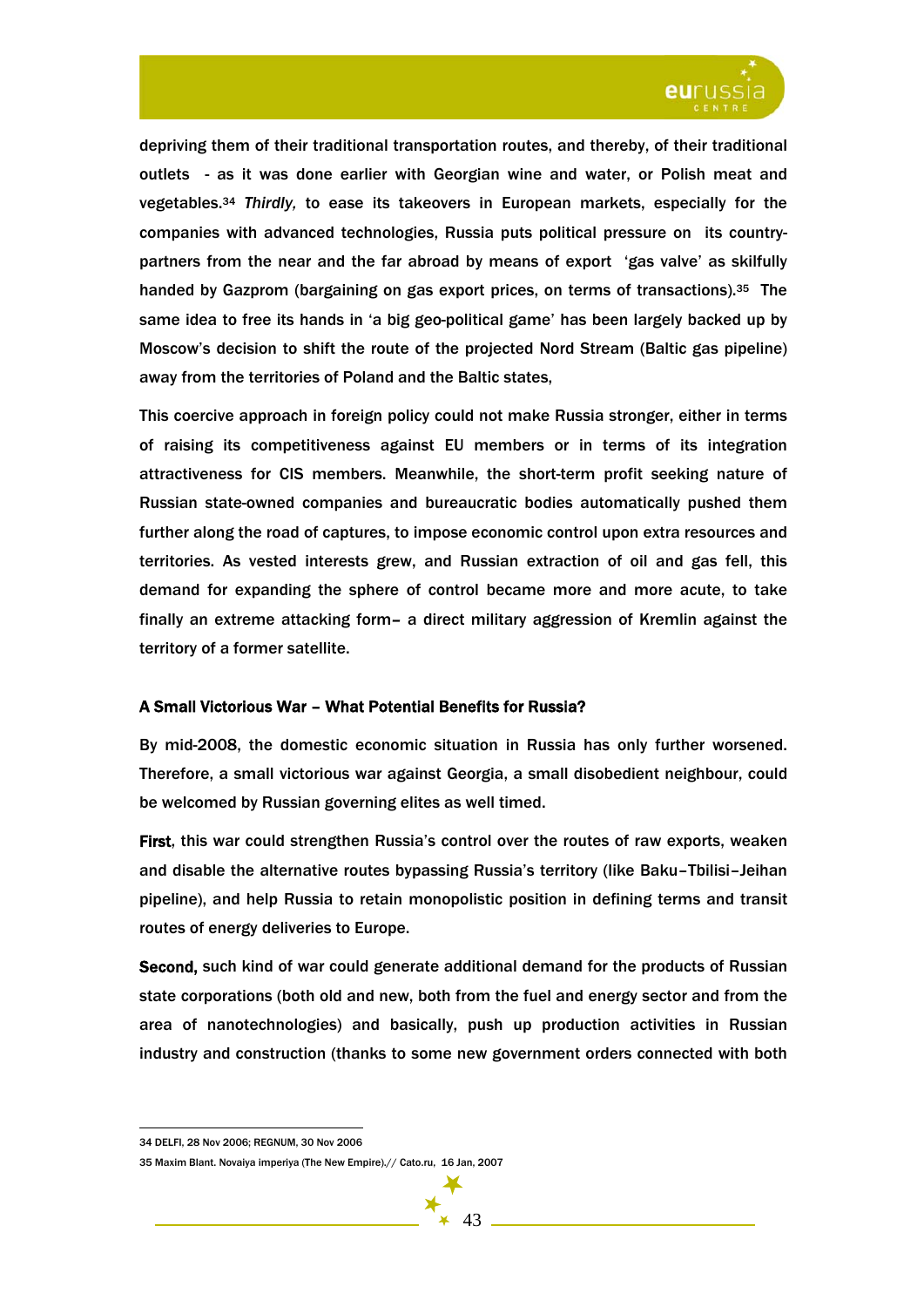

military activities and the restoration of destroyed territories thereafter by way of humanitarian aid).

Third, Moscow could formally attribute to the factor of war (and of the particular enemy) the current upsurge of domestic prices, other internal Russian troubles and the expected further enlargement of Russia's military budget (since armaments are an important item of Russian exports).36

Fourth, Russia could demonstrate to CIS members (and to the whole international community) the decisiveness to firmly hold its former satellites within its sphere of influence and, thus, slow down their present drift towards the West. At the same time, it could achieve a better bargaining position towards the US (and in all probability, has really got it) on sharing the spheres of influence in the Caucasus and Central Asia. Besides, Russia could make an attempt to integrate CIS members under its aegis along the lines of military-technological cooperation, as against the NATO alternative (the prospect now partly approached by Russia, albeit mostly formally, within the framework of the Collective Security Treaty Organisation).

Fifth, Russia could use the conflict to reanimate its failed dialogue with NATO, perhaps with a view to future rapprochement. As a matter of fact, the Kremlin has sent Dmitri Rogozin, now President Medvedev's aide, to negotiate this 'narrow' issue (remember that five years ago he was an official negotiator with the EU on the 'narrow' Kaliningrad transit issue). His strategic mission seemingly implied that the CIS countries would not be given the chance to join NATO earlier than Russia itself or without its approval.

Finally, a small victorious war (and a conflict as a whole) could to a certain extent boost energy prices (and, logically, the revenues of Russia's fuel and energy complex as well as the budget), while dropping the rouble exchange rate against the dollar in the same natural way, inclusively working as an anti-inflation domestic measure.

## Russia's Policy-of-Force Ideology - A Threat to Itself

 $\overline{a}$ 

Whatever top officials and leading TV channels in Russia say about the country's peacekeeping efforts, a mix of cynicism and double standards becomes more and more visible in Moscow's foreign policy. On the one hand, the Kremlin was recently calling to put President Saakashvili on international trial for applying force to provide territorial

<sup>36</sup> According to Prime Minister V. Putin, in 2007, the Russian military expenses were making up only 2.7% of GDP. This differs much from A. Illarionov's expert estimation as of 3.6% for 2006, which is greater than the total average figure for NATO-members (3.3/%) and much greater than the average NATO level without counting U.S.(1.8%). See the report by A. Illarionov. "Predchuvstvie katastrofye" (The Presentiment of Catastrophe), Cato.ru. 5 June, 2007

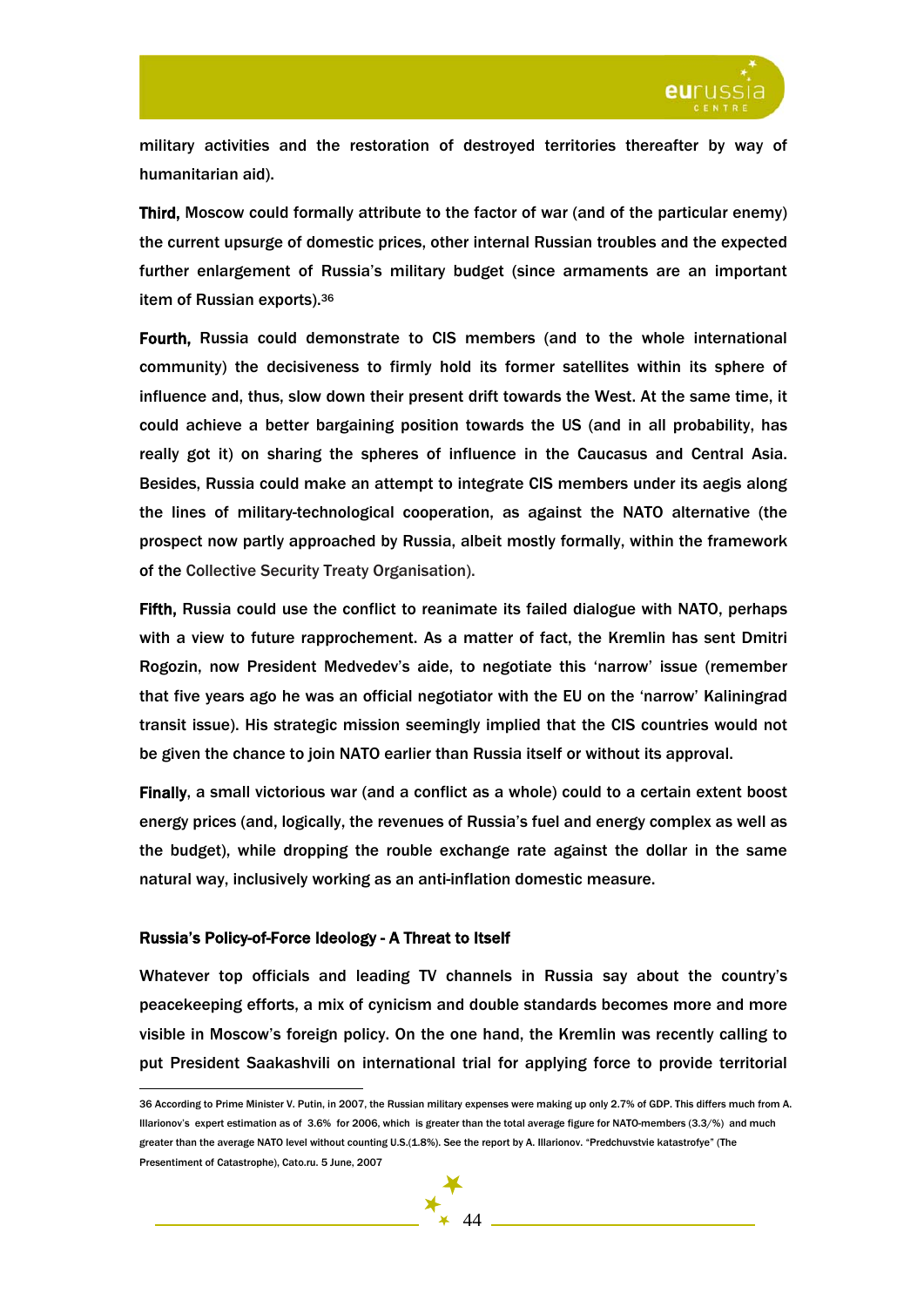

integrity, while the same methods had been applied earlier in Chechnya by Russia itself. On the other hand, while condemning Brussels for bombing Yugoslavia, and Washington, for the war in Iraq, Moscow is actually following the lead of using force. By doing this, the Russian leadership clearly reveals its deep inferiority complex towards the so-called 'pragmatism' of the US and NATO. Moreover, despite the rising wave of anti-American rhetoric, the Kremlin acts in most cases in a manner of step-by-step reflection of what the present US authorities are doing.

Bombing or simply pressing neighbouring territories may provide additional revenues for some Russian state-led monopolies, however, this cannot make Russia either economically stronger or politically more reliable. By knocking Georgia (or a similar country) out of the game, Russia would inevitably challenge the naturally established balance of global economic and political ties. But such a challenge would never help it to pull the blanket to its side. The renewed system of global interaction may be even more competitive and will automatically weaken Russia's economic position in world markets.

### … And No Threat to the West

The armed conflict in Georgia may be over but the continuing inflow of oil dollars to the federal budget (its actual 2008 profit is expected to be twice that originally planned) still perverts the perception of reality by Russian functionaries, fuelling their policy-of-force ideology. For example, Sergei Shmatko, the new Russian energy minister appointed in May, expressed his intention to take control of world oil prices by closing and opening the valve of export deliveries. "We occupy such a significant place in the global oil community," he argues, "that our influence must matter more.37 According to the minister's vision, Russia should make oil deposits (due to its cold climate); to keep them absolutely ready for use, but to release them only when the international oil price has to be pressured.

Indeed, the Russian Dutch disease (and the federal budget relies for one-third on oil and gas revenues) may objectively move Russia to look forward to governing oil prices in the right direction. The more so, since Russia is extracting ten million barrels/day –the same quantity as Saudi Arabia, OPEC's leading member, (the 13 OPEC member countries together are extracting 29 billion barrels/day, representing 42% of extracted world oil by volume).38 In reality, however, the power of the Russian oil and gas lever is rather limited even considering only domestic factors. In particular, the volume extracted from

45

<sup>37</sup> From the Editor: the Oil Consciousness // Vedomosti, #182, 29 Sept, 2008 38 Ibid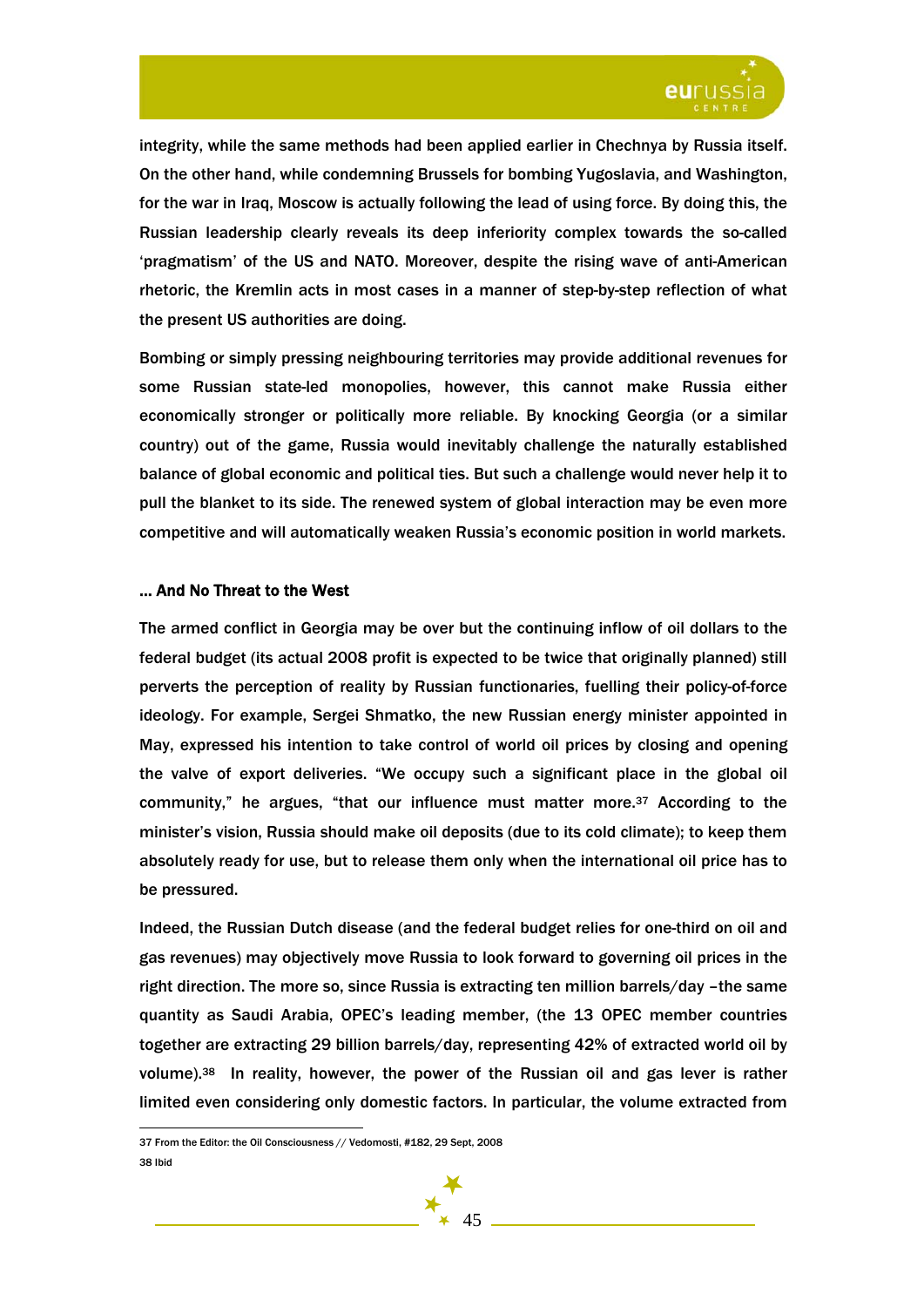

old oil fields is decreasing and the new ones cannot compensate for this declining trend. Oil analysts still doubt whether there will be sufficient oil to fill the East Siberia-Pacific Ocean pipeline now under construction. According to some estimates, to push up oil prices, Russia will need to totally give up exports for a time.

## Popular Misleading Ideas

The following ideas, both lacking objective grounds, are now gaining popularity among the Russian elite,

The first idea implies that the contemporary globalised world is prioritising the policy of force, even stronger than in the past, and therefore, Russia has benefited politically from demonstrating its 'pragmatic' approach and decisive actions in Georgia.39 Meanwhile, the course of life shows that it is the exclusion of the policy of force from the arsenal of actions, which constitutes the only pragmatic approach in the era of globalisation. The sharply accelerated speed of change and the sharply increased level of interdependence between actors in globalised markets have forever buried the classical path to victory based on competitive win-lose games. Under conditions of modern hyper-competition, the loss of one of the market players will automatically entail knocking him out of the game, which may crucially modify the general balance of forces and immediately convert yesterday's winners into today's losers. It is this very reason for which countries and companies seek openness and multilateral cooperation for the sake of gaining mutual benefits: nobody is interested in your failure – it is dangerous for the one who loses, only cooperative win-win games are truly successful.

The second belief runs that irrespective of the present political drive away from the West, Russia can enjoy favourable economic prospects in the long run, since it can rely on huge foreign currency reserves (of nearly \$600 bln by August 2008) and on a rich base of raw materials. But, this is also a misconception. According to International Energy Agency (IEA) forecasts, oil extraction in Russia will face a 3 per cent decrease annually and may cease in 2010-2012 under the most favourable scenario.40 In this case, Russia will face a serious deterioration of its macroeconomic situation, with no support coming from outside.



<sup>39</sup> See Novoprudskiy, S. Vlechenie k voine (Inclination for a war) //Gazeta.ru, 5 Sept, 2008

<sup>40</sup> From the Editor: the Oil Consciousness // Vedomosti, #182, 29 Sept, 2008.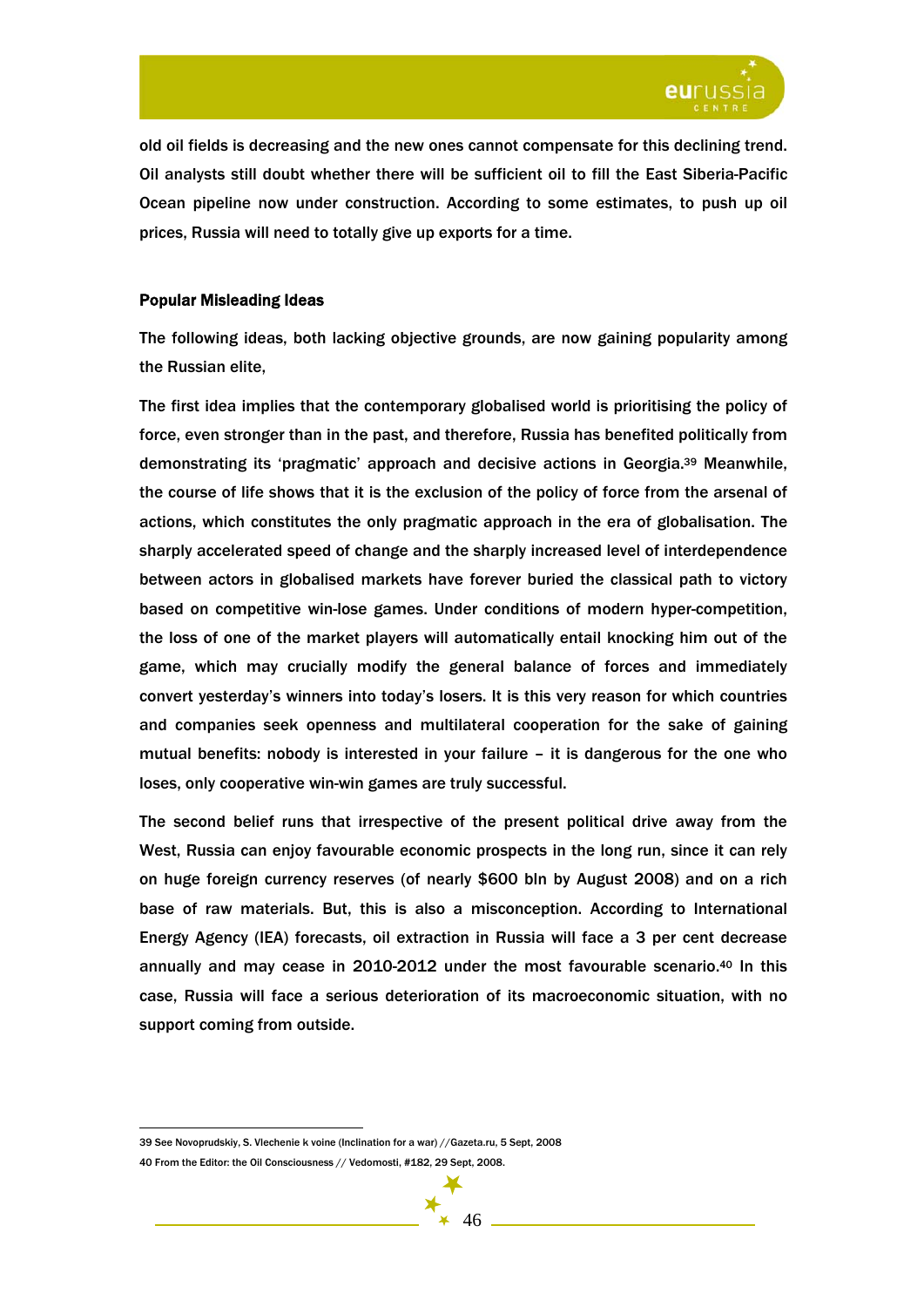

## **Conclusion**

 $\overline{a}$ 

Under the growing economic calamities (explosive inflation, regular collapse of quotations on the stock market, banking crisis, capital flight, transition from budget surplus to budget deficit and a negative trade balance), the Kremlin will apply any measures of force to preserve the status quo and keep the existing system of governance alive. However, even under high oil prices the system of vertical subordination and the mobilisation-type economy will not last long. A stiff hierarchical order could be sustained in the  $17<sup>th</sup>$  and even 20<sup>th</sup> centuries, but in the epoch of global competition not a single economy can soundly operate under these principles. In the 21st century, the world is rapidly self-polarising into those who have opted for the right institutional algorithm (openness, multilevel cooperation, etc.) and those who have failed to do it and thus stayed at the periphery, lagging behind.

The international financial crisis, now under way, leaves the Russian economy a narrow alternative between either hard or soft 'landing'. The national priority is assumed to consist in shifting from anti-crisis measures towards a reform of the private financial system, with improving investment structures and, on this basis, starting comprehensive economic modernisation.41 But without removing the dominating policy-of-force approach from Russian domestic and foreign economic activities the desired turn towards post-industrial modernisation is not viable. In contrast to the US and other victims of the current crisis, the critical point for Russia is not a reform of financial markets as such, but rather the question whether the authorities (be it Putin-Medvedev in tandem or separately) will be able to master alternative political thinking and start cultivating horizontal partnerships, instead of administrative verticals.

At the moment, the Russian leadership doesn't consider most developed countries as either friends or even long-standing partners. Anxious to reduce Russia's development gap with them, the Kremlin at the same time is frustrated by the prospect of their growing influence on Russia. Thereby, it fails to make a proper western-oriented option for Russia's future development, simply remaining a hostage of its own political complexes, outdated perceptions and the political order it once introduced.

<sup>41</sup> Grigoriev, Leonid. Krizis: Sovest' nado imet' (Crisis: Have You No Shame? //Vedomosti, # 181, 25 Sept. 2008.

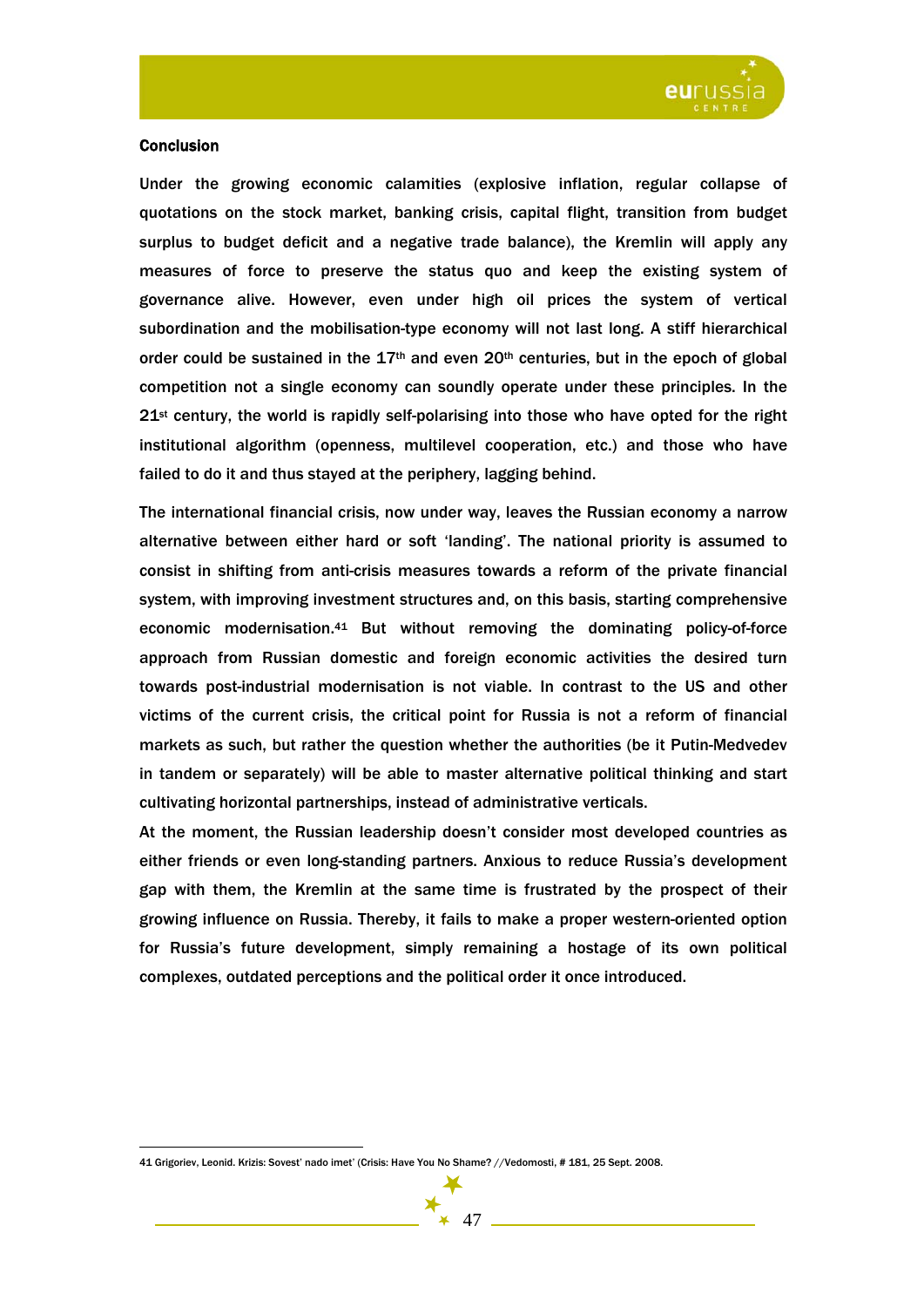

# Towards a World Role? Russian Foreign Policy

By

## Andrew Monaghan

Research Advisor, NATO Defence College, Rome

## **Introduction**

 $\overline{a}$ 

Russian foreign policy reflects a combination of confidence and strength, but also weakness and insecurity. It is a foreign policy influenced by domestic concerns – most particularly by Moscow's apparent anxiety about foreign interference in Russia's electoral cycle and domestic politics – but also one which has become considerably more active during the last 18 months, both in defending Russia's 'national interests' in international affairs and reaching out to establish relationships with states across the world. Although in some cases this has soured relations with Russia's partners, Moscow appears to consider its foreign policy to be successful.42

Russia's conceptual approach to international affairs reflects a continuing evolution under President Dmitry Medvedev, even as he seeks to assert his own stamp on policy thinking. He has outlined and confirmed his priorities in a series of speeches and interviews prior to, and following, his election in March 2008. The protection of Russia's 'national interests' remains a key aim and Russia will continue to pursue the increasingly active and assertive role in international affairs that was visible during Vladimir Putin's second presidential term.43

Indeed, this approach has been confirmed during a period of renewed promotion of Russia's foreign policy priorities in June and July 2008 during which Medvedev gave several high-profile speeches and met a number of international leaders. He advocated Russia's priorities and outlined proposals for a new European security architecture on 5 June in Berlin and reiterated them in a variety of high-level formats, including to leaders at the G-8 summit, to the OSCE, to several European leaders bilaterally and to Russian ambassadors. They are also formally outlined in Russia's new foreign policy concept signed by Medvedev on 12 July.44

This renewed promotion and assertion of Moscow's priorities is an important moment given Russia's renewed strength and activity, and gives cause to reconsider the

<sup>44</sup> Konseptsiya vneshnei politiki Rossiiskoi Federatsii, 12 Jul. 2008. www.mid.ru



<sup>42</sup> Foreign policy and diplomatic activities of the Russian Federation in 2007. Review by the MFA. Mar. 2008. www.mid.ru.

<sup>43</sup> See, for instance, Speech by Dmitry Medvedev to the Civil Forum, 22 Jan. 2008. www.medvedev2008.ru/performance\_2008\_01\_22.htm; Transcript of Interview with Dmitry Medvedev, Financial Times, 24 Mar. 2008.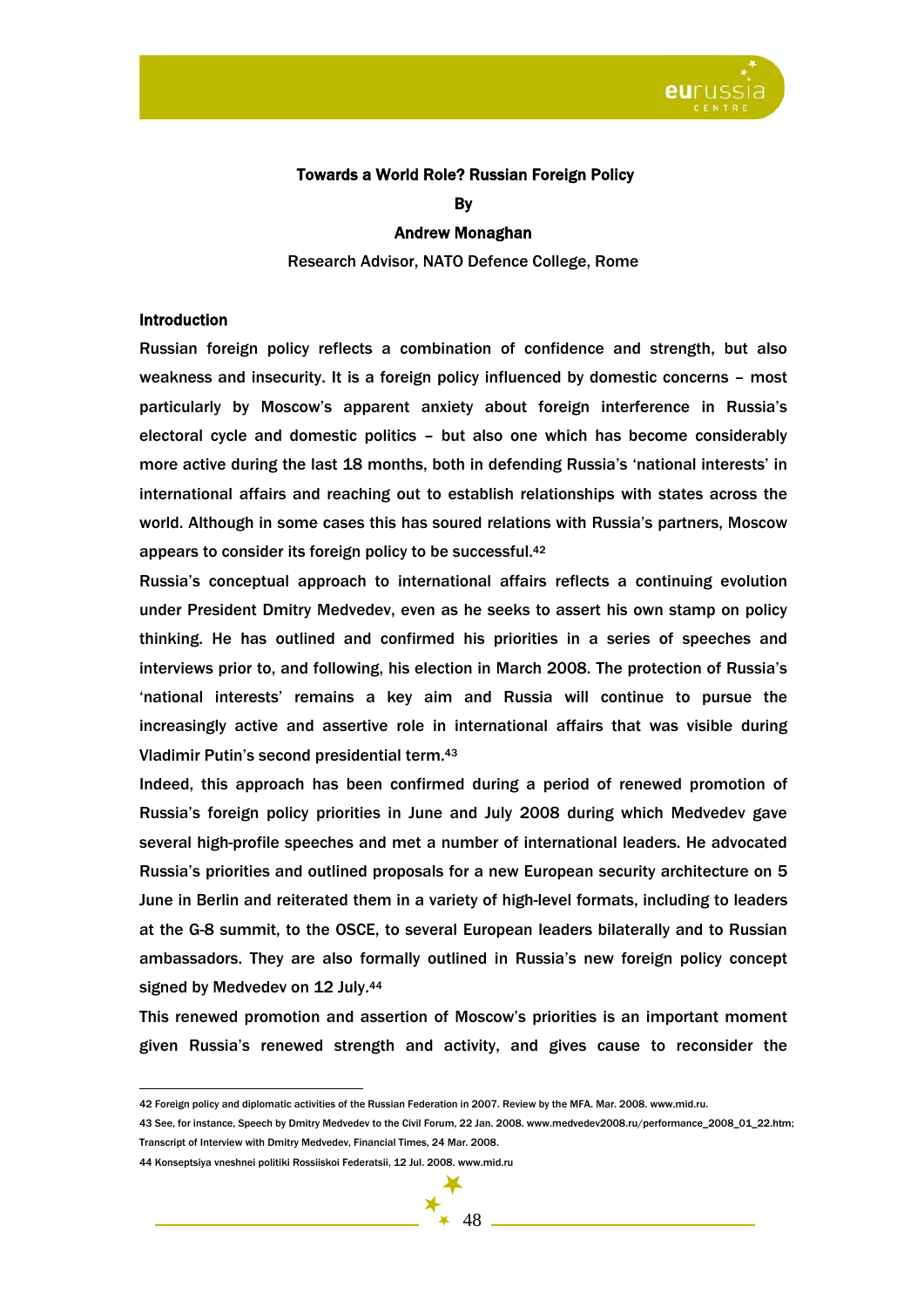

conceptual bases of Russia's foreign policy. Building on the basis of the foreign policy concept and proposals for the renewal of the European security architecture, this article first briefly examines Moscow's views of international affairs, before turning to consider Moscow's view of Russia's role within that context. The article then turns to assess the numerous limitations Moscow faces in formulating and implementing foreign policy. It concentrates on the conceptual underpinnings of Russian foreign policy, rather than specific policies or relationships, or other important questions such as decision making processes.

### Moscow's Views of International Affairs

Russian perceptions of international affairs are dominated by two main conceptual prisms. First, Moscow considers the unilateralist role of the US to be highly destabilising in global affairs: in imposing its own value system on the world, and particularly its use of force rather than international law and collective decision-making, the US is having a dual negative effect. Foreign Minister Sergei Lavrov argues that this is creating a "deficit of security" in international affairs.45 Similarly, Russian commentators argue that US intervention both fails to resolve – indeed exacerbates – existing crises and encourages the acquisition of weapons of mass destruction by regional powers. States are arming themselves 'just in case'.46 There is a feeling in Moscow, therefore, that threats are accumulating and will emerge in the short to medium term. The upcoming decade, Sergei Karaganov, a leading Russian analyst, has argued, is expected to be "turbulent and unpredictable", with "growing chaos" and a "vacuum of governance".47 Others share such concerns, maintaining that Russia faces the hardest geopolitical situation of the post-Soviet period,48 one in which Russia's foreign policy context is deteriorating.49

Furthermore, the unilateral approach of US-led groups is seen to marginalise those who do not agree with specific politics, especially specific definitions of democracy, resulting in a re-division of international affairs. According to Lavrov, there are efforts to impose the structure of international relations framed in the 'Western Alliance'. Nothing has changed since the Cold War, he argues, and a policy of containment of Russia is being pursued.50 He stated his alarm that organisations and instruments "inherited from the past – NATO, the OSCE, the CFE Treaty and others – are evolving into a means of

<sup>45</sup> Sergei Lavrov, 'The present and future of global politics', Russia in Global Affairs, No.2, Apr.-Jun. 2007.

<sup>46</sup> Sergei Kortunov in Sergei Karaganov (ed.) The world around Russia: 2017. An outlook for the mid-term future (Moscow: SVOP, 2007). pp.24-30.

<sup>47</sup> Ibid, pp.5-6.

<sup>48</sup> Boris Piadyshev, 'Realpolitik from Munich, International Affairs, Moscow, 53:3, p.64.

<sup>49</sup> Viktor Kuvaldin, 'The quest for Russia's foreign policy', International Affairs, Moscow, 53:4, 2007. p.64.

<sup>50</sup> Sergei Lavrov, 'Containing Russia: back to the future?', Russia in Global Affairs, No.4, Oct-Dec. 2007.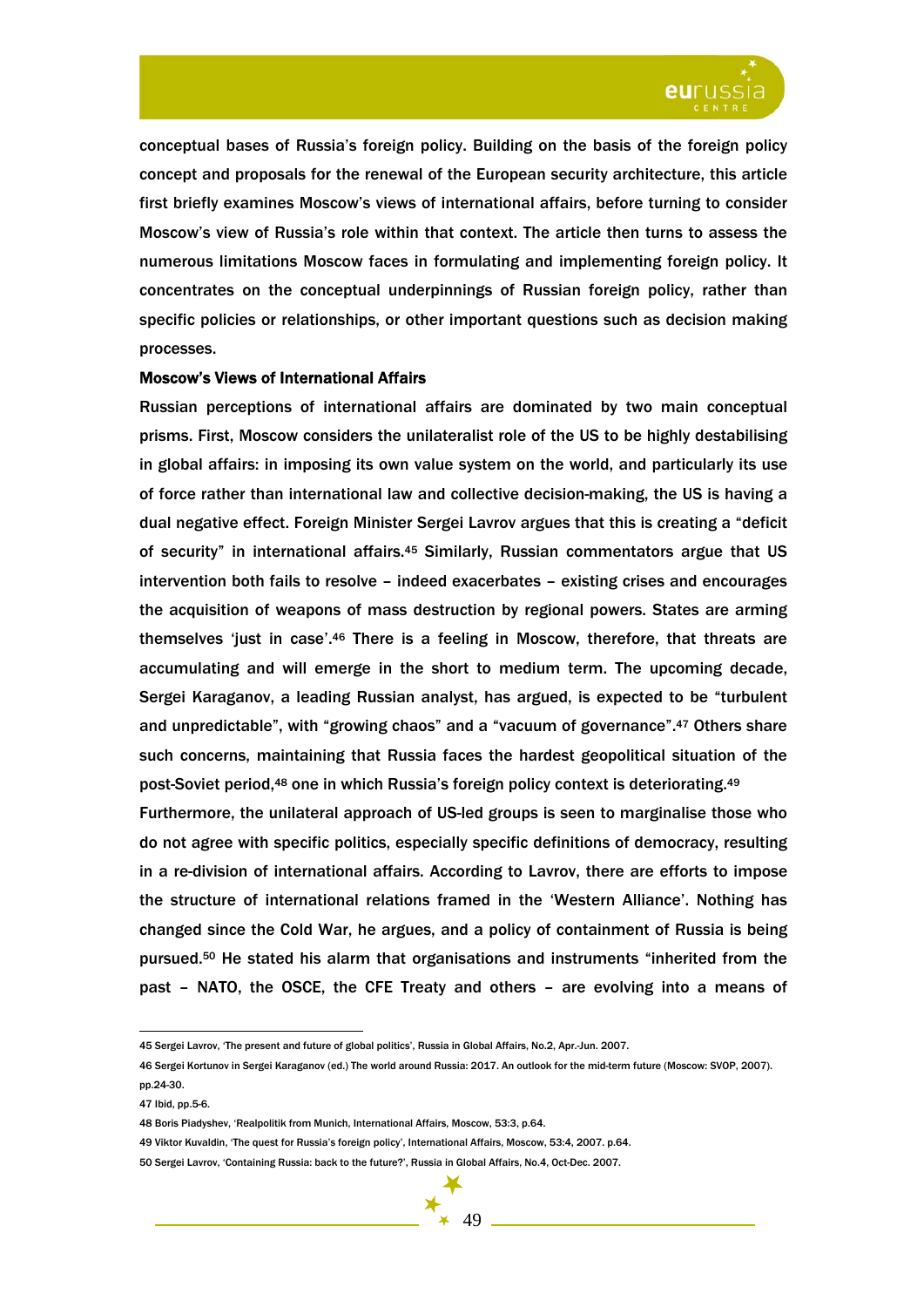

reproducing a bloc policy". There is a "real danger that this may, without an overall reform of the European security architecture, acquire a life of its own", thereby "predetermining a real split of Europe for decades to come".51 Medvedev has reiterated these views on numerous occasions, particularly his concern about attempts to replace the UN with "exclusive format groups". "We need to be aware of the consequences of marginalising and isolating countries, creating zones with differentiated levels of security and abandoning the creation of general regional collective security systems," he noted in June.52

The second main factor is that, as a result of the negative role of the US, Moscow sees the decline of 'Atlanticism' as the sole historical principle,53 and the end of western dominance of global affairs. The West is "losing its monopoly on the globalisation process", according to Lavrov, who sees a reduction in the US role through a loss of influence and allies.54 This decline is being underscored by economic difficulties and the mistakes and failures of western states and organisations – the US and NATO are bogged down in Iraq and Afghanistan respectively. Moreover, both the US and the EU are considered to be bound up in their own problems. The US will be focused on its own domestic politics in the run up to the presidential elections and their aftermath. Moscow believes that the EU is distracted by both internal crises, particularly disagreement over the Lisbon Treaty, and a number of foreign policy problems. Medvedev has stated that Kosovo is to the EU what Iraq is to the US.55 Thus, Russian views of the EU are somewhat contradictory. On one hand, Moscow sees it as an important partner, as outlined in the new foreign policy concept and in other official publications and statements. Medvedev has stated that a "strategic partnership between Russia and the EU could act as the socalled cornerstone of a Greater Europe without dividing lines, which would include intensive economic interpenetration on the basis of agreed 'rules of the game'".56 On the other hand, Moscow's theory is that exclusive European organisations are detrimental to European security and development. The EU clearly belongs to this category.

Concurrently, other centres in the world, particularly China and India are developing and emerging as key actors in international economic and political affairs. Thus, the world is

<sup>51</sup> Lavrov, 'Present and Future'.

<sup>52</sup> See, for instance, speech by Dmitry Medvedev at the meeting of German Political, Parliamentary and Civic leaders, 5 June 2008, Berlin. www.kremlin.ru

<sup>53</sup> Ibid.

<sup>54</sup> Lavrov, 'Present and future'.

<sup>55</sup> Speech by Dmitry Medvedev at the meeting with Russian Ambassadors and Permanent Representatives to International Organisations, 15 Jul. 2008, Moscow. www.kremlin.ru

<sup>56</sup> Ibid.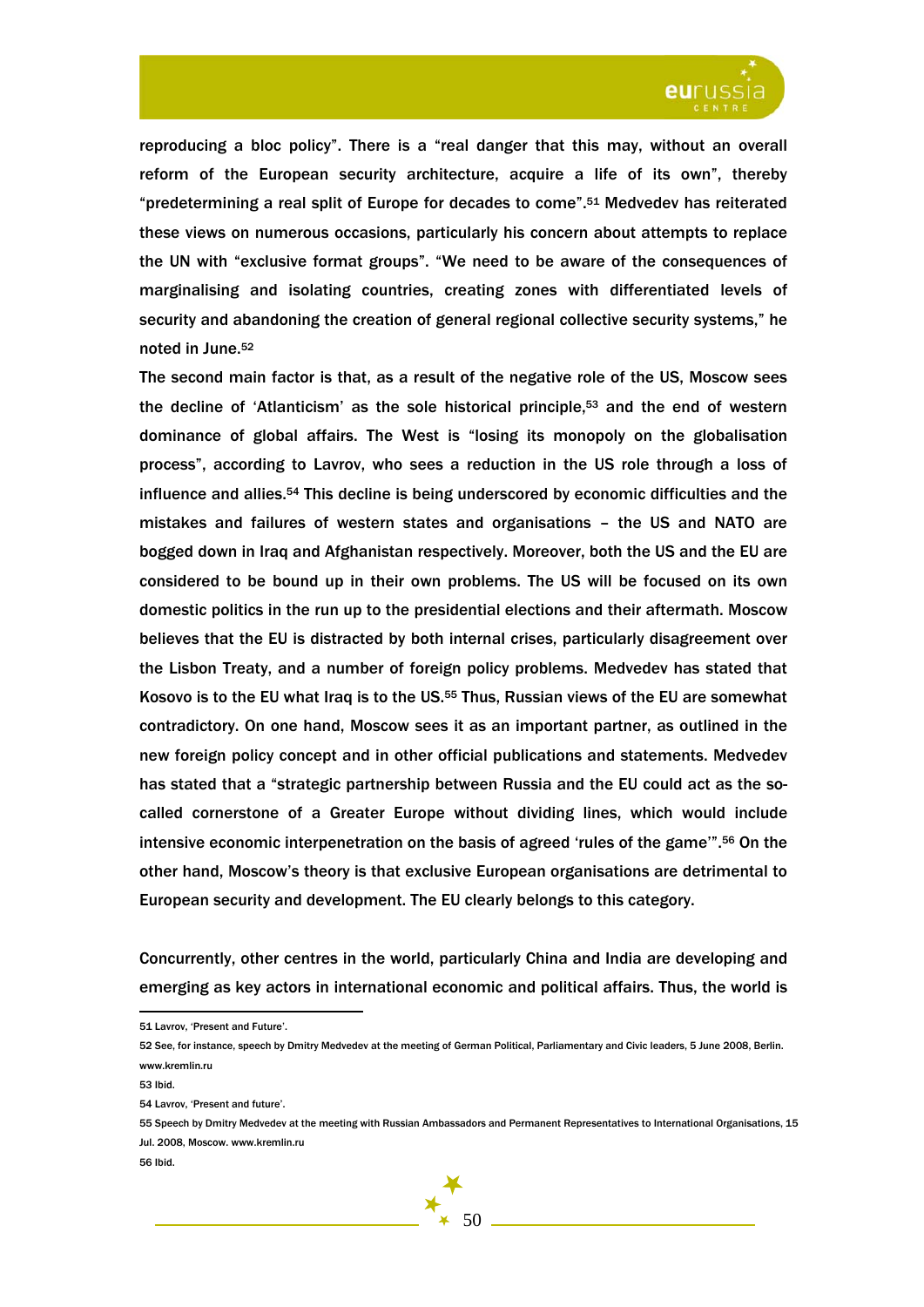

now multipolar. This is not multipolarity as Moscow saw it during the 1990s, which was a form of other poles uniting to balance the overwhelming influence of the US. Multipolarity today means that all poles will compete against each other.

## Russia's role

In this context of unstable transition, Moscow sees two main roles for Russia. To counter western influence, Moscow believes that Russia must respond by becoming attractive, politically, economically and culturally.57 In so doing, it proposes that Moscow is a legitimate democratic centre, one that offers 'Sovereign Democracy', a different, 'authoritarian capitalism' model of economic and social development, one that is particularly relevant to states in the former USSR and Asia. Karaganov considers that Russia can show the post-Soviet and other developing societies that they can fruitfully organise their economies in ways other than those based on western models. Russia, he believes, is "restoring albeit very slowly, its ability to attract medium-developed states" and "many neighbouring states… are eager to emulate the sovereign system of Russia which is showing growth and is better governed".<sup>58</sup> This desire to assert Russia as a valid value centre appears to be in active parallel to western democratic organisations. Russia proposes the 'sovereign democratisation' of independent, individual democratic development in response to the West's 'democratic messianism' or 'export model of democracy'.59

Second, and linked to this basis, Moscow sees an evolution in its own position and role and seeks to make proposals for the resolution of international questions and problems. Moscow sees Russia's position as being one of a regional power with global horizons and ambitions, though the new foreign policy concept refrains from describing Russia as a 'Great Power'. Medvedev recently underscored this point, noting that "Russia is indeed stronger and able to assume greater responsibility for solving problems on a regional and global scale" – and that it is "clear that the world is not just listening to Russia but looking to us for help with solving problems".<sup>60</sup> Russia's foreign policy elite believes Russia to be a state with the right to sit among other leading powers and have its interests and views considered, even when they differ from those of the US and its allies. Indeed, Moscow considers Russia to be an indispensable global actor and partner for

<sup>57</sup> Interview with Sergei Lavrov, Izvestiya, 31 Mar. 2008.

<sup>58</sup> Sergei Karaganov, 'The New Epoch of Confrontation', Russia in Global Affairs, No.4, Oct.-Dec. 2007.

<sup>59</sup> Konstantin Kosachov, 'Russia and the West: where the differences lie', Russia in Global Affairs, No.4, Oct.-Dec. 2007.

<sup>60</sup> Speech by Medvedev at the meeting with Ambassadors and Permanent Representatives to International Organisations, 15 Jul. 2008, Moscow.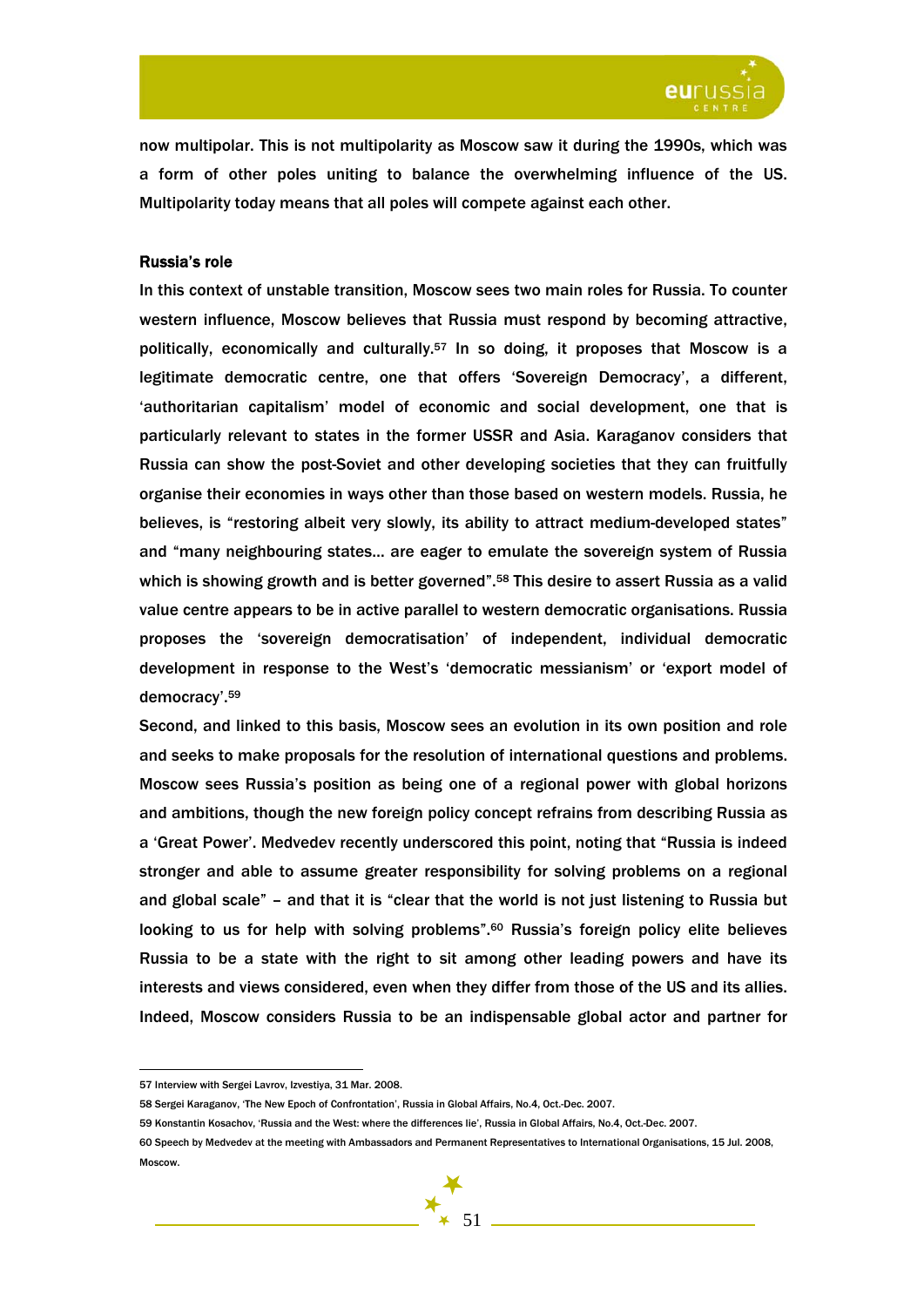

leading states, based on its roles as a key producer and transit state in global energy security and as an ally in the war against terrorism.

Konstantin Kosachov, Chairman of the International Affairs Committee of the State Duma, suggests that this approach was evident in the "proposal of creative ideas aimed at achieving end results", illustrated by Putin's proposal to the US to operate jointly the radar station in Gabala, followed up with initiatives made public at the Russia-US summit in Kennebunkport. "It is thus in our power," Kosachov argues, "to make such proposals to our partners and opponents that will throw them into a dilemma": either cooperate to achieve a desirable solution to problems or admit that the problem is "rooted in their biased attitude towards Russia".61 This dimension is, of course, most clearly illustrated by the proposals to renew the European security architecture.

### Limitations on Moscow's Policy

Russia's reassertion of its status and increasing diplomatic activity masks a complex variety of problems and continuing weakness in Russian foreign policy tools. Indeed, Russia's strength remains relative and rather one dimensional.

Foreign policy is in fact not Moscow's main concern and domestic problems remain the key focus for Medvedev, particularly a range of serious socio-economic issues. These include an economy that is belaboured by high levels of corruption and bureaucracy. It is also beginning to overheat: inflation has risen significantly and is currently some 14-15 per cent, food and energy prices are also rising appreciably. Alongside this, Russia faces energy and labour shortages. In terms of the former, despite Russia's huge energy reserves, inefficient management and limited infrastructure and development of new projects have generated concern in Moscow that Russia faces combined gas and electricity shortages. These concerns are reflected in the reconsideration of Russia's energy strategy and efforts to increase the roles played by coal and nuclear energy in the energy mix and the efforts to establish relationships with gas producing states in Central Asia.

The problem of labour shortage is likely to become even more significant since Russia is encountering a demographic problem so serious it is considered to be an issue affecting national security: Russia faces a declining population beset by a low birth rate and life expectancy and rising rates of HIV/AIDS and tuberculosis. In sum, Moscow's policy agenda will be dominated by the need for the sustained investment of vast sums of money in infrastructure development, health sector reform and economic diversification.

<sup>61</sup> Kosachov, 'Russia and the West'.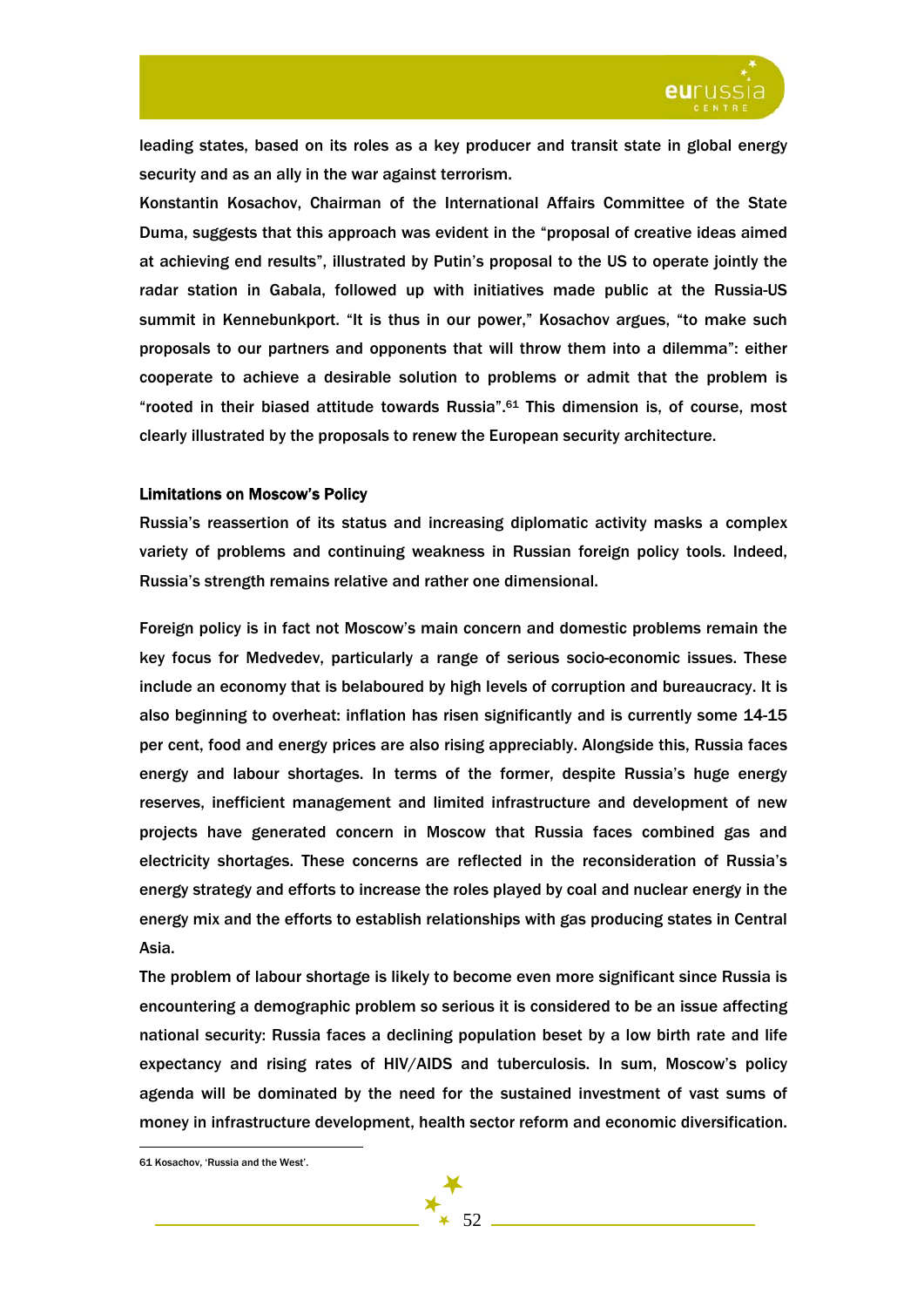

Russia cannot afford, and does not seek, major confrontation with the West or other major regional 'poles'.

Conceptually, while Russia has sought to propose Sovereign Democracy and announced its intentions to protect its national interests, there has been little beyond this, particularly in defining these national interests more specifically or practically. As the Russian commentator Fyodor Lukyanov has noted, concepts suggesting the means of changing the world, or even interpreting it have not been produced in Moscow, and he doubts that Moscow is intellectually ready for that even today.62 Moreover, the operational capacity of Moscow's elite to formulate and apply the huge range of complex details of such an ambitious proposal as a new European security architecture currently appears to remain too limited. This is in large part the result of a major exodus of high-quality, well-trained and experienced personnel from the Ministry of Foreign Affairs and other important ministries and organs following the collapse of the USSR and throughout the 1990s. If it is true that the exodus has significantly slowed, it also appears to remain true that the attractions of the private sector draw many of the best and brightest candidates away from state service.

These two limitations generate apparent confusion and contradictions in Russian foreign policy, illustrated by the tension between establishing Russia as an attractive international pole and adopting a more assertive policy to protect and project Russia's national interests. Russia has sought to use financial and political carrots and sticks to influence partners, particularly in terms of energy cooperation. But, as Russian actions in Georgia in August revealed, the demonstration and use of force is an increasingly important tool in Russian foreign policy. Together, these shortcomings and contradictions seriously undermine Russia's ability both to act as an attractive international 'pole in its own right, offering a model and also to affect and shape international affairs directly according to its own wishes.

### **Conclusion**

 $\overline{a}$ 

Medvedev's European security proposals are a significant development. They should be taken seriously both in their own right and more broadly as an indication of the basis of Russian foreign policy thinking. In some aspects, these conceptual foundations appear similar to those of the West. Indeed in some cases, Russian discussions draw on, and participate in, a number of prominent western debates. The tone and the language of

<sup>62</sup> Fyodor Lukyanov, 'O vrede i pol'ze shumovikh effektov', Gazeta.ru, 20 Mar. 2008. www.gazeta.ru

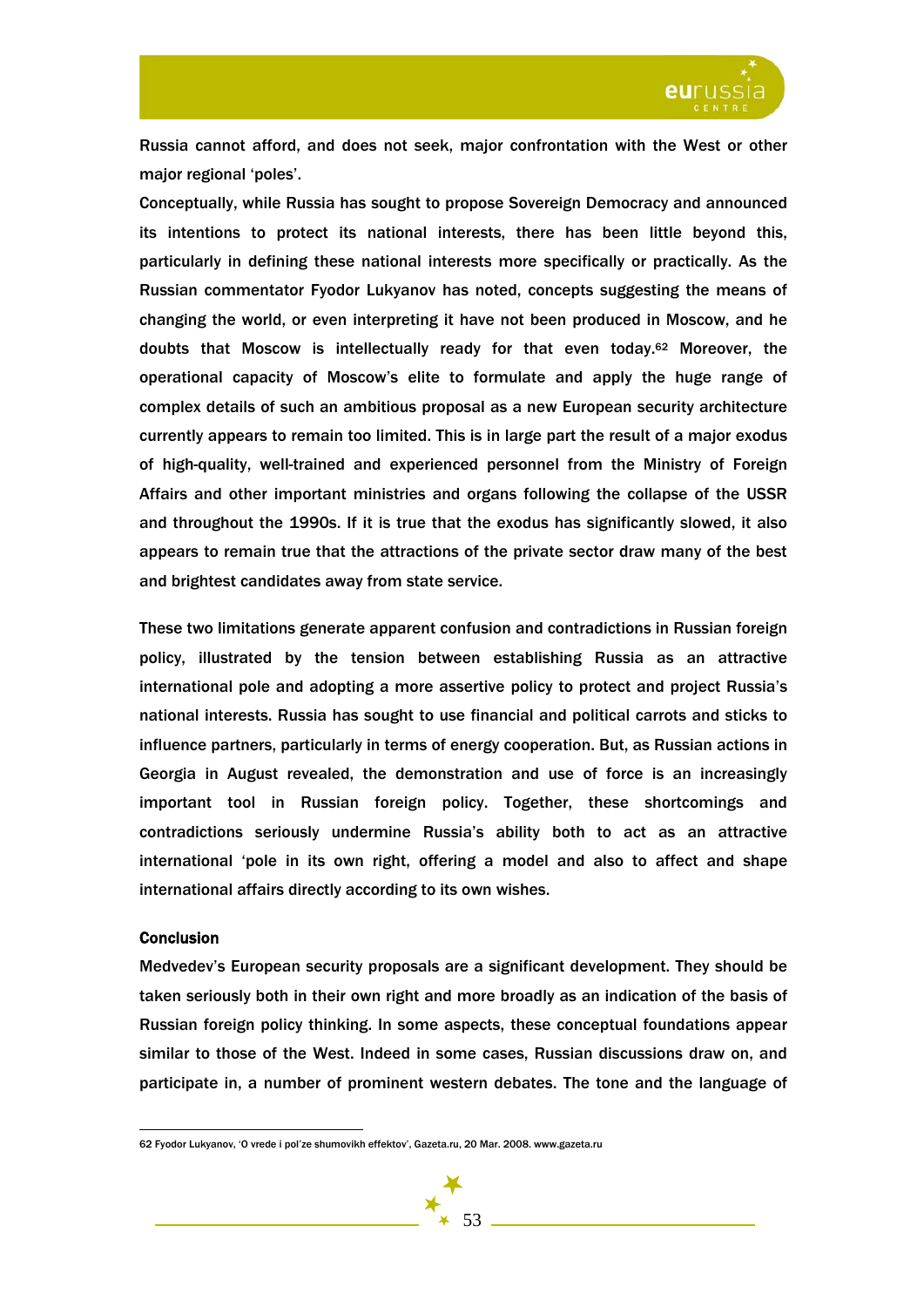

Medvedev's proposals seem designed to draw attention to the 'westernising' Soviet Russia of Mikhail Gorbachev (who also used the language of a Europe from Vancouver to Vladivostok) and the Russian Federation of Boris Yeltsin, suggesting that Russia is "like the West", one with which "business can be done".

Yet importantly, these positions and proposals in fact reflect a new outlook from Moscow – indeed a 'new Russia' – one that is very different from these predecessors. The Russia of President Medvedev will adopt an increasingly active role in international affairs, pursuing its own interests with – if Medvedev's speech to his ambassadors on 15 July is an indication – greater vigour and purpose. Moreover, there are a number of important differences and the underlying concepts represent both a different approach to international affairs and a challenge to the current European and transatlantic architecture, most obviously in the shape of the three main international organisations, the EU, OSCE and NATO. Where the transatlantic community sees considerable, if incomplete, transformation in Europe since 1991, Moscow sees a threat to Russian through regional 'inertia' and Russia's increasing isolation. While seeking to avoid a direct confrontation with the West that it cannot afford, Moscow will, therefore, increasingly seek to review, and, where possible, revise the results of the end of the Cold War and the 1990s.

The Russo-Georgian conflict in August will have a significant impact, of course, on how the proposals are received by the western community, which has been vocal in its support of Georgia. This is not simply in terms of how and when they will be rolled out: Russia's ambassador to NATO was due to present the proposals to the alliance in September. But following the conflict and the (mutual) temporary suspension of military cooperation between NATO and Russia in August, it seems that his presentation will be postponed. In any case, even if some support remains among European capitals, the European organisations seem likely to be considerably less open to Moscow's proposals. This poses an important contradiction. If many in the West now believe Moscow's proposals to be irrelevant or unacceptable after the conflict, it seems likely that the conflict will simply sharpen Moscow's belief that they are more necessary than ever: The basis for Moscow's proposals is its belief that none of the current organisations – the OSCE, EU and NATO – is capable of solving Europe's security problems. Moscow may well believe that the point has been proved – and that Russia has shown itself to be an important actor, one which cannot be ignored or excluded.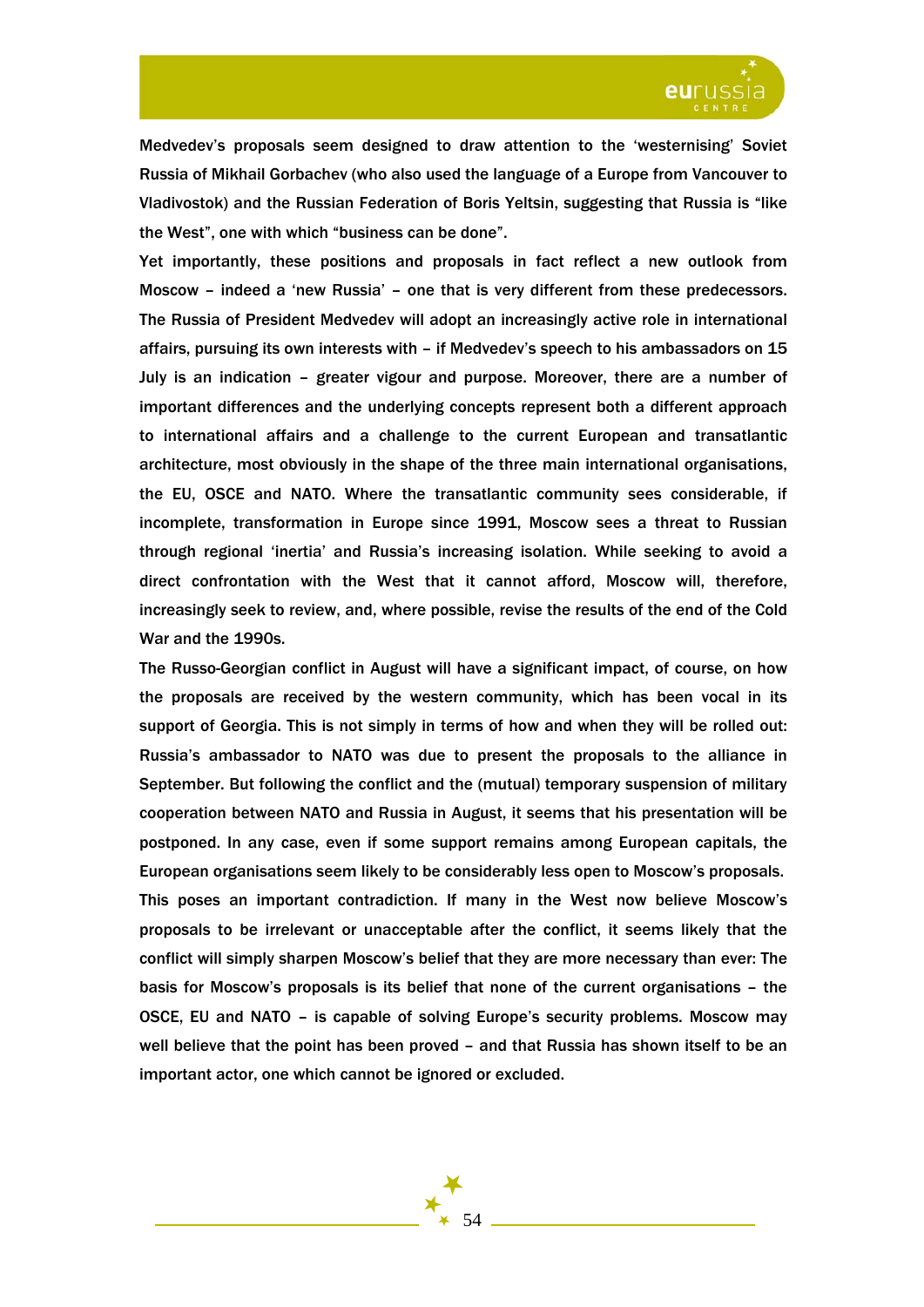

## EU – Russia Common Neighbourhood By Olena Prystayko

Research Fellow, EU-Russia Centre, Brussels

## Introduction

The EU and Russia have different views, policies and practices towards their common neighbourhood. For the purposes of this article, the common neighbourhood (or neighbours) refers to those countries included in the EU's European Neighbourhood Policy (ENP) – Armenia, Azerbaijan, Belarus, Moldova, Ukraine and Georgia – which are also Russia's direct neighbours. The article aims, firstly, to provide an analysis of political and economic developments in the above countries according to international ratings, and compare their positions with Russia and EU member states. Secondly, it analyses the similarities and differences in approach between Russia and the EU towards their common neighbourhood, taking into account recent developments.

### Neighbourhood Countries Compared63

An analysis of the performance of the neighbours, according to international ratings from a variety of sources such as the World Bank, the Heritage Foundation and Reporters without Borders, reveals that with a few exceptions they are comparable to each other in terms of economic performance. They are also close or sometimes even more successful than Russia, but are far behind the EU members, especially on GNI per capita or income level indicators. In terms of economic and political freedoms, the neighbours are different. It is important to note that high levels of economic freedom do not necessarily bring political freedom, and vice versa. Thus, Armenia and Georgia, which enjoy the highest economic freedom indices among the neighbours (70.3 and 69.2 respectively, against a 100 maximum), and even exceed the EU average (66.8), are considered only 'partly free' on political freedoms. The opposite example – Ukraine, being the only politically 'free' state among the neighbours – sits in the middle of the economic freedom index (51.1). In terms of economic and political freedom, Azerbaijan and Belarus (both politically 'not free' with 55.3 and 44.7 economic freedom indices) are the closest to Russia, which is regarded as politically 'not free', with a very modest economic freedom ranking of 49.9.

 $\overline{a}$ 

55

<sup>63</sup> See detailed information in the tables at the end of this review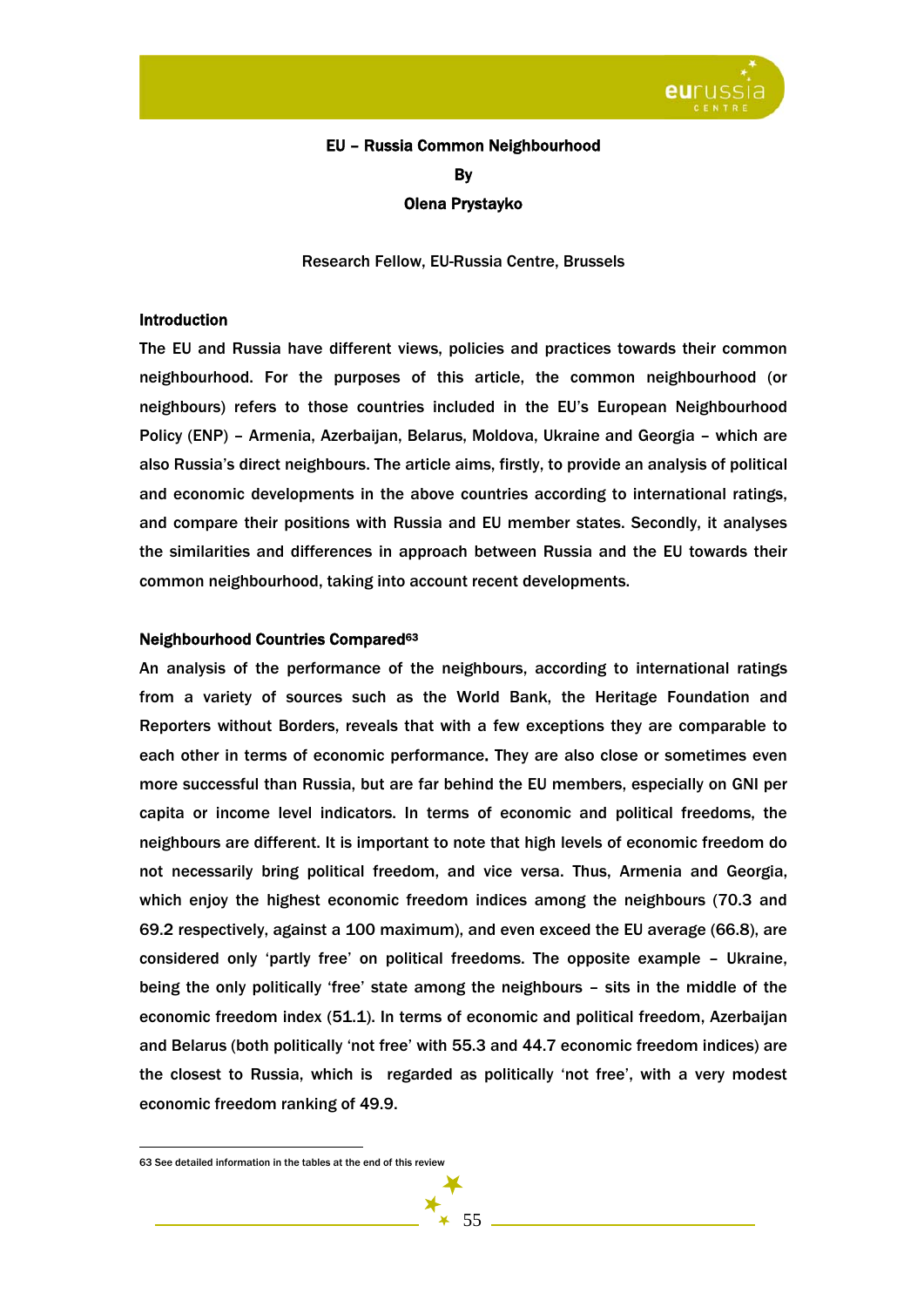

According to the Transformation Status index (which ranks countries according to their state of democracy and market economy in Spring 2007) and the Transformation Management Index (which ranks countries according to their business performance) the neighbours are quite divergent. Only Georgia, Armenia and Ukraine with their considerably high indices can be compared to the new EU members who joined in 2004 and 2007. Corruption remains a major problem for all the neighbours. The overwhelming majority have extremely high corruption rates, ranging from 99th to  $150th$ place (Russia ranks  $143^{rd}$ ). This is strikingly different from EU members, which occupy 22 of the top 50 places of countries which are clear or almost clear of corruption.

Thus, after almost two decades of transformation policies, all of the neighbours are still relatively poor in terms of economic performance, but some are approaching a reasonable level of economic or political freedom. Due to its strong economic performance and political freedom, the EU is an example for its neighbours, as it was for the former candidate countries which joined in recent enlargements. The high rankings of the new EU member states are a reflection of the positive impact of their integration into the EU. By contrast, Russia is not regarded as an example of successful economic and political transformation, but remains a major power factor for its neighbours.

### ENP: One Policy for Different Countries

Stating that "it is in the European interest that countries on our borders are wellgoverned" and with seeking "to extend the benefits of economic and political cooperation to our neighbours in the East while tackling political problems there"64 the EU s introduced a single policy – the European Neighbourhood Policy $65$  – towards all its neighbours in 2003. The aims of the ENP include the promotion of the EU's own security, while assisting economic and political transformation in its neighbourhood.

EU membership is not mentioned in the ENP. Countries in the ENP are invited to undertake reforms and align their policies and legislation with the EU with the unspoken assumption that this will help their future membership prospects. The question of EU

http://www.consilium.europa.eu/uedocs/cmsUpload/78367.pdf

 $\overline{a}$ 64 "A secure Europe in a better world". European Security Strategy, Brussels, 12 December 2003:

<sup>65</sup> Communication from the Commission "European Neighbourhood Policy". Strategy Paper. Brussels, 12 May 2004: http://ec.europa.eu/world/enp/pdf/strategy/strategy\_paper\_en.pdf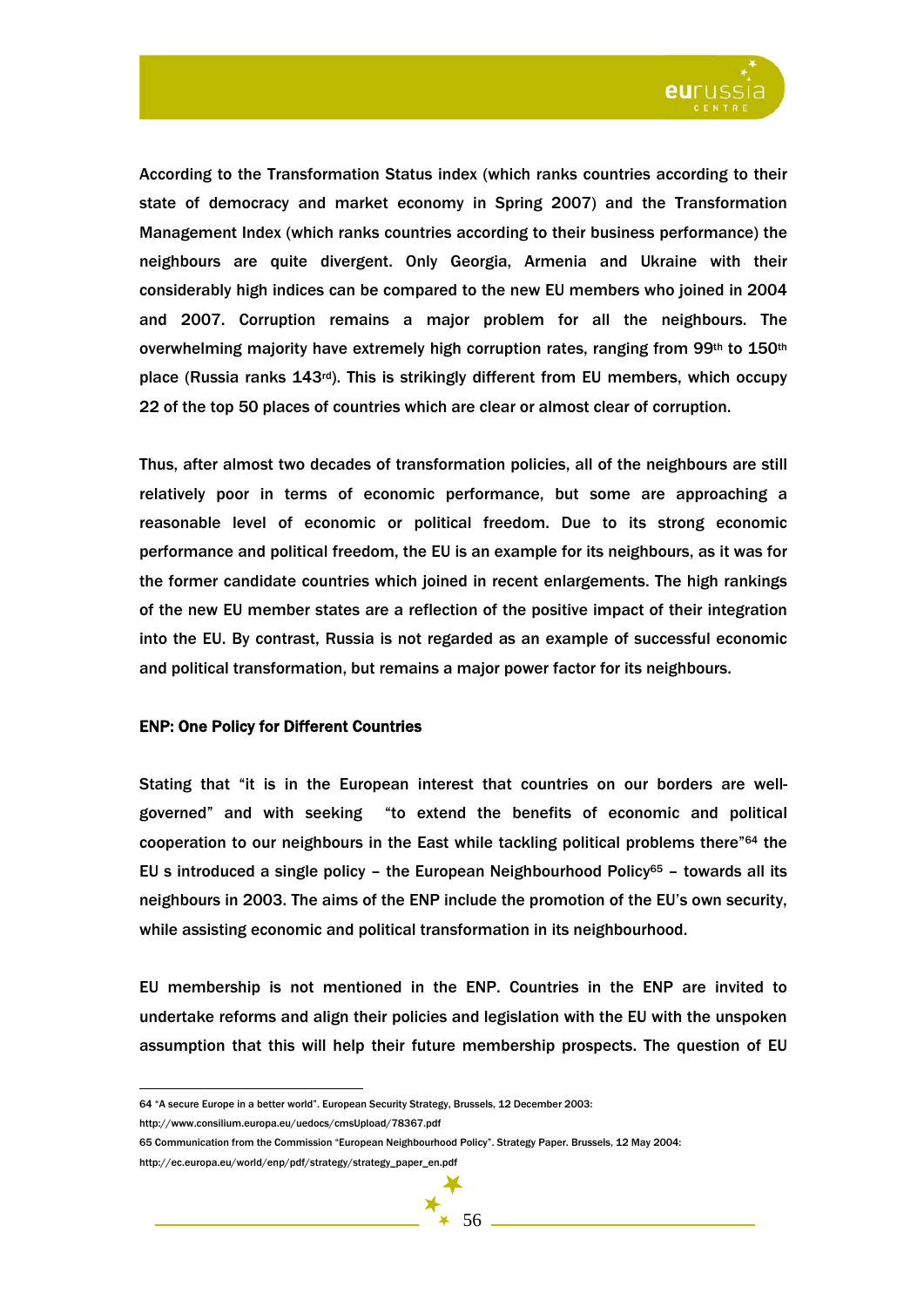

and NATO membership is a sensitive and rather divisive issue between the neighbour states. This not only affects their relations with the EU, but also their relations with Russia. It affects Russian policy towards those neighbours which wish to join NATO. These neighbours have different views of the ENP and of their final goal in dealing with the EU. Georgia, Moldova and Ukraine envisage EU membership as the ultimate objective in their foreign and internal policies. Armenia and Azerbaijan are interested in gradual integration into European architecture and see the ENP as supporting their domestic reform agenda. However, Belarus has shown no desire to cooperate within the ENP.66 EU-Ukraine relations have advanced the most within the ENP. All parties have signed visa facilitation and readmission agreements, which have been in force since January 2008. In March 2007, negotiations began on a new enhanced agreement which would follow the existing PCA. In April 2008, official negotiations then commenced on the creation of a free trade area. The EU-Ukraine summit of 9 September 2008 agreed that the future EU-Ukraine agreement would be an association agreement, "which leaves open the way for further progressive developments in EU-Ukraine relations".<sup>67</sup> Granting association status to the new agreement is indeed a step forward in EU-Ukraine relations, but without the prospect of membership is unlikely to change the substance of today's relations considerably.

The EU measures progress in all ENP states by monitoring the implementation of action plans which determine the areas and priorities for reform. Through monitoring, the EU can take further decisions regarding the outlook for the neighbours to move closer to the EU. The degree of cooperation and rapprochement of the neighbours to the EU depends, therefore, on their own transformation efforts. But a signal from the EU side that they wish eventually to see their Eastern neighbours join the EU would also be welcome.

The jointly agreed action plans were signed with all EU neighbour states either in 2005 or 2006 for three or five years, except Belarus. In its April 2008 progress report, the European Commission presented results of the 2007 ENP implementation by each of the neighbours.68 Noting "good progress on judiciary reform, improving state revenues and the fight against corruption" in Georgia, the Commission, nevertheless concluded

<sup>66</sup> The EU in this regard has introduced a special proposal "What the European Union could bring to Belarus":

http://ec.europa.eu/external\_relations/belarus/intro/non\_paper\_1106.pdf

<sup>67</sup> Press release. Council of the European Union "EU-Ukraine Summit. Paris, 9 September 2008":

http://www.consilium.europa.eu/ueDocs/newsWord/en/er/102633.doc

<sup>68</sup> See Reports on Azerbaijan, Armenia, Georgia, Moldova and Ukraine at the ENP official website:

http://ec.europa.eu/world/enp/documents\_en.htm#3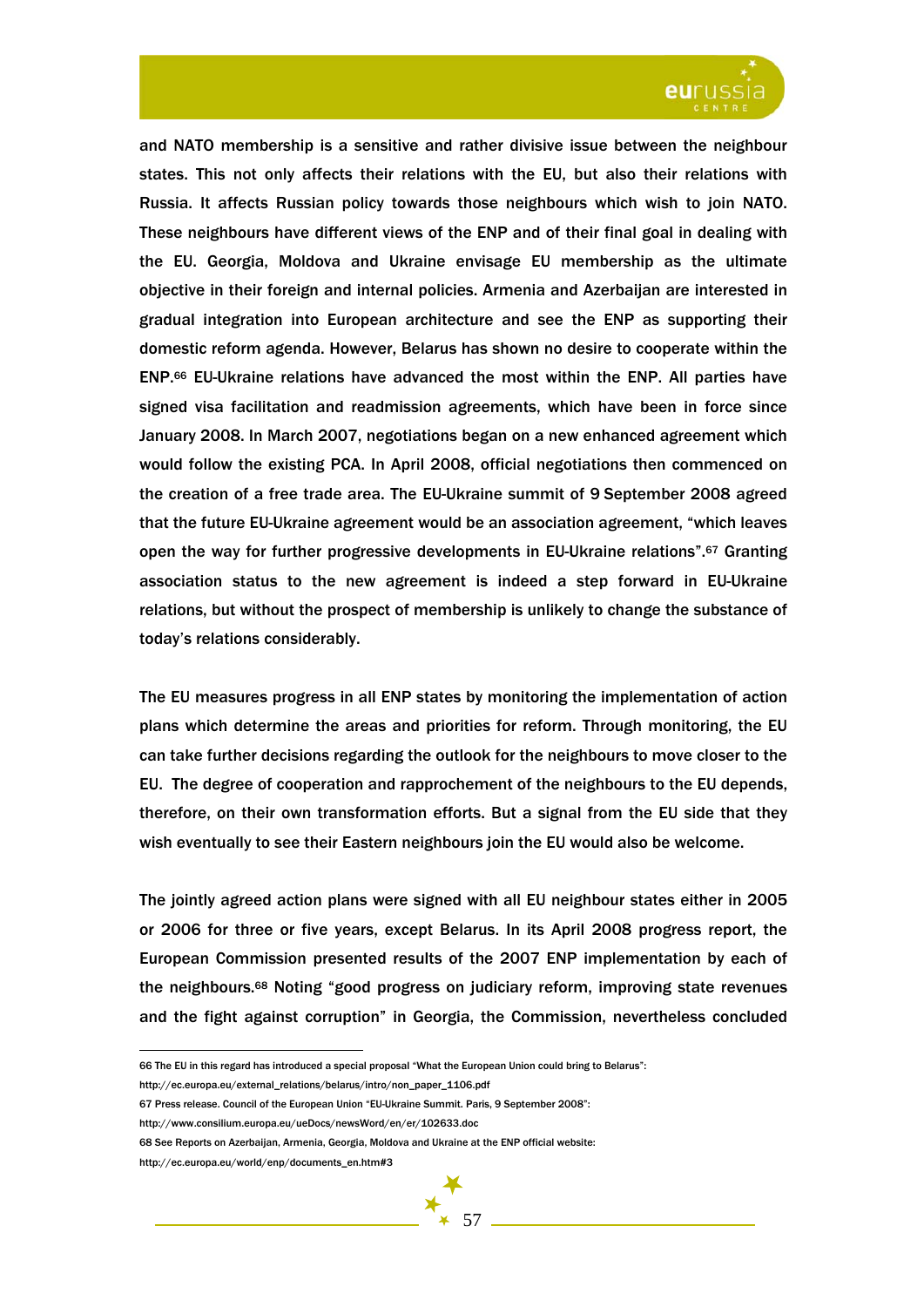

that "the independence and impartiality of the judiciary, as well as strengthening the ombudsperson institution remains a crucial objective". Stating that "the Republic of Moldova made good progress in most areas" the Commission adds that "in spite of progress made, effective implementation of reforms remains a challenge". Regarding Ukraine, the Commission refers to the continuation of "progress in most areas, although the pace of progress stalled somewhat compared to the previous years, in particular as regards economic and structural reforms, also due to the political instability which characterised most of 2007" and "constitutional reform … remains a key priority for Ukraine". "Armenia made progress in several important areas …, despite delays caused by parliamentary elections in May 2007…", "good progress was achieved in particular in the areas of judiciary reform, the administration of elections and the ombudsperson institution". At the same time "the issue of corruption still needs to be addressed". The Commission noted only "limited tangible progress towards meeting the Action Plan objectives in the area of democratic governance" in Azerbaijan*,* whose government, according to the Commission, "has not exploited the opportunities offered by the Action Plan to carry out political and economic reforms in the country".

In parallel to Commission monitoring of civil society, the neighbour states also produced regular assessments of the action plans.<sup>69</sup> Overall, it can be said that all of the neighbours face similar problems in implementing ENP commitments. Among the most common problems are the lack of commitment by national governments, excessive complexity of bureaucratic procedures and lack of coordination, poor results in the use of external assistance (including the EU), a formal approach towards reporting the results of implementation to the EU, lack of assessment of the shortcomings and reasons for poor results, and insufficient involvement of civil society in the process of AP implementation.

The results of the neighbour's reforms are ambiguous, but generally rather poor. At the same time, the experience of three years of ENP implementation demonstrated its shortcomings. Understanding the key political point that the ENP was a carefully constructed compromise between EU member states which had different agendas and

http://enp.ge/data/file\_db/download/ENP%20recommendations%20-15%20Nov%2007\_R9tOec2N87.doc



<sup>69</sup> See: Report by Azerbaijan National Committee for European Integration:

http://www.aamik.az/ts\_gen/download/Report\_on\_AP\_Azerbaijan-2008\_eng.pdf, Report by Association for Participatory Democracy ADEPT and EXPERT-GRUP, Moldova: http://www.e-democracy.md/files/realizarea-pauem-en.pdf, Report by Partnership for Open Society, Armenia: http://www.partnership.am/documents.php?Lang=E&Menu=0, Report by Razumkov Centre, Ukraine:

http://www.uceps.org/ukr/files/category\_journal/NSD100\_ukr.pdf and Georgia Civil Society on ENP priorities: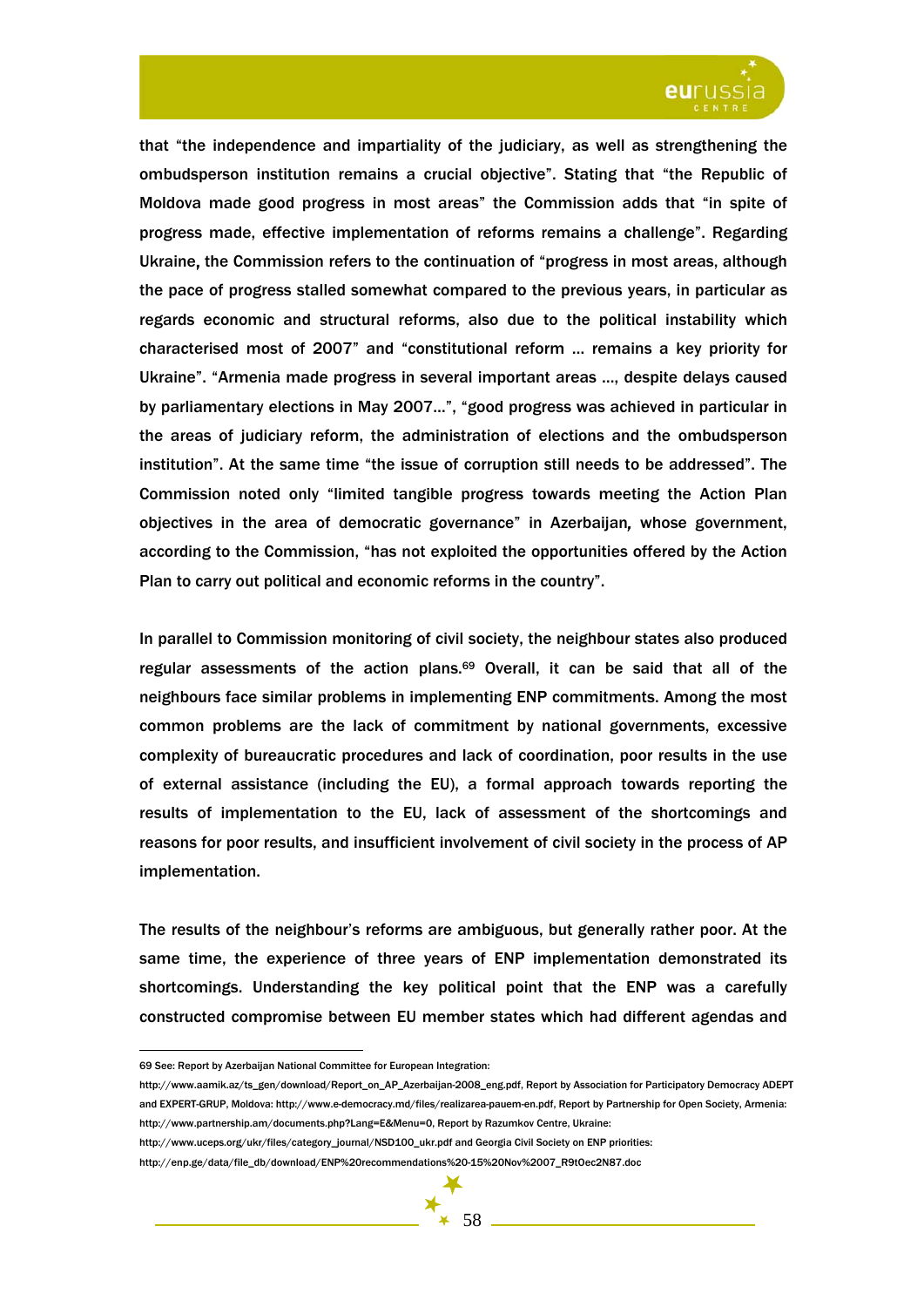

priorities and taking into account the enlargement fatigue that now plays an important role in EU policy-making, one can still argue that in its current form, the ENP lacks real capacity to transform. In addition, internal economic and political processes in the neighbour states run in parallel, but not within the framework of implementing their ENP commitments. Using only existing instruments, the EU cannot effectively 'encourage' neighbours to reform, and 'discourage' them for not doing so. Such a restricted approach may have given some neighbours the impression that the EU is a rather distant observer as opposed to an active player in the region. The recent Polish-Swedish Eastern Partnership proposal can be welcomed.70 Although it does not propose a revolutionary breakthrough in the EU's approach towards its neighbours, it contains some practical ideas for "deepening bilateral cooperation" in order to "go beyond the current ENP". These include "moving towards a visa-free regime", "creating a deep FTA", "adjusting the methodology of the internal reforms" and offering new agreements to neighbours, where Ukraine "could serve as a reference".

## Russian Approach to the Common Neighbourhood: Conceptual Background and **Practices**

Unlike the EU, Russia does not have a declared common policy approach towards its CIS neighbours. The CIS neighbourhood is not on the periphery, but is at the core of Russian foreign policy. In the Foreign Policy Concept of the Russian Federation fof28 June 2000 "ensuring conformity of multilateral and bilateral cooperation with the member states of the Commonwealth of Independent States to promote national security tasks of the country" was determined as the leading priority for Russian foreign policy.<sup>71</sup> The renewed Foreign Policy Concept of the Russian Federation of 12 July 2008 states that Russia "has now acquired a full-fledged role in global affairs" and emphasised that "the development of bilateral and multilateral cooperation with the CIS Member States constitutes a priority area of Russia's foreign policy". The document further proposed that Russia would be ready to form "strategic partnerships and alliances" with those CIS states that "demonstrate their readiness to engage in them". In this respect, Russia wants to strengthen regional groupings such as the Union of Russia and Belarus, the Eurasian Economic Community (EurAsEC) as a basis for the Customs Union and Common Economic Space, and the Collective Security Treaty Organisation (CSTO). The



<sup>70</sup> Polish-Swedish Proposal "Eastern Partnership", June 2008: http://www.msz.gov.pl/Polish-Swedish,Proposal,19911.html<br>71 The Foreign Policy Concept of the Russian Federation, 20 June 2000: http://www.nationalsecurity.ru/li Russian)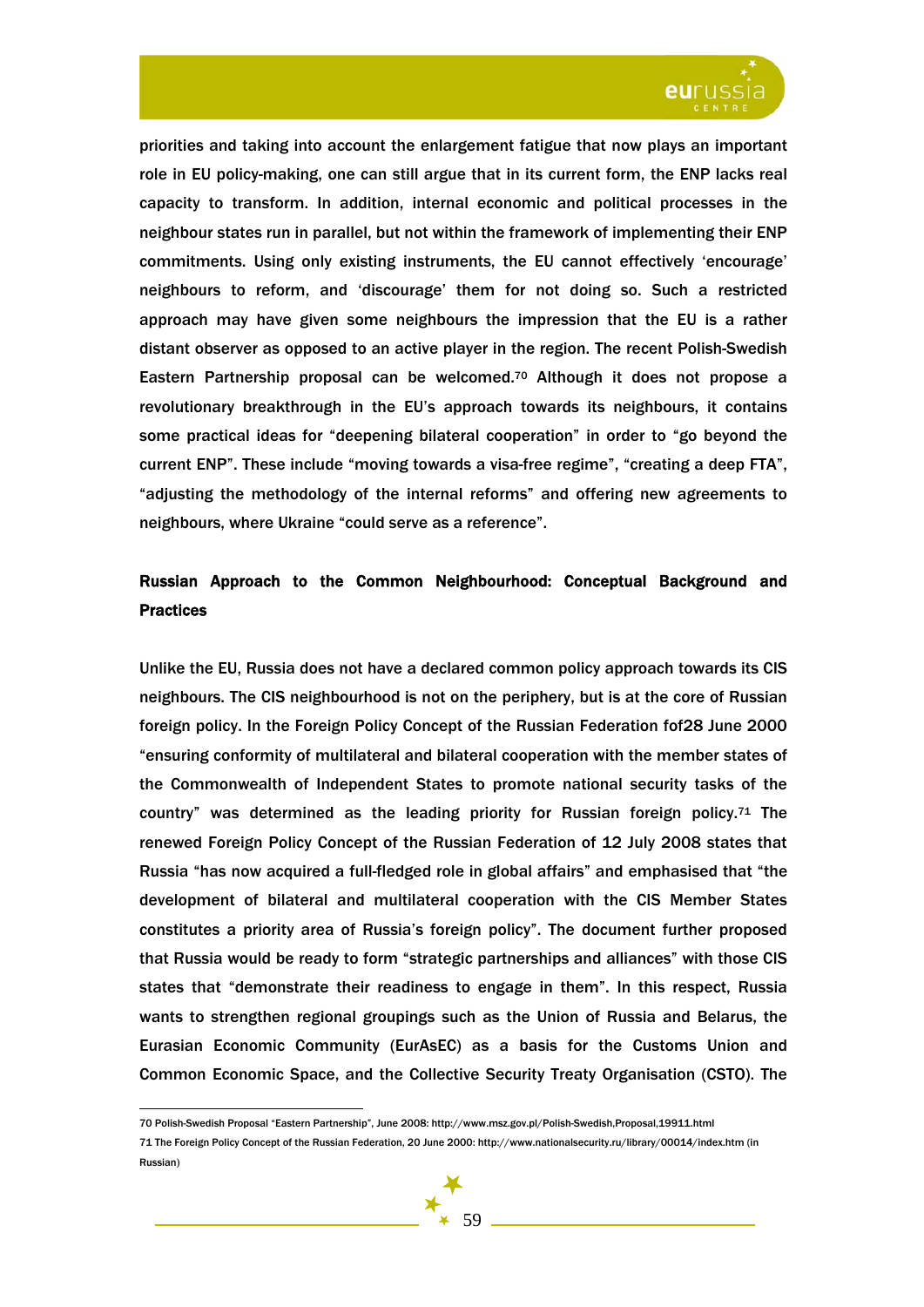

intention of "strengthening the integration processes in the CIS via the Eurasian Economic Community and the Collective Security Treaty Organisation" was further recognised by President Medvedev in his speech to ambassadors on 15 July 2008.72 He said that "within the CIS we must improve our capacities for cooperation in the economic, cultural and educational spheres" and "we see that consistent work in these areas has already borne certain fruits, and it is clear that we have untapped potential for further resource integration" .

The diversity and depth of the proposed integration clearly demonstrate how important the neighbourhood is for Russia. At the same time, the problem for Russia is that none of the neighbour states see their future as part of a Russia-dominated union. With the exception of today's Belarus, they are all seeking a future based on independence and full national sovereignty.

While EU membership prospects are closed for the neighbours for the present, the possibility of NATO membership is less clear. NATO agreed in Bucharest in April 2008 that Ukraine and Georgia "will become members of NATO". However, it has postponed a decision on their Membership Action Plan applications until December 2008. 73 This is largely due to strong opposition from Russia, but also a lack of support from NATO members and their poor reform record.

Russian concern about the unacceptability of NATO enlargement to Ukraine and Georgia is underlined in the new Foreign Policy Concept's statement that "Russia maintains its negative attitude towards the expansion of NATO, notably to the plans of admitting Ukraine and Georgia to the membership in the alliance, as well as to bringing the NATO military infrastructure closer to the Russian border as a whole". The earlier concept had not included such a strong message.

In practice, given its poor democratic record and modest economic achievements, Russia has not been able to become an example for its neighbours. Nevertheless, it remains an important power in the region and shares a common heritage with them through a shared Soviet past. Moscow has also been willing to use pressure to achieve its political and economic goals using such tools as:



<sup>72</sup> Speech of president Medvedev at the Meeting with Russian Ambassadors and Permanent Representatives to International Organisations, 15 July 2008: http://president.kremlin.ru/eng/speeches/2008/07/15/1121\_type82912type84779\_204155.shtml 73 NATO Bucharest Summit Declaration, 3 April 2008: http://www.nato.int/docu/pr/2008/p08-049e.html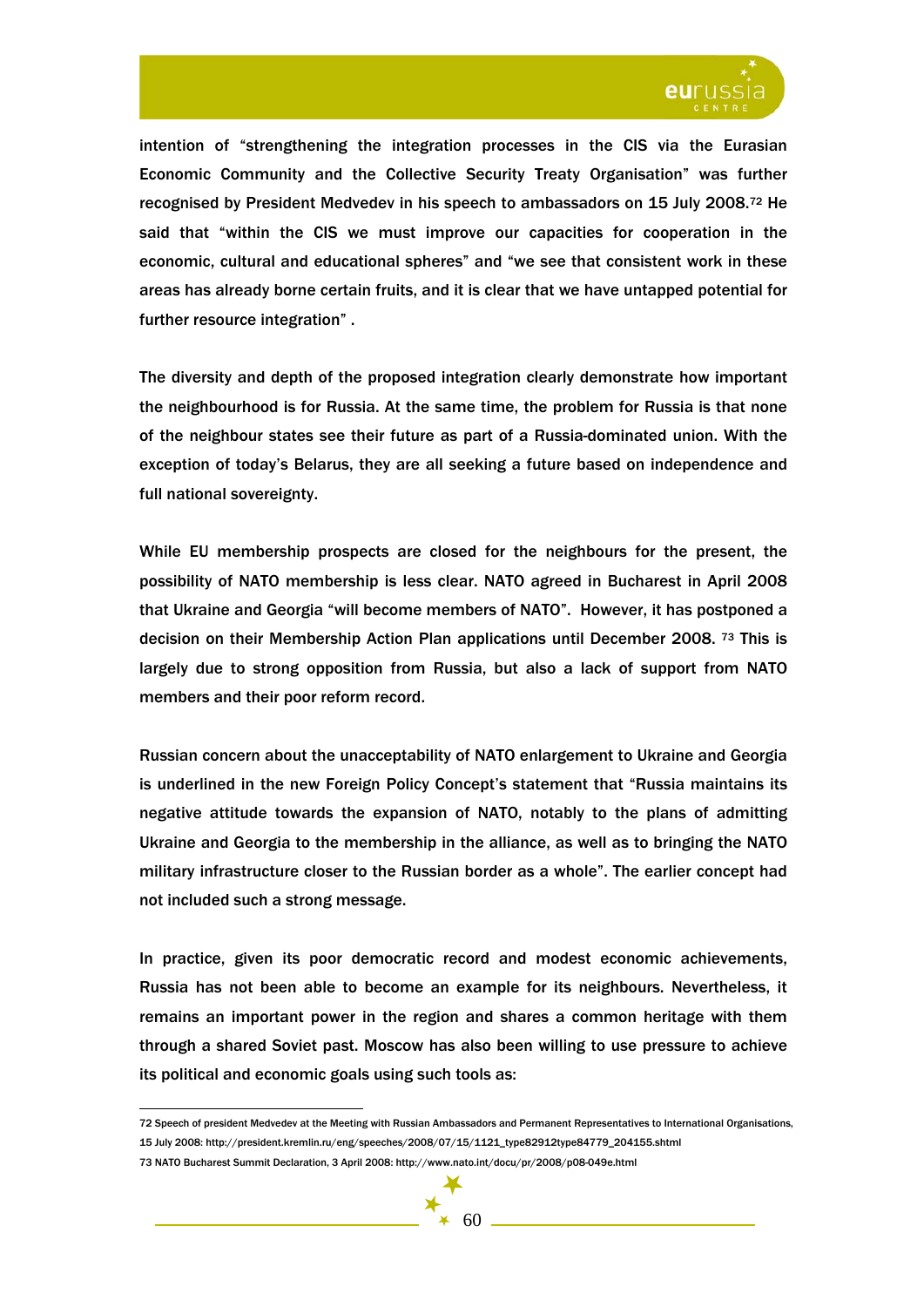

- introducing 'trade wars' as a form of political pressure on neighbours, reducing their exports to the Russian market (e.g. Moldovan and Georgian wines, Georgian Borjom mineral water, Ukrainian cheese and metal);
- acquiring domestic companies and businesses in the neighbourhood states;
- increasing gas prices for political leverage. Gas supply schemes are also used as a form of corruption within the governments of the neighbours;
- using territorial claims and conflicts: until recently the 'frozen conflicts' in Abkhazia and South Ossetia, the 'sleeping conflict' in Transnistria, and 'potential conflicts' in the Crimea or other areas in the post-Soviet space;
- manipulating the large Russian diaspora in the neighbours;
- delaying ratification of border treaties with neighbours.

In taking part in its five-day military conflict with Georgia in the beginning of August 2008, Russia opened a new page in its relations with the neighbourhood. Introducing a 'peace enforcement operation' in response to Georgia's bombing of its separatist South Ossetia city Tskhinvali, mean that Russia violated its own new Foreign Policy Concept which states that the Russian Federation "firmly proceeds from the premise that only the UN Security Council has the authority to sanction the use of force for the purpose of coercion to peace" and that Russia "will seek political and diplomatic settlement of regional conflicts on the basis of collective actions of the international community proceeding from the premise that modern conflicts cannot be solved by the use of force".

Further unilateral recognition of South Ossetia's and Abkhazia's independence by Russia74 was strongly condemned by G7 and EU leaders, who called on other states not to recognise this proclaimed independence.75 They jointly condemned the "disproportional reaction of Russia" and "excessive use of military force in Georgia and its continued occupation of parts of Georgia", and called for the full implementation in good faith of the six-point ceasefire agreement of 12 August, this would mean the withdrawal of Russian military forces to the lines held prior to the outbreak of hostilities.

<sup>74</sup> Statement by the President of Russia Dmitry Medvedev, 26 August 2008:

http://www.kremlin.ru/eng/text/speeches/2008/08/26/1543\_type82912\_205752.shtml

<sup>75</sup> See: Statement on Georgia by the G7 Foreign Ministers, 27 August 2008:

http://www.london.diplo.de/Vertretung/london/en/03/News\_\_and\_\_features/2008/Georgia/G7\_\_Statement\_\_seite.html;

and Presidency Conclusions of the Extraordinary European Council, Brussels, 1 September 2008:

http://www.consilium.europa.eu/ueDocs/cms\_Data/docs/pressData/en/ec/102545.pdf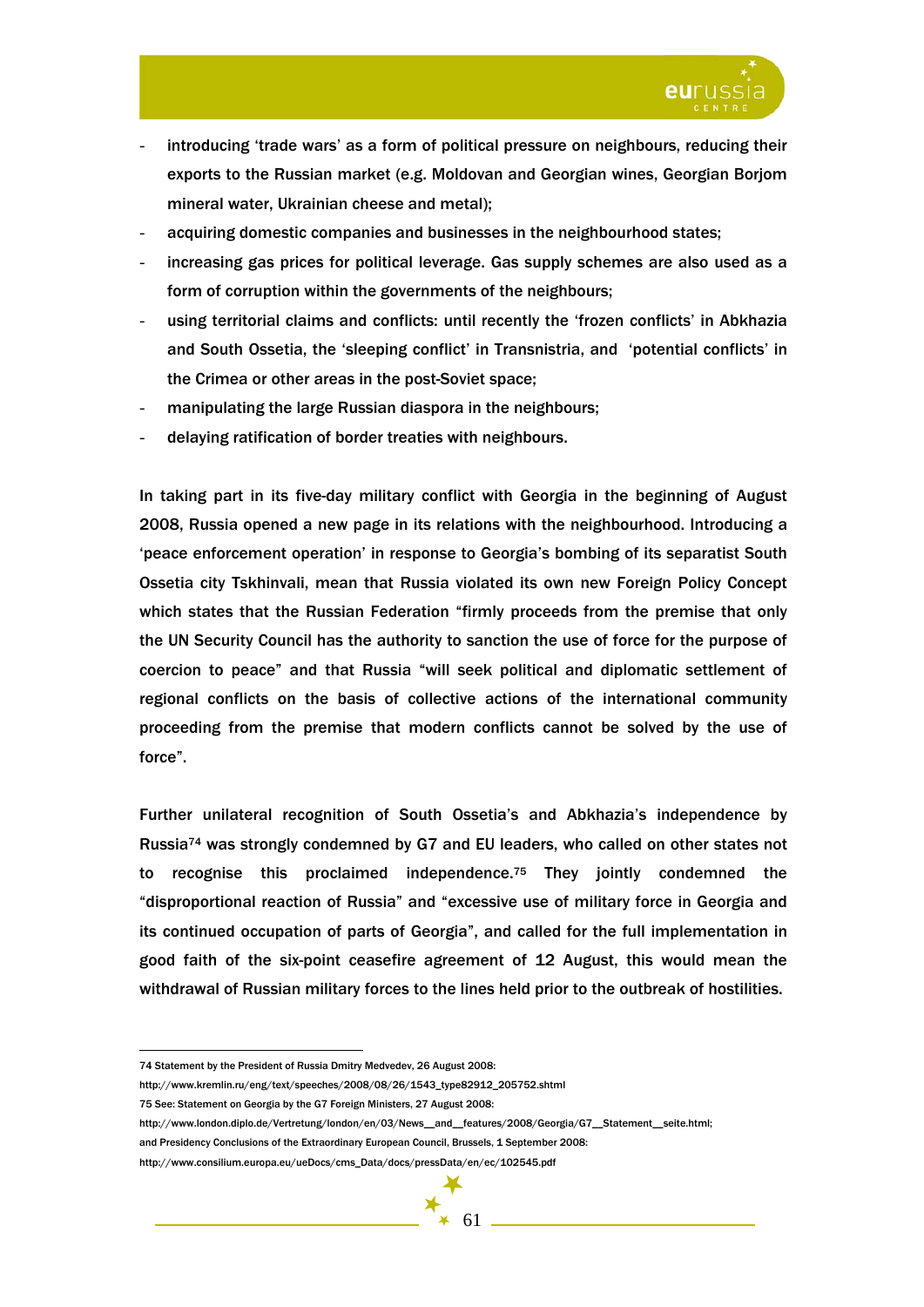

None of the neighbours has officially expressed support for Russia's actions towards Georgia and its subsequent recognition of South Ossetia and Abkhazia. At the same time, apart from Ukraine,76 none has condemned unilateral Russian recognition of these territories. The Ukrainian President was the only head of the neighbouring states, together with some EU member states' leaders who visited Tbilisi on 12 August to provide "Georgia with support in achieving conflict settlement".77 Ukraine's strong stance can be understood by its concerns, and fears, of the possibility of the Georgian situation being repeated in Ukraine, taking into account the Autonomous Republic of Crimea and removal of the Black Sea Russian Fleet at the Crimea coast.

The Russian-Georgian war had a major impact on the common neighbourhood and the outlook for EU-Russia relations. In terms of the common neighbourhood, the war:

- brought the existing borders recognised after the fall of the Soviet Union into question, not only in respect of the boundaries among post-Soviet states, but also inside those states;
- raised the danger of 'defrosting' the 'frozen' or 'sleeping' conflicts in the neighbourhood in a unilateral and forceful way, in contradiction to the norms of international law and jeopardising the existing international institutional system without proposing an alternative;
- undermined Russia's credibility as a member of the international community in the 'post Soviet area' which respects the norms of international law, the principle of territorial integrity and refrains from the use of force in the settlement of conflicts;
- raised the possibility of further use of force in the settlement of other regional and ethnic conflicts in the common neighbourhood;
- raised tensions in the region.

 $\overline{a}$ 

The EU refrained from applying heavy economic sanctions against Russia. According to the EU's Council decision on 1 September, it has postponed negotiations on a new partnership agreement until "troops have withdrawn to the positions held prior to 7 August". In addition, the war will have a further impact on EU-Russia relations:

Russia's actions disrupted the EU's confidence in Russia as a reliable partner, and has made it more wary;

<sup>76</sup> Statement of the Ministry of Foreign Affairs of Ukraine about recognition of independence of South Ossetia and Abkhazia by the Russian Federation, 26 August 2008: http://www.mfa.gov.ua/mfa/en/publication/content/19740.htm

<sup>77</sup> See the official website of the President of Ukraine, press-releases from 12 August 2008: http://www.president.gov.ua/en/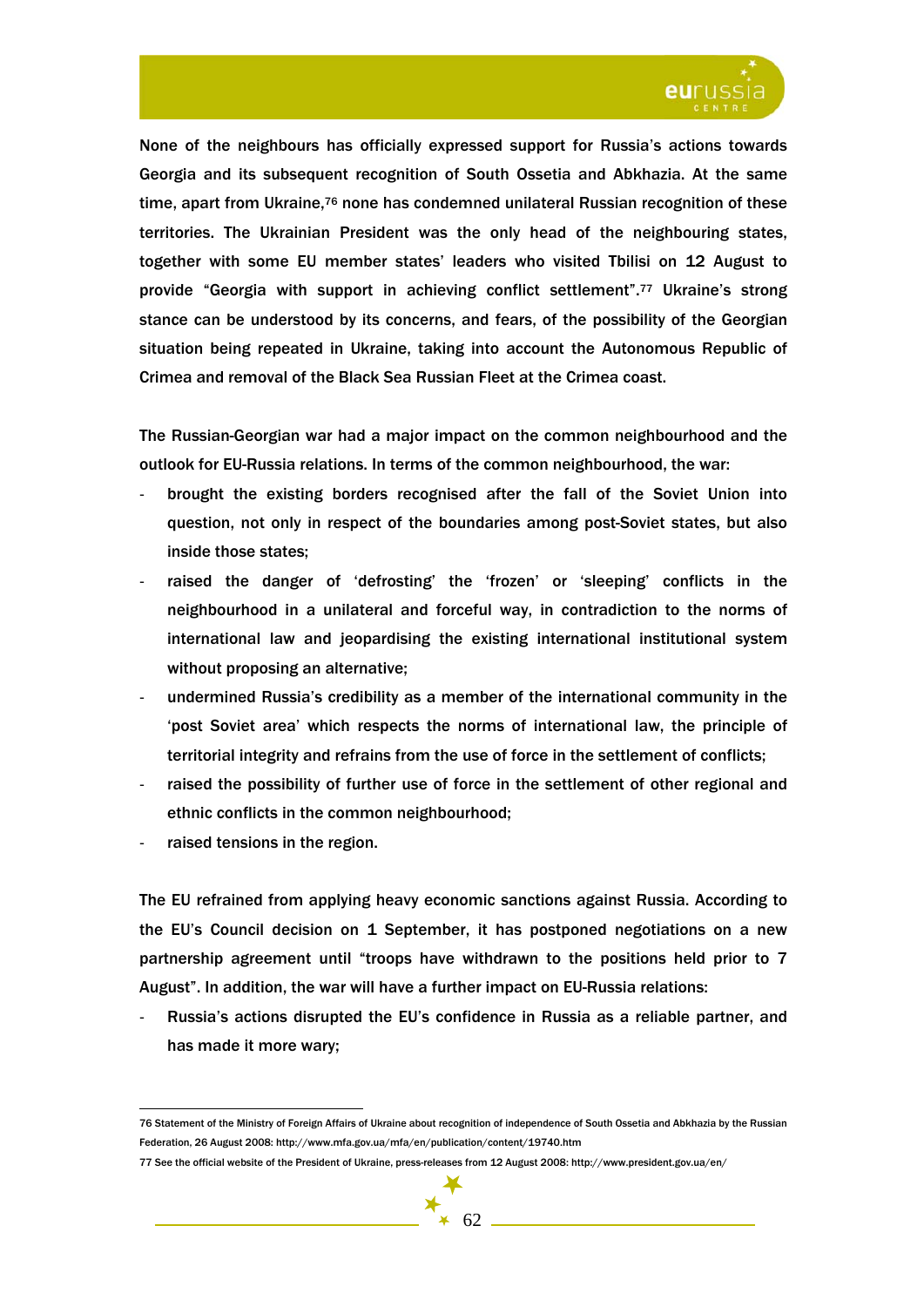

- the EU might reduce economic cooperation and investment in the Russian economy, affecting the country's growth potential;
- Euro-Atlantic relations could be strengthened despite existing disagreements;
- the EU will make more serious and consistent efforts to construct a common energy policy and strengthen its position towards Russia in this area.

## **Conclusions**

The EU is an attractive example of economic performance and political freedom for all its neighbours. But the impact of the ENP has so far been limited without any subsequent membership prospects. The EU is perceived as being less interested in the region than Russia, which claims it is a top foreign policy priority. Russia has been unable to sell itself as an attractive transformation model. Instead, it has used a mixture of threats and pressure to try to increase its influence. The Russian-Georgian war – the first open military conflict between two post-Soviet states – is a defining moment for the common neighbourhood.

Since Russia has not faced major consequences resulting from its military overreaction in Georgia, no one should expect it to retreat from the common neighbourhood. The differing policies - and values -of the EU and Russia mean that the neighbourhood will remain a source of conflict for some time to come. Imposing economic sanctions on Russia is not a realistic response. If applied, they would affect the Russian people above all, not their leaders. The EU, therefore, should direct its strengths, efforts and instruments not to weakening Russia, but to reinforcing its European neighbourhood. Clear membership prospects, even in the long-term, should be given to those committed to a European future, have embarked on the necessary reforms and are committed to common democratic freedoms and values.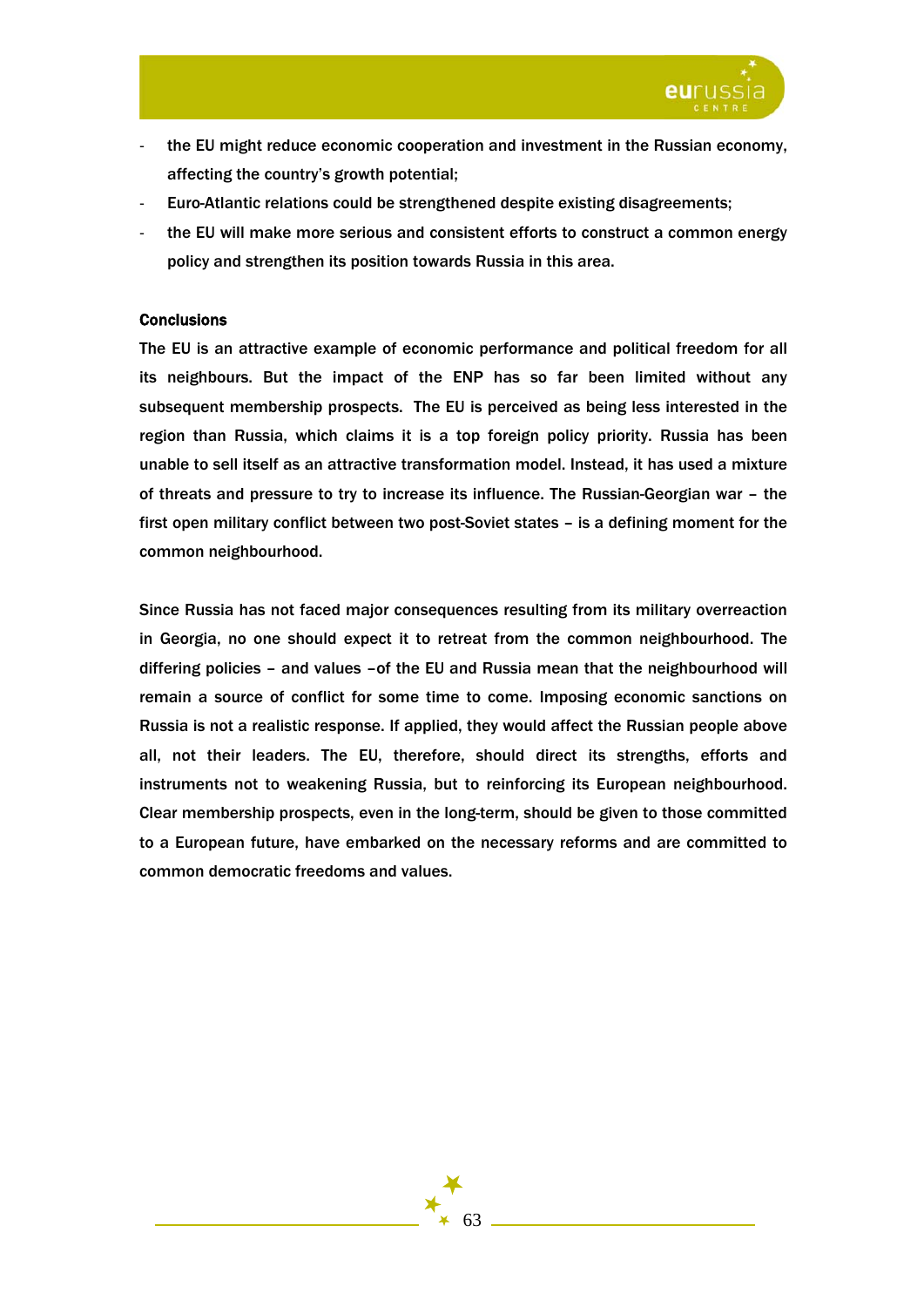

## Russia Makes a Move in the Caucasus – and Looks Beyond

By

## Pavel K. Baev

Research Professor, International Peace Research Institute (PRIO), Oslo

#### **Introduction**

 $\overline{a}$ 

The war in South Ossetia was entirely predictable and indeed over-predicted – and still it took every major actor, including Russia, by surprise. The guns of August shattered the status quo that had survived the 'Rose Revolution' in Georgia in November 2003, a couple of electoral crises in Armenia and Azerbaijan, and indeed the two Chechen wars. Now the US has to assess the risks of renewing military ties with Georgia. The EU needs to hammer out a strategy of meaningful engagement with the South Caucasus. And Russia is taking stock of the new strengths and weaknesses of its position, perhaps discovering that the spoils that duly go to the victor are mostly damaged goods.

The war has changed many intricate Caucasian interplays, but it has resolved nothing, the status problem of South Ossetia and Abkhazia remains open, and the deep 'ideological' conflict between the regimes of Putin/Medvedev and Saakashvili continues to generate tension. This analysis will not go into the impact of the war on Russia's political evolution, but will concentrate on the shifts in competing energy policies in the Caspian area, on the emerging new role of the power factor in the Caucasus, and on Russia's changing guidelines for Iran, Turkey and the Middle East.

### Pipelines Are Safe but the Energy Business is Slow

The new Russian Foreign Policy Concept approved in July 2008 says next to nothing about energy. But the main focus of foreign policy efforts in the Caspian area over the last few years has been to increase Russia's access to hydrocarbon production and control over its transportation. It is remarkable in this context that the clash with Georgia had very little direct impact on the flow of Caspian oil and gas to world markets. Having a perfect opportunity to destroy the Baku-Tbilisi-Ceyhan (BTC) pipeline, which is a symbol of western engagement with the region, Moscow refrained from any sabotage.78 The signal to the western oil 'majors' as well as governments was clear: the energy business is too serious to expose it to the risks of local wars.

<sup>78</sup> On BTC's geopolitical profile see S. Frederick Starr & Svante E. Cornell, The Baku-Tbilisi-Ceyhan Pipeline: Oil Window to the West. Washington: Johns Hopkins University, 2005. During the war, the pipeline was closed because of an explosion in Turkey.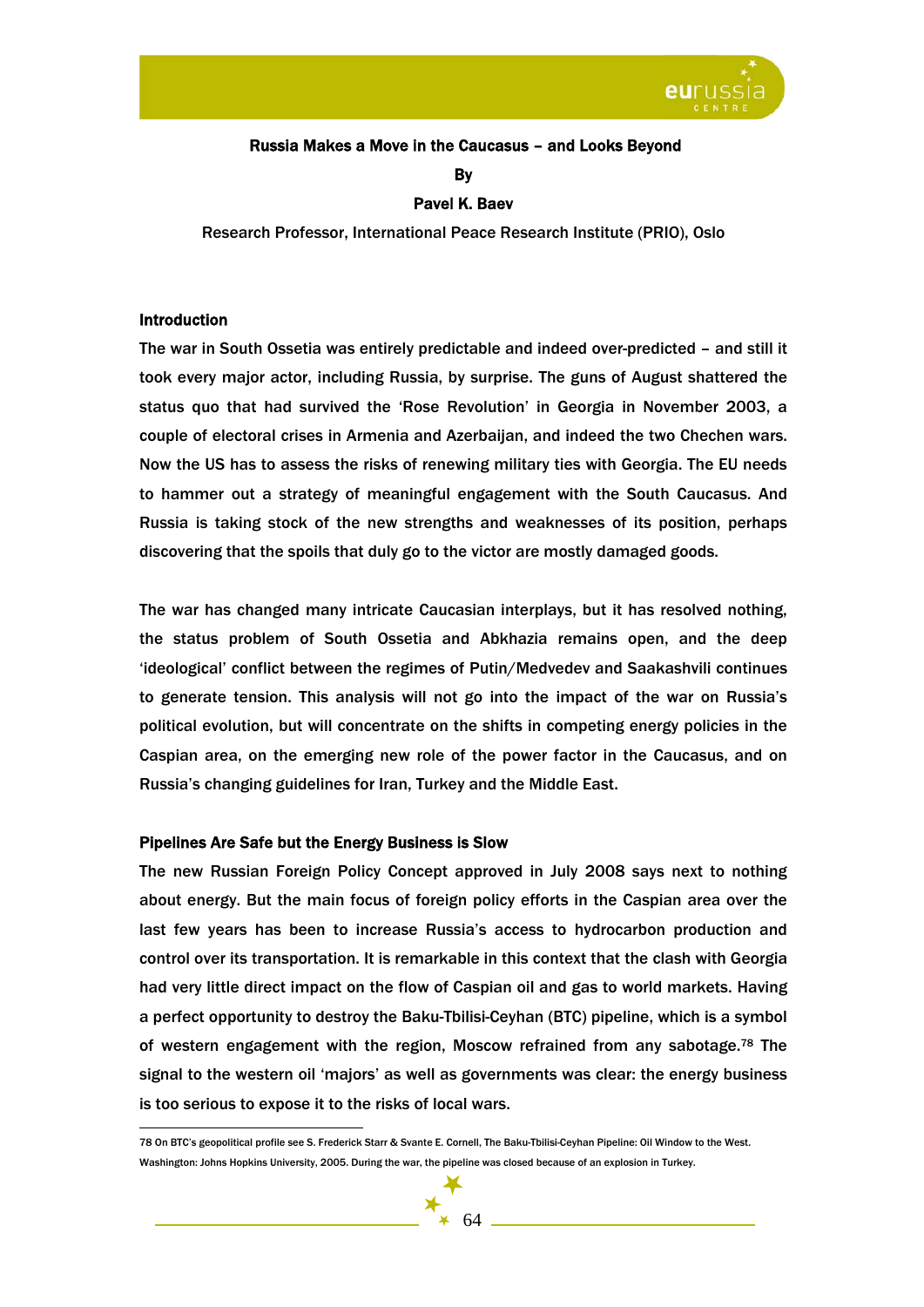

Russia quite possibly has achieved more in the mid-term oil and gas manoeuvring by demonstrating restraint than it would have by temporarily choking the Georgian 'corridor'. Now it can swiftly redouble efforts to open a new oil channel out of the Black Sea – the Burgas-Alexandroupolis pipeline bypassing the Bosporus – that would take the bulk of the Kashagan production in Kazakhstan. It can also advance the *South Stream* project from Novorossiysk to Varna to deliver new Caspian gas to Europe, including from Azerbaijan, which has received very tempting offers from *Gazprom*. These reliable routes would seriously diminish Georgia's importance (while greatly increasing Bulgaria's profile), particularly since its attractiveness for investment has been seriously compromised.

The problem with this Russian energy policy which connects perfectly with the growing 'energy nationalism' of Caspian petro-states is that the development of hydrocarbon resources is noticeably slowing down. Russia's own oil and gas sectors have reached a plateau, and the delays with drilling in the Northern Caspian fields add to this trend. Kazakhstan is increasing pressure on the western companies developing Tengiz and Kashagan, demanding a greater share of the profits, and Azerbaijan might open the production sharing agreements from the 1990s for renegotiation. Turkmenistan keeps promising plenty of gas to every suitor, but has signed only one contract for developing 'green fields' – with China. The producers share the perception that there is no need to rush extraction since the value of their resources is only going to appreciate. That could create a situation where Russia's transport capacity would exceed the amount produced, so Moscow would be able to bargain down the transit costs – and put pressure on Georgia and Ukraine.

### Temptation for Russia in Power-Play in the Caucasus

 $\overline{a}$ 

The war has inevitably brought the power factor to the forefront of political interactions in the Caucasus. That gives Russia a distinct advantage over the US, while European 'soft power' might take years to reassert its relevance.79 It was back in the early 1990s that Russia was able to establish dominance in conflict management by relying on its military power. Since then the diplomacy of international organisations and activities of various international NGOs, the inflow of western investment and the revival of tourism have transformed and 'softened' the nature of Caucasian politics.

<sup>79</sup> One balanced analysis is S. Neil MacFarlane, 'The Crisis in Georgia', Strategic Datalink, Canadian Informational Council (http://www.igloo.org/canadianinternational/publicatio~2/strategicd); an insightful view is Thomas de Waal, 'Caucasus Burning', IWPR Caucasus Reporting Service, 19 August 2008 (http://www.iwpr.net/?p=crs&s=f&o=346251&apc\_state=henpcrs).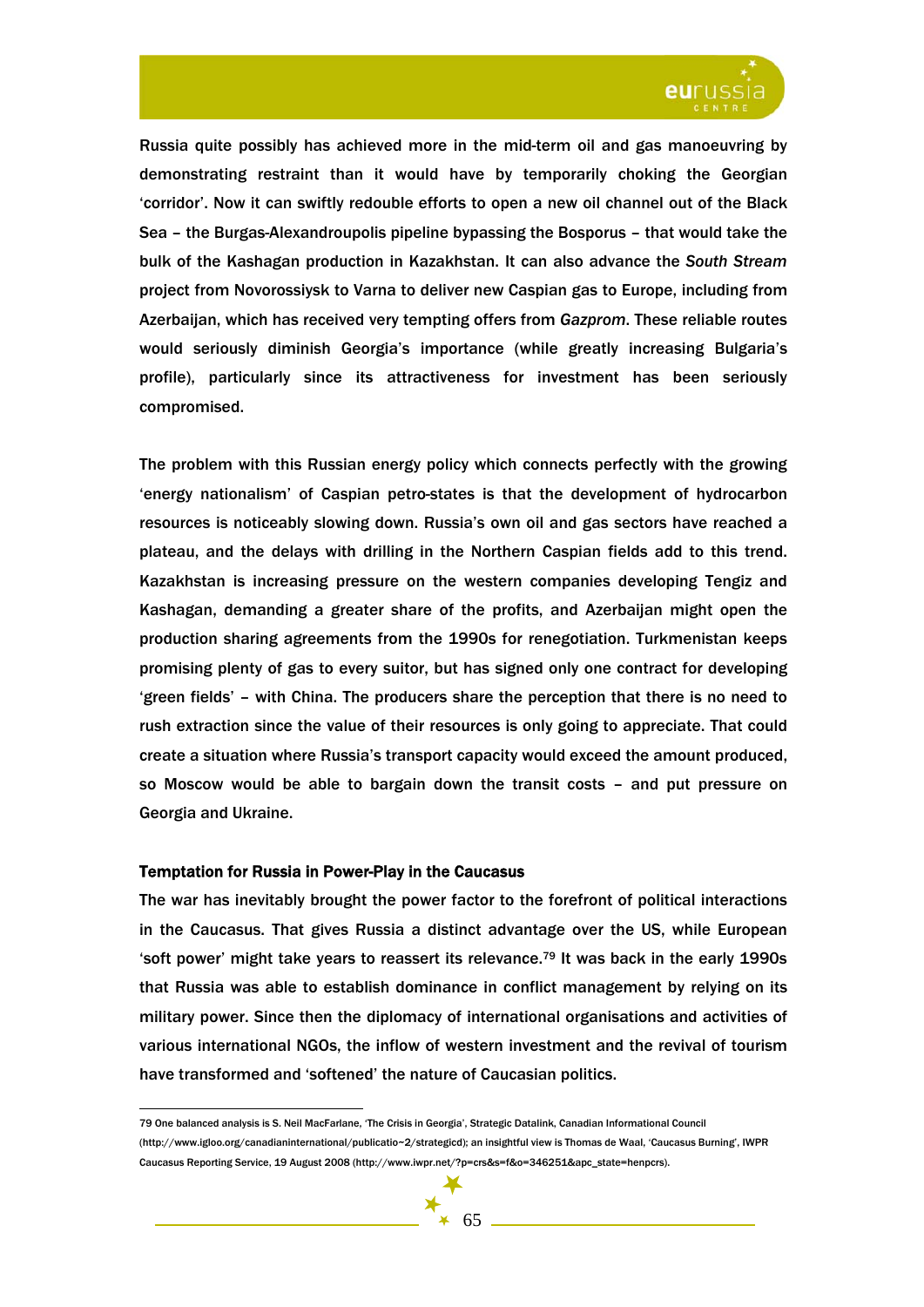

Russia became a status-quo power in no small degree due to the burden of the second Chechen war and the profound destabilisation of the North Caucasus that required a sustained 'counter-terrorist operation'. The situation has started to change since mid-2006 as Ramzan Kadyrov consolidated his control over Chechnya, and during 2007 insurgencies in Dagestan and Kabardino-Balkaria lost their momentum. Moscow in the meanwhile continued to build up military muscle deploying new mountain brigades in the North Caucasus and increasing combat training. For the first time since 1994, Russia had available combat capabilities – sufficient to defeat the poorly led Georgian army.

Russian losses were minimal and no burdensome tasks in securing the de facto independence of Abkhazia and South Ossetia have been added, so Moscow will continue to enjoy the ability to project irresistible power across the Caucasus in the near future. Georgia will remain the most immediate subject for this pressure, and its plans for rebuilding its army with western help involve considerable risks. NATO might feel obliged to grant Georgia the Membership Action Plan (MAP), but the Alliance has to evaluate the possibility that the next clash might involve a 'candidate' country – and in the not too distant future, a member state. The reality of preponderate and hostile Russian power will be acutely felt in Georgia and might stimulate a rise of secessionism, particularly in Ajaria and Armenian-populated Javakheti.

Azerbaijan, which refrained from expressing any support for Georgia in the conflict with Russia, will also have to take into account the reality of Moscow's new readiness to exploit its heavy-impact military instruments. That might discourage Baku from pursuing the intention to 'buy' itself an army capable of winning back the lost territories and perhaps even the Nagorno Karabakh, which is tightly integrated with Armenia.80 Russia's demonstrated dominance could also discourage Azerbaijan's pro-western orientation, particularly since there is perfect political compatibility between Ilham Aliyev's and Putin-Medvedev's 'enlightened authoritarian' regimes.

Maintaining the position of power in the Caucasus might require more flexible instruments than tanks, and Moscow would probably add a few more vessels to the Caspian fleet, able to show its flag right next to the oil and gas fields disputed by



<sup>80</sup> See Oleg Vladykin, 'The point of no return is close', Nezavisimaya gazeta, 4 July 2008.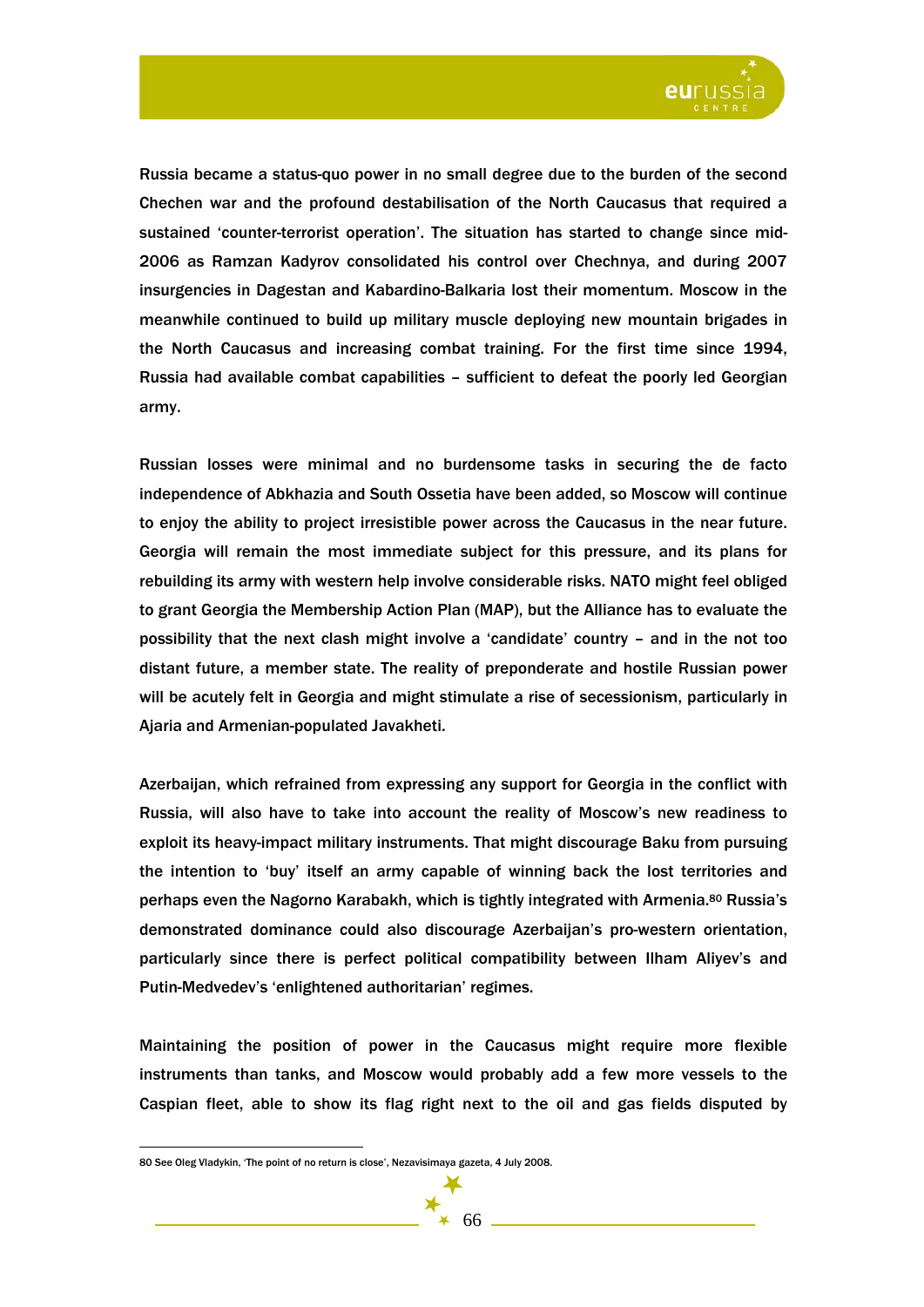

Azerbaijan and Turkmenistan and to make sure that a trans-Caspian pipeline never becomes a practical proposition. It might, however, be far more difficult to upgrade the Black Sea fleet, which was quite active during the war with Georgia – and thus possibly sealed its future. Ukraine – whatever turns its domestic politics might take – will insist on withdrawing the Russian naval base from Sevastopol by 2017. Building a new one in Novorossiysk is a hugely complicated task, not least because of the sprawling oil terminals. Usable naval superiority in the Black Sea and occasional Mediterranean tours might become unsustainable.

### Intrigue or Interest in the Middle East?

The visits to Moscow of Turkish Prime Minister Recep Tayyip Erdogan and Syrian President Bashar al-Assad in the days when Russian tanks stood just outside Tbilisi demonstrated that the resonance of the war had spread southwards. Moscow is keen to exploit its strengthened positions in the Caucasus in order to boost influence in its immediate neighbourhood – Iran and Turkey – as well as in the Middle East. This influence is based not on Russia's reconstituted military strength, but on the fact that it inflicted a humiliating defeat on a US ally and then brushed off idle threats from Washington.

Turkey is a NATO member and is bound by Atlantic solidarity. Its rift with the US, however, caused by the war in Iraq, goes deep and determines a different approach to relations with Russia. Turkey had provided assistance in reforming the Georgian army prior to the war, but in principle it is more interested in building ties with Turkic-speaking countries, first of all Azerbaijan. Russia showed sensitivity to Ankara's concerns and refrained from any airstrikes or naval operation against Batumi, the Georgian port close to the Turkish border. Economic ties between the two states have evolved from semilegal 'shuttle trade' to massive mutual investments, but as far as energy is concerned, Moscow now seeks to avoid transit through Turkey, much to Ankara's chagrin. The key security problem for the near term could be, not the lifting of the Turkish blockade of Armenia, but the recognition of Abkhazia's independence, which Ankara might be convinced to consider in exchange for Russia's support on the Cyprus problem and on Turkey's possible moves into Northern Iraq.

Russia's attitude towards Iran has been highly ambivalent as the goals of cultivating 'good-neighbour' ties and of contributing to western efforts aimed at terminating the Iranian nuclear programme have worked at cross purposes. The sharp deterioration of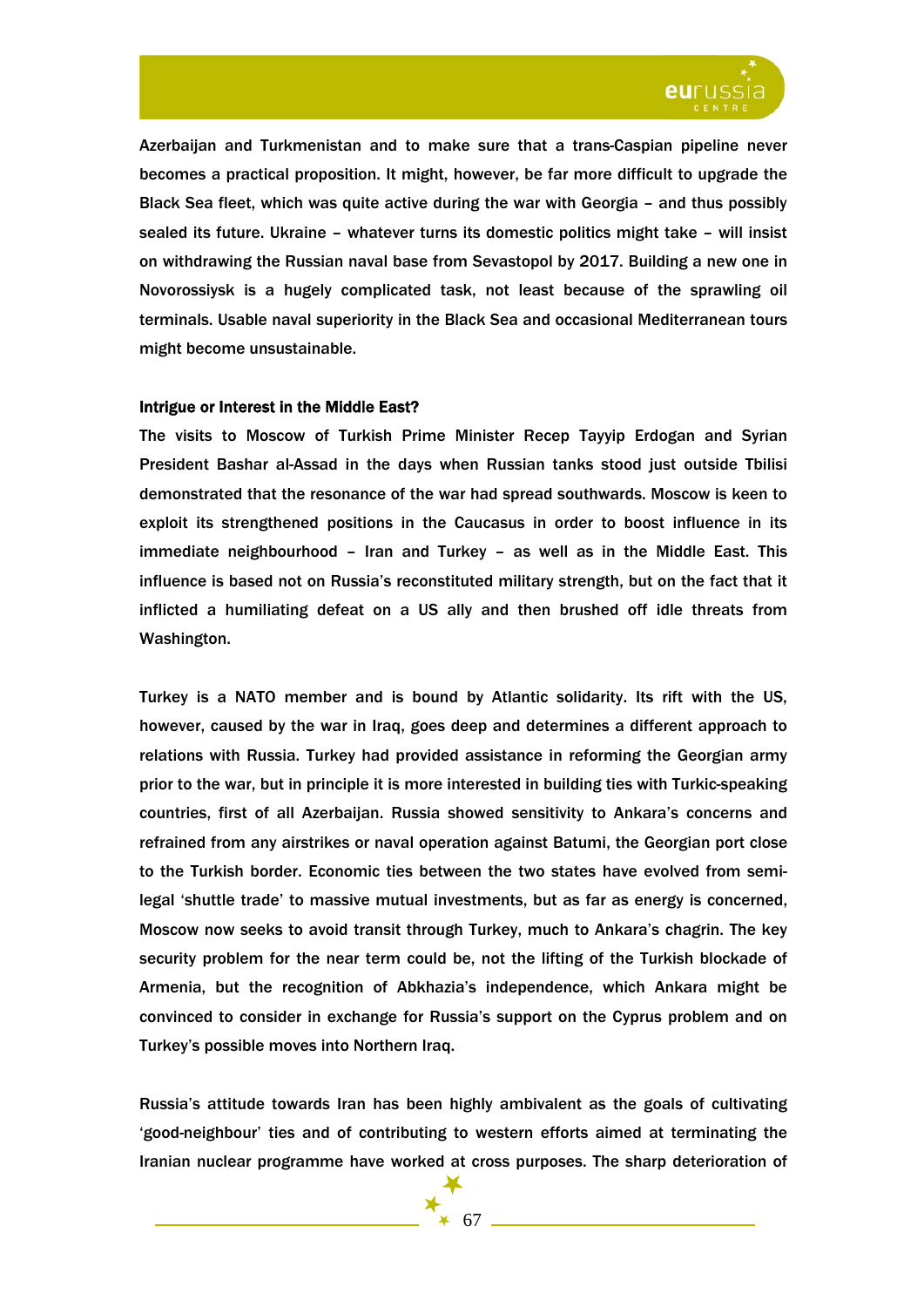

relations with the US caused by the war with Georgia will quite possibly prompt Russia to curtail cooperation on non-proliferation and thus increase the emphasis on rapprochement with Iran. Moscow would certainly prefer to see the controversial nuclear programme remain strictly civilian, but a nuclear-armed Iran would hardly pose a greater security risk than Pakistan, and the Russian leadership may be prepared to accept such a prospect. $81$  The export of conventional arms to Iran might increase, but the key question will be about Gazprom's involvement in developing huge gas fields in Iran, since Tehran is interested in exporting its gas to Europe – and Gazprom could have different ideas.

As for the Middle East, Russia has been cautiously opportunistic seeking to maximise the advantages of its unique impartial role as a party able to talk with both Israel and Iran and even with 'untouchables' like Hamas and Hezbollah. Moscow is showing little of the Soviet 'generosity' even to 'old friends' like Syria and agrees on cancelling bad debts in exchange for strictly commercial terms in new contracts. Its special attention to Algeria and Libya is not quite reciprocated, as both states aim to expand their ties with Europe. Playing with the idea of a 'gas OPEC', Russia is not keen to develop cooperation with the real OPEC, preferring the position of a 'free rider'. Besides arms markets, Russia is very interested in the plans for building nuclear reactors being contemplated by many Arab states – but here its nuclear cooperation with Iran is not necessarily an advantage. Taking a defiant stance against the US, Moscow might have scored a few points with the Arab 'street' but the governments have a good measure of the limits of Russia's engagement.

 $\overline{a}$ 81 See Andrei Frolov, 'Iran's Delivery System Capabilities', Security Index, Summer/Fall 2007, pp. 31-50.

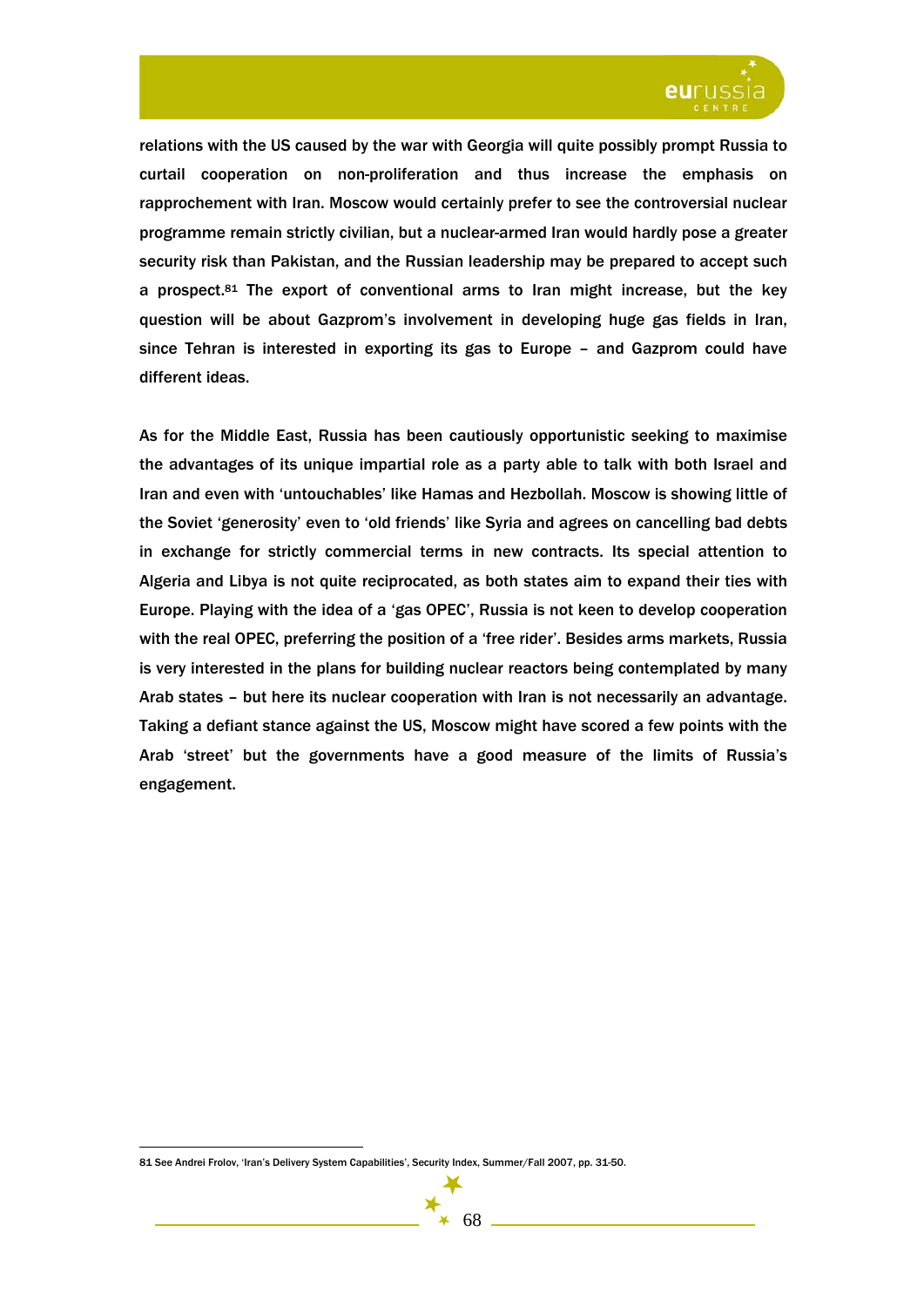

## **Conclusions**

In the aftermath of the Caucasian war, the US expressed an intention to 'punish' Russia and NATO declared that there would be 'no business as usual', but the net result of these tough words was a greater failure of western policy towards Russia. In the Caucasus, Moscow now has every reason to believe that there is no effective containment of its power projection capabilities. The states of the region, including the traumatised Georgia, will have to adjust to the new reality of Russia's dominance and find ways to accommodate the obstinate quasi-state actors. As new channels open to transport Caspian energy towards Russia and China, the geopolitical importance of the Caucasus might decline, but for Moscow this region will continue to be of vital importance. Russia now has the ability to supplement its military might with economic strength and to put into play some other elements of 'soft power', so it is only the arrogance of supremacy that might derail its post-imperialist ambitions.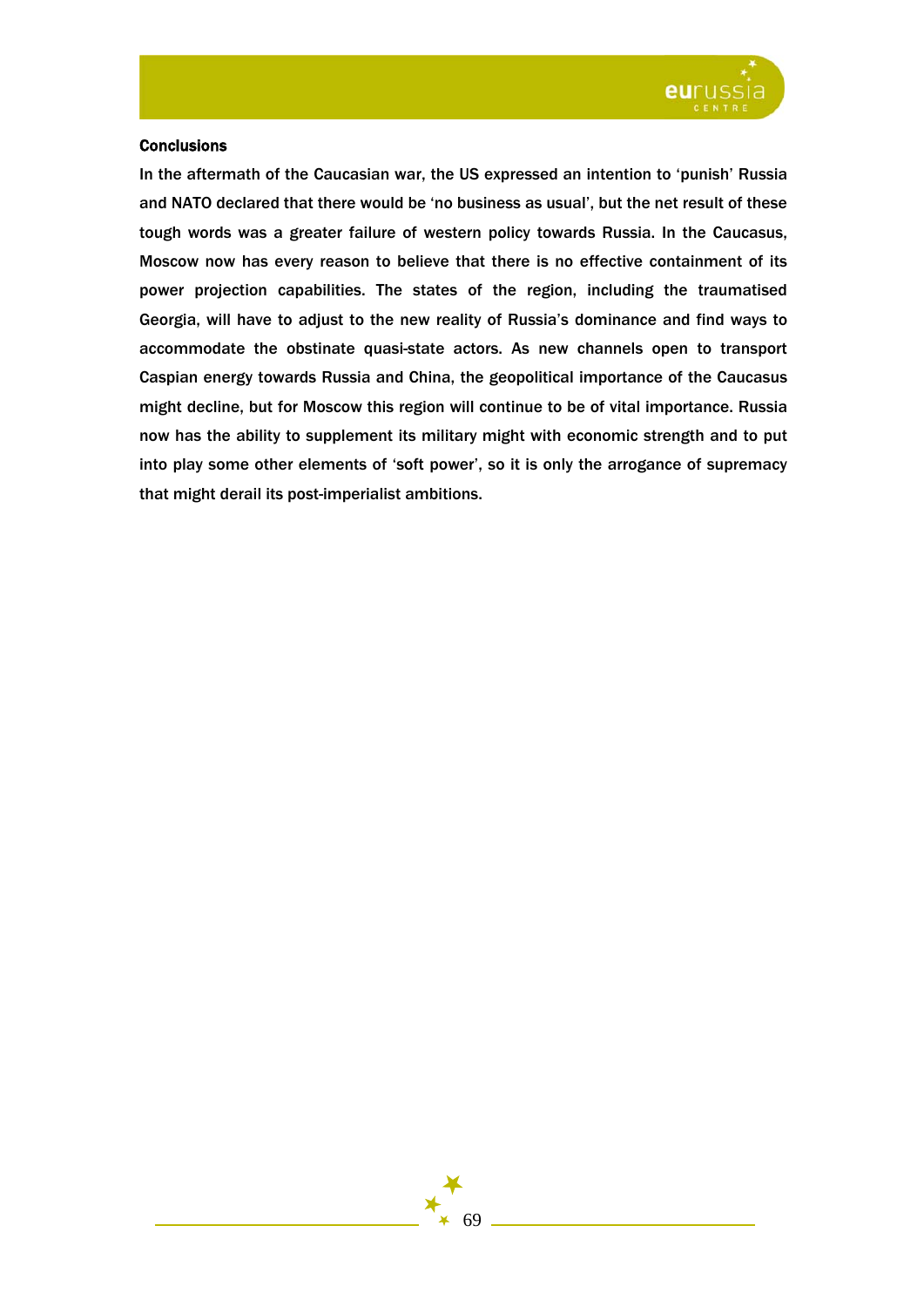

# Russia and Central Asia From Disinterest to Eager Leadership

By

## Jos Boonstra

Senior Researcher, FRIDE, Madrid and Co-chair, EU-Central Asia Monitoring (EUCAM) project

## **Introduction**

For Russia, relations with Kazakhstan, Kyrgyzstan, Tajikistan, Turkmenistan and Uzbekistan are not a new Great Game, along the lines of the mid  $19<sup>th</sup>$  century struggle between the British Empire and Imperial Russia. But nor are they business as usual. The Georgian war in August showed that Russia has a clear direct sphere of influence that is marked by actual borders, those of the Soviet Union, excluding the Baltic States. As a result of Russia's tough stand in Georgia, it is likely that the European Union and the United States will devote increased attention to Eastern Europe and the Southern Caucasus, but also to Central Asia.

After the break-up of the Soviet Union when Russia was struggling to position itself internationally and aiming to integrate into western structures, interest in its southern neighbours was extremely low. Central Asia's newly independent states were regarded as a nuisance that restricted Moscow, which, in turn, felt obliged to show some leadership in the region. In the second half of the 1990s, Yeltsin's foreign policy slowly started to take a greater interest in Central Asia, mainly in reaction to these countries' efforts to look for new partners out of necessity. These new partners – foremost the EU member states, the US and China – reacted slowly or almost not at all in the case of Brussels, to the political and economic vacuum in Central Asia. Only Kazakhstan succeeded partially to develop an independent multi-vector foreign policy and attract foreign interest.

When Putin came to power in 2000, Russia started taking a keener interest in its neighbours. Although a clear foreign policy strategy was never defined for Central Asia, all developments pointed to Moscow making the five republics a priority and not wishing to risk losing them. After all, Central Asia was part of Imperial Russia, later the Soviet Union, while the 1990s were considered as a brief interval of lack of influence. This transitional period – it is not concluded yet – resulted in the need to acknowledge and allow other players in the region. Nonetheless, Russia still has clear geographical,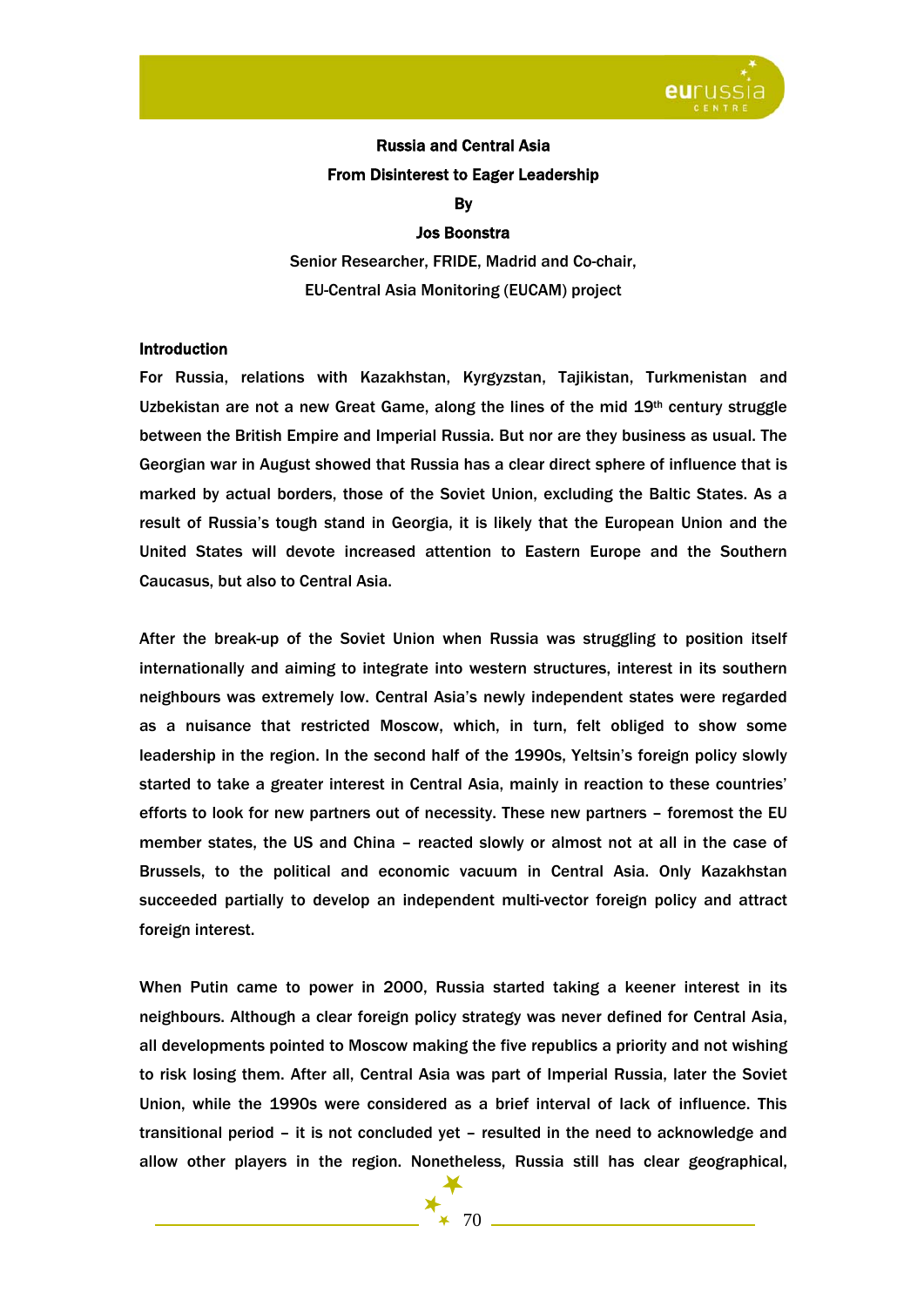

economic, social and cultural advantages through its legacy in Central Asia. It will need these assets to make sure that the interdependence between Moscow and its southern neighbours remains strong, especially now that other players will be more alert to Russia's actions in its near abroad.

## Which direction?

The coming year will show which direction the new President Dmitry Medvedev will take in Central Asia. Will Moscow seek to expand on its current economic ties? Will the Kremlin devote more attention and resources to play an active role in safeguarding stability in the region? Will Moscow increase military cooperation and its presence in Central Asia? By and large, Medvedev is expected to build on Putin's increased policy interest in Central Asia. The new president is likely to construct his policy on two interconnected subject areas that lie at the heart of Russia's near abroad interests. The first is security related and ranges from concerns over Afghanistan to the instability of Central Asian republics. The second is the economy, foremost gas and oil exports from Central Asia.

Both interconnected areas will be influenced by Russia's soft power mechanisms and cultural influence. The ill-defined concept of 'sovereign democracy' has taken firm root in Central Asia. The region's authoritarian leaders appreciate the way Russia rebuffs western criticism over democratic credentials and take it as an example not to give in to western pressure. Russia set a 'good' example by not criticising Central Asia's authoritarian leaders, whereas the Turkmen and Uzbek cases – human rights violations are the norm, not democratic institutions – can hardly be classified as sovereign democracies as seen in Russia which at least obeys some international standards.

Maybe the most powerful mechanism of Russian influence in Central Asia is culture because it reaches beyond the elites; something that EU, American and Chinese cooperation schemes largely lack. Through its cultural influence, Russia can positively forward its economic and security interests. The period in which the nations of Central Asia tried to diminish the use of the Russian language and Cyrillic script in order to emphasise national languages and identities seems to have ended. Russian has made a comeback in recent years, including through youth education. The Russian media are raising their profile in Central Asia by buying up Central Asian companies and starting new Russian language channels. When the assets of non-interference in governance, language and cultural links, and substantial Russian minorities in Kazakhstan and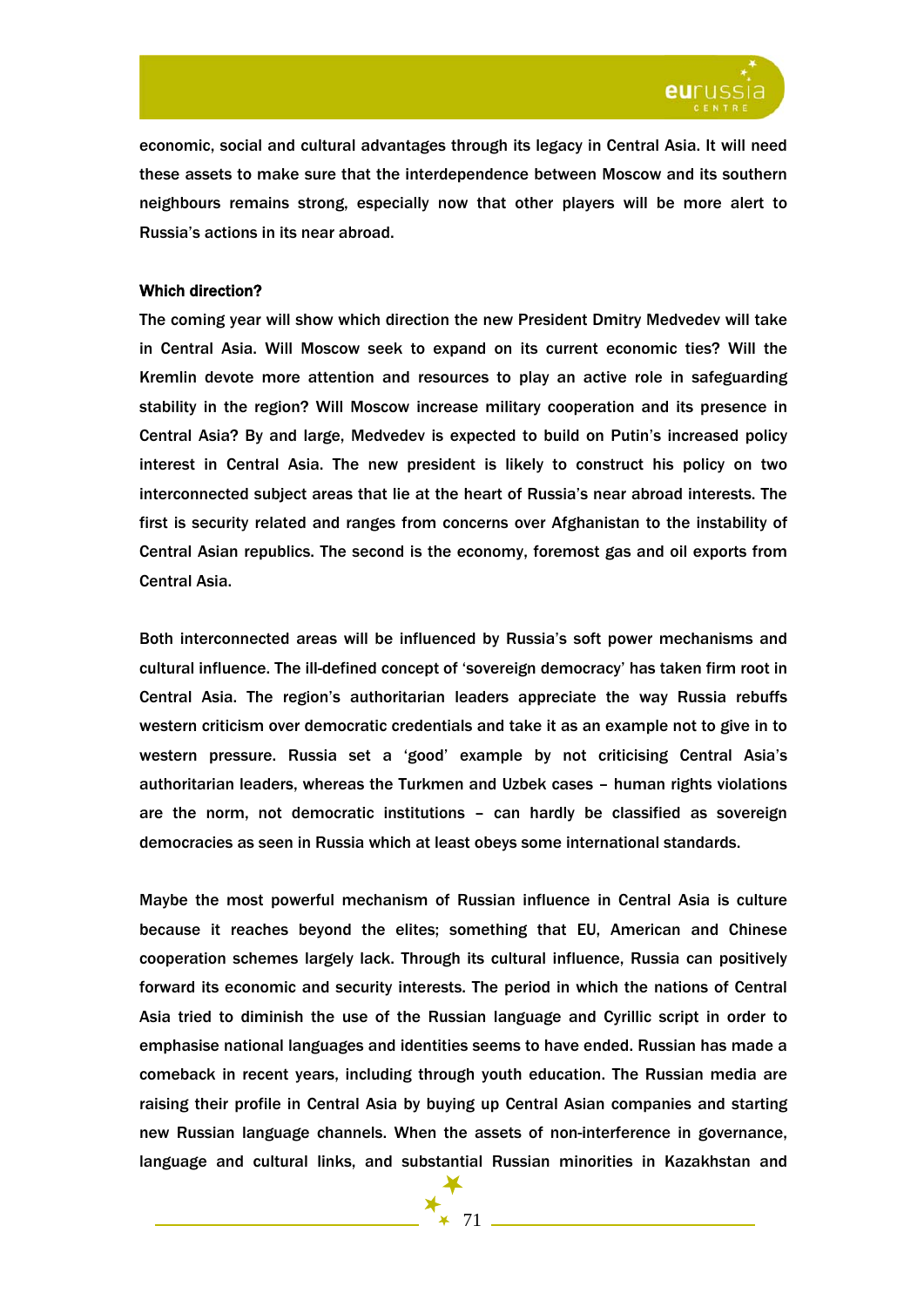

Kyrgyzstan are added to hardware assets such as road, railway, pipeline and military infrastructure, one can only conclude that Russia has a substantial advantage over any 'new' outside actor in Central Asia for some time to come.

The EU is a new actor with growing interests in Central Asia, but limited possibilities to pursue them. These interests are similar, though not identical to those of Russia. The EU also seeks stability in Central Asia – out of fear of overspill effects from Afghanistan. However, the limit of what is acceptable to achieve this by approving authoritarian rule has been reached. The Andijon massacre stands out as an example. The EU is also interested in Central Asia's energy resources and is looking to deal with these countries in a transparent and equal manner. But arguably Brussels is too late in stepping-up ties with the region. It could have done so a decade ago when Russia's attitude was still one of disinterest; but attention to enlargement and partnership closer to home was more urgent at the time. The EU's 2007 Strategy for Central Asia was late in appearing, but has been welcomed in the region where countries look for alternatives to Russia's economic and security dominance. Although the EU and Russia are less likely to seriously collide over Central Asia – as they do in Eastern Europe and the South Caucasus – there are policy implications for Brussels because its access to Central Asia is geographically and economically blocked by Russia. This is why some EU members feel they have to make a choice between developing relations with Russia and trying to expand ties with Central Asia at the risk of further aggravating Moscow.

### Stability and security

Only stability brings security seems to be the Kremlin's view. This stability is obtained by establishing healthy, supportive and non-critical relations with Central Asia's presidential regimes, and through building a variety of regional organisations that overlap in membership and purpose such as the Collective Security Treaty Organisation (CSTO) and the Shanghai Cooperation Organisation (SCO). Central Asian countries have mostly limited or frosty relations between themselves; Uzbekistan and Tajikistan are often outright hostile towards each other. Also a steady shift of the balance of power from populous but ill-led Uzbekistan to economically booming Kazakhstan which has acquired more recognition in the region and beyond is creating some tension.

The stability of Central Asian states, which functions as a buffer for Russia, is one major security concern. Afghanistan is the other. If NATO is unable to control the situation in Afghanistan, this could have negative consequences for Russia's security.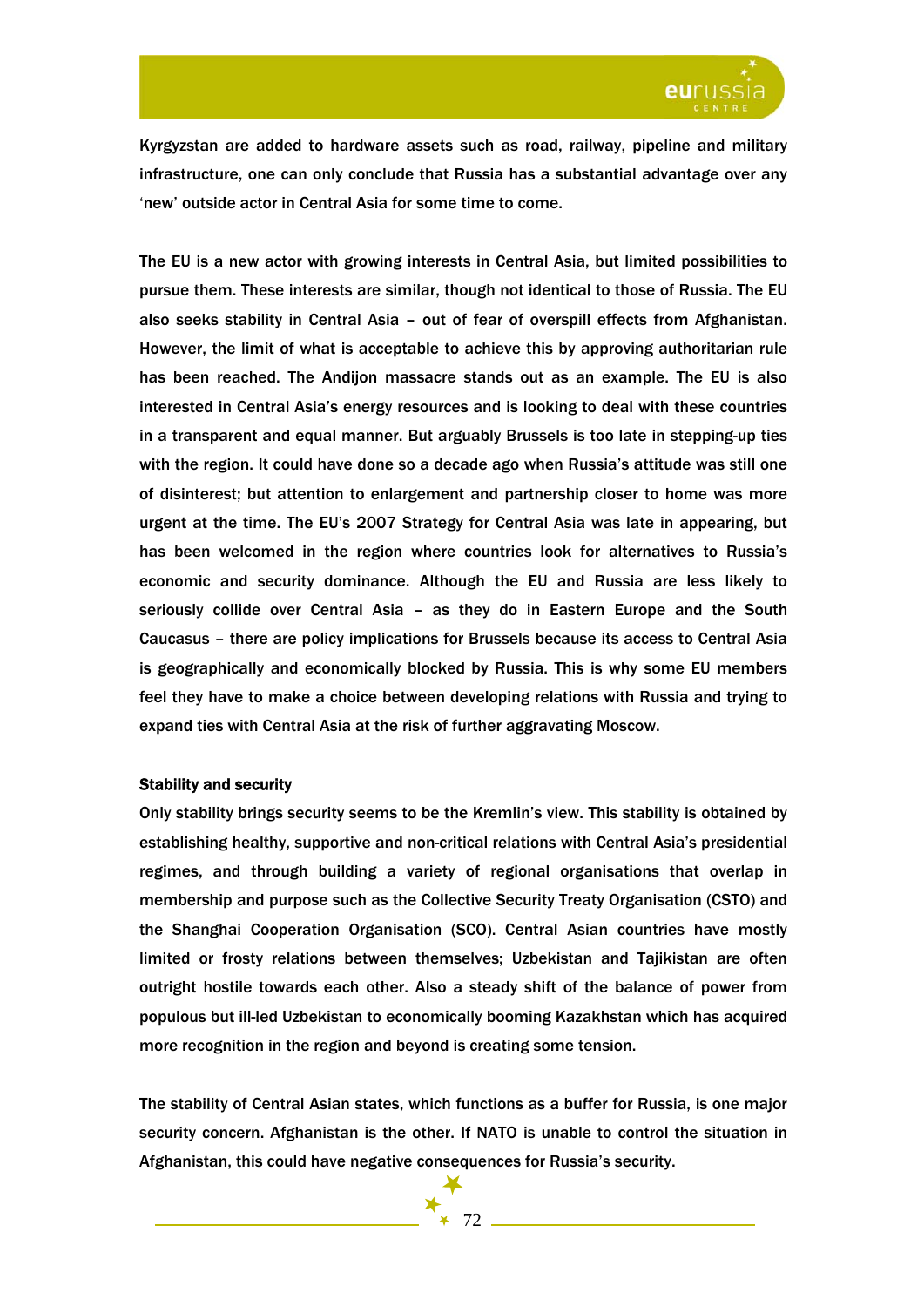

Before the summer, Moscow signalled a greater interest in discussing Afghanistan in the NATO-Russia Council (NRC) framework and might have moved from words to more practical action in support of NATO and US efforts in stabilising Afghanistan. This changed last August when Russia invaded NATO partner Georgia and as a result the NRC cooperation format was suspended. NATO and Russia are unlikely to cooperate anytime soon and are more likely to compete for influence in Central Asian countries; Russia because it sees the states as its sphere of influence, while NATO needs them for access to Afghanistan. For Moscow, the combination of the fighting in Afghanistan and the relative weakness of the Central Asian states results in several direct security dilemmas: terrorism, drug trafficking and international crime in general. Further initiatives for joint Russian-Central Asia border controls is in this sense key to countering most of these threats.

"Kazakhstan is Russia's key strategic partner and ally in the Central Asian region."82 Whereas energy is the basis of Russia's relationship with Kazakhstan, the political and security aspects are also considerable. Russia considers Astana as a regional powerhouse that could help build regional security and cooperation. Kazakhstan took an active stand in the Commonwealth of Independent States (CIS), is a key state of the SCO and will take on the chairmanship of the Organisation for Security and Cooperation in Europe (OSCE) in 2010. In the latter case, Russia lobbied hard for Kazakhstan to obtain this sensitive post that could bring further international recognition for President Nazarbaev. It would also be a way for Russia and its partners to change the OSCE, which is seen as a trouble maker in (eastern) member states by interfering in internal affairs while ignoring acute security concerns. Both countries have numerous bilateral military cooperation agreements that go as far as joint planning for the deployment of military force. Russia still rents seven military facilities on Kazakh territory, mostly consisting of test ranges and radar installations.83 Another facility it rents is the Baikonur cosmodrome. This Kazakh asset, inherited from the Soviet Union, is also an opportunity for Kazakhstan's own research and development ambitions.

<sup>82</sup> A Survey of Russian Federation Foreign Policy, MFA of the Russian Federation (March 2007),

http://www.mid.ru/Brp\_4.nsf/arh/89A30B3A6B65B4F2C32572D700292F74?OpenDocument, 27.

<sup>83</sup> Vladimir Paramonov and Aleksey Strokov, 'Russia and Central Asia: Bilateral Cooperation in the Defence Sector', Central Asia Series, Conflict Studies Research Centre (May 2008), 2-3.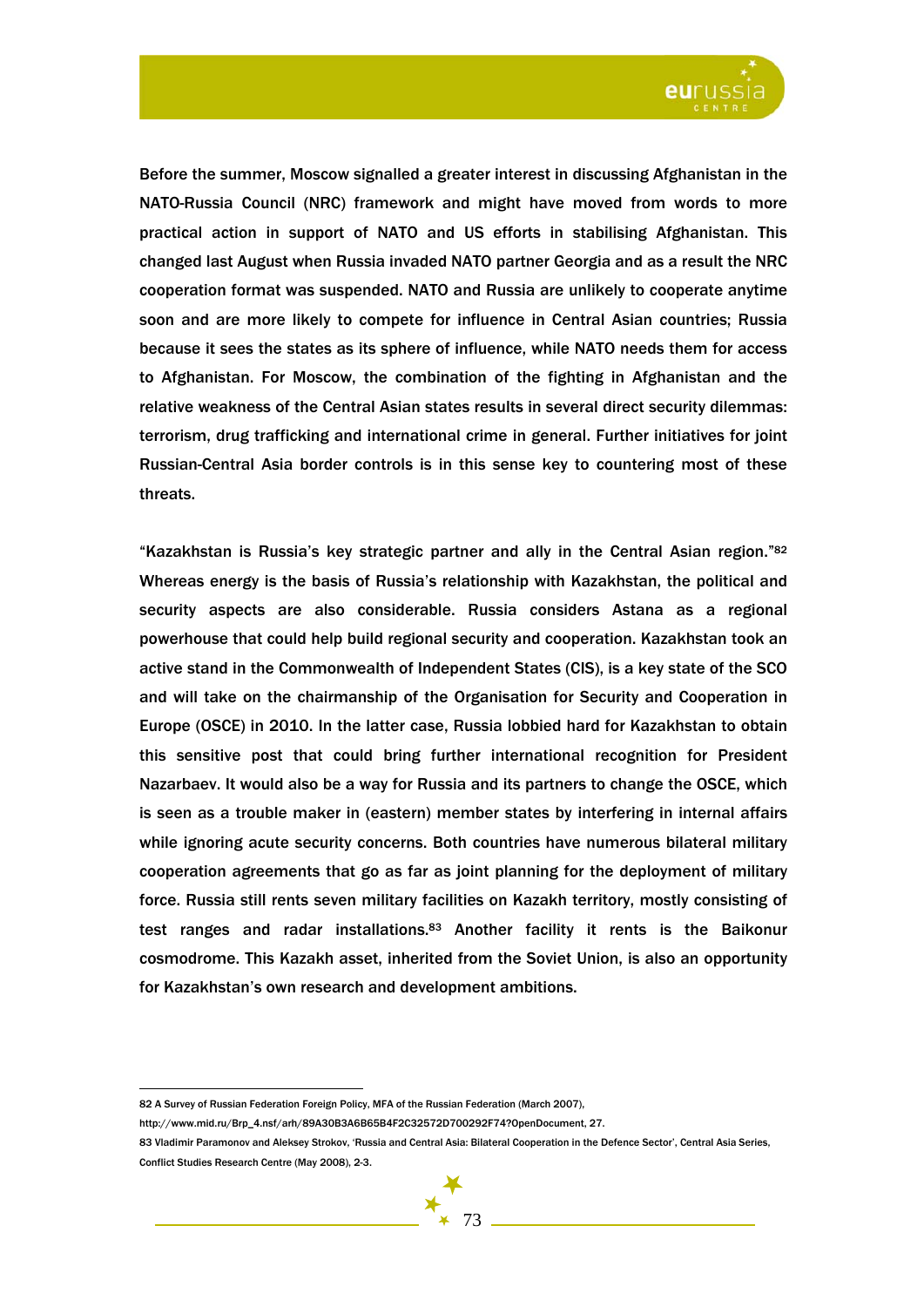

Russia has good relations with Kyrgyzstan and Tajikistan. Of these two poor mountainous Central Asian republics, relations have been stronger with Tajikistan which is often characterised as a Russian outpost on the border with Afghanistan and China. Russians played a crucial role in fostering a peaceful settlement of the 1992-96 Tajik civil war. Currently, Russia is strengthening its military base in Tajikistan to increase its political visibility and to be able to render emergency support for border guards on the Afghan border.84 Meanwhile, Russia is also planning to strengthen its military airbase in Kant, Kyrgyzstan with an increase in the number of aeroplanes. Although alarm bells went off in the Kremlin when Kyrgyzstan underwent a 'tulip revolution' in 2005, there have been no signs of Bishkek wanting to limit links with Russia. Bilateral military cooperation, joint border controls and sharing intelligence to counter terrorist threats are central to this relationship.

The security arrangements and links with Turkmenistan and Uzbekistan show a somewhat different picture. The case of Turkmenistan is special since it does not take part in the web of regional security organisations. Russia has to rely on bilateral relations that are guaranteed by Turkmenistan's need to export gas to Russia. Whereas Russia's influence on Turkmenistan – especially through military and border control cooperation – was in a state of decline during Niyazov's isolationist rule. Today, President Berdymuhammadov is increasing bilateral cooperation and considering joining the SCO. Whereas progress in bilateral security operation with Ashgabat still needs to materialise, Russia-Uzbekistan contacts have shown a steep rise over the last three years. Earlier relations had become frosty due to President Karimov's multi-vector foreign policy and the US military presence in Uzbekistan. After the Andijon massacre in 2005 when the EU and US turned away from Karimov who was sanctioned while he ended the US military base agreement, the Russians stepped back in without asking compromising questions. Karimov needed a security patron to safeguard his position and Russia was ready to fulfil that role. Uzbekistan returned to the CSTO, but relations are not as warm as with Kazakhstan, Kyrgyzstan and Tajikistan. This leaves an opening for the US and EU member states to temporarily ignore the appalling character of Uzbekistan's regime and increase their military presence there. Meanwhile, Russia, the EU and US all remain worried about Uzbekistan's instability. It is unlikely that a change of power (through a coup or illness or the death of Karimov) will be as swift and peaceful as in neighbouring Turkmenistan.

<sup>84</sup> Roger McDermott, 'Russia "boosts" military presence in Central Asia', Jamestown Eurasia Daily Monitor, vol. 5, nr. 111 (11 June 2008).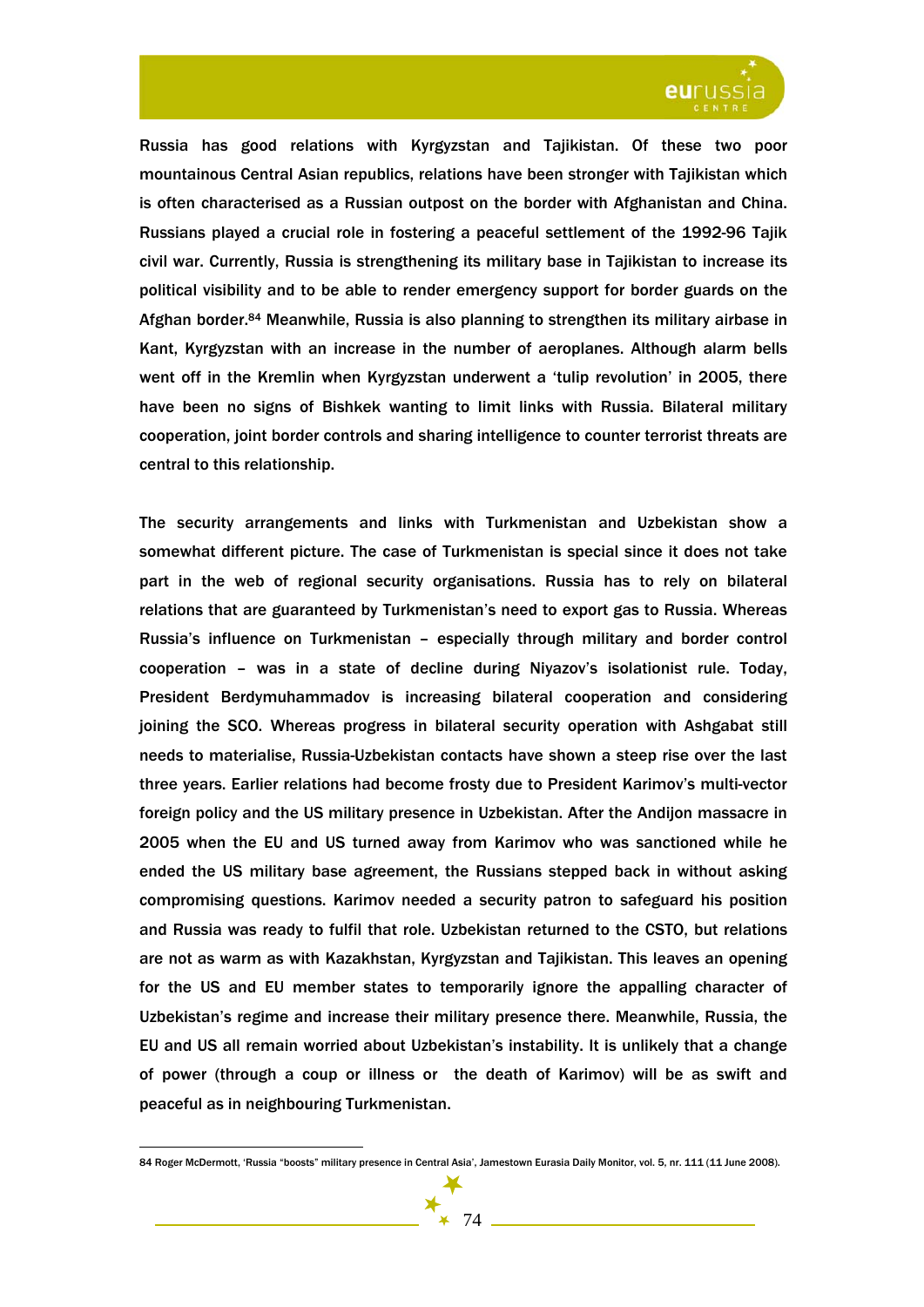

### Regional organisations

 $\overline{a}$ 

Bilateral agreements are the foundation of Russia's Central Asia policy – in both the security and economic domains. Multilateral regional initiatives give Moscow the opportunity to further strengthen influence in the region and even use these as tools in a divide and rule policy. The CIS, CSTO and SCO are all (partly) security-oriented organisations, although with differences in membership and orientation. They also overlap in both aspects. The CIS, which was already declining in importance over the last decade, will now lose all relevance as a result of Georgia's withdrawal and Ukraine's plans to follow suit. Russia has never invested sufficiently in the CIS to go beyond dividing and settling Soviet heritage issues in an orderly way. Currently the CIS still plays a role in security through an Antiterrorist Centre in Bishkek and the management of unified air defence, although the former is also being established under the SCO and the latter under the CSTO.85

Whereas the CIS and SCO incorporate economic and cultural aspects, the CSTO is security driven and meant to be the counterpart of NATO. With the exception of Turkmenistan, the other four states participate as well as the CIS members that are most loyal and dependent on Russia: Armenia and Belarus. The CSTO is likely to further expand its military activities and cooperation. Meanwhile, the SCO is gaining a reputation as a regional security player through joint military exercises where China and Russia combine efforts. The SCO's core business is, however, the economy and trade, according to leading member China which hosts the secretariat.86 Russian proposals to extend existing military cooperation have not found much enthusiasm in China or among Central Asian members. Russia itself has probably also lost interest in boosting the SCO's security tasks since the August war with Georgia. Sharing a primacy in security matters with China in Russia's near abroad will not be in Moscow's interest. Moreover, neither China nor a single Central Asian member was willing to give full support to Russia's Caucasus policy and recognition of the independence of Abkhazia and South Ossetia during the SCO Summit in Dushanbe last August. Whereas it is unclear in what capacity and which direction the SCO will develop, it seems opportune for Beijing and Moscow to keep the US out of the initiative in order to show that things can be done without Washington being on board. While the SCO is talking with US allies such as the

<sup>85</sup> Ivan Safranchuk, 'The Competition for Security Roles in Central Asia', Russia in Global Affairs, No. 1 (January-March 2008), http://eng.globalaffairs.ru/printver/1183.html, 4.

<sup>86</sup> Vladimir Paramonov and Oleg Stolpovski, 'Russia and Central Asia: Multilateral Security Cooperation', Central Asia Series, Conflict Studies Research Centre (March 2008), 9.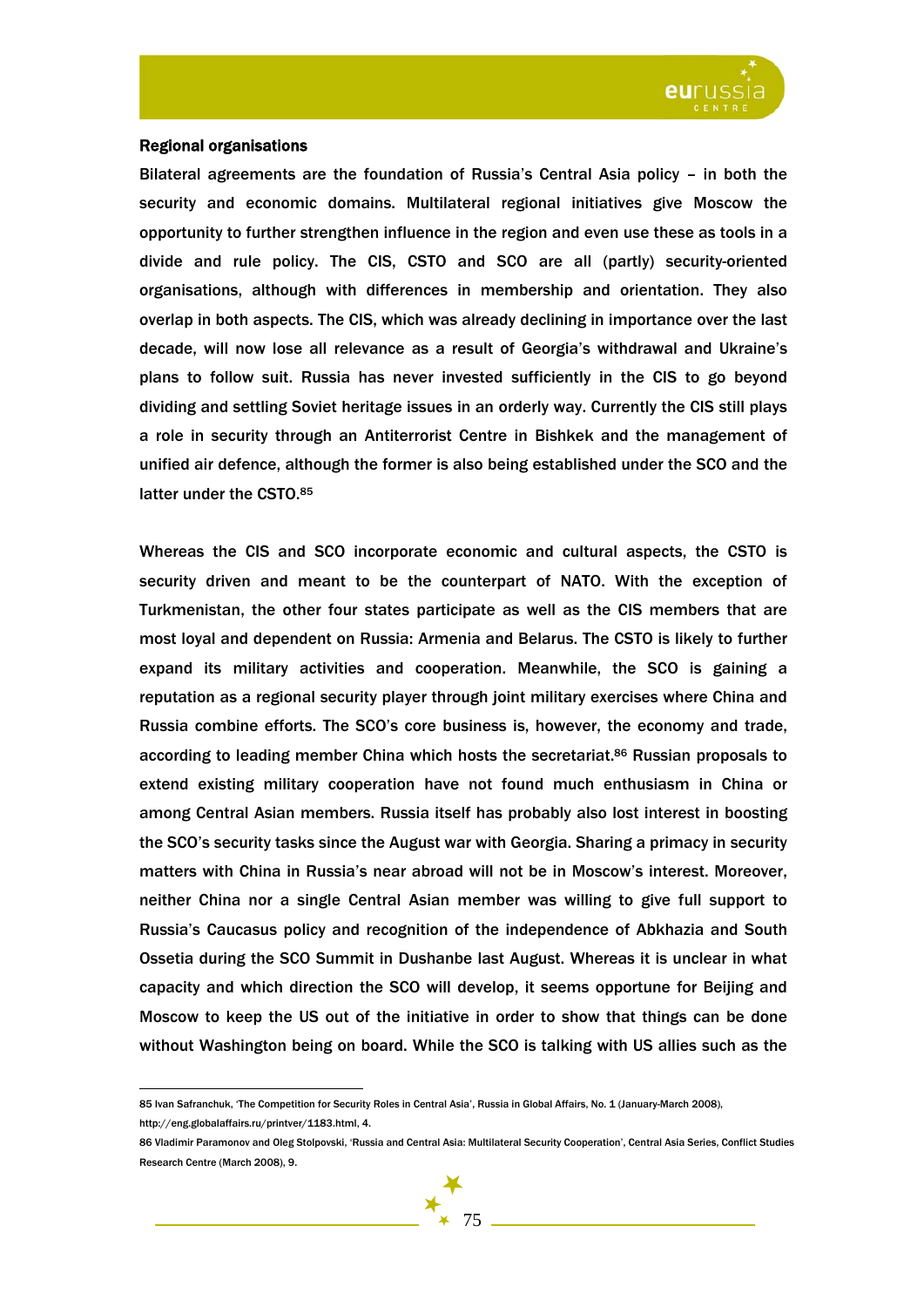

EU and Turkey, it will need to find a balance of interests in Central Asia between China and Russia without turning into an anti-American organisation. Regardless of the outcome, Russia is well-positioned towards any geo-political actor in the security field. Moscow will certainly try to strengthen the role of the CSTO in Central Asia while deepening bilateral security arrangements.

### Russia as an Energy Transit Country

In the economic sphere, Russia is well positioned to remain the leading player in Central Asia for years to come. This is especially true for the energy sector. The major share of the oil and gas pipeline system from Kazakhstan, Turkmenistan and Uzbekistan is directed towards Russia.

In the oil business, Russia faces acute competition from other buyers. Kazakhstan and to a lesser degree Turkmenistan are the two main oil exporters in Central Asia. The latter mostly exports its oil to Russia, but also to Iran with which it has active trading relations. Some 85 per cent of Kazakhstan's oil exports pass through Russian territory, but a large share of this goes through the non-state owned Caspian Pipeline Consortium (CPC) directly to consumers.87 Some other export options exist such as the limited sales to China which started in 2006. However, Russia's main competitor is the Baku-Tbilisi-Ceyan (BTC) pipeline that exports Azerbaijan's oil to Turkey and from there to Europe and beyond. Kazakh oil can be transported by ship to Azerbaijan where it enters the BTC line until a long awaited, but still uncertain, trans-Caspian oil pipeline bypassing Russia and connecting with the BTC is constructed. The Russian supported CPC and EU/US supported BTC routes are likely to compete for the future bulk of Kazakh oil.

Gas is the key economic interest for Russia in Central Asia. Gazprom sells mostly Central Asian gas to Europe, using Russian gas for domestic consumption. Kazakhstan, Turkmenistan and, to a somewhat lesser extent, Uzbekistan have substantial gas deposits. More than 90 per cent of current Central Asian gas exports go to Russia, only Turkmenistan exports some gas to Iran, while Kazakhstan and Uzbekistan provide Kyrgyzstan and Tajikistan with gas.88 Gazprom has almost full control over the purchase of Central Asian gas and plans to build new pipelines from Turkmenistan and Kazakhstan to Russia along the Caspian coast, but there might be serious competition on the horizon. The most urgent threat to Gazprom's power is China, which is planning a



<sup>87 &#</sup>x27;Central Asia's Energy Risks', International Crisis Group, Asia Report, No. 133 (24 May 2007), 9. 88 Ibidem, 18.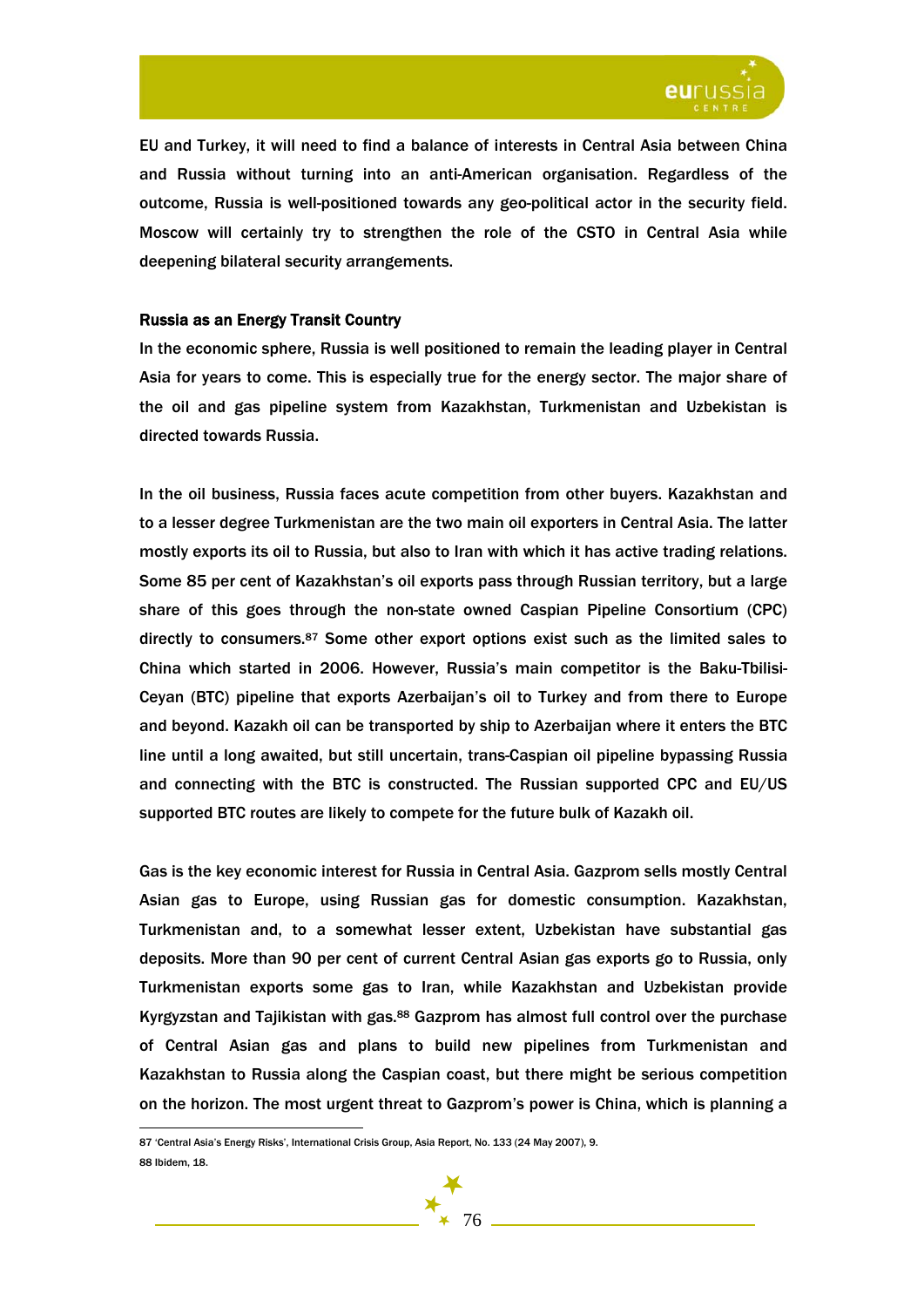

gas pipeline from Turkmenistan across Kazakh territory. Another longer-term threat would be a trans-Caspian gas option connecting with the Baku-Tbilisi-Erzurum (BTE) line, which follows roughly the same route as the BTC oil pipeline terminating in Turkey. Although Russia is expected to increase gas exports from Central Asia up to 2020, it is these future alternatives that are important for Central Asian gas producers when pressing Gazprom to pay higher prices.89

The Central Asian *have-nots* in energy are the *haves* when it comes to scarce water resources. There is a sensitive and somewhat unstable trade-off between water deliveries from Kyrgyzstan and Tajikistan and energy exports, mainly from Kazakhstan and Uzbekistan. Some voices in Moscow have aired ideas of starting to compete with Kyrgyz and Tajik water suppliers. An old Soviet plan to build a canal of over 2,000 kilometres from the Ob River to Uzbekistan is currently being advocated by Moscow's maverick major Luzhkov.90 Kazakhstan and Uzbekistan, with its cotton industry, have reacted enthusiastically, but it is unlikely the plan is worth the huge investment or can silence environmental concerns.

Russia would do better by expanding other economic activities with Central Asia in order to counter the dependence of these economies on energy and to avoid giving China easy opportunities to position itself advantageously. Trade levels with Central Asia, excluding hydrocarbon commodities, have risen marginally since 2003 and account for only four per cent of Russia's foreign trade.91 As long as Russia considers Central Asia as a place that solely offers cheap oil and gas, its central position will be at stake. Central Asian countries need more investments to diversify their economies and avoid 'Dutch disease' symptoms. The energy-rich states will be looking for other opportunities, while their onesided economies offer no long-term stability. Kyrgyzstan and Tajikistan have less to offer. One of their major forms of income is the export of labour to Russia's markets and construction sites.

Medvedev will have a chance to extend Russia's stake in the economy by increasing investment and by further building the Eurasian Economic Community (EurAsEC) in which the Central Asian states are members, excluding Turkmenistan. The EurAsEc still

<sup>89</sup> Vladimir Paramonov, 'The Future Supply of Gas From Central Asia to Russia: An Expert Assessment', Central Asian Series, Conflict Studies Research Centre (February 2008), 12.

<sup>90</sup> John C.K. Daly, 'Central Asia water and Russia', Jamestown Eurasia Daily Monitor, vol. 5, nr. 113 (13 June 2008)

<sup>91</sup> Vladimir Paramonov and Aleksey Strokov, 'The Evolution of Russia's Central Asia Policy', Central Asia Series, Conflict Studies Research Centre (June 2008), 15.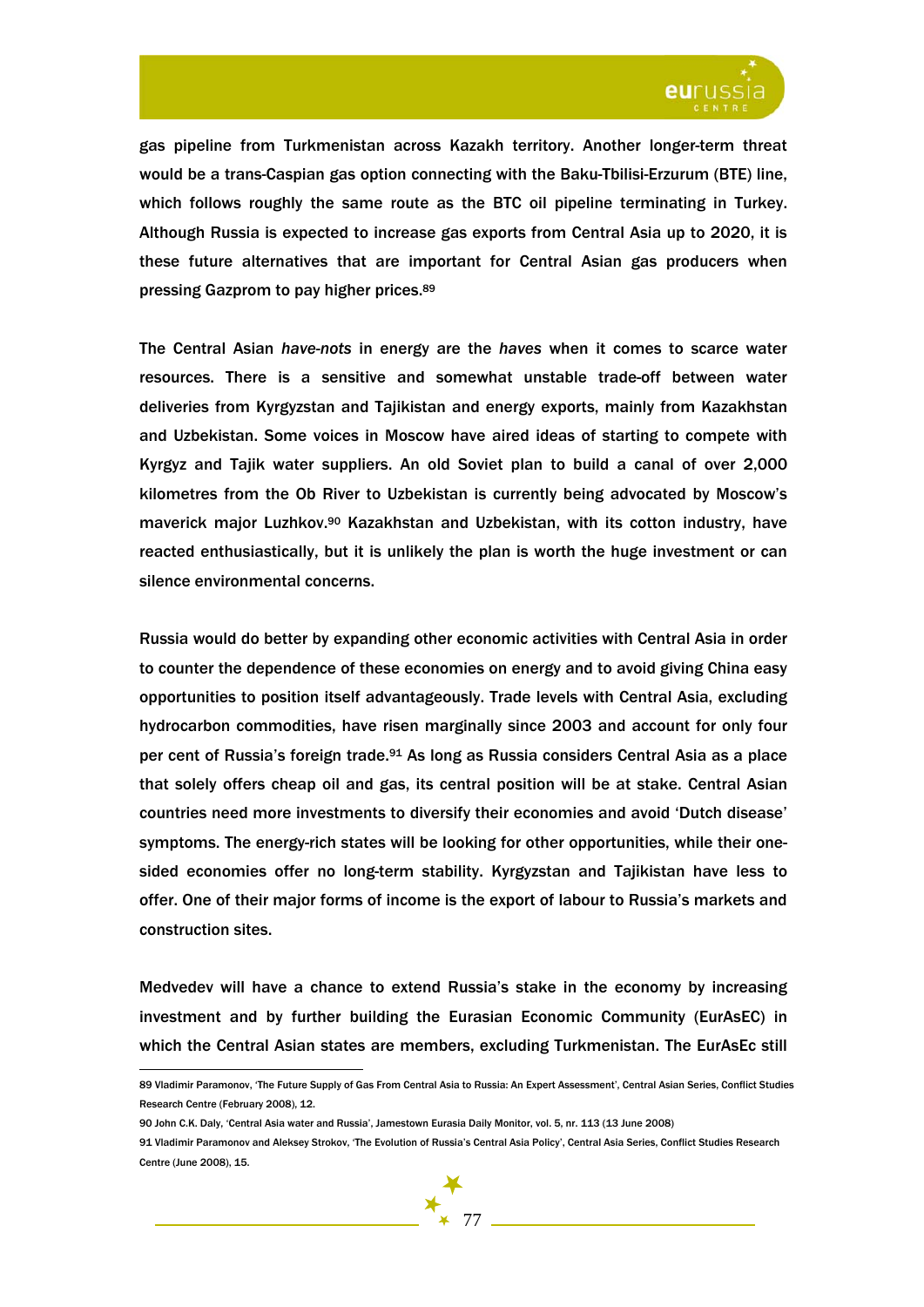

has to prove its worth, but could grow to become a Central Asia focused economic integration organisation, including a customs union. Such Russian-led initiatives will be increasingly important in countering China's economic power and the EU's attraction.

# **Conclusion**

President Medvedev has made an energetic start in further boosting Russia-Central Asian relations. His first foreign trip in May brought him to Kazakhstan and he returned in early July for the celebration of Astana's tenth anniversary as capital of Kazakhstan. Turkmenistan was next on the list. Berdymuhammedov and Medvedev spoke about economic cooperation, but also agreed to open Russian schools in Turkmenistan. It is no coincidence that Kazakhstan and Turkmenistan are first on the list. Kazakhstan is becoming a power in its own right, while it is Russia's key partner in the region. Turkmenistan will remain a land of opportunity for Russia and other players that have had no access before. Relations with Uzbekistan were strengthened after Andijon in 2005 and Kremlin ties with Kyrgyzstan and Tajikistan have been stable.

Russia has made a jump from reluctantly giving some direction to its southern neighbours in the 1990s to becoming an eager leader in the region. Competition with China, the EU, US and other players such as India, Iran, Japan and Turkey will increase over the coming decade, especially after Moscow's show of strength and determination in the Caucasus. Russia will want to increase its engagement in Central Asia and not lose too much influence to other parties. It can do so in various ways.

In the security field, Russia will maintain a careful balance between using bilateral (military) relations as a base and blending these with different regional and multilateral organisations, certainly through the CSTO from a defence perspective and maybe through the SCO pending Chinese-Russian relations. Russia will need to be persuasive to assure Central Asian countries it has good intentions and respects their sovereignty and territorial integrity without any exception.

- Russian worries over Afghanistan are unlikely to recede, since the possibility of a pragmatic approach in looking at ways to support NATO and US forces in Afghanistan has been lost. Russia will seek to further strengthen its military presence and cooperation with Central Asia in order to avoid spill-over effects and to counter NATO influence in the region.
- Russia could do better economically in Central Asia. When gas and oil are excluded, trade figures remain low. If Russia has a long-term interest in Central Asia it will need to bind these countries to its own economy.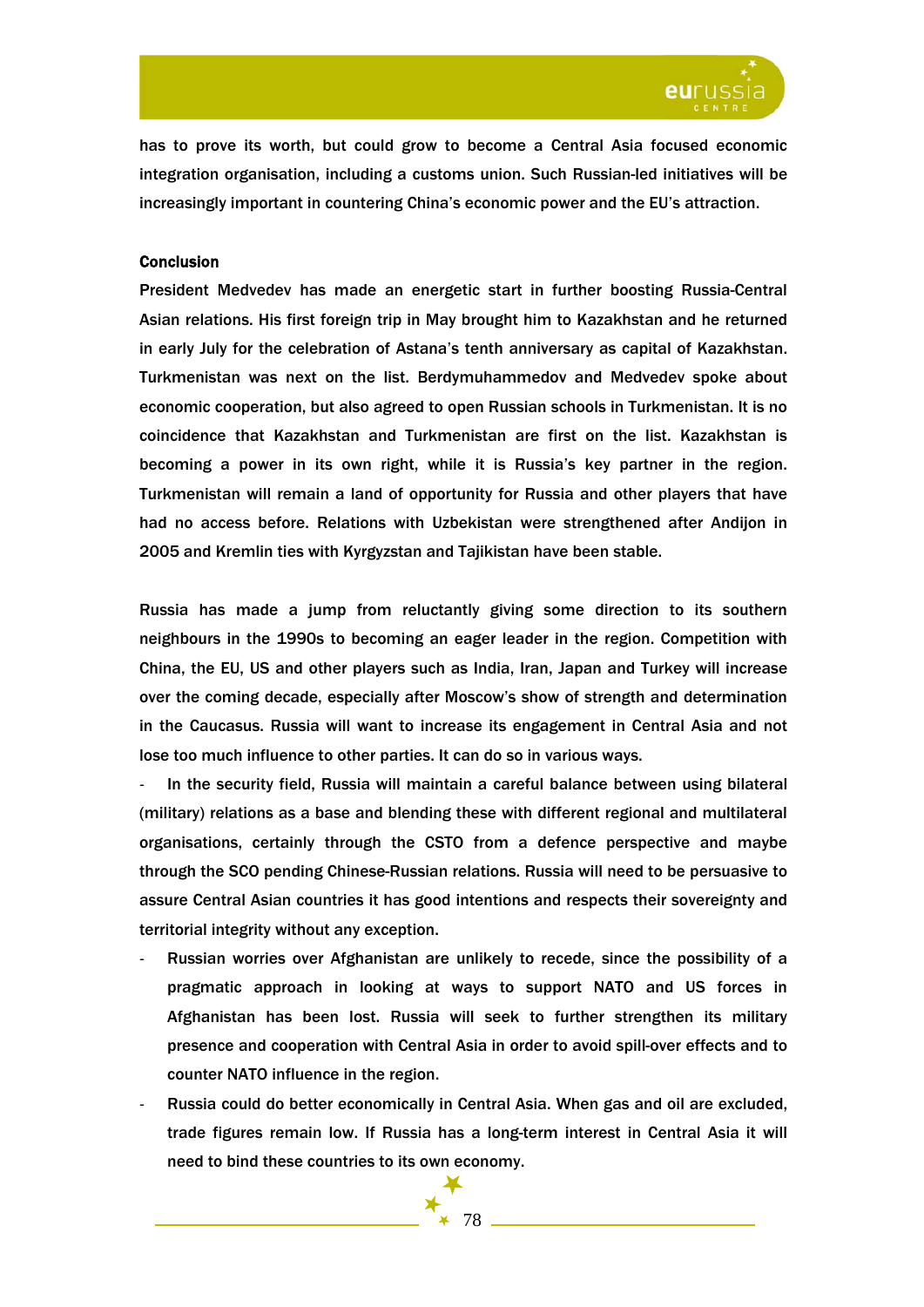

- Energy interdependence is still strong, but may not last. Only if Russia invests substantially in transport infrastructure might it be able to stay ahead of other buyers. With Russia's domestic gas output showing no growth, it remains important to buy Central Asian gas which could be sold to Europe.
- Further investment in the cultural field should take place by supporting Russian language education, opening schools and establishing university exchange programmes – and through media outlets or cultural festivals that emphasise a shared heritage (and future).

Stability and cheap energy imports are the two key interests Russia has in Central Asia. Moscow will have less and less influence on both aspects as Central Asian countries become better able to attract the attention of others and these outside actors take an increasingly serious interest in the region. This argument gained strength over the summer. Most Central Asian countries have built relations with other parties and are not completely in Russia's grip. While Central Asian leaders have become nervous over Moscow's military campaign, they are unlikely to be blackmailed into rubberstamping everything that Russia says or does. Russia will need to allow other power brokers into the region, but will resist NATO and also, most likely, the EU. Working with China through the SCO is now the only acceptable outside cooperation option. On the economic front, Russian energy companies will need to raise the prices paid for oil and gas at such a pace that other buyers become of secondary importance to these countries. Gazprom is already paying more every year. Russia has done well in Central Asia over the last five years, but will only continue to do so if the region receives its undivided attention for decades to come.

79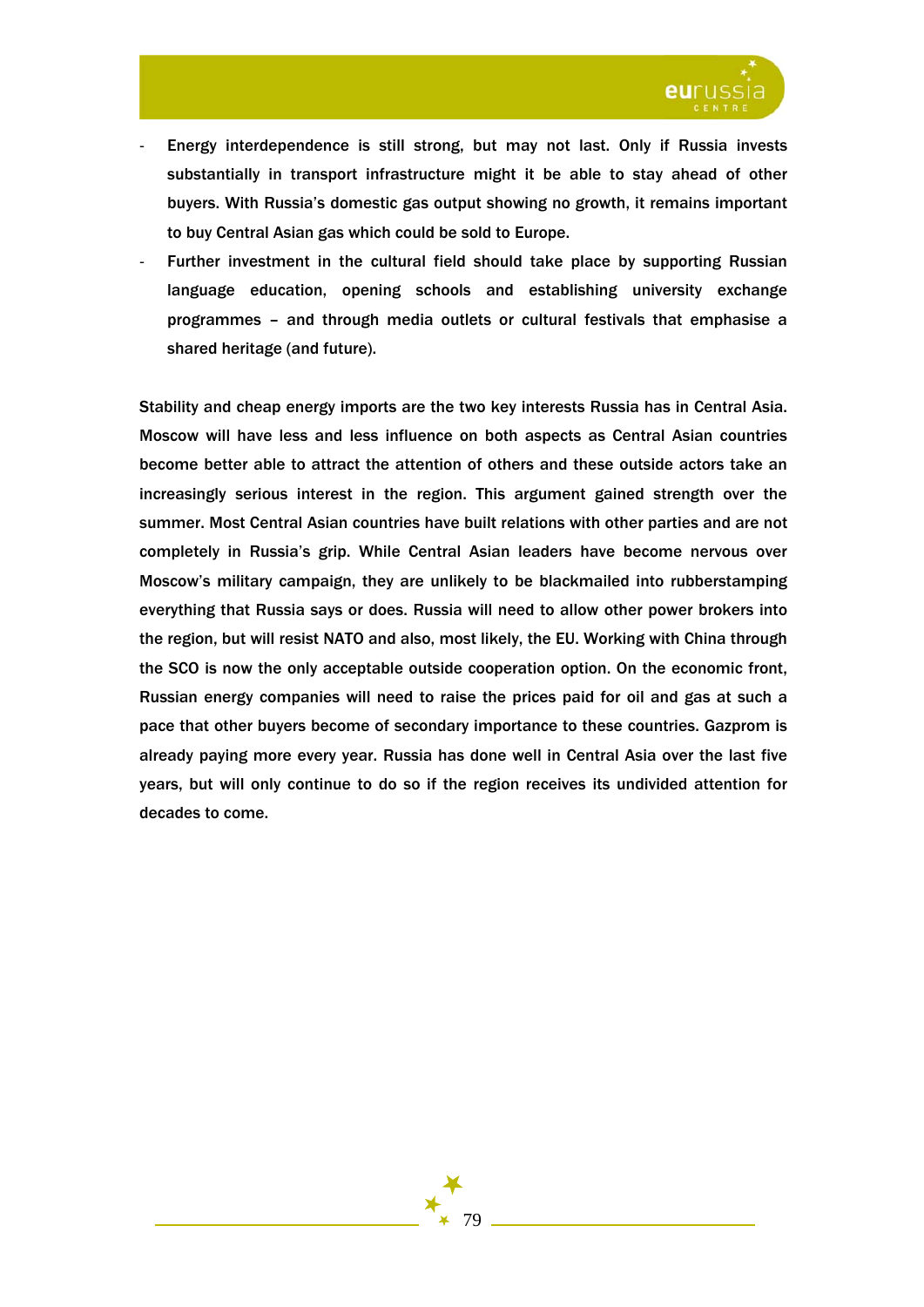

## Russian Military Power and the Arctic\*

By

### Katarzyna Bozena Zysk

Research Fellow, Institute for Defence Studies, Norway

### Introduction

During Vladimir Putin's second presidential term, the Russian approach towards military power evolved substantially. Russia's resurgence as a great military power was a clearly defined goal for Russian authorities. Ambitious objectives, such as the navy's revival, were given a high priority in official rhetoric. A dramatic improvement in state finances made new military projects possible, which could gradually lead to increased Russian strike power in its neighbourhood, including the Arctic region. It seems certain that this approach will be continued by President Medvedev.92

#### Importance of the Arctic

 $\overline{a}$ 

Relations between Russia and the other states bordering the Arctic have changed fundamentally since the end of the Cold War, as has the military presence of major actors in the region. This is not the case with basic Russian perceptions of the military strategic qualities of the area. These were largely defined during the Cold War, survived the turbulent 1990s, and are now resurfacing with renewed strength. The Kola Peninsula and adjacent waters were, and still are, considered a military area of special importance to Russia's security. Several conditions, such as direct access to the Atlantic Ocean and the Arctic, in relatively close proximity to potential targets, and an array of important elements of defence industry and infrastructure, make the area well suited for strategic naval operations. The importance of the north western strategic directive is above all connected to sea-based nuclear forces deployed in the region. The nuclear deterrent remains not only a key element of Russian security policy and its military strategy, but serves also as a symbol and guarantee of Russia's great power status. Maintaining nuclear capabilities has, therefore, been given the highest priority in modernising Russian defence.93

<sup>\*</sup> This article is based on my research project: The Barents Region in Russian Security Policy Discourse (2007/2008). The project focuses on the central level of power in Russia during Putin's second term as president.

<sup>92</sup> The European Arctic is defined in this article as the Barents Sea and adjacent waters and land territories, first and foremost the maritime zones outside the Russian military bases on the Kola Peninsula.

<sup>93</sup> For more about Russian military reforms see for example Carolina Vendi Pallin, Russian Military Reform. A Failed Exercise in Defence Decision Making, Routledge, 2009; Irina Isakova, Russian Defence Reform: Current Trends, The Strategic Studies Institute of the US Army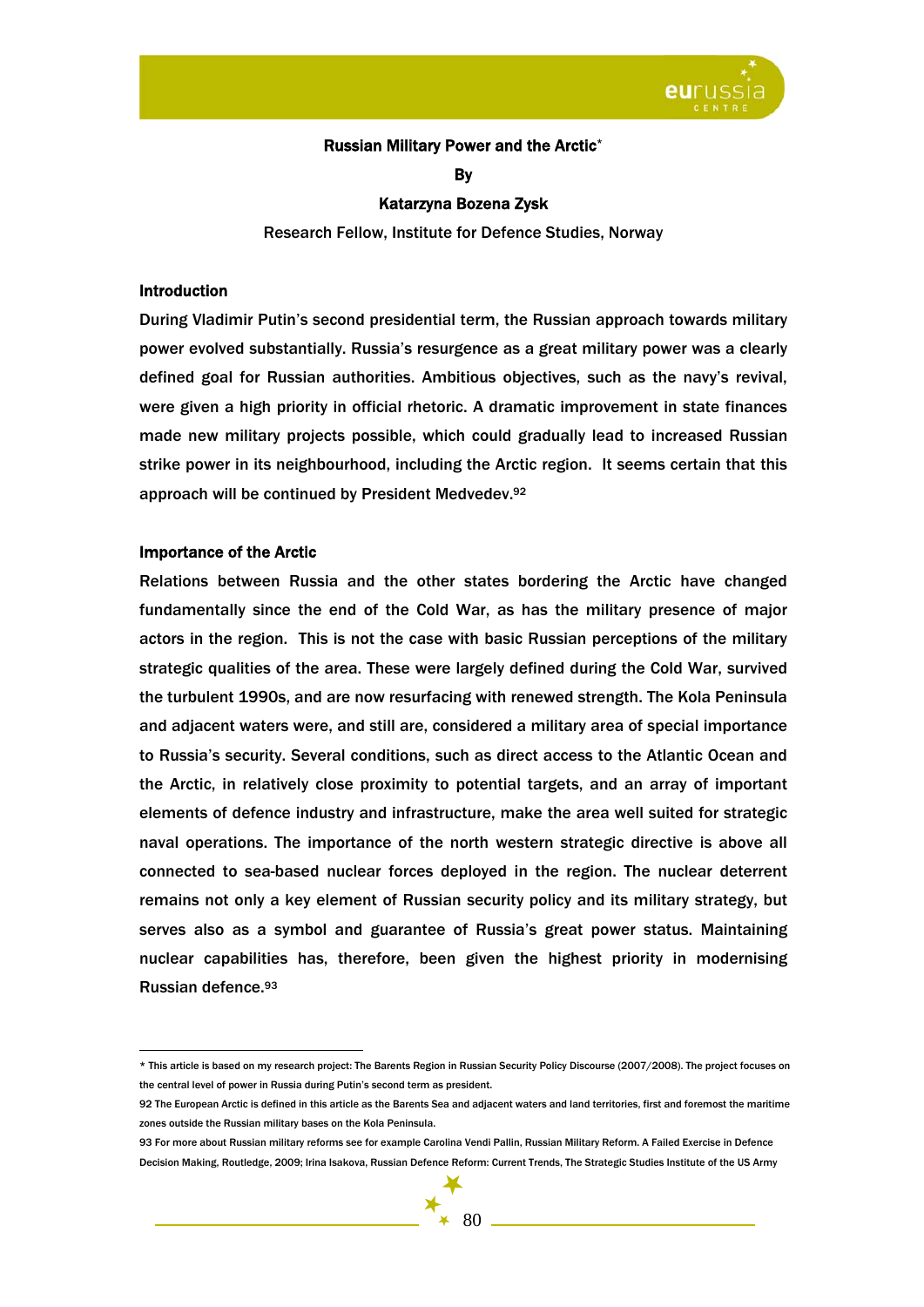

Russian attitudes towards international relations in the region have been dominated by what can be characterised as a Russian variation on classical realist thinking. Contrary to what has been stated in official security concepts, the perception of the United States and NATO as the main threats to Russia's security is still alive in large parts of the Russian political, military and academic establishment.94 Military and other activities by the United States and NATO in the High North are routinely perceived as being of an 'offensive character'.95 A range of well-known Russian concerns has stimulated antiwestern attitudes and added to the sense of insecurity. To name just a few: increased US and NATO military-technological supremacy, creation of new weapons systems, American plans to deploy elements of the Anti-ballistic missile defence (AMD) in Central Europe, NATO's debate on further eastward enlargement, and western countries' political role in the post-Soviet space.

One example of the sense of insecurity and mistrust prevailing in Russian attitudes can be found in a report completed in 2004 by the Russian State Council's working group on national security interests in the North. The report revealed a highly suspicious approach towards other actors in the region. The report was concerned especially with the United States and NATO, which were suspected of having hidden agendas. Their presence in the region was perceived as being directed against an alleged threat from Russia, and so as being of a fundamentally anti-Russian character.96

#### Military Assessment

 $\overline{a}$ 

Representatives of the Russian Northern Fleet, military experts, the State Council, and other central Russian actors, repeatedly point to allegedly increasing political and military pressure from the US and NATO in the High North. They argue that Norway and

War College, December 12, 2006; Zoltan Barany, Democratic Breakdown and the Decline of the Russian Military, Princeton University Press, New Jersey, 2007.

<sup>94</sup> Lawrence T. Caldwell, 'Russian Concepts of National Security', in: Robert Legvold (ed.), Russian Foreign Policy in the 21st Century &The Shadow of the Past, Columbia University Press, 2007; Dmitri Trenin, 'Russia's Threat Perception and Strategic Posture', in: R. Craig Nation, Dmitri Trenin, Russian Security Strategy under Vladimir Putin: Russian and American Perspectives, The Strategic Studies Institute of the US Army War College, December 05, 2007, s. 38-39; Jurii Kotenok, 'Voennuiu reformu szhiraet korruptsiia', Utro.ru, 20 August 2007. 95 Voprosy obespecheniia natsionalnoi bezopasnosti v raionakh Severa. Rabochaia Gruppa Gosudarstvennogo Soveta Rossiiskoi Federatsii po voprosam politiki v otnoshenii severnykh territorii Rossiiskoi Federatsii, 2004, Arktika Segodnia, http://arctictoday.ru. See also documents concerning a discussion on the new Russian military doctrine, and the Russian northern policy: O razrabotke proekta novoi redaktsii Voennoi doktriny Rossiiskoi Federatsii, The Security Council of the Russian Federation, 5 March 2007, www.scrf.gov.ru; G. D. Oleinik, Prisutstvie Rossiiskoi Federatsii na arkhipelage Shpitsbergen: politiko–pravovye, ekonomicheskie i gumanitarnye aspekty, The Council of the Federation Committee on Northern Territories and Indigenous Minorities Issues, Moskva, 19 June 2007, www.severcom.ru. 96 Voprosy obespecheniia natsionalnoi bezopasnosti v raionakh Severa.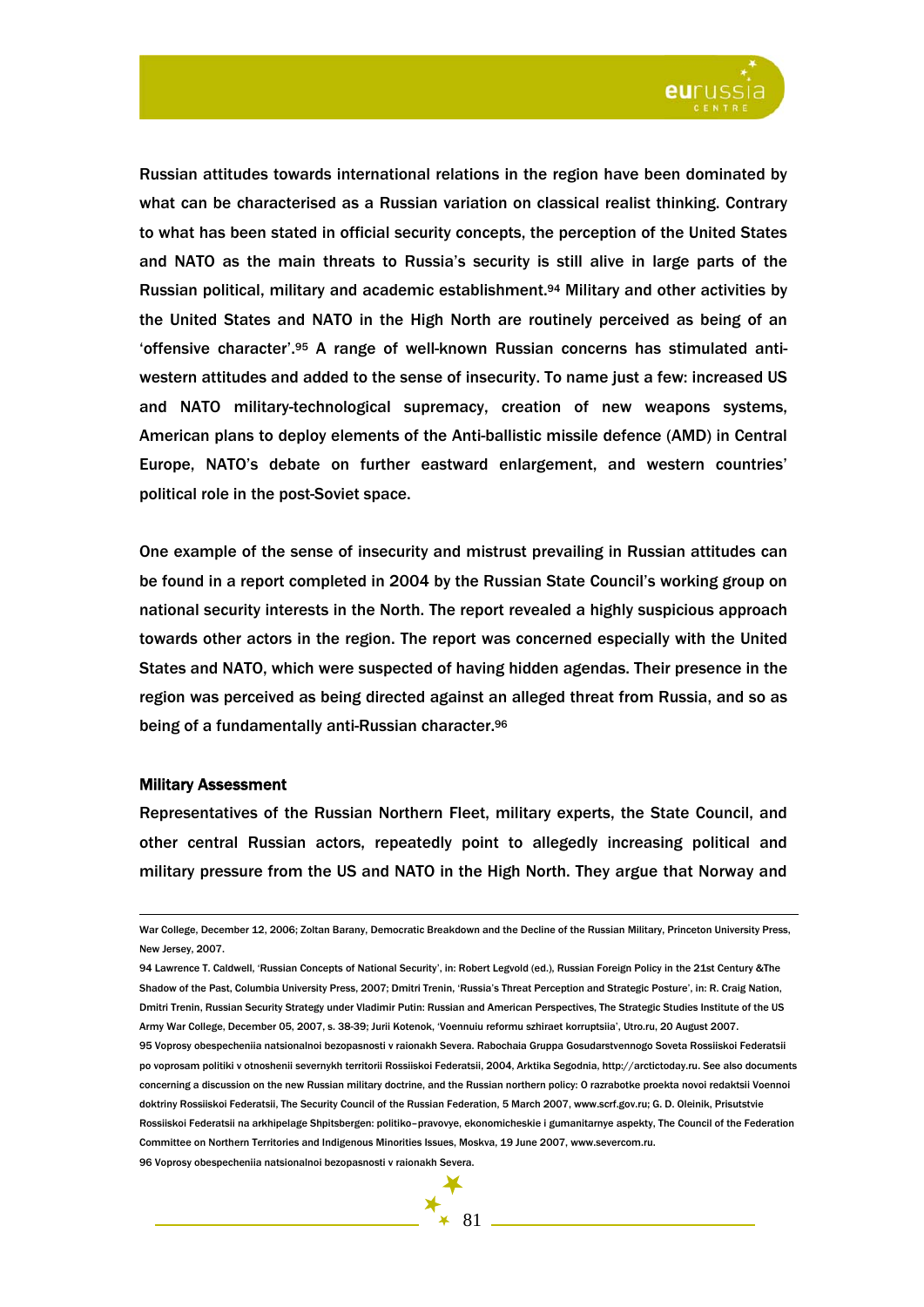

its allies and partners want to undermine Russia's position and reduce its presence in the region by actively penetrating the Arctic.<sup>97</sup> They remind their audience that Russian strategic forces in the North are still facing NATO just across the border. NATO's military exercises in the immediate proximity of Russian borders, however small in scale, are observed and commented on with profound suspicion.98 This fundamental mistrust towards western activity also includes non-military areas, such as science and research centres which have the Arctic on their agenda.99 The State Council's working group pointed out that the western military presence should be a point of reference when planning Russia's military tasks in the High North.100 These are attitudes and arguments well known to any student of Soviet High North policy and rhetoric.

Russian rhetoric emphasises the important role of the Svalbard archipelago (Norwegian territory) in the military strategic landscape of the High North. The archipelago is described as being of strategic importance to Russia. According to Gennadii Oleinik, chairman of a committee of the Council of the Federation with responsibility for northern issues, a continued Russian presence at Spitsbergen $101$  is perceived as necessary to secure the country's economic and military interests in this 'most promising part of the world'.102

There is a widespread conviction in Russian political and military circles that Norway's Svalbard policy, perceived as 'unfair' and 'doubtful' from a legal perspective, is aimed at 'driving Russia away' from the archipelago and adjacent waters.103 The Deputy Chairman of the State Duma's Committee on Foreign Affairs and former Russian Ambassador to Norway, Yulii Kvitsinskii, has pointed out that one should not forget that Norway is a member of NATO, and that the strategic military question is an important issue to be closely observed by the Russian embassy in Oslo.104 Oleinik maintained that behind the Norwegian management of Svalbard and the rhetoric about the protection of the environment are hidden long-term plans for NATO exploitation of the

97 Ibidem; G. D. Oleinik, op. cit.; Elena Simonova, 'Blagie namereniia norvezhtsev', Na strazhe Zapolaria, 31 March 2004; V. Gundarov, 'Vremia i flot. Rossiiskie pozitsii v Arktike', Morskoi sbornik, April 2002.

98 Ibidem; G. D. Oleinik, op. cit.; Elena Simonova, op. cit.; V. Gundarov, op.cit.

99 Voprosy obespecheniia natsionalnoi bezopasnosti v raionakh Severa.

100 Ibidem.

 $\overline{a}$ 

101 Spitsbergen is the name of the largest island in the archipelago, but is often used in English and Russian as a name for the archipelago itself.

102 G. D. Oleinik, op. cit.

103 See for instance V strategicheskikh interesakh Rossii, The Council of Federation of the Federal Assembly of the Russian Federation, No. 12(49) July 2007; Nadezhda Sorokina, 'Mir i Rossiia. Moskva nie oslabit pozitsii na Shpitsbergene', Rossiiskaia gazeta, 23 March 2006. 104 'Norvezhtsy nazyvali menia zhestkim poslom', an interview with Y. A. Kvitsinskii, Sovetskaia Rossiia, April 29, 2004.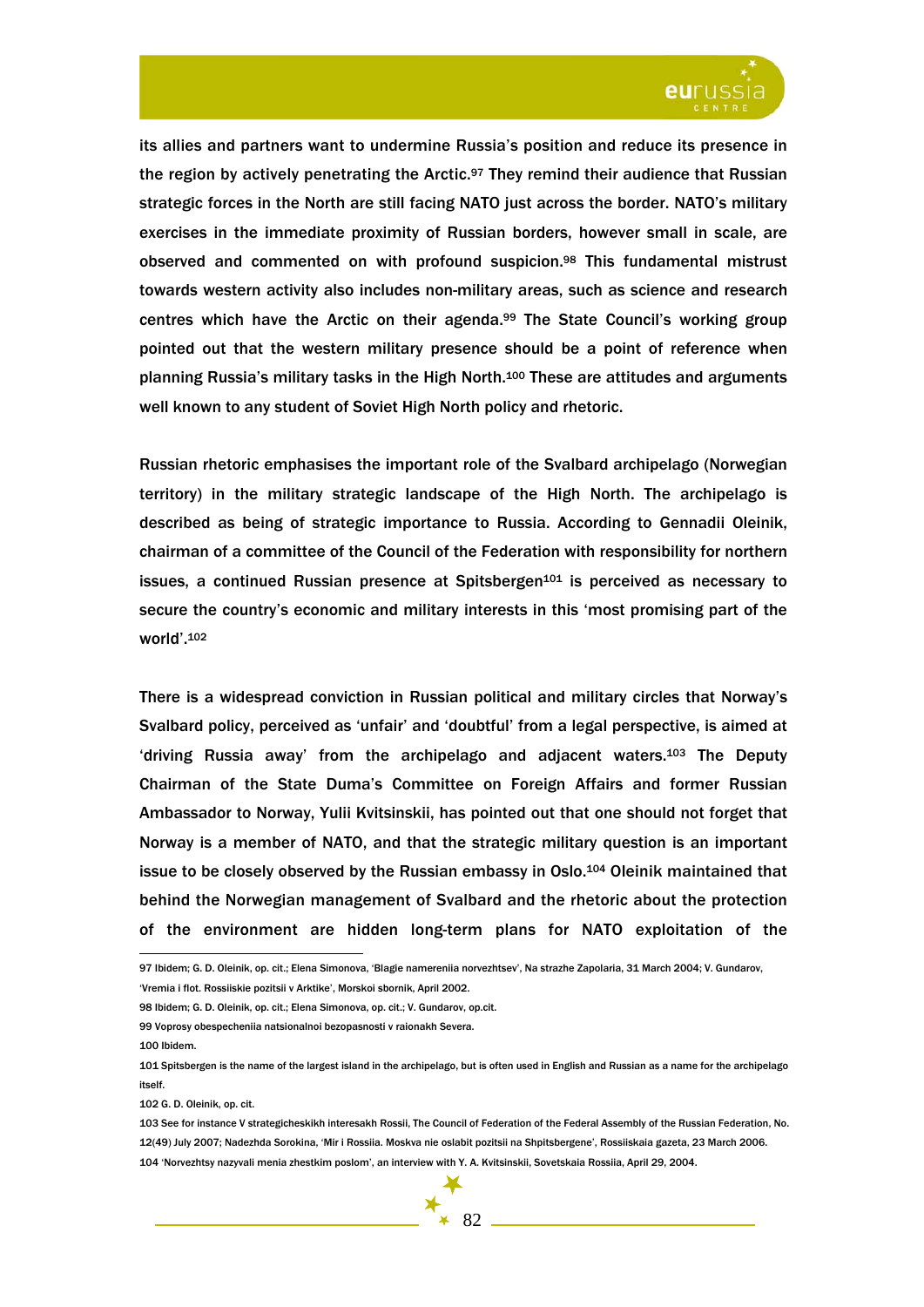

archipelago to try and control the Arctic. Russians have repeatedly pointed to a number of 'dual purpose' installations on Svalbard, mainly monitoring and surveillance systems, which could allegedly be used by the US and NATO for military purposes.<sup>105</sup> According to Nikolai Spasskii, former Deputy Secretary in the Russian Security Council, reducing Russia's presence at Svalbard would weaken Russia's position in the Arctic in general.106 The long-term objective is, thus, to maintain and strengthen Russia's presence in the archipelago by developing a more coherent policy and diversifying activities.

### Economic Interests

One additional ingredient is increasingly referred to: the economic importance of the Barents Sea and the possibility that Russian armed forces – more precisely the Northern Fleet – could be used to defend Russia's economic interests.

The move towards Russian remilitarisation and intensification of military activity in the High North has coincided with increased regional and international attention on existing and potential energy resources in the region. Already today, we can observe the interdependence between the development of the Russian oil industry and Russian military power in the High North. In the future, securing the petroleum infrastructure will be an important task for Russian military forces and other security structures, such as the Federal Security Service or the Interior Forces.107 The Minister for Natural Resources, Yuri Trutnev, had already stated in October 2005 at a meeting of the Marine Collegiate that once Russia decided to extend petroleum activity to the continental shelf, the country had to ensure the necessary means to protect it.108

Russia and other major actors in the Arctic assess the potential for military confrontation on a large scale in the North to be low. None, however, has excluded limited conflicts, based primarily on access to, and control of, natural resources, first and foremost energy. From Russia's perspective, the growing importance of the region as a strategic base for resources has made it more likely that Russia's 'Arctic opponents' – the United States, Norway, Canada, Denmark, and NATO – could challenge Russian

 $\overline{a}$ 

106 Nadezhda Sorokina, op. cit.<br>107 Kristin Ven Bruusgaard, Protecting the Energy Weapon – New Tasks for the Russian Armed Forces? FFI-report, Kjeller, 2007. 108 Alena Kornysheva, 'Mikhail Fradkov zaglianul v shliuzy', Kommersant, 31 October 2005.

<sup>105</sup> See G. D. Oleinik, op. cit.; A. Smolovskii, 'Voenno–strategicheskaia obstanovka v Arktike. Istochniki ugroz interesam Rossii v Arktike i osnovnye napravleniia prilozheniia usidlii v etom regione dla VMF i drugikh vidov VS RF', Morskoi sbornik, nr 11, 12 November, December 2006; Elena Simonova, op. cit.; Aleksandr Pronikov, 'Retrospektiva. Severnye sosedi', Na strazhe Rodiny, 6 March 2005.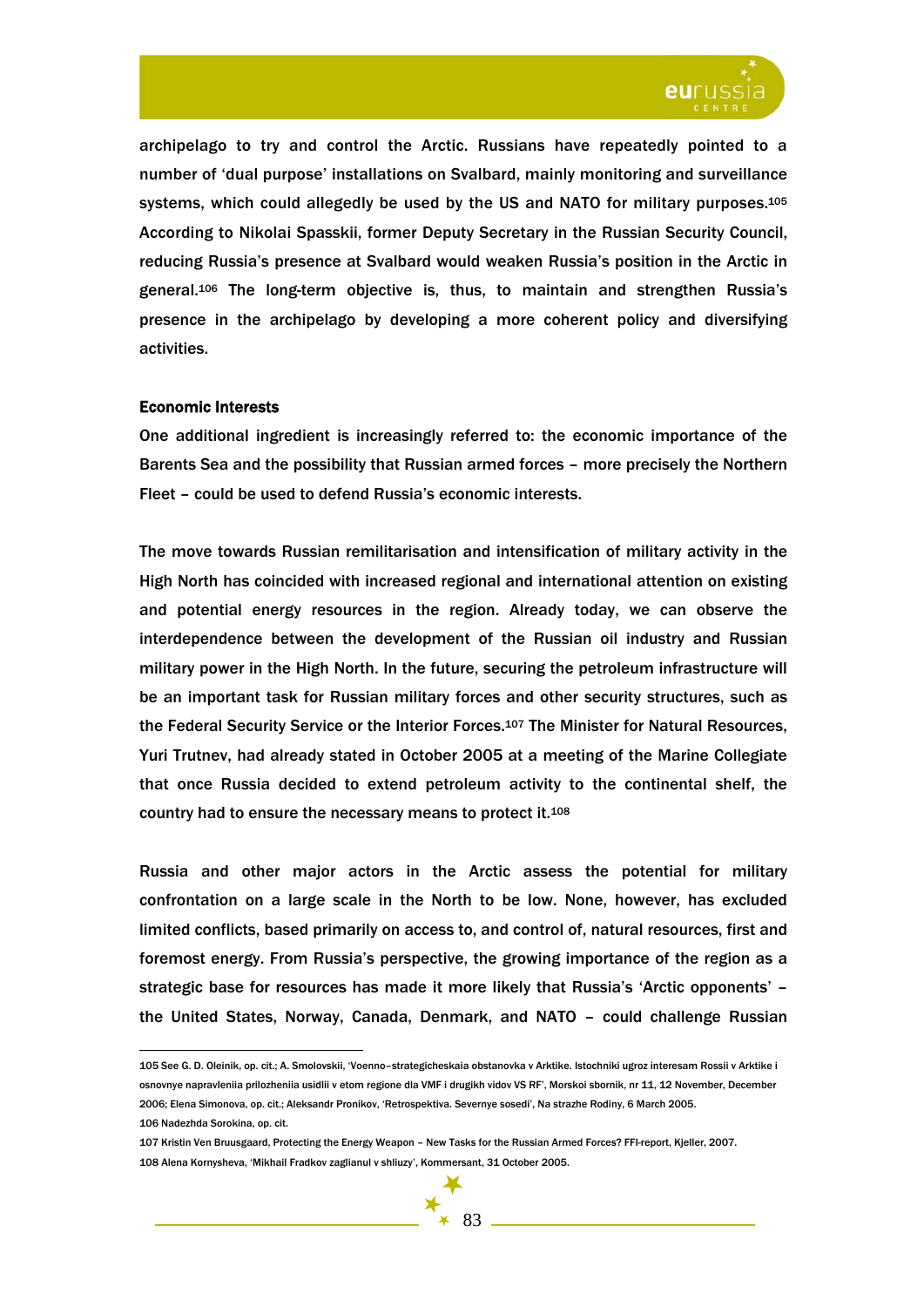

security.<sup>109</sup> The international attention devoted to the region, signs of emerging competition and a range of unresolved maritime delimitation disputes, have been driving forces increasing Russia's military presence. Lieutenant General Vladimir Shamanov, in charge of military training in the Russian Ministry of Defence (MoD), said in June 2008 that the military must train in the Arctic to uphold the country's claims in the region. He pointed to the Ministry of Defence's plan to establish an Arctic spetsnaz (special forces unit) to support Russia's northern policy and defend the country's continental shelf. According to Shamanov, the idea arose after several countries disputed Russia's Arctic claims. Typically for Russian security thinking, he interpreted the American military exercise in Alaska one month earlier as a show of force directed at Russia over international rivalry in the Arctic.110

Russia's national ambitions in the region have been summarised by Artur Chilingarov, an Arctic explorer and the State Duma's vice-spokesman, who concluded during a meeting with Putin in 2004 that "Russia must bite into the North".111 At the same meeting, Putin described the Arctic as a "disputed territory, rich in natural resources", where "a serious fight of interests between rivals' is taking place".<sup>112</sup> Major Russian actors have emphasised the need to immediately strengthen the country's influence and position in the region.113

There is no place here for a broader discussion of the modernisation efforts in the Russian defence sector, but Russia's ambitions to restore global power projection are worth mentioning. The Commander-in-Chief of the Russian Navy, Admiral Vladimir Vysotskii, announced at a press conference in Severomorsk in February 2008, that Russia would do whatever possible to strengthen its presence in areas where the country has strategic interests.114 Russian authorities have repeatedly confirmed their intention to make the Russian Navy the second most powerful in the world, after the US, in 20-30 years. These highly ambitious plans include the recreation of a 'blue-water navy' emulating, or even in some areas surpassing, Soviet naval power of the 1970s and 1980s: building five to six aircraft career squadrons for the Northern and Pacific Fleets,

<sup>109</sup> A. Smolovskii, op. cit.

<sup>110</sup> Konstantin Rashchepkin, Andrei Lunev, an interview with Lieutenant General Vladimir Shamanov: 'Podgotovka i oblik armii budut meniatsia', Krasnaia zvezda, 24 June 2008.

<sup>111 &#</sup>x27;Arktika – bogataia spornaia territoriia, za kotoruiu vedetsia borba, zaiavil Putin', Izvestia, 27 September 2004.

<sup>112</sup> Ibidem.

<sup>113 &#</sup>x27;Vladimir Putin predlozhil sozdat natsionalnyi arkticheskii sovet', Regnum.ru, 3 May 2007; 'V natsionalnyi arkticheskii sovet dolzhny voiti predstaviteli MID, Minobrony i pogranichniki', RIA Novosti, 4 May 2007.

<sup>114 &#</sup>x27;Korabli Severnogo Flota vernulis v Severomorsk', Murman.ru, 4 February 2008.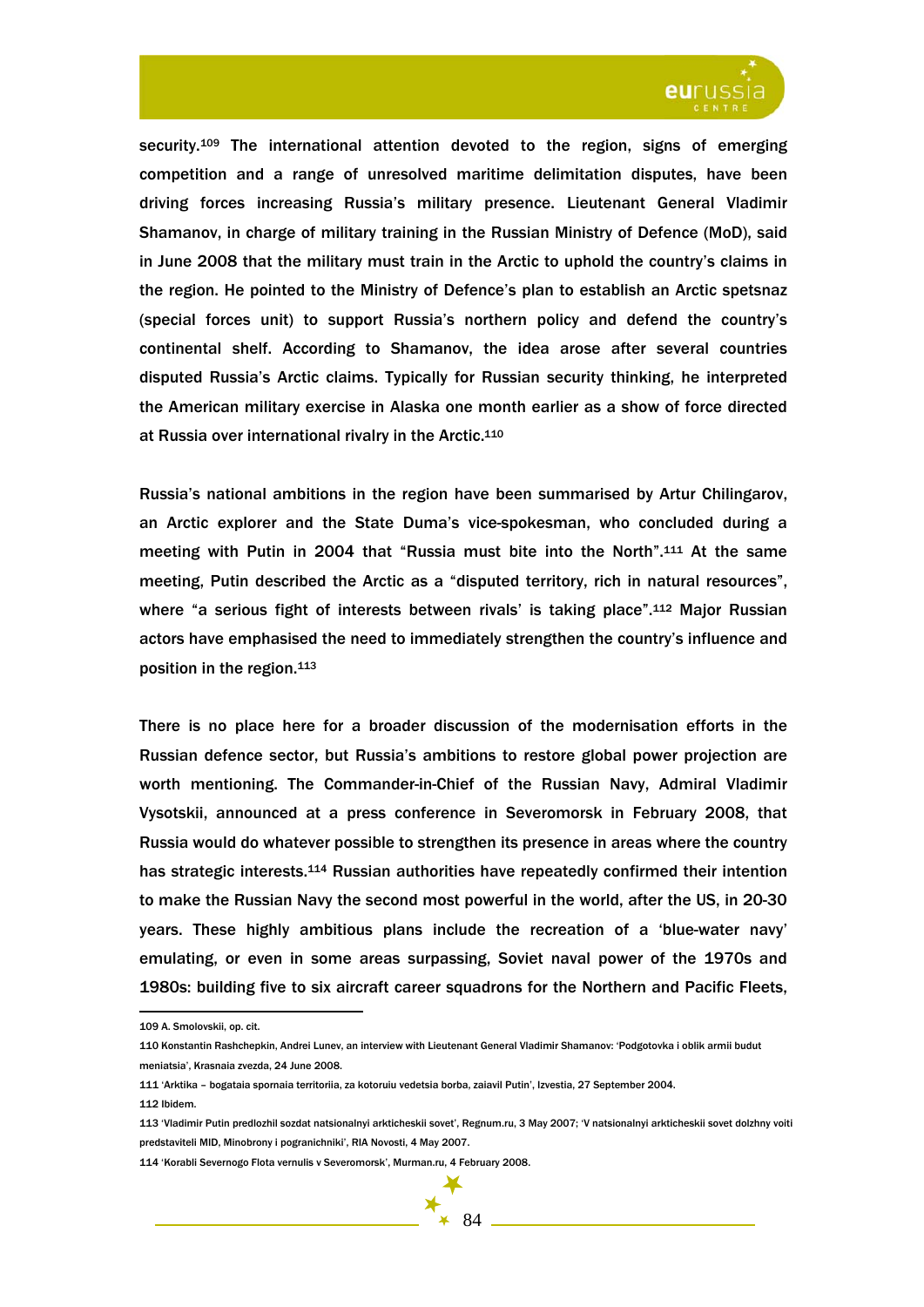

constructing a fourth-generation class of Ballistic Missile Submarine (Borei), and modernising the older sea-based nuclear deterrent (Delta IV).115 Russian military ambitions have been highlighted by high profile naval exercises, aimed at "ensuring Russia's naval presence in key operational areas of the world's oceans".116 The exercises that took place in the Northern Atlantic and Mediterranean in 2007/2008 were intended to demonstrate that Russia is able to conduct major military operations, and has the means to defend its national interests. The increase in Russian military activity has reinforced the message to the US that Russia remains a formidable military power, able to hold in check what is seen as any American geopolitical offensive. It has also emphasised the heightened attention Russia devotes to further development of military capabilities that are increasingly being seen as an important or even decisive tool in pursuing a forceful foreign policy worthy of a global power.

### **Conclusions**

 $\overline{a}$ 

Russia's military ambitions in the European Arctic are still high, and – contrary to the 1990s – the political willingness and money to increase defence spending now exist. Currently, Russian political, military and economic interests in the region seem to be pulling in the same direction. The increase in military activity in the Arctic and Russian assertiveness and confrontational rhetoric in foreign policy are most probably only the beginning of a more visible Russian presence in the region. Russia has important military strategic interests in the High North. These have not lost their relevance with the end of the Cold War. This continuity can clearly be seen in Russia's perceptions of both threats and the region's strategic military qualities. What is particularly important is that any aspect of western military activity, and many aspects of non-military activity, are seen as having an 'anti-Russian' character. A new emphasis is placed on securing and defending Russian claims to energy resources and the Russian petroleum extraction industry, thus generating new tasks for the Northern Fleet, and other security structures. Although Russian military ambitions are still more rhetoric than reality, steps have been taken to modernise and strengthen the defence sector. Given continued favourable economic development, albeit slow, today's plans and ambitions may in the years and decades to come result in a significant strengthening of Russia's military posture in the High North. So far, both the political will and the economic means exist to move forward. Although Russia poses no existential threat today, there is the potential, both in regional

<sup>115</sup> Mikhail Barabanov, "Kuda idët rossiiskii flot", Kommersant-Vlast, 25 February 2008.

<sup>116</sup> Statement by Commander of the Northern Fleet, Vice Admiral Nikolai Maksimov, 'Russian Bear Bombers Join Final Drills in N. Atlantic', RIA Novosti, 29 January 2008.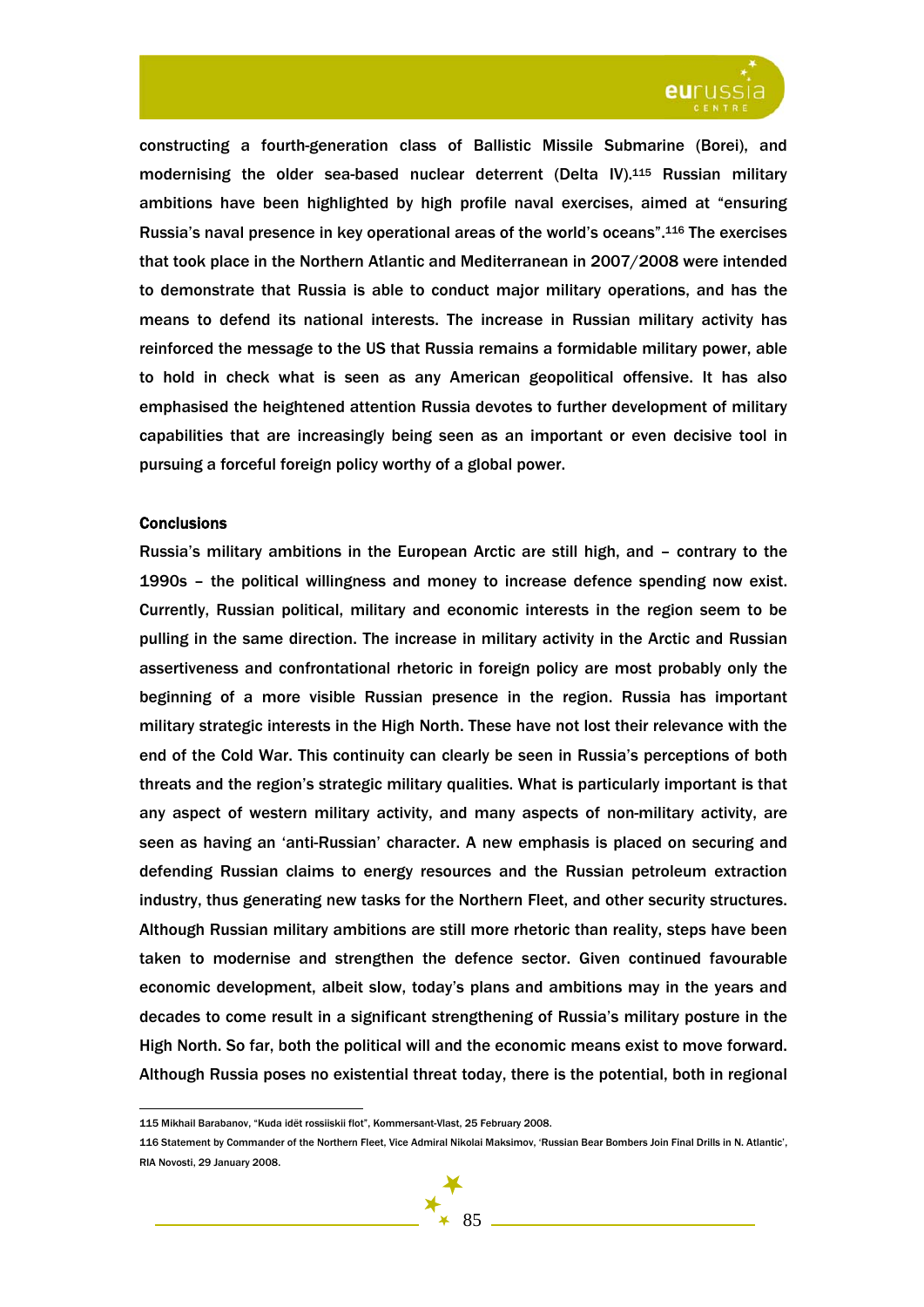

and global dimensions, for the situation in the European Arctic and Russia's relations with the United States and other western actors to deteriorate. Hence, developments in the region ought to be seen from a long-term view, with an assumption that the military situation may develop in different directions, and perhaps not all of them that pleasant for neighbouring states.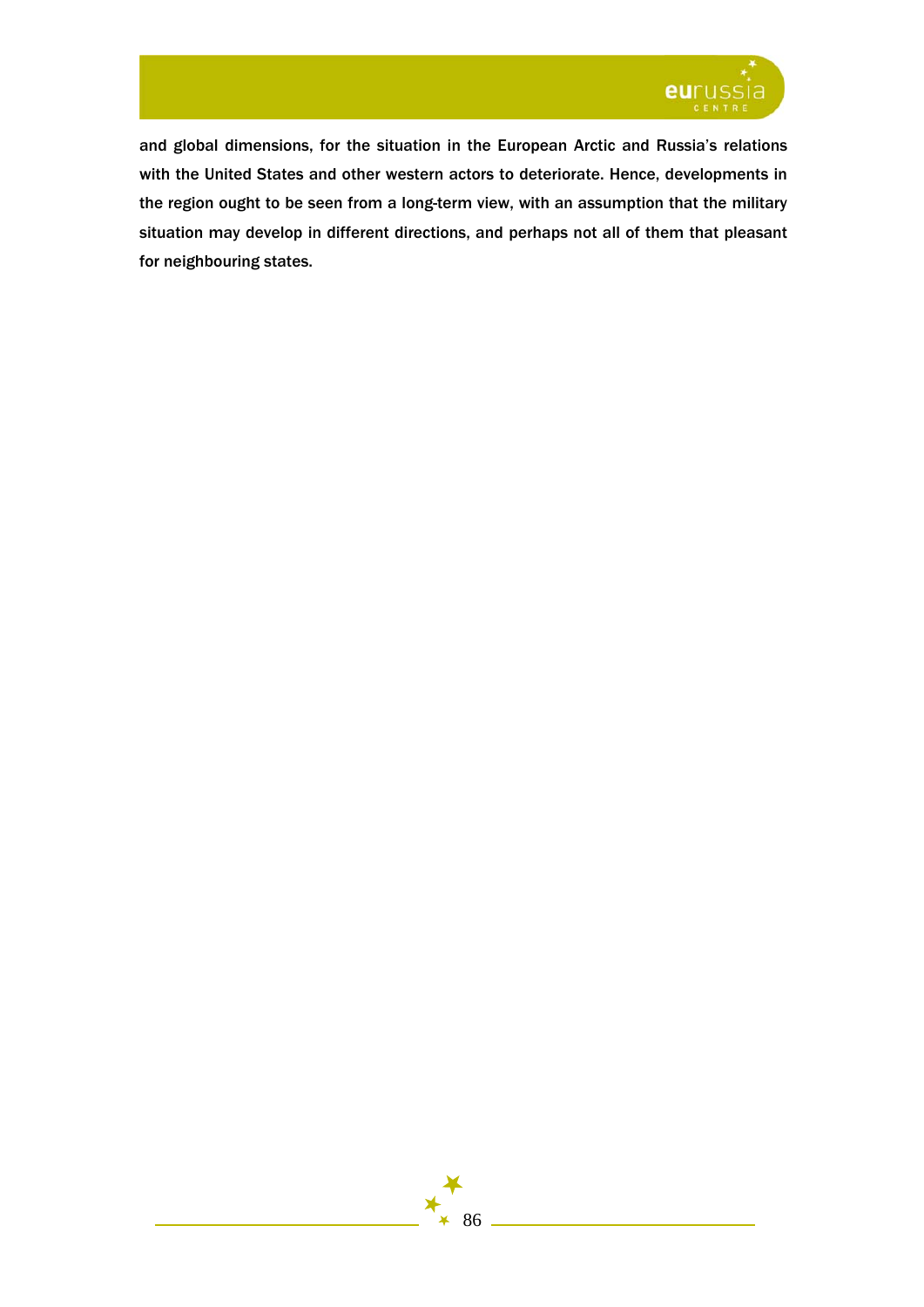

## Russo-Chinese Relations

**B** 

#### Peter Ferdinand

Reader in Politics and International Studies, Warwick University, UK

# **Introduction**

President Medvedev's decision to make his first official visit outside the 'near abroad' to China in May this year was intended to remind the rest of the world, and especially the West, that Russia can play an independent role in global affairs. The difference from 2000 was striking. Then President Putin's first official visit abroad was to London. The first three years of his presidency were marked by serious friction with China over Russia's failure to live up to agreements to supply oil. Since 2003, however, Russia's relations with the West have gradually deteriorated, while the Russian and Chinese leaderships have made strenuous efforts to strengthen relations. In 2006/7 they organised the Year of Russia in China and the Year of China in Russia. President Medvedev was also reciprocating President Hu Jintao's first official visit abroad – to Moscow in 2003. There is no doubt that the political leaderships in both countries now feel more comfortable in dealing with each other.

### **Convergence**

 $\overline{a}$ 

In addition to the growing number of personal contacts between top Russian and Chinese leaders, there are signs of convergence in their responses to globalisation. It has been described as a kind of 'politicised capitalism.117 Though both their economies have gone through serious restructuring on market principles, they have both retained serious roles for state enterprises. State-owned enterprises in Russia now account for around 34 per cent of GDP, while in China the figure was similarly around 34 per cent in 2003.118 Over the past year, both Russia and China have published lists of industries which are to be immune from foreign takeovers. State protection for, and promotion of, national economic assets remains a key feature of the economic policies of both governments.

There are also similarities in terms of political system, now that democracy in Russia is in retreat. A survey by the Russian Levada Centre in January 2008 showed that the

<sup>117</sup> Victor Nee and Sonja Opper, 'On politicized capitalism', (www.isnie.org/ISNIE06/Papers06/06.3/opper.pdf) (accessed 30 May 2008) 118 OECD Economic Survey, Russian Federation 2006 (Paris: OECD, 2006), p.38; Ross Garnaut, Ligang Song, Stoyan Tenev and Yang Yao, China's Ownership Transformation: Process, Outcomes, Prospects (Washington, DC: International Finance Corporation, 2005), p.5.

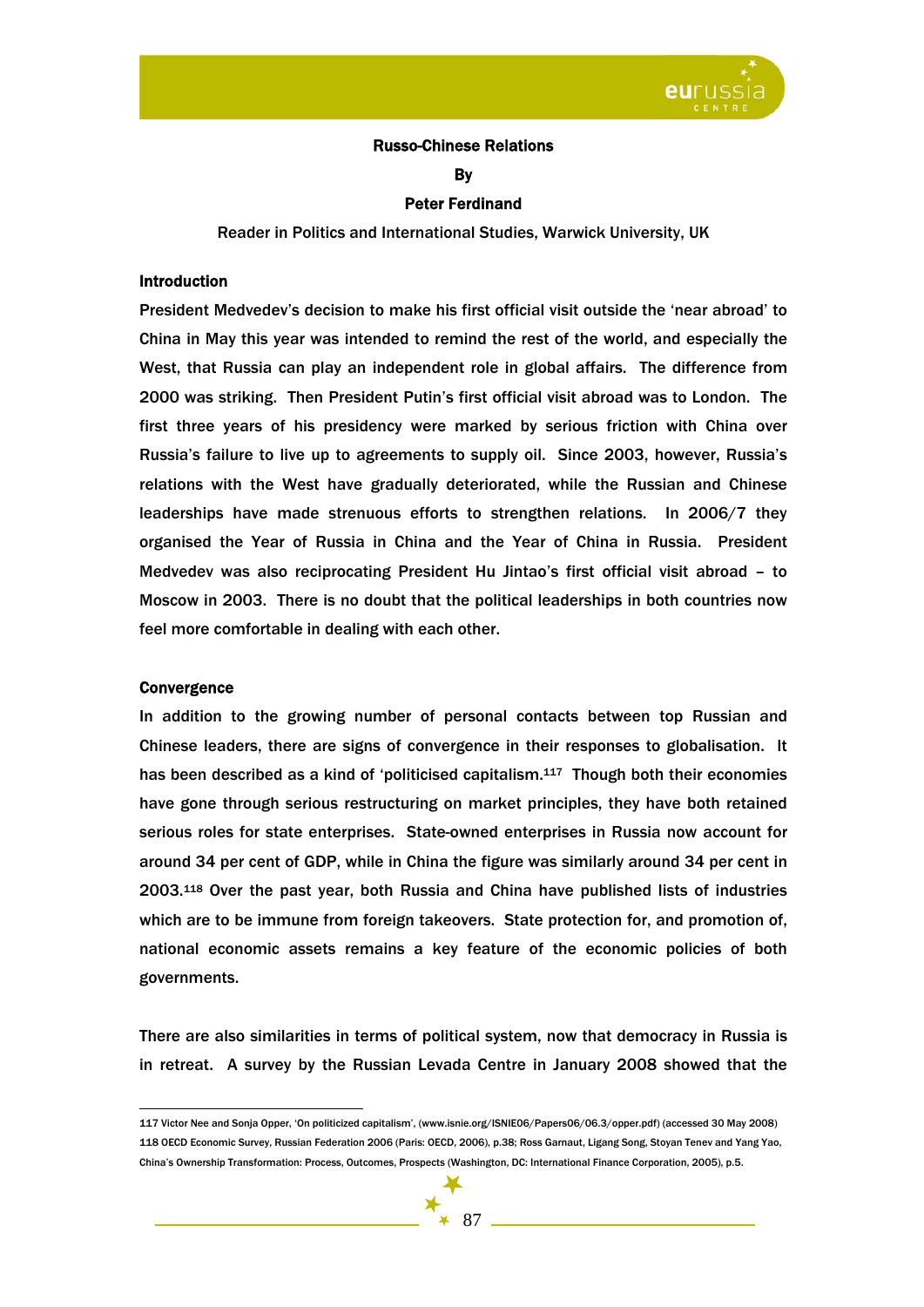

proportion of respondents who believed in a separate and distinct path for Russia's development had increased from 18 per cent in 1997 to 39 per cent, while the proportion who believed it would be analogous to western democracy and market economy had decreased from 47 per cent to 32 per cent.119 The Chinese government published a White Paper on democratisation in 2005 that emphasised the need for China to follow its own path to democracy, just as Putin and United Russia argue that Russia should do the same.120 The Chinese Communist Party is turning itself into a 'party of power' aiming at continued, long-term rule.121 United Russia is attempting the same. The two parties held two conferences to share experiences in autumn 2007. Both states support each other over all the means they use to suppress terrorism.

This close relationship between some parts of their elites does not mean that there is an equally close one at the popular level. The two years of high-profile economic and cultural exchanges were intended to solidify what was perceived to be a rather fragile relationship in society at large. Public opinion polls in Russia consistently show that Germany is the country that most Russians admire, while China comes lower down the list. There are popular fears in Russia about the implications of large-scale Chinese migration into Russia, especially in the far eastern parts of the country, even though the Russian population there is relatively small and declining and Russia would benefit from more Chinese contract labour.

Nor does it mean that the interests of the two states are harmonised. New important divergences have emerged over the last decade. Russia is now much more heavily dependent on exports of primary commodities, while China has transformed itself into a manufacturing state, with an ever increasing thirst for commodities. So as the prices of the latter rise, Russia benefits, while China is squeezed.

<sup>119</sup> http://www.levada.ru/press/2008012903.html (accessed 30 May 2008)

<sup>120&#</sup>x27;White paper on political democracy' (http://en.bcnq.com/english/doc/2005-10/19/content\_486206.htm) (accessed 30 May 2008) 121 'For more details. see David Shambaugh, China's Communist Party: Atrophy and Adaptation (Berkeley: Univ. of California Press, 2008)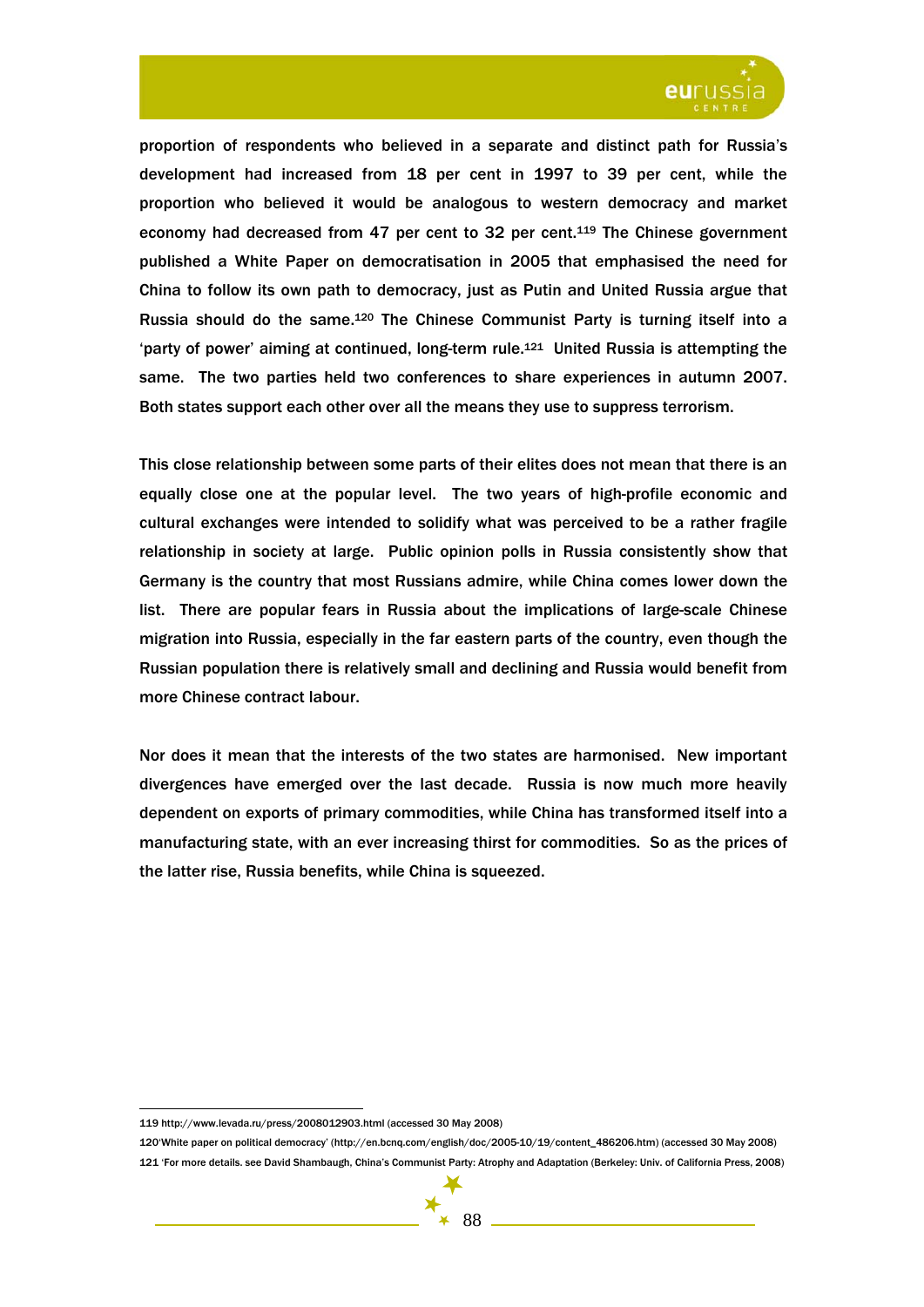

# What Does Russia Want from the Relationship?

### 1. Status and respect

Now that Russia has finally restored roughly the same level of economic development as it had achieved by 1991, and Russian foreign exchange reserves had reached \$507 billion at the end of March 2008 – the third highest in the world after China and Japan – the government feels greater self-confidence. Above all, its leaders want to recover the international prestige that surrounded the USSR when it was the other superpower. As Orlov put it in the introduction to a collection of essays intended to clarify United Russia's doctrine of 'sovereign democracy': "For Russia today no world order is acceptable in which she cannot affect strategic decision-making, where she is not on the 'board of directors'."122 Its leaders want international respect, especially from the West. Closer relations with China are not only important in their own right. They also enable greater diplomatic pressure on the West since they give both Russia and China greater freedom of manoeuvre.

# 2. Security

 $\overline{a}$ 

The second thing that Russia wants from its relations with China is security in Eurasia. As long as there remained disputes over the frontier, there remained the fear of renewed clashes across Russia's longest frontier. Eurasia in the early 1970s was under the shadow of nuclear war. Gradually over a period of more than 20 years, Russia and China have agreed all the details of their border – the final document being signed a few weeks ago. Although doubts in Russia persist whether this will really be the final settlement and whether a more powerful China will reassert its claims to the Russian Far East at some point in the future, this is no longer a serious immediate concern.

The settlement will also enhance cooperation in the Shanghai Cooperation Organisation (SCO), which links Russia, China, Kazakhstan, Kyrgyzstan, Tajikistan and Uzbekistan. Commentators in Moscow sometimes tout this as Russia's answer to NATO, but this is considerably to exaggerate its current significance. It establishes a framework for security cooperation between its members and they now hold annual joint military training exercises, but it does not commit any of them automatically to come to the aid of any of its members if attacked. It is not an alliance. Nevertheless, it is important for stability in Central Asia and China at least would like to turn into a framework for enhanced economic cooperation too.

<sup>122</sup> Suverennaia demokratiia: ot idei k doktrine (Moscow: Evropa, 2006), p.6

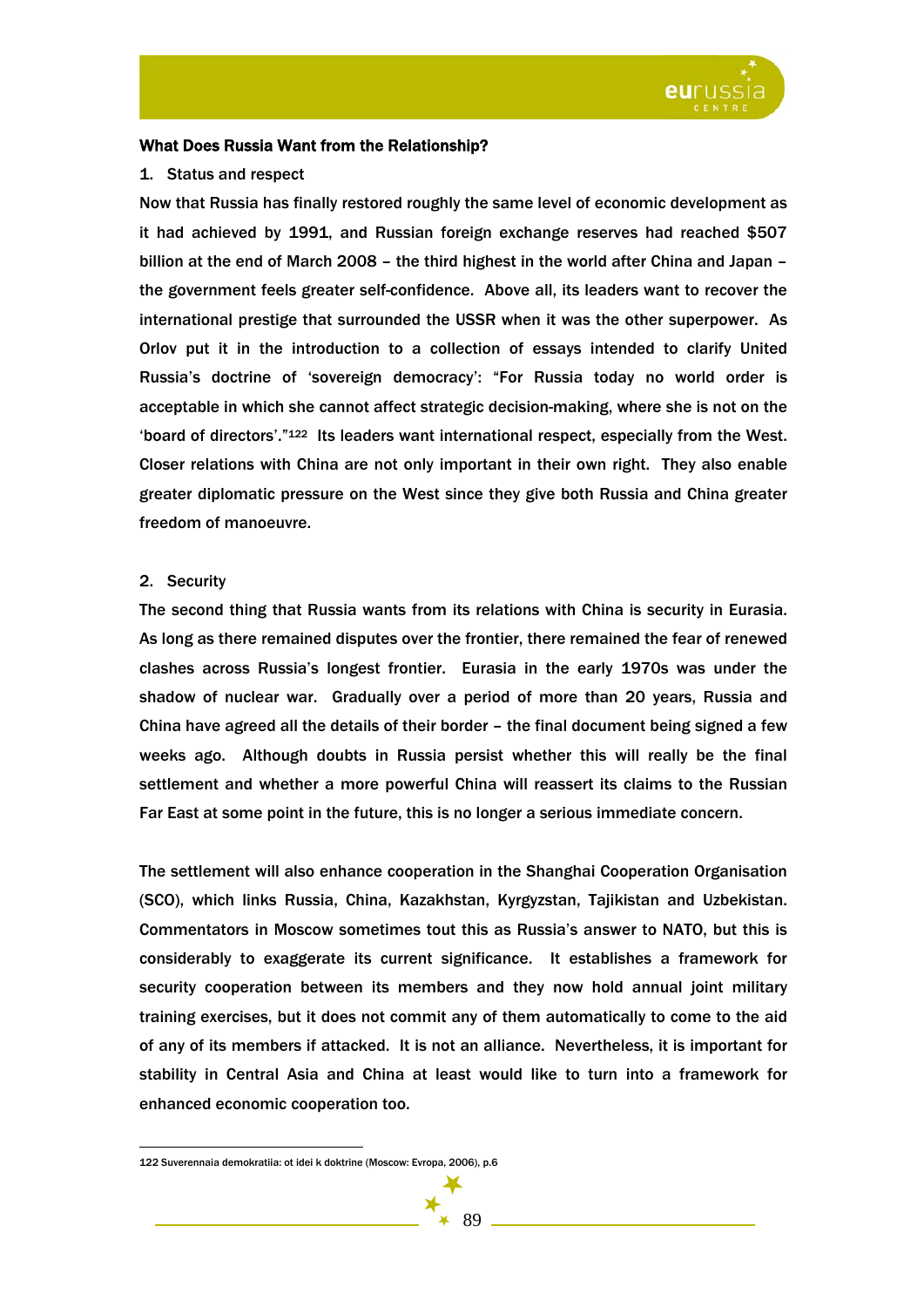

The SCO also has an important role in coordinating its members' policies towards the conflict in Afghanistan. None of them want to see a repeat of the late 1990s when Islamic fundamentalists tried to spread their cause from there to Central Asia, Xinjiang and Chechnya. As long as NATO takes the lead in fighting the Taliban, the SCO only has to watch. But if NATO ever felt that its current objectives were beyond it, the SCO would be under pressure from its member governments to do more. It has created a Regional Anti-Terrorism Centre that could be expanded if need be.

### 3. Trade

The third benefit that Russia expects to achieve from closer relations with China is increased trade. This was more important at the beginning of the decade when the Russian economy was weaker than it is now. And there remains great concern in Russia about the danger of cheap Chinese manufactured goods flooding the Russian market. Nevertheless, China is becoming a more important trading destination for Russia. In 2007, China became Russia's third largest trading partner, with 7.3 per cent of Russia's total foreign trade, after Germany and the Netherlands. For the first time, China enjoyed a trade surplus with Russia. These figures represented a significant increase from 6.5 per cent in 2006 and six per cent in 2002.

In earlier years, sales to China of military equipment accounted for up to 40 per cent of total Russian exports and made a vital contribution to keeping Russian armaments factories in work when orders fell sharply after 1991. The bulk of the purchases were warships and aircraft. However, most of those Chinese orders have now been completed, and no new ones were signed in 2007. There are some unresolved disputes over the prices for IL 76 transport and refuelling aircraft, where China is insisting on the original contract price while Russia is demanding a renegotiation. In addition, China can probably now manufacture its own military equivalents, e.g. J11B fighters instead of SU 27s. Russia has remained reluctant to supply China with its most advanced fighters, avionics, missiles and tanks for fear of China's long-term ambitions, although Russia has supplied the same equipment to India. Nevertheless, there are renewed debates in Moscow over the supply of Russia's most advanced military technology to China. Now that Russia itself can afford to spend more on defence and R&D, Russian military leaders may be less nervous about upgrading their supplies to China. In addition, Russian space technology will be an important factor in China's own space programme for years to come.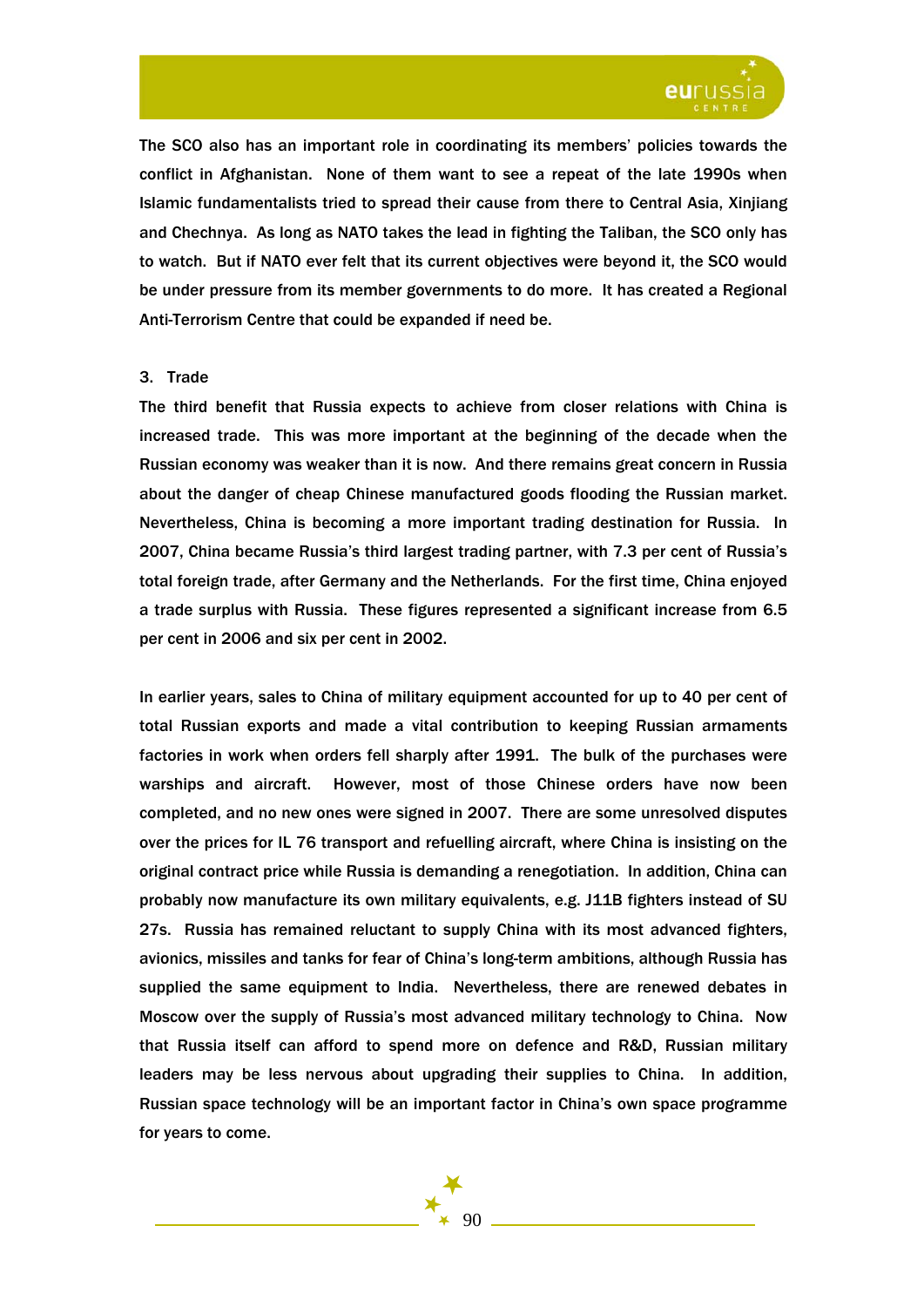

The current decline in arms sales heightens the importance of energy supplies to China. China has been extremely keen to import oil and gas from Russia as its own needs have escalated rapidly since the 1990s. Russia promised an oil pipeline from western Siberia in 2002, but final agreement on the route has been repeatedly delayed, to the great frustration of the Chinese. As the price of oil and gas has risen, China has tried to bargain Russia down over supply contracts, but the Russian government has been reluctant to make concessions. Here Russia uses gas price agreements with Europe to put pressure on China. Medvedev's visit did not lead to any announcement of a settlement. Nevertheless, energy and other raw materials will continue to occupy the bulk of Russia's exports to China and his visit was marked by an agreement to enhance cooperation over nuclear energy. Russia agreed to supply two nuclear power stations, a gas centrifuge uranium enrichment plant and a fast-breeder reactor at an estimated cost of \$1.5 billion.

It is important to see Russia's trade relations with China in a wider context. Even though China is now Russia's third largest trading partner, and the proportion is more than double Russia's trade with the US (3.2 per cent in 2007), over half of Russia's total foreign trade is with the EU 27 (51.4 per cent in 2007). So for Russia, trade with China is increasingly important, but nowhere near as important as trade with Europe. And the relationship with China is asymmetrical. Russia may be important to China as a supplier of energy, raw materials and weapons technology, but overall trade with Russia represented only 2.2 per cent of China's total foreign trade. Actually China did almost twice as much trade with Germany, and nearly seven times as much (13.9 per cent) with the US. Overall, the EU collectively is China's largest foreign trade partner, as it is for Russia, though at 16.4 per cent it is still a much smaller proportion. So Russia is less important economically to China than vice versa.

### What Does China Want from the relationship?

# 1. Stability and Security, Including Weapons

There is obviously a significant overlap with Russia's priorities. China needs stability and security around its borders, which is a prerequisite for economic development. According to the World Bank, its per capita Gross National Income is still under half that of Russia. The need for a stable neighbourhood will remain acute for years to come. Cooperation with Russia is a crucial dimension.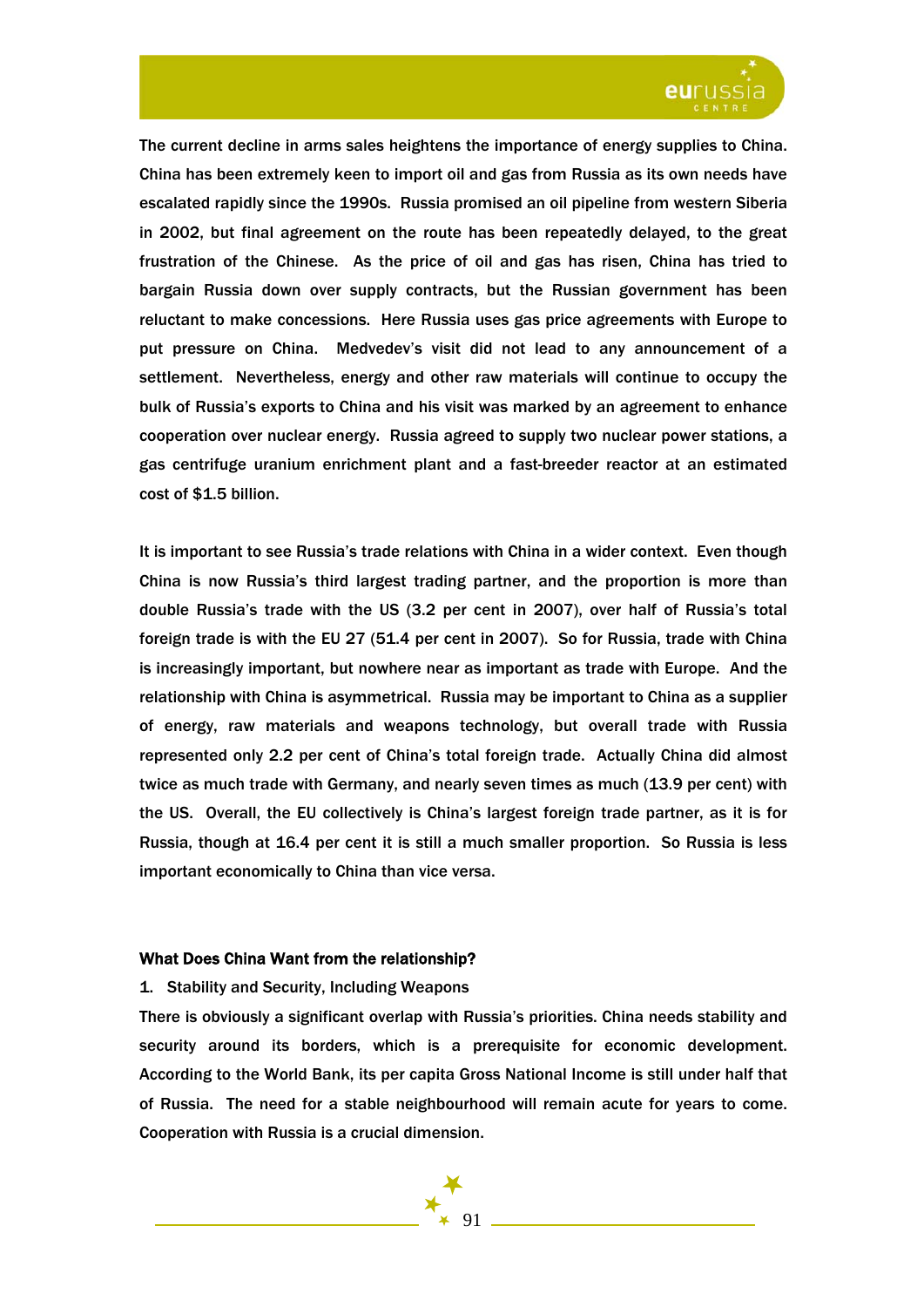

# 2. Access to Natural Resources

China needs access to the raw materials that will support its industrialisation drive. It is convenient that Russia is a neighbour and so well endowed with energy and minerals. This dependence on Russia can only increase. But this also explains why China has become a major trading partner of, for example, Angola and Chile. China has already turned to agreements with Kazakhstan when negotiations with Russia stalled.

# 3. Diplomatic Cooperation

Chinese leaders are concerned to manage their country's 'peaceful rise' so that it is not regarded as a threat to existing international relations. They fear confrontation with the US. They look for diplomatic allies, e.g. through the 'strategic partnership' with Russia, as another member of the UN Security Council. According to a Russian international relations expert, Chinese counterparts implied in meetings that they would like Russia to take the lead in standing up to the  $US.123$  There is in any case a significant substratum of similar views on international issues. Voting records in the UN General Assembly show that for decades, Russia and China have voted the same way on roughly 70 per cent of the times when issues have been put to the vote. Since 2000, that figure has risen to 76 per cent. Only very occasionally do they now vote in opposite ways. By contrast, Russia and the US have voted in opposite ways roughly half the time since 2000, while China and the US have voted differently some two-thirds of the time.124 The increasingly strident criticism of the West by President Putin towards the end of his period in office might have been expected to please Chinese leaders. In fact, they were somewhat worried by the confrontational tone and one commentary remarked that Russo-American relations were inherently volatile<sup>125</sup>. Nevertheless, the idea of Russia and China pursuing together a different set of principles in international affairs underlay joint declarations by the two countries' presidents in 1997 and again in 2005 on the need for a new world order.126 This would be based upon enhanced roles for the UN and the developing world.

 $\overline{a}$ 123 Iu.M. Galenovich, Rossiia-Kitai-Amerika (Moscow: Russkaia Panorama, 2006), p.270.

<sup>124</sup> For more details, see Peter Ferdinand, 'Sunset, sunrise: China and Russia construct a new relationship', International Affairs, vol.83, no.5, Sept. 2007, pp.858-9.

<sup>125</sup> Yu Sui, 'Lun e mei guanxi shi duobian', Guoji wenti yanjiu 2007, 1, pp.30-5.

<sup>126</sup> For details, see http://fas.org/news/russia/1997/a52--153en.htm and http://www.politicalaffairs.net/article/view/1455/1/108 (accessed 30 May 2008)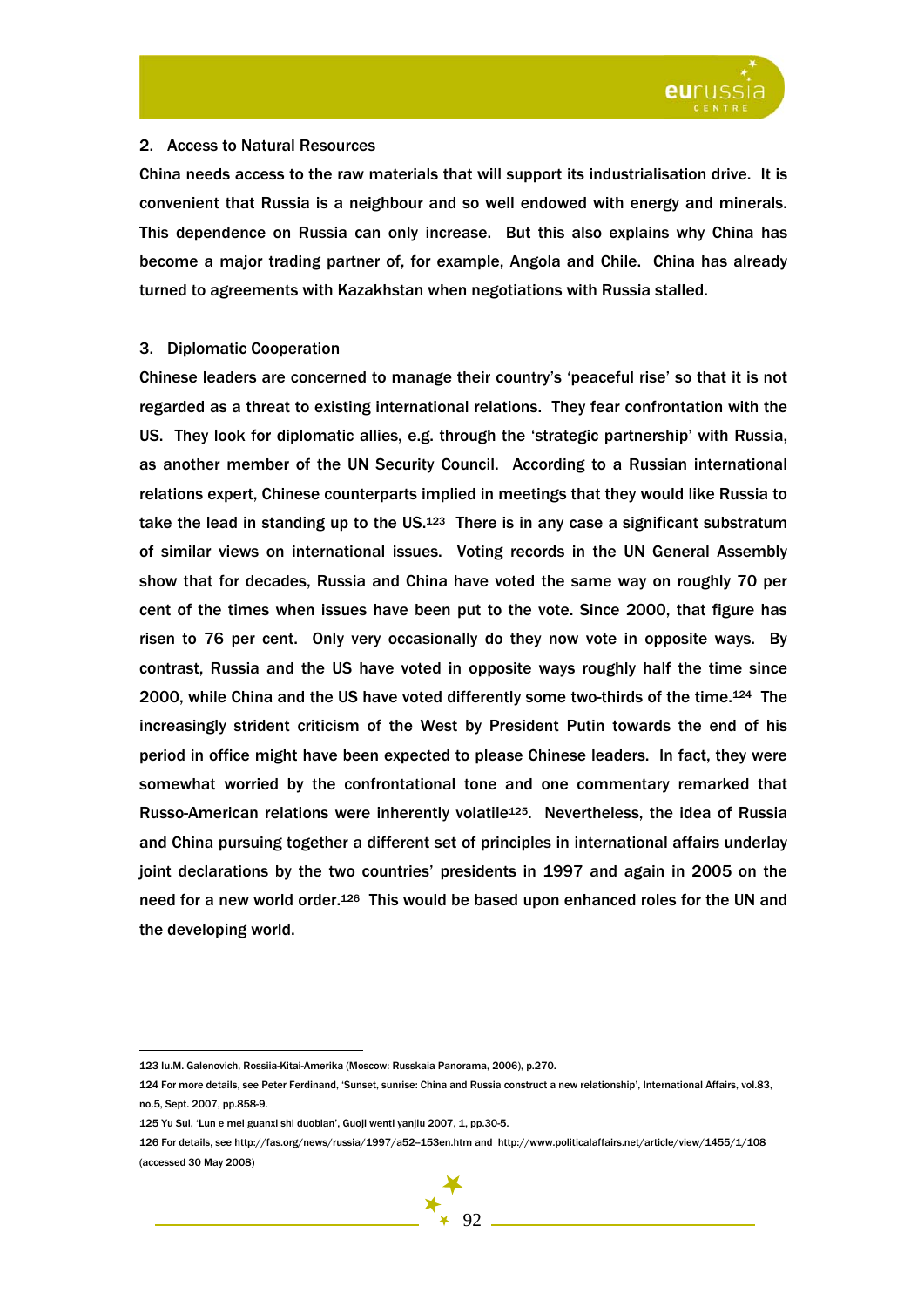

## Conclusion: Towards Multipolarity

This article has argued that the strategic partnership between Russia and China has become an increasing vector of convergence in the diplomacy of both countries. The head of the First Asian Department of the Russian Foreign Ministry has argued that Russo-Chinese relations are at the highest point in their entire history<sup>127</sup>. Yet there remain serious tensions in the relationship, and it is certainly far from amounting to an alliance. Rather the term 'strategic partnership' seems to connote a willingness to use persuasion, argument and goodwill to resolve those tensions – 'good neighbourly cooperation'. Both countries put their national interests first and they are prepared to come to agreements with other states if this serves their interests better. That is what 'sovereign democracy' implies. The relationship is as much based upon pragmatism as upon principle.

Yet at the same time, this warming bilateral relationship also exemplifies a more fundamental change in world affairs – the rise of groupings of new powers, not just China. Already in 1998 the then Russian Prime Minister Primakov proposed in Delhi a Russo-Chinese-Indian triangle to counteract pressure from the West. At the time it seemed hopelessly unrealistic. But in 2005, the leaders of these three states held their first summit, and this has been followed by annual meetings of their foreign ministers. Then, too, Goldman Sachs' spotlight on the BRIC states (Brazil, Russia, India and China) as rapidly emerging markets and rising powers has over time created a distinct group identity for these states too – and in July 2008 the presidents of these four states held their first summit on the sidelines of the G8 summit in Japan, to which they had all been invited as interlocutors. So Russo-Chinese relations are not just important in their own right. They are also beginning to constitute a new pole of diplomatic convergence in relations between the developing and the developed world. However quixotic their stated objective of a new world order may seem, it has become another important factor to which the diplomacy of the EU will need to respond.



<sup>127</sup> Konstantin Vnukov, 'Russians, Chinese-brothers forever?', International Affairs (Moscow), 2006, 2, p.129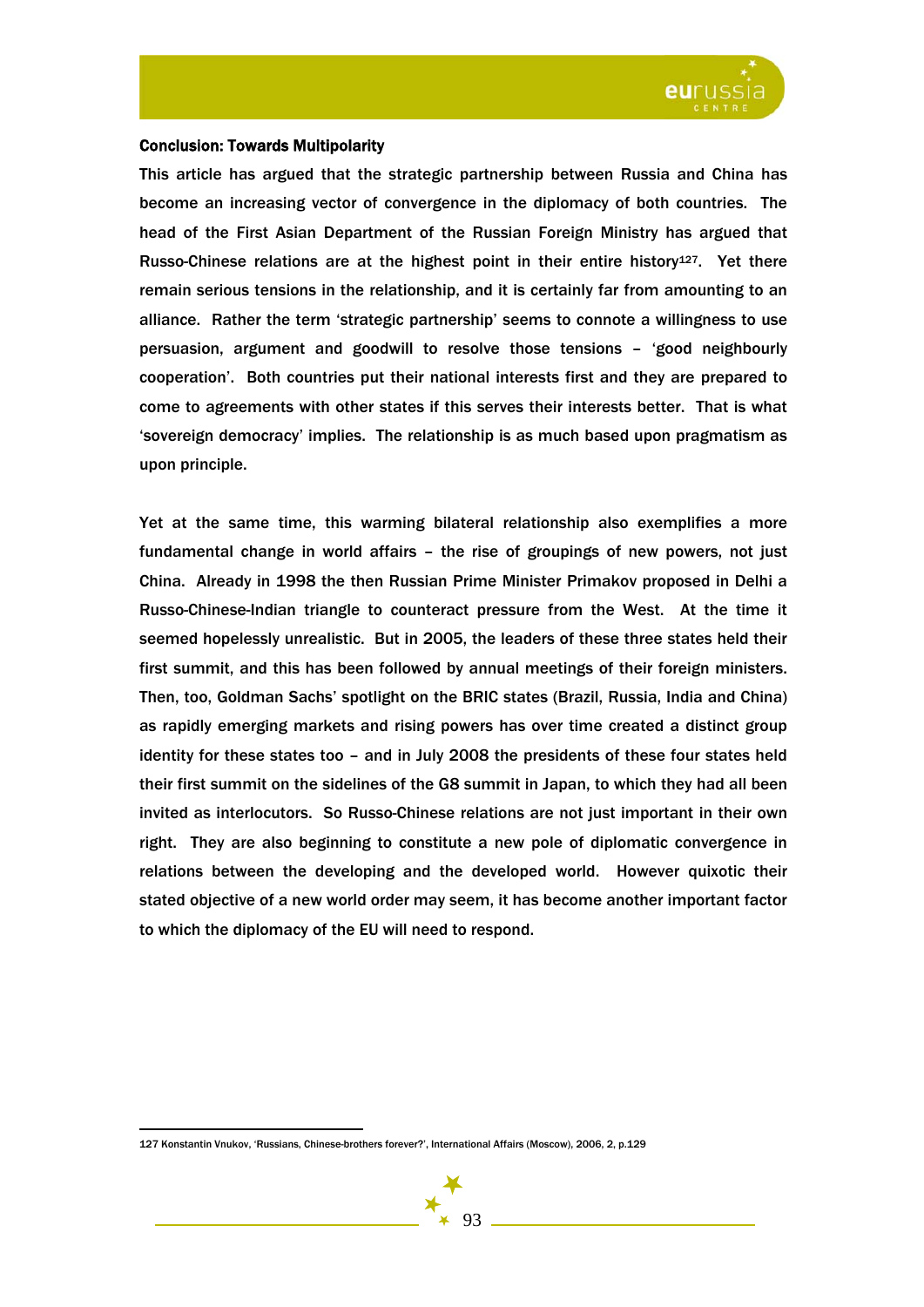

### Medvedev and the Future of Sino-Russian Relations

By

# Yu Bin

Professor and Director of East Asian Studies, Wittenberg University, USA

### Introduction

 $\overline{a}$ 

Perhaps more than anything else, Russian President Dmitry Medvedev's state visit to China on 23-24 May underscored the three "Ss" for the two nations: strategic partnership, stability and sustainability. It also means that Moscow and Beijing have managed to achieve policy stability and continuity through three leadership transitions: Yeltsin, Putin and Medvedev for Russia; Deng, Jiang and Hu for China.

What are the prospects for Russia's China policy under Medvedev? What are the areas of bilateral relations where cooperation is more than competition and vice versa? How does this relationship adapt to the ever changing domestic and international environment? One may also need to ask how 'strategic' the current 'strategic partnership' relations are. At the operational level, how will Moscow and Beijing continue and improve this 'best ever' relationship?

### How Strategic are Sino-Russian relations?

There has been a proliferation of the so-called 'strategic' relationship among nation states these days. China and Russia, for example, apply it to inter-state relations vital for their national interests.128 The West, particularly the United States, has been far more cautious in granting a 'strategic relationship', which is essentially a title reserved for intra-ally relations.129 While the Russian-Chinese definition of strategic relations is somewhat loose, it is largely a pragmatic approach to interact with one another on the basis of equality and with considerable freedom of action. According to a Chinese analyst recently, Beijing and Moscow conduct "strategic coordination without alliance and close relationship without excessive dependence". 130 What is essential is the absence of ideological factors and border disputes that constantly besieged the two

<sup>128</sup> Other nations, such as India and Pakistan, also adopt a similar definition. The European Union (EU), which is a non-military group, also elevated its relations with China as one of strategic partnership in 2005, see "Joint Statement" for the EU-China Summit, September 5, 2005, http://ec.europa.eu/external\_relations/china/summit\_0905/index.htm.

<sup>129</sup> Washington, for example, has so far been very unwilling to define US-China relations as strategic. Instead, it used 'Senior Dialogue' to engage in strategic dialogue with China.

<sup>130</sup> Cao Xin, "Russia into Post-Putin Era" [E luosi jinru hou pujin shiqi], Nafang Zhoumo [South China Weekend] October 10, 2007, http://www.infzm.com/content/5695.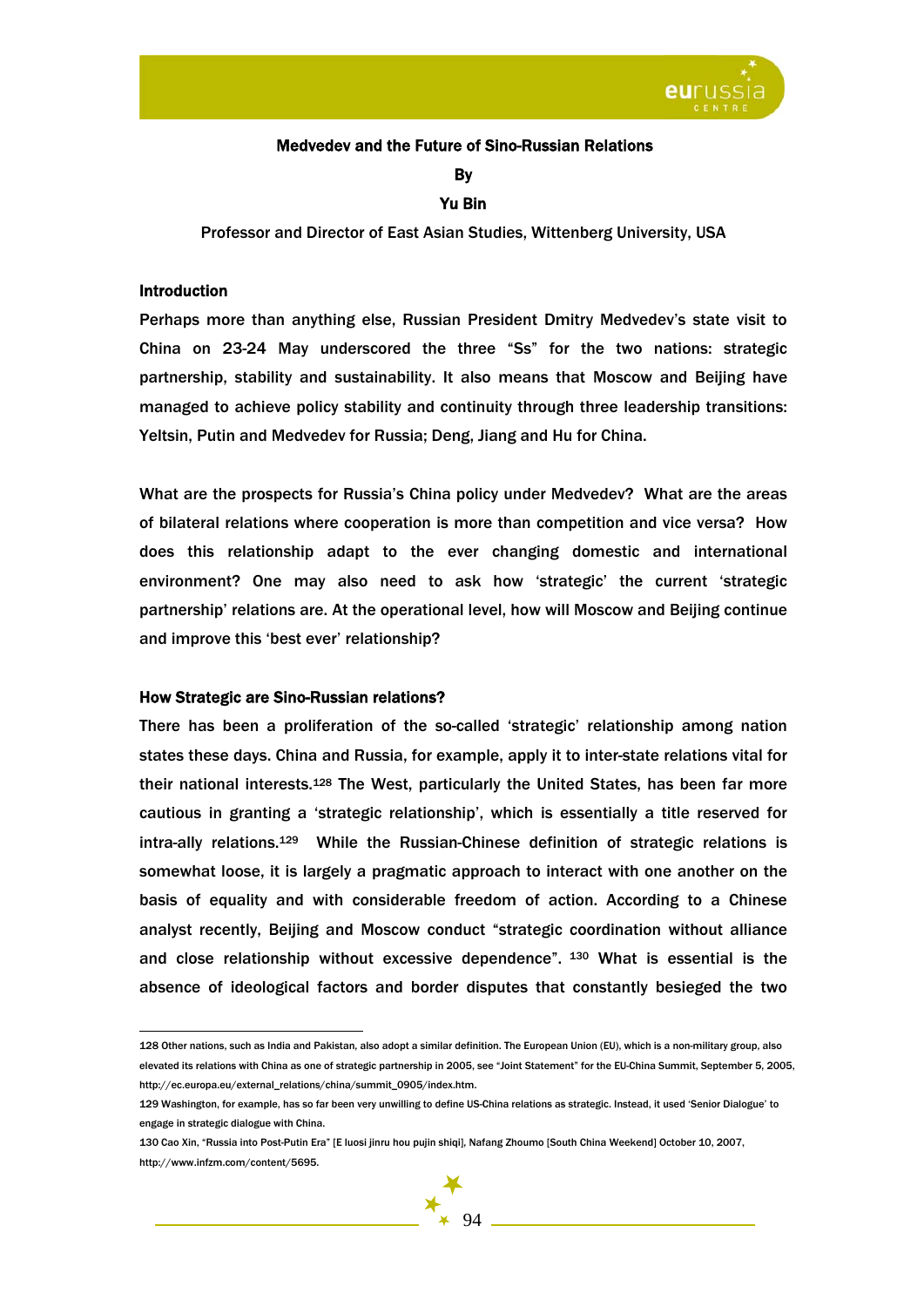

nations up to the early 1990s. Moreover, there is a willingness to develop the more cooperative aspects of their relationship, while managing those of disagreement and competition.

In contrast, the western version of a strategic relationship is usually confined within the alliance parameter, within which junior members of the alliance are expected to come to a consensus with the leading state (the US). Deviation from Washington is possible, but not encouraged. A typical case of this is the US fury over the French and German opposition to its 2003 Iraq invasion, hence the famous Rumsfeld dichotomy of the 'Old' versus 'New' Europe.131

Regardless of the 'best ever' official pronouncement or more cautious 'marriage-ofconvenience' depiction, the Sino-Russian strategic partnership since 1996 is essentially a normal and stable relationship. This is substantially different from their highly volatile relations of 'honeymoon' (1949-60) and hostility (1960-89). There was very little between the two, in which problems and disagreements were either ignored or allowed to explode.

By no means should the Sino-Russian strategic partnership relationship be idealised. At the operational level, it is a complex interactive process with elements of both cooperation and competition across all levels of bilateral relations. Because of the huge differences in their political, cultural, religious, and socio-economic development, their different perceptions of the same issue are actually natural if not desirable.

The complexities of their strategic relationship also mean Moscow and Beijing are interrelated through a multi-dimensional (political, diplomatic, economic, security and society) and multi-levelled (top leaders, governmental agencies and ordinary people) interface thanks to the broadening, deepening, and institutionalisation of bilateral contacts since the 1989 normalisation of relations. Within this interactive web, policy making and implementation may or may not lead to desirable outcomes. High-level trust and strategic cooperation, for example, may not preclude economic competition. Growing economic transactions frequently lead to more friction. Meanwhile, ordinary citizens do not know, let alone like, each other. It is within this context of their strategic



<sup>131</sup> BBC, "Outrage at 'old Europe' remarks", January 23, 2003, http://news.bbc.co.uk/2/hi/europe/2687403.stm.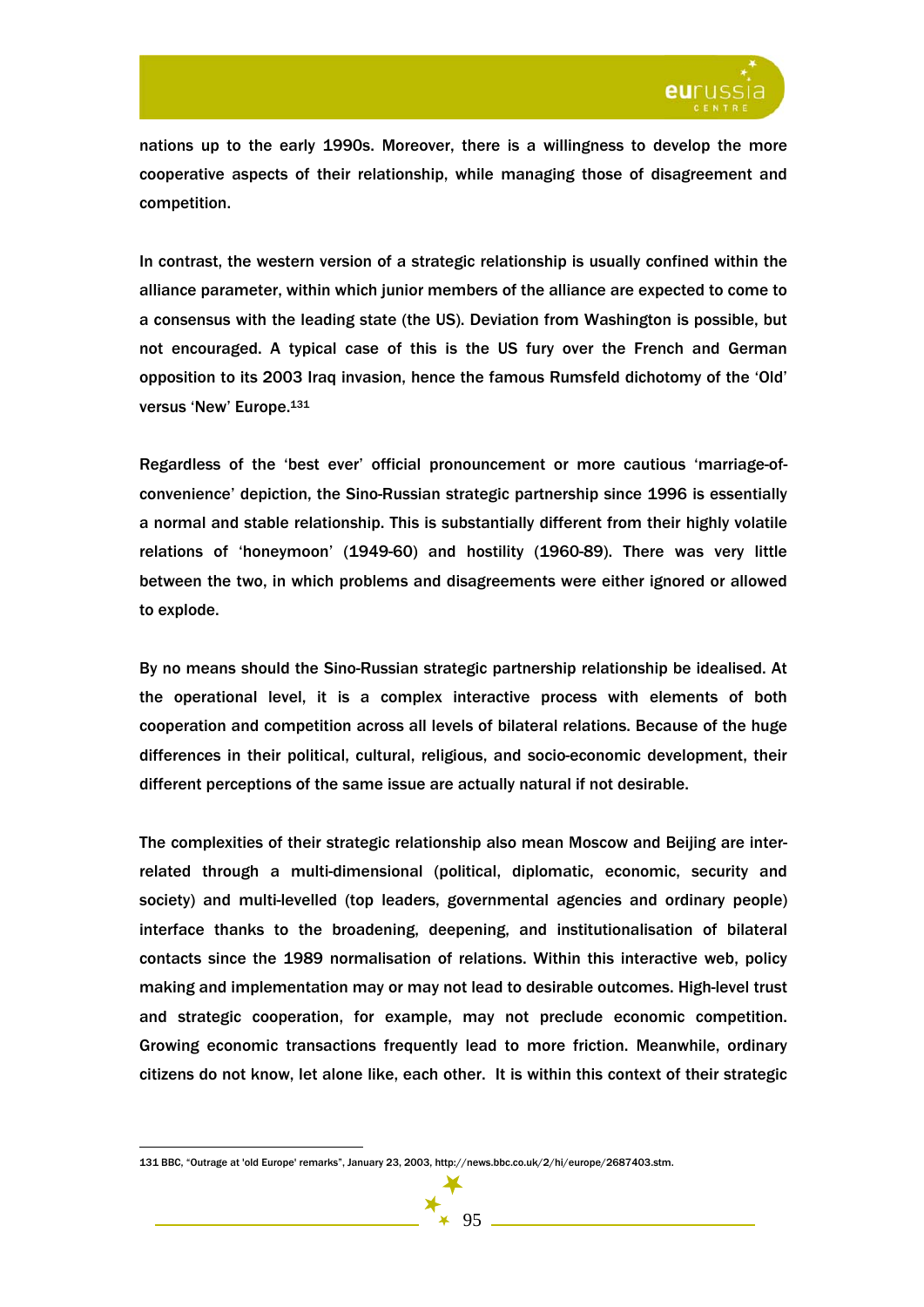

partnership relations—pragmatism, normalcy, and complexity—that the post-Putin Sino-Russian relations are examined below.

### Ordinariness and Extraordinariness of Medvedev's Visit

No matter how presidential Medvedev's appearance in Beijing was, his summit with his Chinese counterpart was widely discounted in the West as routine, insubstantial<sup>132</sup> and, of course, under Putin's ubiquitous shadow.133 This parallels a new trend in the West's Russia bashing, which has moved from mystifying Putin's 'soul'134 to minimising and even mocking his successor. The 'growing' conflict of interests between Russia and China – real or perceived – over various issues such as trade, energy and military sales is also said to be eroding the strategic partnership between the two Eurasian giants. $135$ 

Yet these assessments, among others, may touch on some technicalities of the Moscow-Beijing ties. They nonetheless miss some important aspects of the evolving, deepening, and broadening relations between the two largest nations on the Eurasian continent.

Perhaps more than anything else, Medvedev's two-day visit to China was to reaffirm continuity and stability of Russia's China policy under the new president, with or without Putin's influence. In the past eight years, China gained considerable experience in working with Putin when Medvedev served as head of Putin's 2000 presidential election campaign headquarters, as presidential chief of staff (2003-05), and deputy prime minister (2005-08). This time, the Chinese side would take a closer look at Medvedev as Russian president and how he and Putin coordinate policies toward Beijing. In the longer run, Medvedev would have to develop his own trademark and certain policy adjustments may be unavoidable. Before that happens, China does not want to be surprised.136 This was why China took the initiative to invite Medvedev as soon as he was officially elected president in March.

- http://www.nytimes.com/2008/05/31/world/europe/31france.html?\_r=1&ref=world&oref=slogin.
- 134 Adi Ignatius, "A Tsar Is Born", Person of the Year 2007, Time, Person of the Year, 4 December 2007,

136 China was quite surprised by Putin's succession arrangement.

<sup>132</sup> The visit may have contributed to the western assessment: no surprise, no breakthroughs, still no new large military contract, and no new paperwork for the long-talked Russian oil pipeline to China.

<sup>133</sup> Steven Erlanger, "Putin in Paris, not President but Presidential", New York Times, May 31, 2008,

www.time.com/time/specials/2007/personoftheyear/article/0,28804,1690753\_1690757\_1690766,00.html.<br>135 Jonathan Marcus, "Russian-Chinese message to US", BBC, May 23, 2008, http://news.bbc.co.uk/2/hi/asia-pacific/7417400.stm; (Chinese language program), "Fumian quandou buti: zhonguo meiti dui e zongtong fanghua baoxibubaoyou [Chinese media reports only good things about Russian president's visit]," May 29, 2008, www.6park.com/news/messages/83390.html.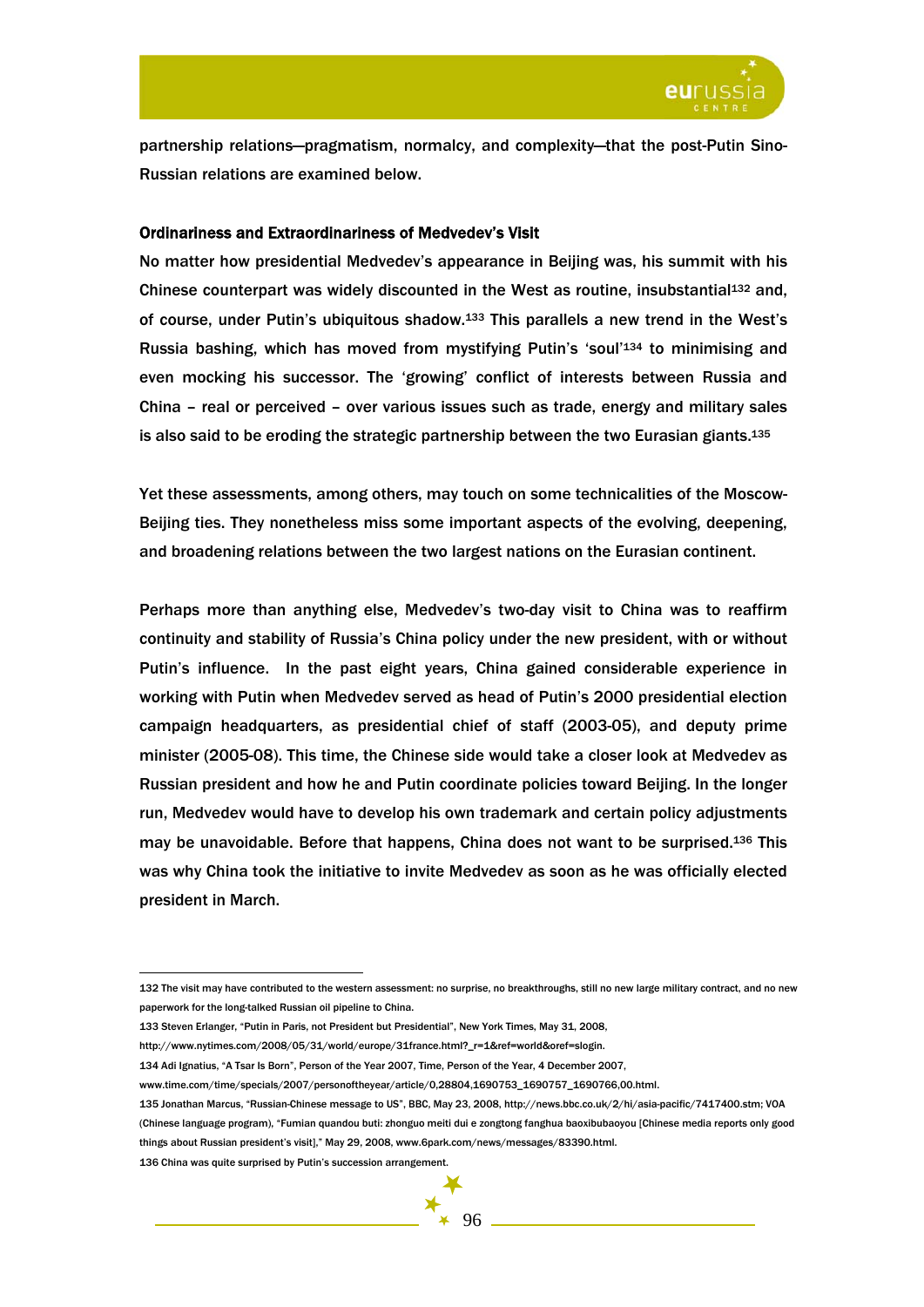

China was Medvedev's first foreign visit outside the Commonwealth of Independent States (CIS). He was the first foreign head of state to visit quake-ridden China. Russian military mounted the largest international relief effort in its history.137 A Russian rescue team was among the first to arrive in the quake area, and was the only foreign search team to find any survivors. Once in China, Medvedev authorised additional assistance (eight cargo planes for 250 tonnes of goods) to be sent there.138 Before leaving, Medvedev also suggested that Russia would host summer camps for dozens of Chinese children who had suffered from the devastating earthquake.139 The actual number of Chinese children going to Russia, however, quickly snowballed to over 1,000 as various Russian resort campuses competed to host Chinese children.140 The 'ordinariness' of Medvedev's first official visit to China as Russian president assumed some degree of 'extraordinariness'.

### Facing the World: Policy Convergence and Divergence

Medvedev's visit occurred at a time when Moscow and Beijing are faced with growing challenges from the West: a new round of NATO expansion and missile defence for Russia and mounting protectionism in the West and surging energy prices for China, not to mention Tibet and the Olympics. This led to the 'Joint Statement of the PRC and the Russian Federation on Major International Issues' signed by the two heads of state. The 11-point declaration stresses common perceptions and preferences between Moscow and Beijing ranging from the crucial role of the UN for peace, development, security, and anti-terror; the need for a more equal, fair and multipolar world; concerns for missile defence and space weaponisation; cooperation on environmental protection and energy; and negotiations and dialogue for regional issues such as the Korean nuclear crisis, Iran and Sudan.141

At the policy level, Beijing and Moscow have worked closely in soft landing regional crises such as Korea and Iran; co-sponsored a proposal for an international treaty to ban

http://world.people.com.cn/GB/14549/7285875.html.

<sup>137</sup> Yu Hongjian, Zhang Guangzheng and Zhang Xiaodong, "Weinan jian zhenqing: eluosi yuanzhu zhongguo kangzhen jiuzai [Crisis led to genuine friendship: Russia disaster relief assistance to China]" , People's Daily (Internect edition),

<sup>138</sup> Yu Hongjian, "He zhongguo renmin zhanzai yiqi [Standing by the Chinese people]", May 28, 2008, People's Daily (Internet edition); Itar-Tass, "Medvedev Orders More Humanitarian Aid To Quake-stricken China," May 24, 2008, cited from Foreign Broadcasting Information Service (FBIS hereafter).

<sup>139</sup> Itar-Tass, "Summer Camps In Sverdlovsk Region To Receive Chinese Children", May 29, 2008, FBIS; Itar-Tass, "China Children From Quake-hit Sichuan To Rehabilitate In Kemerovo", June 7, 2008, FBIS.

<sup>140</sup> Xinhua, "Russian President's Representative Visits Students From China's quake-Hit Sichuan Province", July 26, 2008, FBIS. 141 "Full Text of Joint Statement of the PRC and the Russian Federation on Major International Issues", May 23, 2008, People's Daily, http://politics.people.com.cn/GB/1026/7290647.html.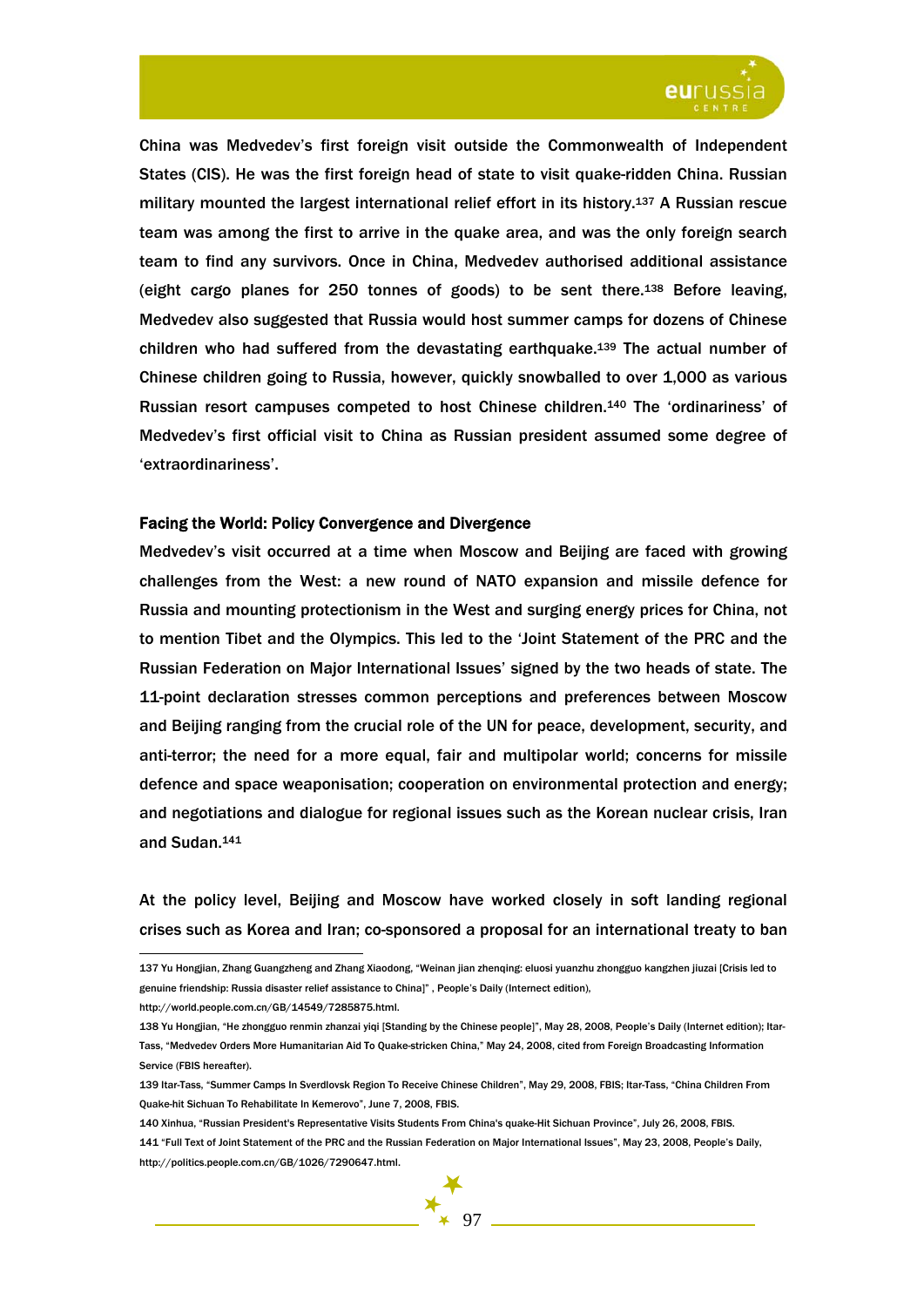

weapon deployment in outer space in Geneva in February 2008; extended their eighth round of foreign ministerial meetings with India to a four-party dialogue including Brazil in May 2008; and vetoed a British-sponsored UNSC bill to apply sanctions against Zimbabwe in July 2008.142

Not everything was synchronised between Moscow and Beijing. By the end of Putin's presidency, Russia's reaction to NATO expansion and missile defence in Europe had led to a series of confrontational responses from Russia, including the resumption of Russia's strategic bombers' routine patrols and military posturing in several near abroad areas. Beijing shares Russia's concerns, but may not want to see further deepening of the Russia-West breach to the point that it has to take sides.143 For the same reason, Beijing seems happy to see that the Shanghai Cooperation Organisation (SCO) remains as it is, i.e. a community of nations working for regional stability and economic development rather than an explicit counterforce to NATO or the US. Such a view also seems to be the consensus of most other members and observers of the SCO. Short of a steep deterioration in regional security, SCO members need working relations with Washington, and the West, as much as they need each other. This may explain how and why the SCO annual foreign ministerial meeting on 25 July in Dushanbe (Tajikistan) continued to uphold a moratorium on Iran's full SCO membership.144

# Medvedev's Westpolitik through Beijing

Medvedev's choice of China for his first foreign visit was significant in itself, as discussed earlier. In contrast, Putin chose Britain for his first foreign tour despite the Kremlin's announcement shortly after Yeltsin's resignation that Beijing would be the first trip abroad for Putin and despite China's repeated invitations from as early as 2000. Over time, however, Putin became increasingly aware of the 'Euro-Asian dimension'.145 This was quite different from the first few months of his presidency when he toyed with the 'hypothetical' idea of Russia joining NATO and when he 'confessed' to the visiting US

http://world.people.com.cn/GB/57507/7226820.html.

<sup>142</sup> Jiefang net, "zhong e foujue anlihui zhicai jinbabuwei caoan, yingmei biaoshi bu lijie [China and Russia vetoed UNSC draft to sanction Zimbabwe, U.S. and UK expressed disbelief]", cited from www.6park.com/news/messages/87718.html, July 12, 2008.

<sup>143</sup> Xu Hongfeng, "mei de wei jie fu shangtai hou jiangyao miandui de emei guanxi si da kunjing [Four dilemmas in Russian-US relations Medvedev will face after his inauguration as Russian president]", People's Daily [Internet edition], May 12, 2008,

<sup>144 &</sup>quot;Shanghai ministerial session ends in Tajikistan", Asia-Plus (Internet Version), July 25, 2008.

<sup>145</sup> Lubos Palata, "Russian Europe; Divided Europe Is Not an Equal Partner for Russia, To Our Own and Russia's Detriment" Lidovky.cz, June 30, 2008, FBIS.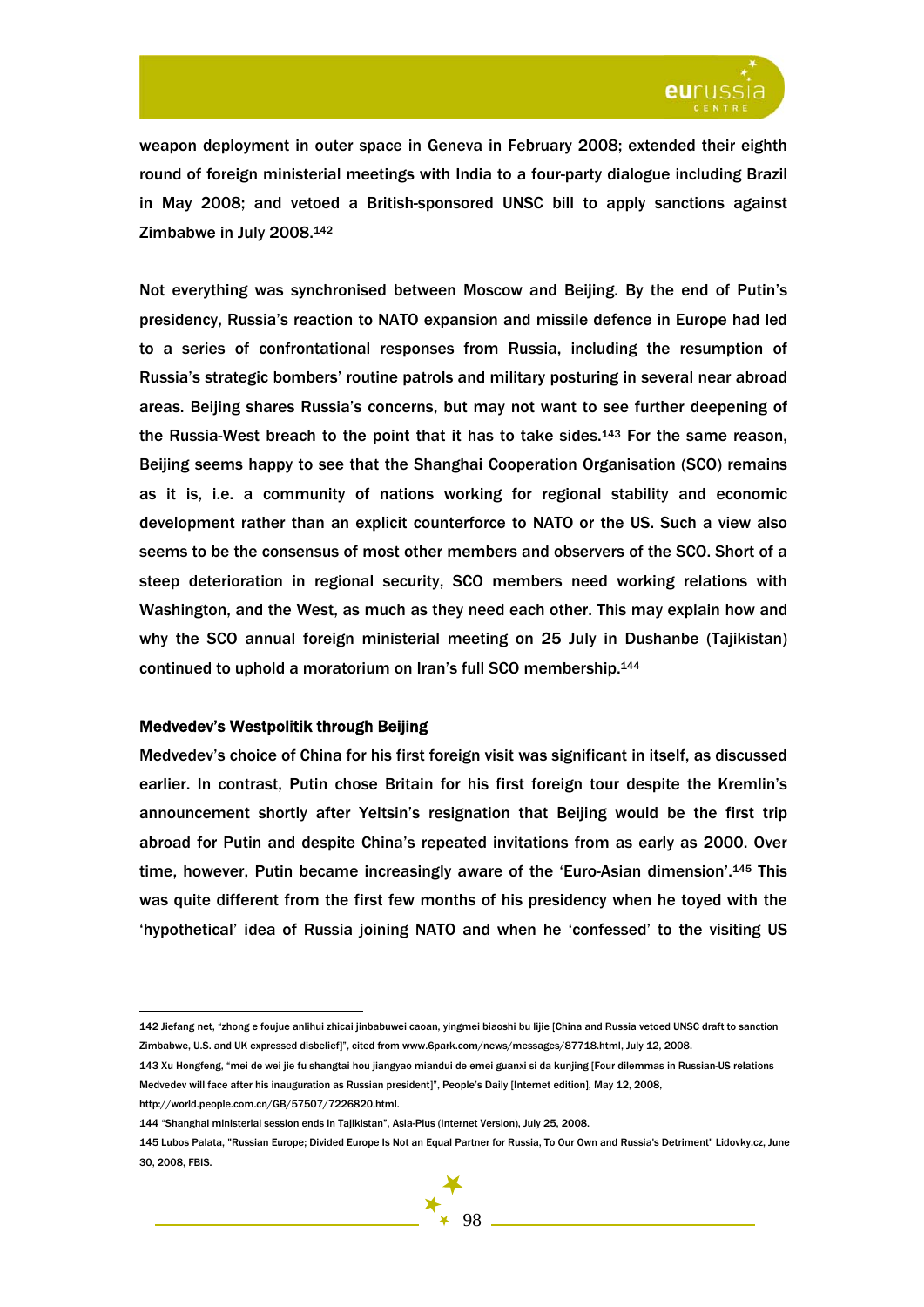

Secretary of State of his "European essence" and his Asian superficiality (practising judo and eating Chinese food).146

Medvedev's explicit Ostpolitik at the onset of his presidency was also the opposite of Yeltsin, who was obsessed with western style political democratisation and economic 'shock therapy'. Prior to his sudden exit from the Kremlin at the end of 1999, Yeltsin chose Beijing to remind the West of Russia's huge nuclear arsenal, in a manner more like "a recidivist Soviet premier", <sup>147</sup> In between, the father of the Russian Federation became progressively more disillusioned with the West.

It appears that the more Russia wants to be identified with the West, the less likely it will be. Both Yeltsin and Putin tried to plant Russia fully inside western civilisation, only to be dismayed by the persistent western policies ranging from NATO expansion, Kosovo, and missile defence, to 'colour revolutions'. At the end of their presidencies, both resorted to some high-profile strategic posturing, albeit Yeltsin's nuke roar was somewhat hollow.

Medvedev's China trip is, and perhaps should be, understood in the light of Russia's unrequited affection for the West. Indeed, ten days after his China visit, Medvedev unleashed in Berlin his grand blueprint for a Euro-Atlantic community from Vancouver to Vladivostok. Within this, Russia and Europe were said to share common roots, history, values and thinking.148 A month later, the Russian president again tossed around the same 'Medvedev doctrine' at the G8 summit in Japan. On the same day, however, US Secretary of State Rice and the Czech Republic signed the missile defence agreement, to Moscow's dismay.149

Medvedev's China detour has yet to promote his Westpolitik.

147 Michael Wines, "Yeltsin Waves Saber at West; His Premier Speaks Softly," New York Times, December 11, 1999,

<sup>146</sup> Yu Bin, "New Century, New Face, and China's 'Putin Puzzle,'" Comparative Connection, 1st Quarter 2000.

http://query.nytimes.com/gst/fullpage.html?res=9507E6DE1231F932A25751C1A96F958260.

<sup>148</sup> Dmetry Medvedev, "Statements on Major Issues," Speech at Meeting with German Political, Parliamentary and Civic Leaders, Berlin, June

<sup>5, 2008,</sup> Berlin, http://www.kremlin.ru/eng/speeches/2008/06/05/2203\_type82912type82914type84779\_202153.shtm.

<sup>149</sup> Anne Gearan, "US, Czech Republic sign defense agreement," AP, July 8, 2008,

http://ap.google.com/article/ALeqM5gL5oQoIDzcGtENsih2jr24j6DDMwD91Q1SIG1.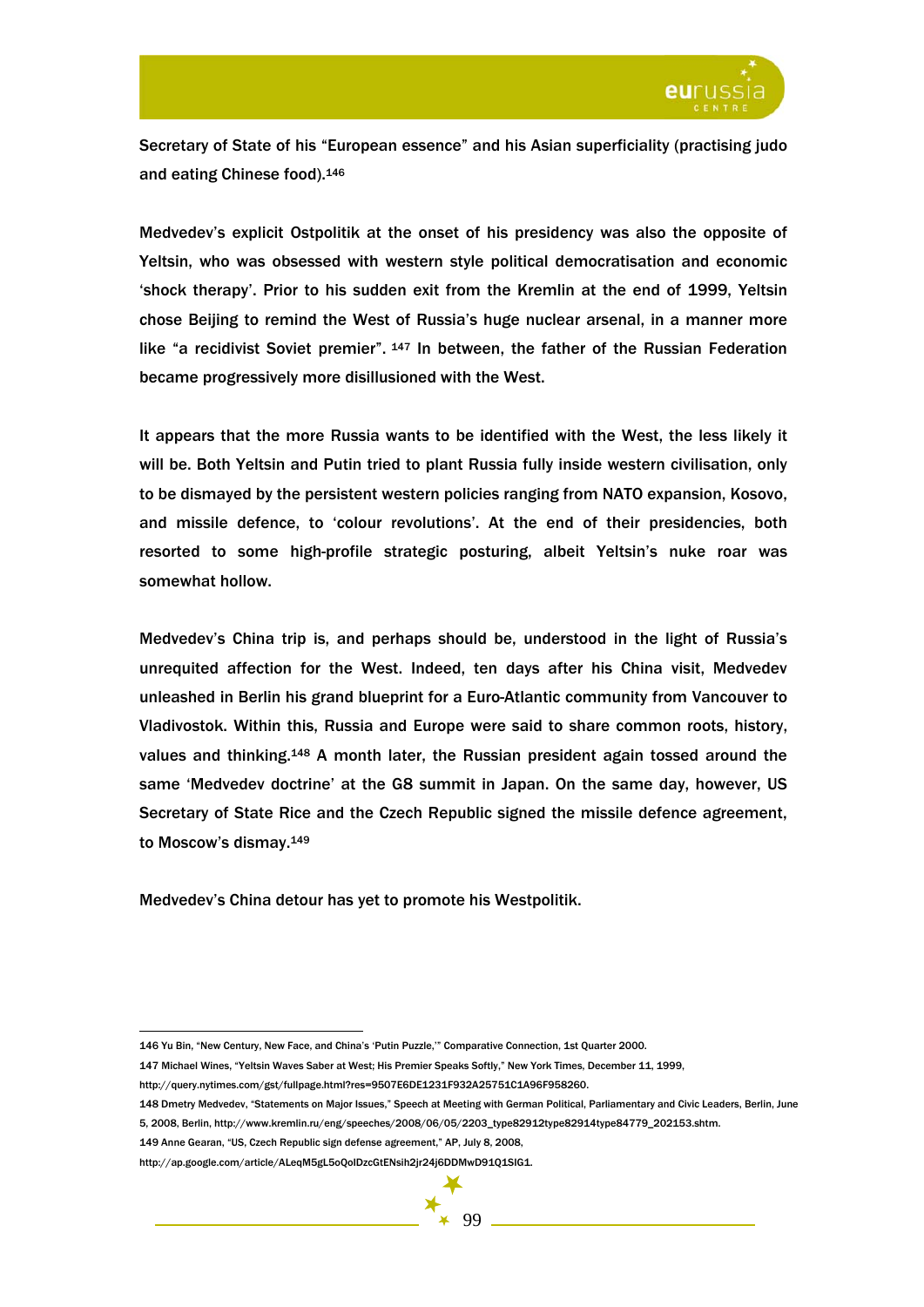

# The Future: China's 'Old Friend' and New Challenges

Russia's enduring identity as a Eurasian power is its strength as well as its burden. Such a dichotomy may cast limits on its relationship, either as friend or foe, with both the West and East. After nearly 60 years of relations with the former Soviet Union and its successor the Russia Federation, Chinese analysts seem to understand this well.<sup>150</sup>

Within the realm of feasibility, however, China has lost no time in stretching Medvedev's Orientalist temptation. Indeed, the new and young Russian president is perhaps quite unusual in that he became popular in China long before his Beijing summit in May 2008, thanks to his co-chairmanship of China's Russia Year (2006) and Russia's China Year (2007). He is described as China's 'old friend' despite his relatively young age and youthful face. As part of the China Year activities, Medvedev, then deputy prime minister, even spent an hour and half with Chinese *netizens* (internet surfers) from Moscow in February 2007. No top Chinese leader has ever done that for either the Chinese or the Russians. In the eyes of many Chinese, the young Russian president is indeed quite different from his predecessor in his 'taste' for Chinese culture. On many occasions, including his talk at Beijing University, Medvedev has demonstrated his knowledge and appreciation of Chinese culture and philosophy.151 Putin, in comparison, is more interested in Chinese Kung Fu.152

Partly because of the two 'national years', mutual understanding between ordinary Chinese and Russians has improved. A national survey by the Russian Public Opinion Study Centre in April 2008 – a month before China's earthquake – showed that ordinary Russians believe that China is the country with which Russia had the best relations.153 Separately, a poll in several major Chinese cities conducted by the Chinese Public Opinion Study Institute in Beijing for the same period indicated that more than 80% of Chinese believe relations between Russia and China are very good.154

<sup>150</sup> Xu Hongfeng, "Four dilemmas in Russian-US relations," op.cit., May 12, 2008; Wang Haiyun, "xi shiqi eluosi duihua zhengce de zouxiang ji shenhua liangguo guanxi de sikao [Current trends in Russia's China policy and how to deepen bilateral relations]," May 12, 2008, People's Daily [Internet edition], http://world.people.com.cn/GB/42032/7226448.html.

<sup>151</sup> Itar-Tass, "Medvedev Meets Chinese Students, Says He Loves Chinese Philosophy, Culture," May 24, 2008, FBIS.

<sup>152</sup> People's Daily Online: "'I've seen genuine Shaolin Kong Fu,' Putin," March 24, 2006.

<sup>153</sup> The poll showed that 23% of the respondents named China as the country with which Russia had the best relations. This was followed by 17% for Germany; 14% for Belarus; 6-9% for Kazakhstan, the U.S., India and France; 4% for the European Union; and 3% for Bulgaria and Japan. Interfax, "China Is Russia's Best Friend: Opinion Poll," May 8, 2008, FBIS.

<sup>154</sup> Itar-Tass, "Over 80 Per Cent of Chinese Believe Relations With Russia Very Good," May 16, 2008, FBIS.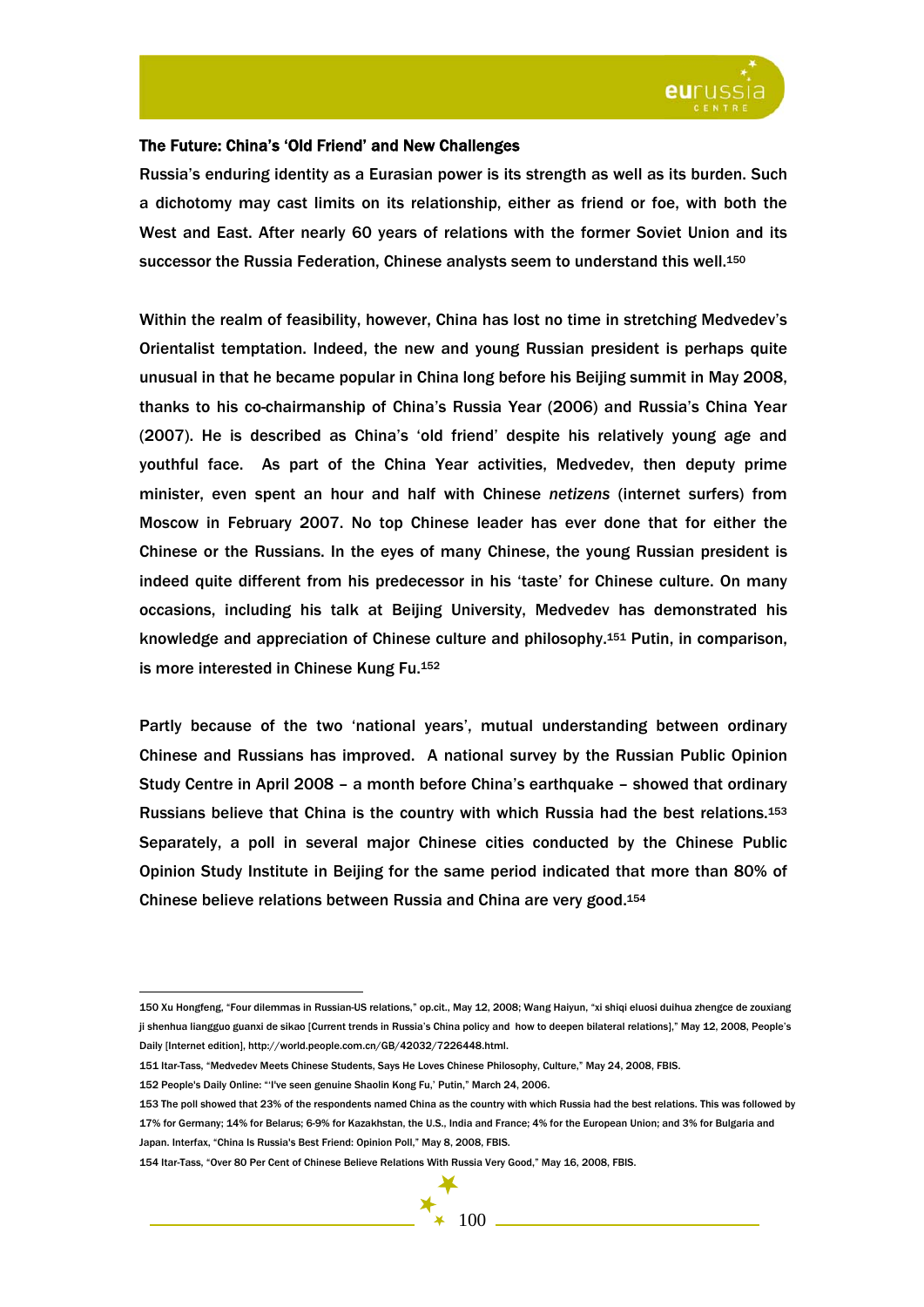

### **Conclusions**

The more positive mutual perceptions are occurring at a time when Russia and China are faced with several major bottlenecks in their bilateral relations. Under President Putin, frequent high-level interactions did not lead to more tangible economic gains. In 1994, former President Yeltsin tossed around the idea of building an oil pipeline to China. To date, the world's emerging manufacturing giant (China) and energy superpower (Russia) are still talking. Meanwhile, Russia is perhaps one of the few western nations that benefits from current high energy prices. Ironically, Russia's declining manufacturing capability and reluctance to become China's raw material supplier have led to its first trade deficit with China (\$8 billion in 2007) since the collapse of the Soviet Union.

Even the once thriving Russian military sales to China have come to a standstill. Perhaps the time has passed for China to purchase large quantities of Russian air and naval armaments, largely based on Soviet R&D, unless Moscow is willing to elevate China to the level of India in military sales and technology transfer.155 Without large-scale military sales to China, the structural trade problem – meaning Russia as a raw material supplier to China – may not be easily resolved given the growing structural difference between China's manufacturing capability and Russia's raw-material based recovery.

These issues or bottlenecks, among others, are far from desirable for Russia and China, although none of them has spilled over to other issues or become politicised thanks to the thickening of the web of connections and institutionalisation of various governmental contacts. However, their existence and extent are not in the interests of Russia and China. Working on them with China requires patience, perceptiveness, and pragmatism. Medvedev's presidency seems to provide an opportunity.

101

<sup>155</sup> Wang Haiyun, "Current trends," op.cit.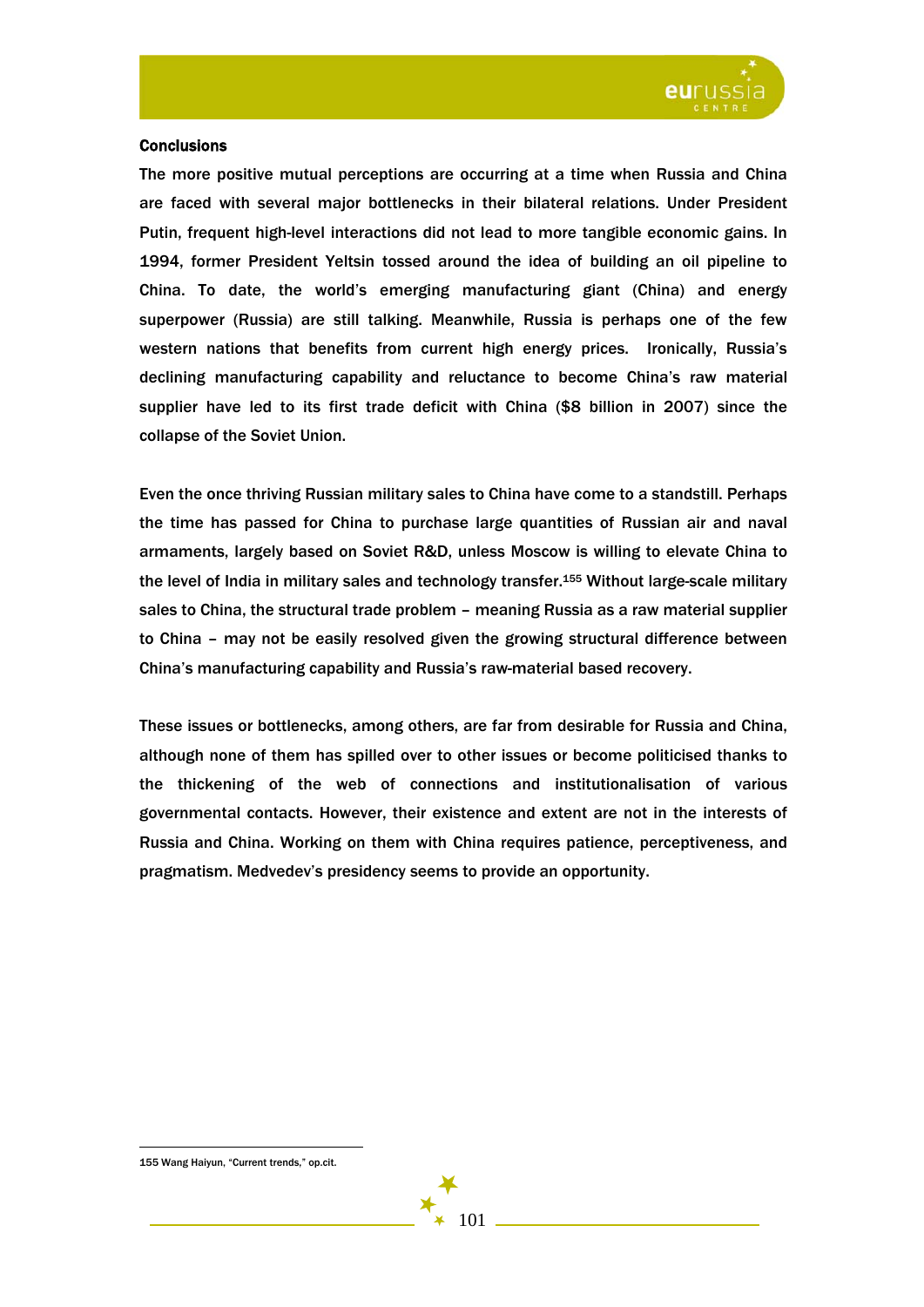

# Russia and the US: The Kabuki Dancing Over? By

# Andrei Zagorski

Senior Research Fellow at Moscow State Institute for International Affairs, (MGIMO)

# Introduction - Putin's Legacy

In spring 2008, while preparing to pass over the presidential duties to his designated successor Dmitry Medvedev, Vladimir Putin was expected to make his choices on the future direction of Russian policy towards the US and NATO. One choice was to continue the tough rhetoric and further pursue the Russian demands put forward most boldly on 10 February 2007 in his statement at the Munich international security conference.156 This revealed Moscow's anger at a number of developments in US policy.

First and foremost, Moscow made clear that it was not to be expected to tolerate or accept possible further NATO expansion into post-Soviet space. The particular issue at stake was the preparation to grant the NATO Membership Action Plan (MAP) to either Ukraine, Georgia, or both. Second, Moscow voiced its opposition to the US plans to deploy components of its global ballistic defence in the Czech Republic and Poland. It insisted that any ballistic defence in Europe should either be developed as a joint venture with Russia, or not at all. Third, Moscow moved on to withdraw from the European arms control regime established by the 1990 Treaty on Conventional Forces in Europe (CFE) by threatening to suspend its implementation unless the US and NATO ratified the amended version of the Treaty and ensured that the new members of the Alliance not yet party to the CFE (the three Baltic States, Slovenia, and later Croatia and Albania) acceded to it. Pointing to US plans to deploy forces in Bulgaria and Romania, and to deploy ballistic defence systems in Europe, Moscow insisted that even the amended CFE Treaty no longer reflected realities on the ground and was subject to renegotiation.

The Russian government came back to its desiderata from the mid 1990s when the CFE Treaty change was negotiated. It sought to re-establish straitjacketing collective limits on allied forces in Europe no matter how large they might grow. At the same time, it tried to remove any restrictions on the deployment of Russian heavy weapons



<sup>156</sup> http://www.president.kremlin.ru/text/appears/2007/02/118109.shtml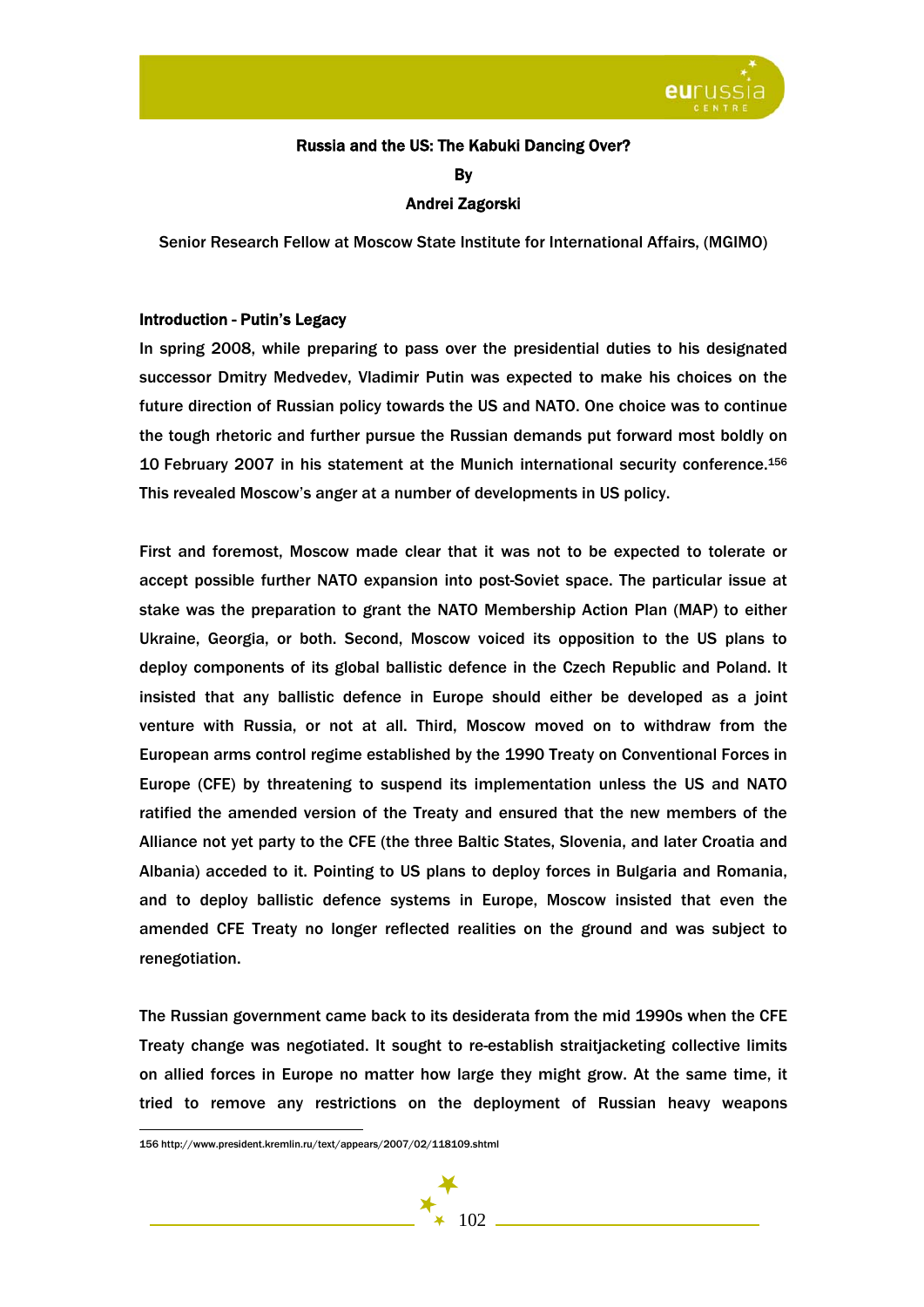

renegotiated and increased twice in the 1990s. Moscow sought to abolish altogether CFE restrictions on its deployments, particularly in the Caucasus.

Besides the three issues at the forefront – NATO enlargement, European ballistic defence and the CFE – Russia-US relations were continuously complicated by the dispute about the fate of the earlier arms control arrangements, particularly that of the START-1 agreement expiring in 2009. If it was not replaced by a similar regime, the end of bilateral nuclear arms control would also mean a dramatic cut in mutual transparency of the nuclear postures of both the US and the Russian Federation. This is particularly true since the 2002 US-Russian Treaty further reducing offensive nuclear arms does not provide for any transparency or verification measures.

In Munich and its aftermath, Putin did not shy away from raising the prospect of a new arms race should the US ignore the concerns raised by Moscow. The Russian military, as well as the defence and security community, publicly discussed the policy option of targeting the deployment sites of the US missile defences in Poland and the Czech Republic. Putin admitted that even Ukraine might become a target for Russian missiles once it joined NATO. A discussion was triggered in Russia on what other arms control instruments Russia would be ready to withdraw from. Apart from the CFE and START-1, the INF (the 1980s agreement banning Russian and American medium and shorter range nuclear missiles) and the Open Skies regimes appeared to have been put forward for debate.

The new old arms control versus arms race agenda seemed to increasingly overwhelm the US-Russia agenda overshadowing areas of relative concord and cooperation, such as dealing with the Iranian and North Korean nuclear dossiers, or addressing the new security challenges, such as transnational terrorist activities. Afghanistan seemed to remain one of the few places with an obvious coincidence of Russian and American interests but, apparently, it was not important enough to put aside the mounting controversies over other business.

Putin's other choice was to scale down the rhetoric of his last year in presidential office and seek a compromise to make it easier for Medvedev to repair the Russian-US relationship without risking being accused of abandoning continuity in the pursuit of Russian foreign policy. This choice implied scaling down the rhetoric over NATO enlargement, seeking a cooperative compromise on the issue of ballistic defence in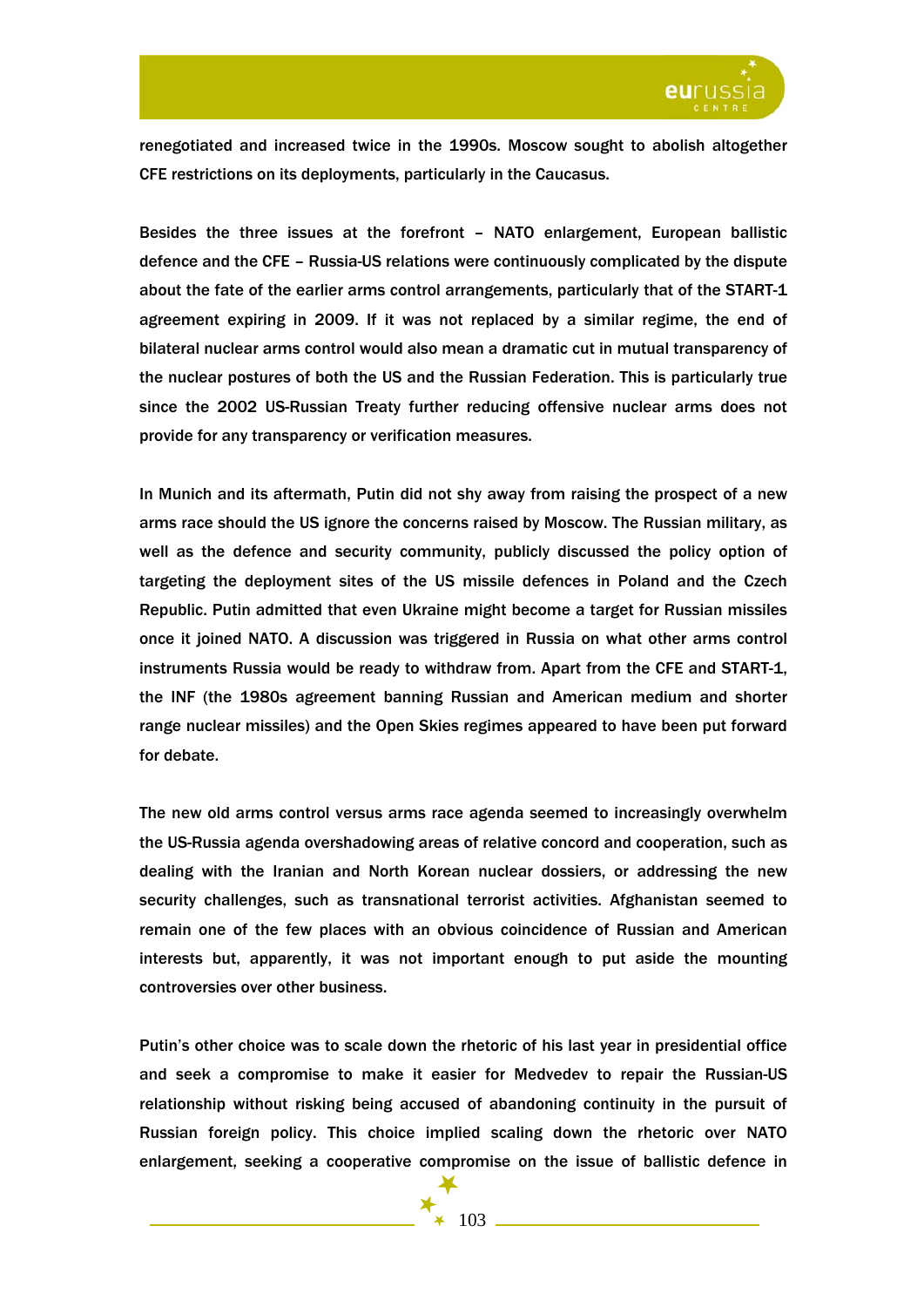

Europe, and returning to the CFE while picking up the discussion over the issues raised by Moscow, as suggested by the NATO countries in autumn 2007.

Spring 2008 offered Putin an opportunity to make his last choices on Russia-US relations. For the first time, except for the 2002 Russia-NATO summit in Italy which launched the new Russia-NATO Council, he decided to accept the invitation to go to Bucharest early in April on the occasion of the North Atlantic Council meeting at the level of the heads of states and government and to attend the Russia-NATO Council summit. This trip was followed by a bilateral meeting between Putin and the outgoing US President George W. Bush in the former's southern residence near Sochi on 6 April 2008.

It is not clear whether Putin believed he could bind the American president with a last minute accord. It was, however, the very last opportunity to improve the bilateral dialogue before an inevitable interval arrived with the political transition in Russia and the elections in the US. However, if Putin had expected to extract concessions, developments proved he was wrong.

The Bucharest NATO Council meeting demonstrated the solidarity of the alliance which, a year earlier, had seemed increasingly split over the issues raised by Moscow. The decisions taken in Bucharest and prior to the meeting could only be seen in Moscow as heralding the failure of Putin's Munich strategy to play hard ball with the US and NATO. Although Moscow was able to claim a tactical victory over the US after NATO failed to grant MAP to Ukraine and Georgia, the alliance unequivocally committed itself to an open door policy towards both countries while explicitly offering them membership in the future. The NATO summit endorsed the US ballistic defence posture in Europe,<sup>157</sup> thus putting an end to Moscow's hope of being able to stop deployment in the Czech Republic and Poland due to a split within the alliance. Last but not least, on 28 March the NATO countries issued their consensual response offering Russia a cooperative

<sup>157 &</sup>quot;Ballistic missile proliferation poses an increasing threat to Allies' forces, territory and populations. Missile defence forms part of a broader response to counter this threat. We therefore recognise the substantial contribution to the protection of Allies from long range ballistic missiles to be provided by the planned deployment of European based United States missile defence assets. We are exploring ways to link this capability with current NATO missile defence efforts as a way to ensure that it would be an integral part of any future NATO wide missile defence architecture. Bearing in mind the principle of the indivisibility of Allied security as well as NATO solidarity, we task the Council in Permanent Session to develop options for a comprehensive missile defence architecture to extend coverage to all Allied territory and populations not otherwise covered by the United States system for review at our 2009 Summit, to inform any future political decision." See: Figure 37 of the Bucharest Summit Declaration of April 3, 2008 available at: http://www.nato.int/docu/pr/2008/p08-049e.html.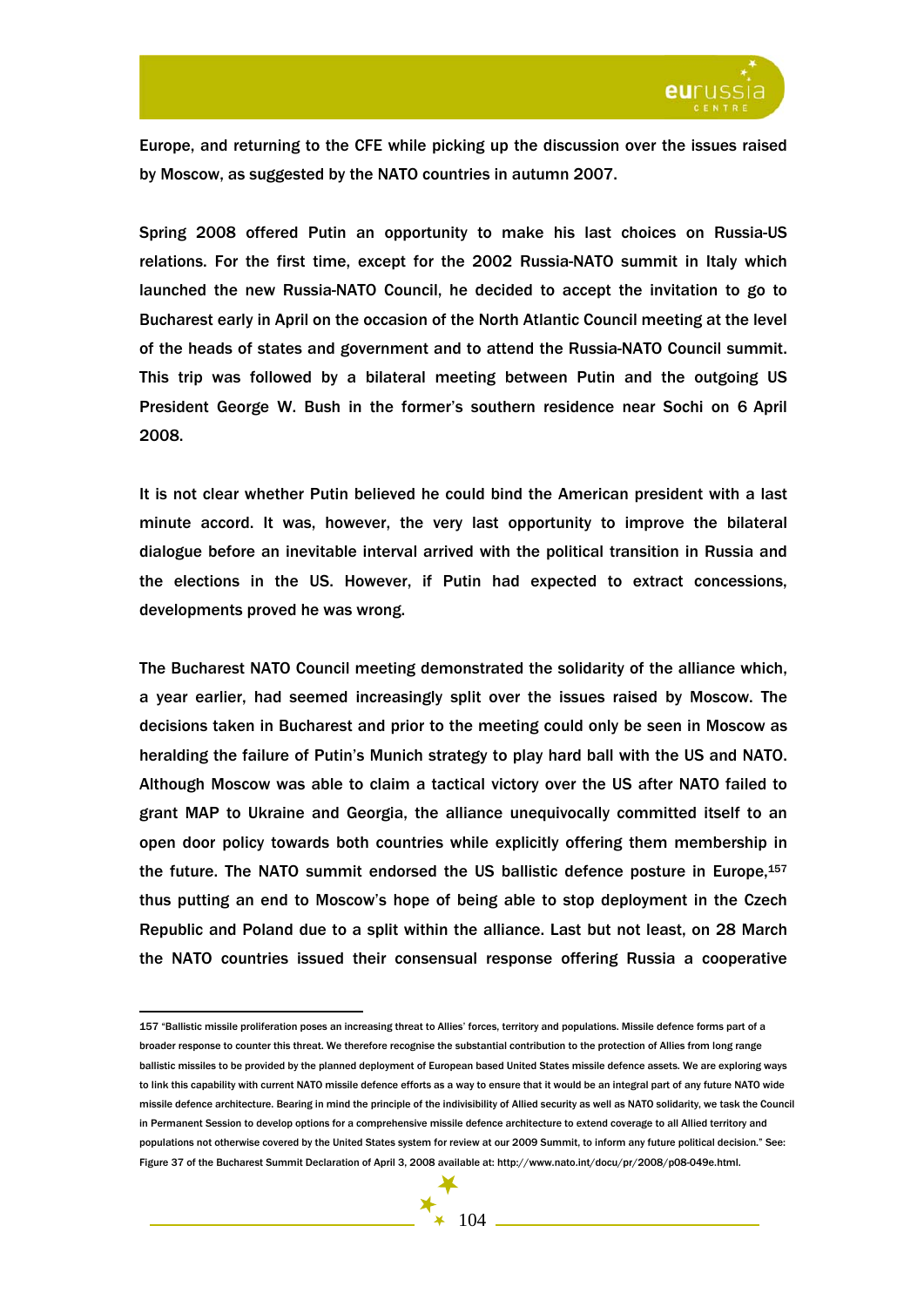

approach to resolve the dispute over the CFE, provided Moscow returned to the regime after suspending it in December 2007.

George W. Bush went to Sochi to see Putin and president elect Medvedev with the backing of his allies. For that reason, not much progress was expected from the meeting unless Putin had decided to scale down the Cold War rhetoric and embark on the road of compromise. At the end of the Sochi meeting, Putin had obviously not decided whether to change his approach or not and to pass the ball to Medvedev. Putin and Bush agreed to disagree on all issues of controversy and to intensify dialogue in the following months. The few issues of progress included the readiness of Moscow to drop its demand that the US abandon plans to deploy ballistic defence assets in Europe pending an agreement to make the new deployments transparent for Russia.

Bush and Putin also launched moves allowing the US and Russia to cooperate in the nuclear field. Both had initialled the agreement in June 2007 and, apparently, the Bush administration sought to please Moscow with the progress it believed was important for Russia's nuclear industry. In May 2008, Bush finally passed the agreement to Congress for ratification.

Otherwise, Putin and Bush only managed to table an approximately seven-page long inventory of the issues on the agenda of Russia-US relations. These range from arms control and non-proliferation to nuclear safety and trade. There was little expectation, however, of significant progress on any of these any time soon. The US administration was not eager to commit Bush's successor, nor did Moscow seek to put pressure on Bush. Thus, the last official Putin-Bush meeting in Sochi, produced no breakthrough and opened a lengthy interval in Russian-US relations that will last at least to mid 2009 to allow the new American president to complete his policy review process. Putin's reluctance to make choices left little room for Medvedev to seek to identify his US policy before the new president takes office. The bilateral relationship, however, reached a fragile state from which it could either improve, or further deteriorate.

# End of Kabuki dancing

After Putin and Bush had failed to define a common approach on the major issues in dispute, Medvedev had little room for manoeuvre and was obviously doomed to follow the path of making no final choices. Admittedly, it is debatable whether he was at all inclined to take a different course. Right after the Sochi meeting, it was obvious that no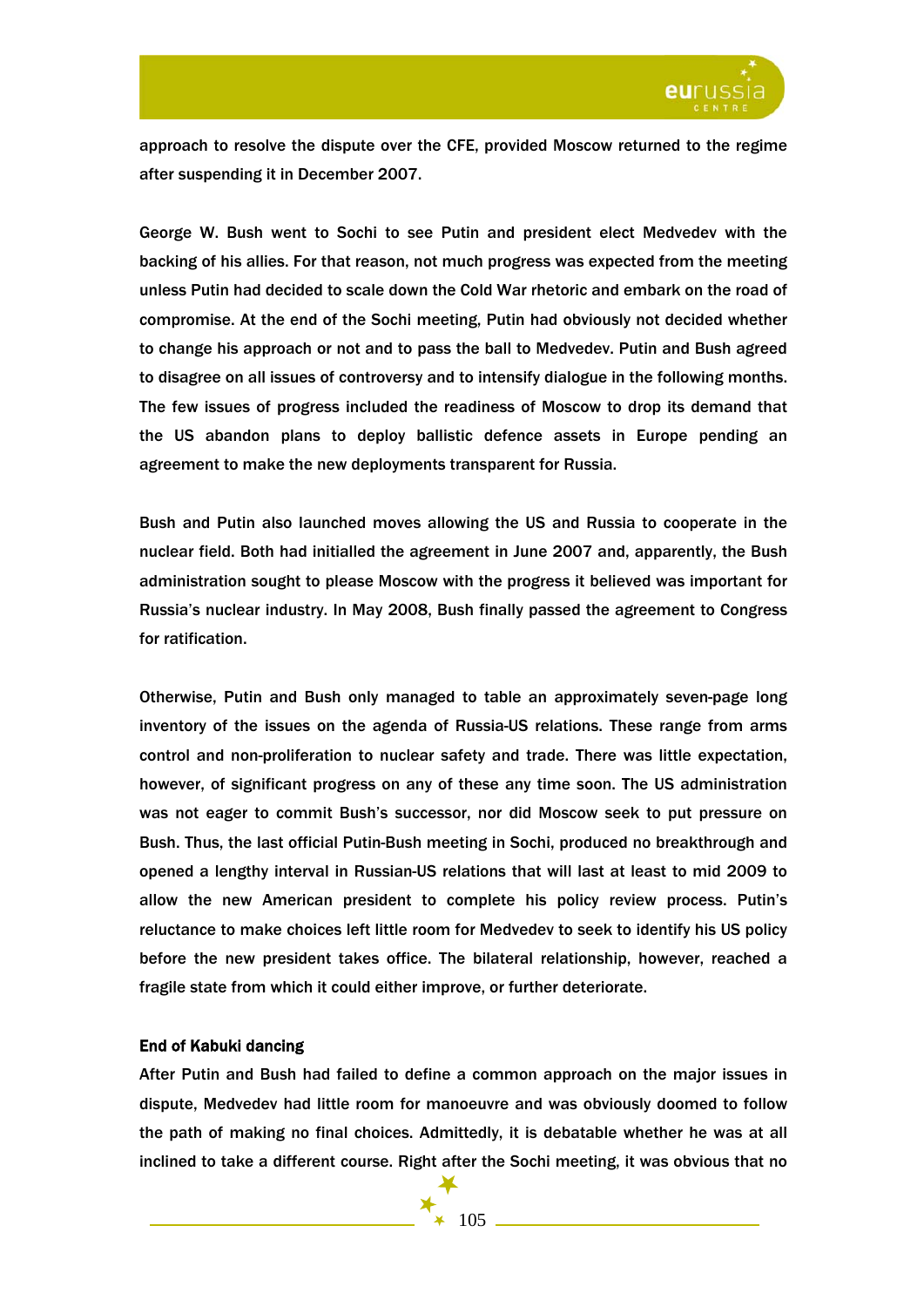

major shift in bilateral relations was to be expected until the end of Bush's term in office. It remained open whether, and when, a more constructive dialogue could be resumed under a new US president. But the Moscow political class became increasingly concerned with the criticism of Russia voiced by both major contestants in the American presidential race.

Being designated to become president by Putin's power group (and himself part of this group), Medvedev lacked any distinct domestic constituencies which could provide him with a power base. Once in office, he sought to compensate for this disadvantage. He did so, first and foremost, by seeking to engage the business community in Russia and has so far abstained from departing from continuity, especially on foreign and security policy, in order not to risk ruining the political consensus which made his election possible.

After the inertia of Sochi, Russian diplomacy under Medvedev continued seeking to formalise the promise to make the ballistic defence deployments in Europe transparent for Moscow. The task, however, proved difficult since both Prague and Warsaw were reluctant to admit any permanent presence of Russian inspectors at the deployment sites on their soil. They also sought reciprocal inspection arrangements. Poland, in particular, appeared eager to obtain the right to inspect Russian military facilities in the Kaliningrad region – an area of special concern to Poland after the suspension of the CFE by Moscow.

All in all, during Medvedev's first months in office, both sides proved extremely reluctant to make the first move towards a compromise on any issue. This produced a moment in the bilateral relations which some observers called "Kabuki dancing". Both sides would present their views on the issues at stake, but would not take a step towards the other while playing a game of nerves and waiting for the other to make the first move. Since Washington was not expected to take a quick initiative, Medvedev contented himself with purely protocol meetings with Bush, such as at the G8 Summit in Japan in July 2008. Sticking to continuity in foreign policy, he showed that Moscow was ready to wait as long as it took the US to move on the issues important to Russia. While doing so, he did not hesitate to warn the US that it would have a price to pay for pressing ahead with any controversial project, such as offering NATO membership to Georgia or Ukraine, or finalising ballistic defence deployment agreements with Poland without having satisfied Moscow's demands.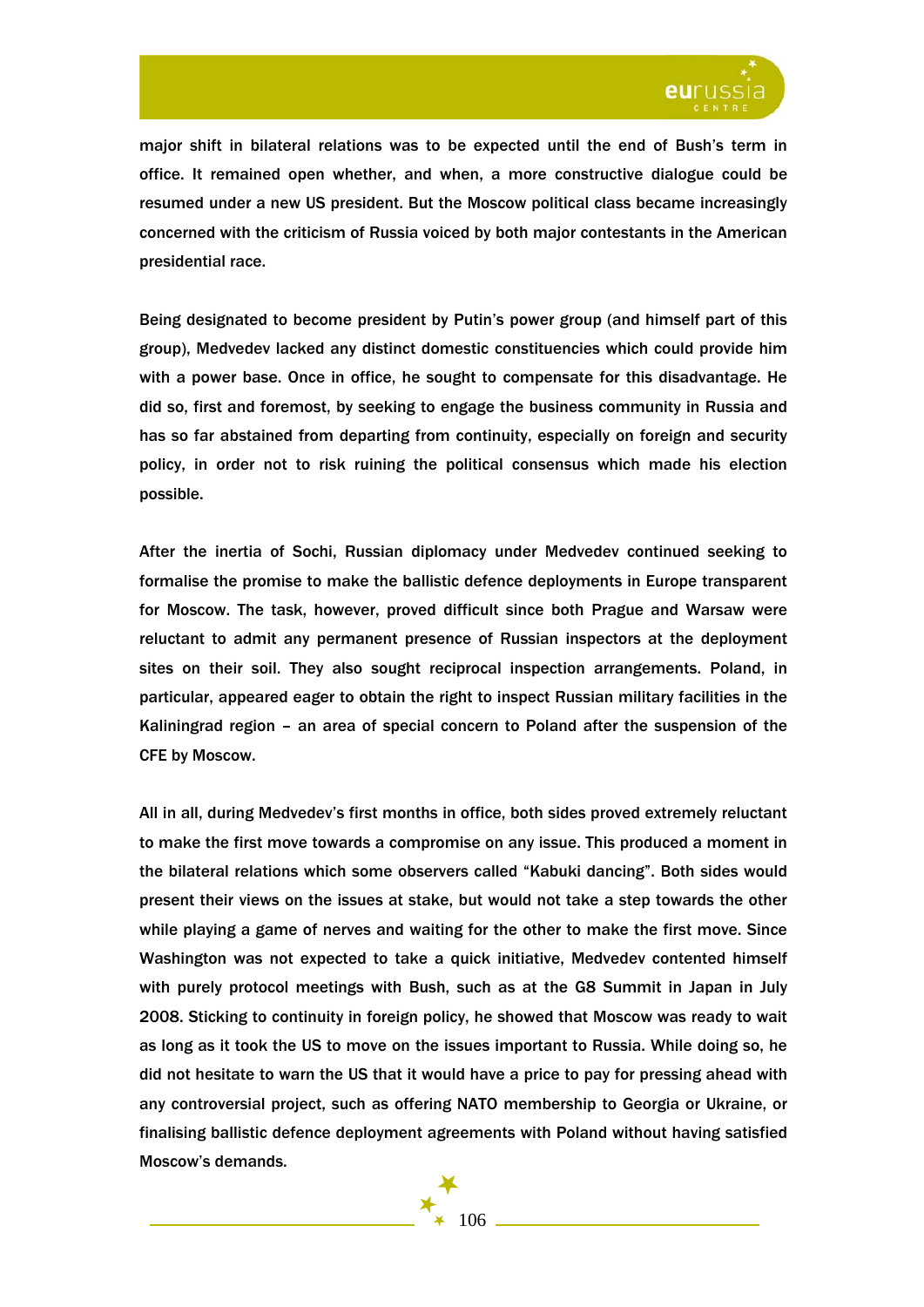

Since May 2008 when Medvedev became president, the escalating conflict with Georgia became a growing issue on the Russian-US agenda. This trend became clear particularly after Moscow had lifted all sanctions on the breakaway republic of Abkhazia and proceeded with a *de facto* recognition of the South Ossetian and Abkhazian authorities in April 2006. Reportedly, the mounting crisis in the South Caucasus became the subject of the first official phone conversation between Medvedev and Bush when the latter called the new Russian president to congratulate him on his inauguration.

Becoming increasingly concerned with the mounting anti-Russian rhetoric voiced by the leading candidates for the US presidency, McCain and Obama, in the summer of 2008, anonymous senior government officials in Moscow threatened to put on hold further dialogue between Russia and the US should Washington not explicitly refrain from seeking to "interfere with domestic Russian developments". They maintained Moscow could afford such a freeze since the Russian Federation was allegedly becoming less and less interdependent with the US on both trade and security issues. Within the expert community, concerns over the status of Russia-US relations went so far as to suggest that any Polish-American agreement on ballistic defence deployment could trigger a stronger response from Moscow leading to further cuts in arms control arrangements and/or to withdrawal of Moscow's cooperation on the Iranian nuclear dossier.

Moscow's assertiveness grew over summer 2008 after the sub-prime crisis and expected recession of the US economy. Both were largely interpreted within Russian political discourse as a sign of the beginning of US decline. In some statements, Medvedev stopped just short of stating that western civilisation in general was in decline.

The fragile state of the Russian-US relationship could either gradually improve or quickly deteriorate. It took the second route in August 2008 with Russia's intervention in the Georgian-South Ossetian hostilities. After Moscow had not only repelled the Georgian offensive into Ossetia, but had expanded the intervention into Abkhazia and Georgia proper and recognised the independence of both Georgian break away entities, Russian-US relations openly deteriorated and reached their lowest point in the past two decades.

The fall out of the August 2008 crisis has so far been limited to some symbolic gestures not immediately touching on the core of the bilateral security relationship. Voices in the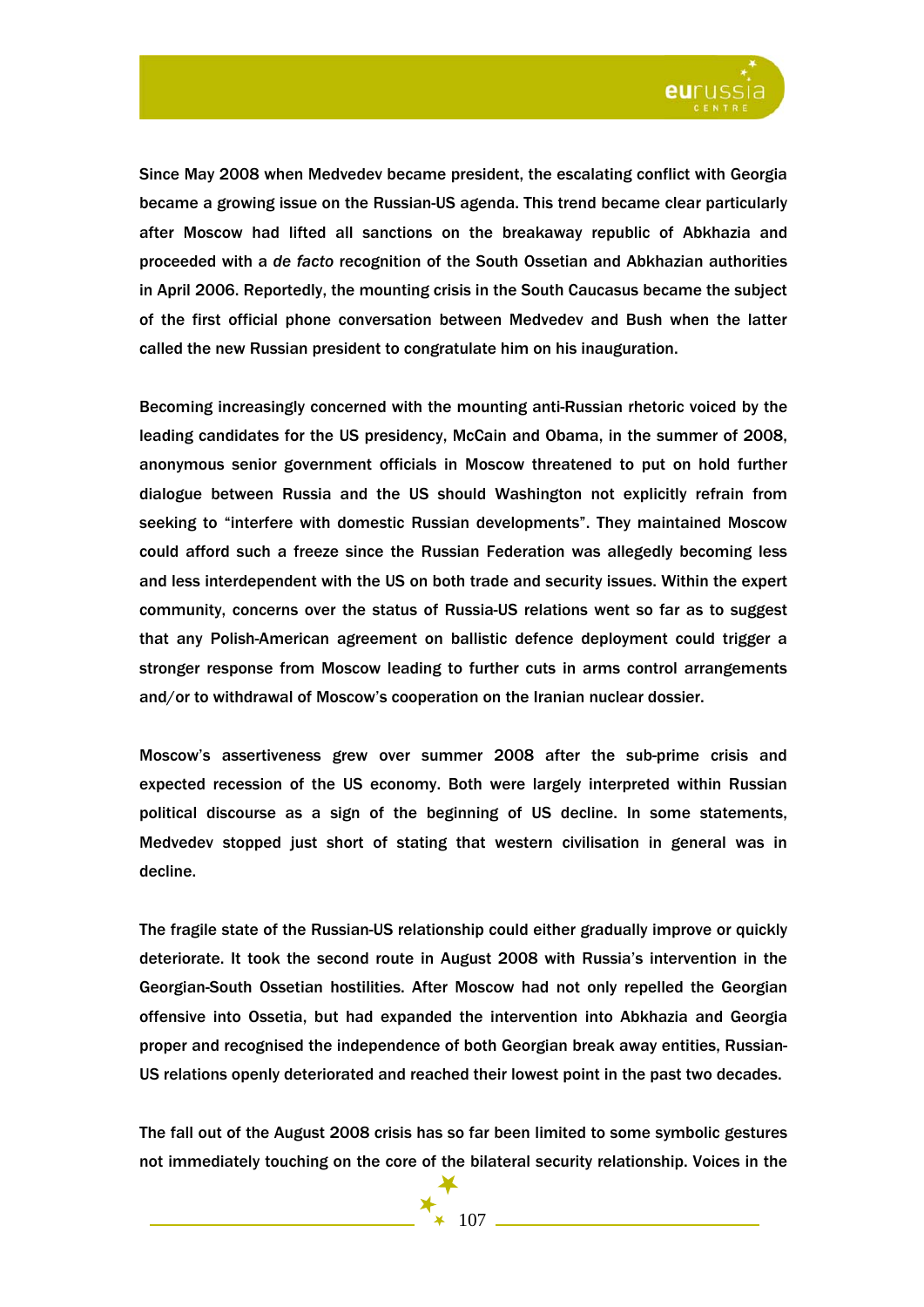

US calling for Russia's exclusion from the G8 have grown stronger. The Senate made it clear that the 1974 Jackson-Vanick amendment imposing restrictions on US-Russian trade can hardly be expected to be abolished any time soon – again indefinitely postponing the accession of Russia to the WTO. The US, along with several other NATO and non-NATO countries, suspended all programmes with military-to-military contacts and common exercises with Russia. It also became clear that the Senate was no longer ready to ratify the bilateral agreement on civilian nuclear cooperation signed by Putin and Bush in April 2008. This persuaded Bush to withdraw the agreement from Congress. The US not only pledged to help Georgia to restore its civilian and military infrastructure, but designated combat ships to deliver humanitarian aid.

However, Russia and the US have stopped short of direct confrontation over Georgia. The downscaling of practical cooperation on a number of avenues has not yet touched the core of Russian-American security cooperation, including combating non-proliferation of weapons of mass destruction and international terrorism. However, at least in the short run, it has obviously made business as usual impossible, thus removing the prospect of reaching agreement on the most controversial issues to a more distant future.

# Impact of the 2008 Crisis in the Caucasus

Many commentaries on the most recent South Caucasus crisis, particularly in Russia but also further afield, suggest that Russia's powerful intervention into the hostilities in South Ossetia heralded the advent of a new world order. This order is supposed to be not only multi-polar but, also, to imply a revived central role for the Russian Federation. From this perspective, many commentaries imply that the crisis in the South Caucasus has changed the world no less than the 9/11 terrorist attack on the US.

However, the international developments related to the 2008 Russia-Georgia war allow doubts to be raised on this far reaching judgment. At the same time, the crisis is unlikely to remain without impact on relations between Russia and the United States.

In the two decades after the end of the Cold War, Russia-US relations have ceased to be central to international politics. US policy, in particular, has started concentrating on other regions and issues apart from Russia, while the obsession with Washington's possible reaction to any unconventional move by Russia has remained one of the central issues of Russian politics over all recent years.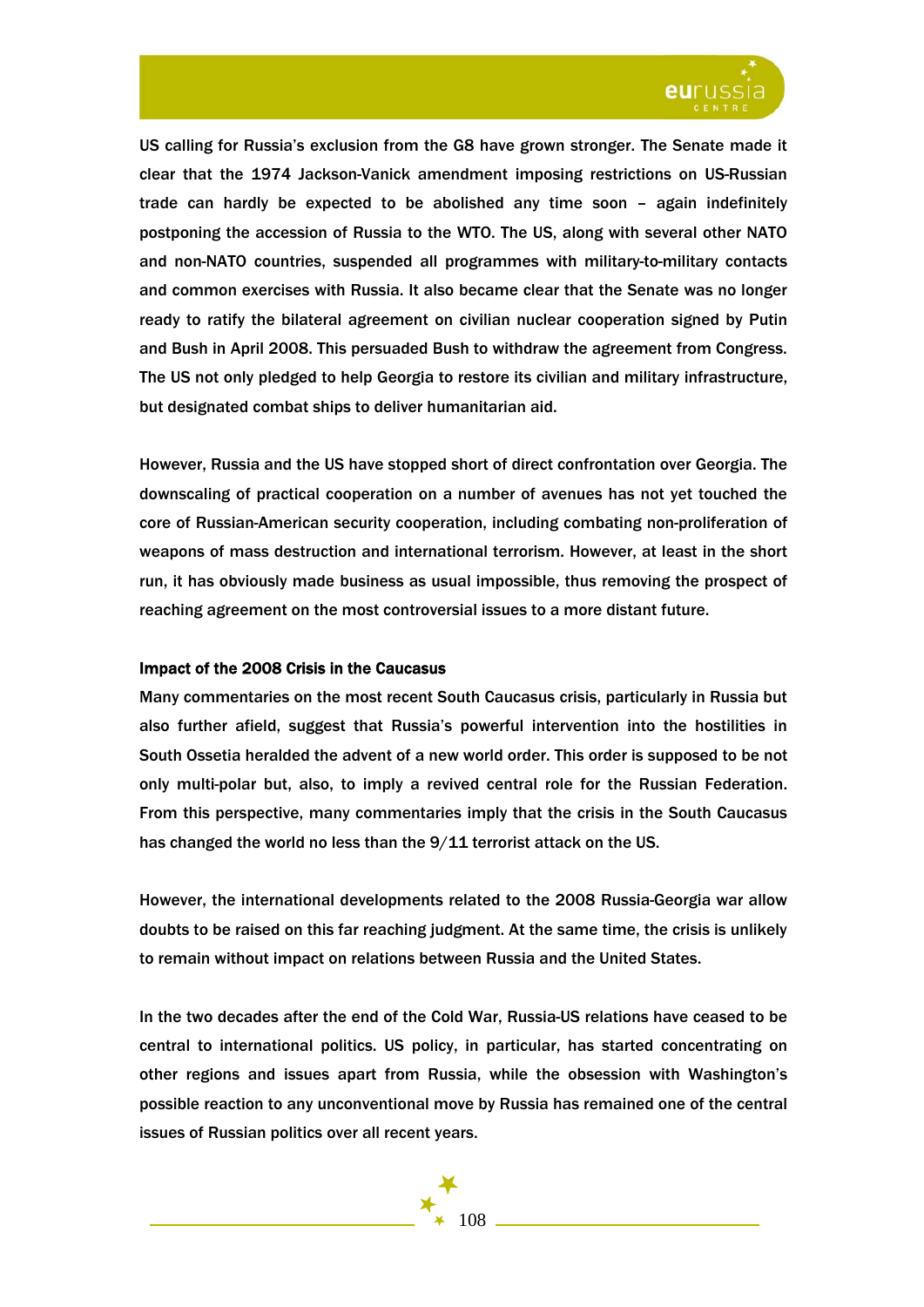

The readiness to accept the political costs of the war with Georgia clearly indicates that Moscow is now prepared to be more assertive in testing the ground when advancing its interests, especially close to its borders. This is no surprise given contemporary energy prices and the fact that American resources are bound to other regions and operations. Thus, the military intervention in Georgia is better explained, not by recognition of the allegedly new strength and centrality of Russia in world politics but, rather the opposite: an understanding that neither Russia, nor Georgia is at the heart of the contemporary preoccupation of world-wide American foreign and security policies. This is the single reason why Moscow did not expect the US to overreact to the crisis. Indeed, the very fact that at the time of writing, Moscow has been remarkably lonely after recognising Abkhazia and South Ossetia – only Nicaragua has followed suit – is a clear manifestation that the conflict with Georgia has not elevated Moscow to a global power.

The relatively moderate response by the US, strong in public rhetoric, but avoiding direct confrontation with Moscow, is another demonstration that the US-Russia relationship was not central to Washington during the crisis. It remains to be seen whether and, if so, to what extent the conflict will affect core issues in US-Russian cooperation, such as Iran, Afghanistan or nuclear safety. So far the measures chosen to demonstrate Washington's disapproval of Russia's intervention have touched on only peripheral issues.

### **Conclusions**

The conflict, however, is unlikely to remain entirely without impact on Russia-US relations. The previous readiness of the US to accommodate Russian interests on most controversial issues can no longer be taken for granted – at least, not until the crisis in the South Caucasus has been settled. America will now be even more inclined to pursue its goals in Europe and Eurasia regardless of any opposition from Moscow. The prospect of finding a solution to recent controversies, such as NATO enlargement, ballistic defence, or the CFE, is becoming weaker.

Furthermore, Russia's intervention in Georgia is likely to accelerate a rethink of the role of the European theatre in American posture. It gives military planners in the Pentagon further food for thought when considering different contingencies they might confront in the future European environment.

Whether this results in any significant changes in the American and NATO stance towards Europe, the development makes a possible improvement in Russian-US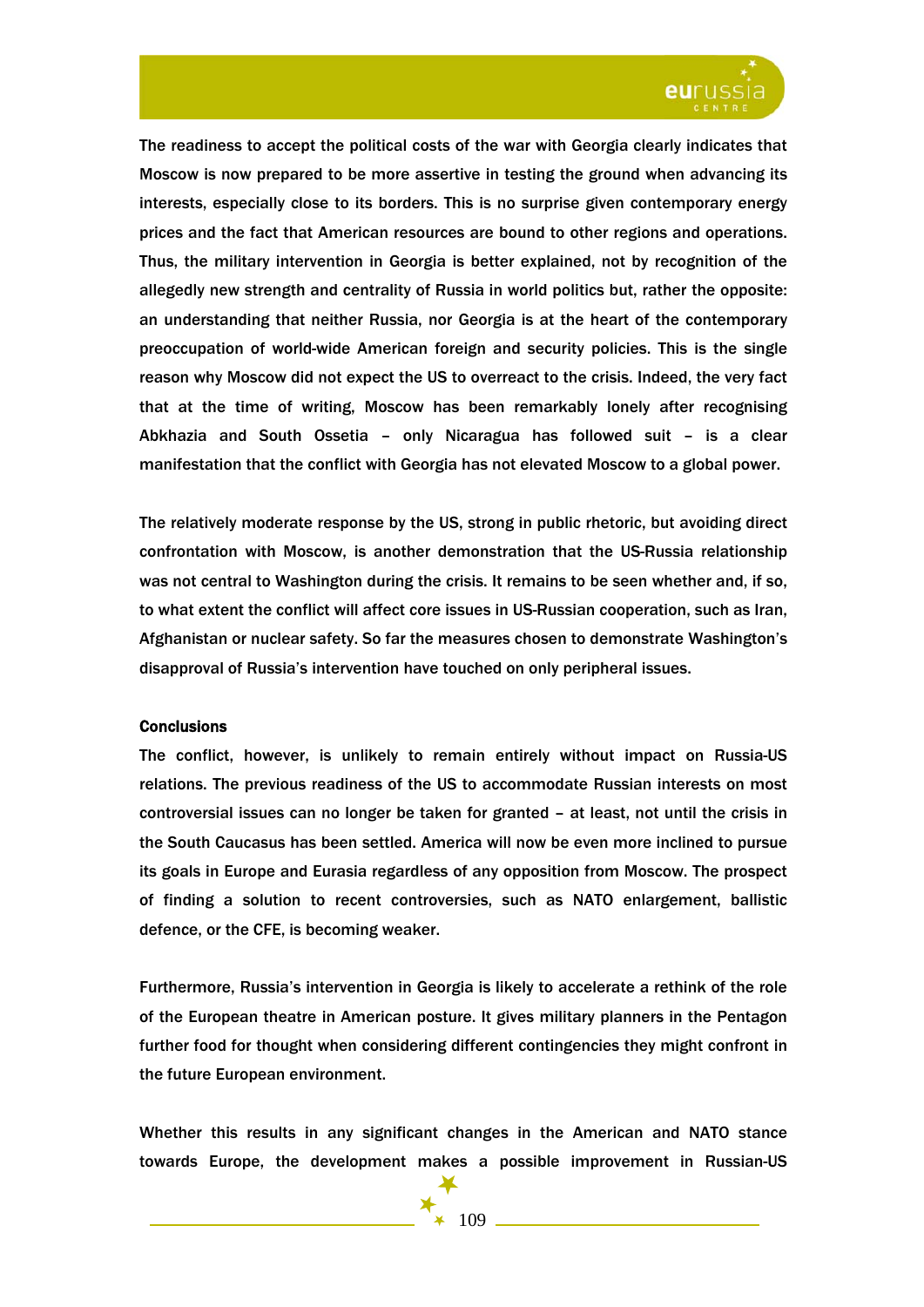

relations extremely unlikely in the near future. As a result, Medvedev and the new US president will find it even more difficult to repair their bilateral relations. This scenario should move the issue of saving the CFE regime into the limelight of European security policy, since it is the one single instrument setting specific limits to the parties' unilateral or multilateral defence policies. This makes it unique in providing full transparency for any changes in the defence policies of the signatories and in preventing any new arms race – even if only of peripheral importance – in Europe.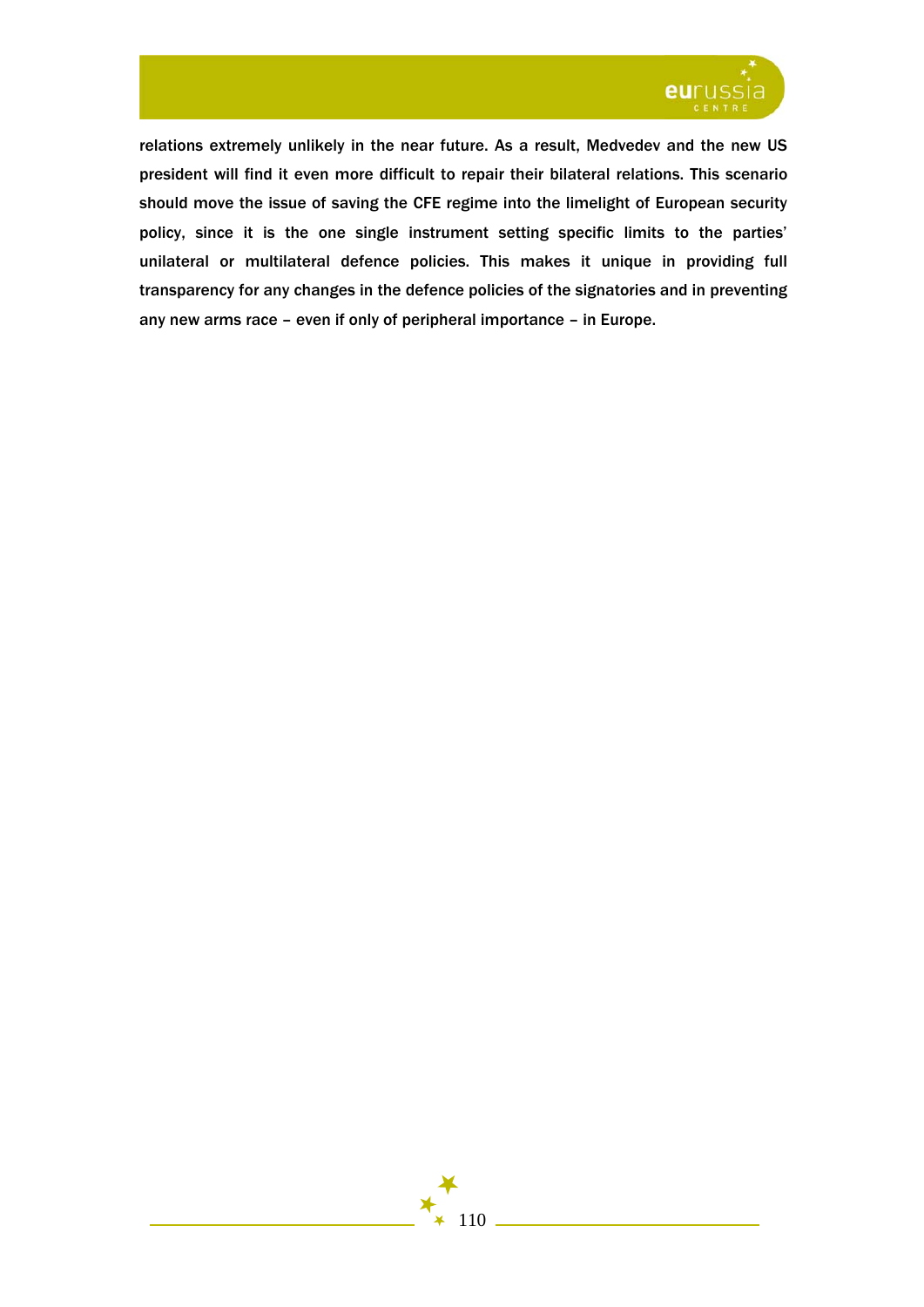

## The Role of the Military in Russian Foreign Policy<sup>158</sup>

**B** 

### Carolina Vendil Pallin

Senior Research Fellow, Swedish Institute of International Affairs, Stockholm

#### Introduction

Following the Georgian conflict, it is tempting to assume that the Russian military is a towering force in the formulation and implementation of Russian foreign policy. The Soviet military legacy, the crucial role that specific units of the armed forces played in political showdowns in Moscow in the August Coup in 1991 and in October 1993, together with the analyses of Russia as a 'militocracy'159 would seem to prove the point. However, if by 'the military' we mean the officers corps of the armed forces, especially its high ranking officers, it is rather the absence of political clout and their lack of bureaucratic sway that is striking. Instead of becoming a political force, the officers of the armed forces have accepted continued infringements on their prerogative to decide alone on military affairs.

#### Defining the Military

 $\overline{a}$ 

The number of radically different conclusions on the political influence of the military stems from different definitions of what constitutes the Russian military. The armed forces are often lumped together with the security and intelligence services as a political force referred to as 'power ministries'. In fact, there is ample reason not to include military officers and *siloviki* as members of a militocracy. The power ministries are a number of distinct bureaucracies – often with fundamentally different policy goals and modes of operation – and they are locked in bureaucratic battles for influence between each other, much as bureaucracies tend to be everywhere. This is perhaps more pronounced in Russia since the Kremlin's main method of controlling these ministries, services and agencies has been to play them off against each other. The armed forces stand out as one of the least successful players in this game. This is evident from studies of resources allocated to the armed forces compared to other security spending. The increasing defence budget has been much commented on in the western press, but in fact it remains at approximately the same percentage of GNP. It also pales in

<sup>159</sup> Olga Kryshtanovskaya and Stephen White (2003) 'Putin's Militocracy', Post-Soviet Affairs, Vol. 19, No. 4, pp. 289-306. In his recent study on civil-military relations, Zoltan Barany identifies increased political activism among the military, Barany (2007) Democratic Breakdown and the Decline of the Russian Military, Princeton: Princeton University Press, p. 104ff.



<sup>158</sup> The author is grateful to Dmitri Trenin and Fredrik Westerlund for comments on an early draft of this article.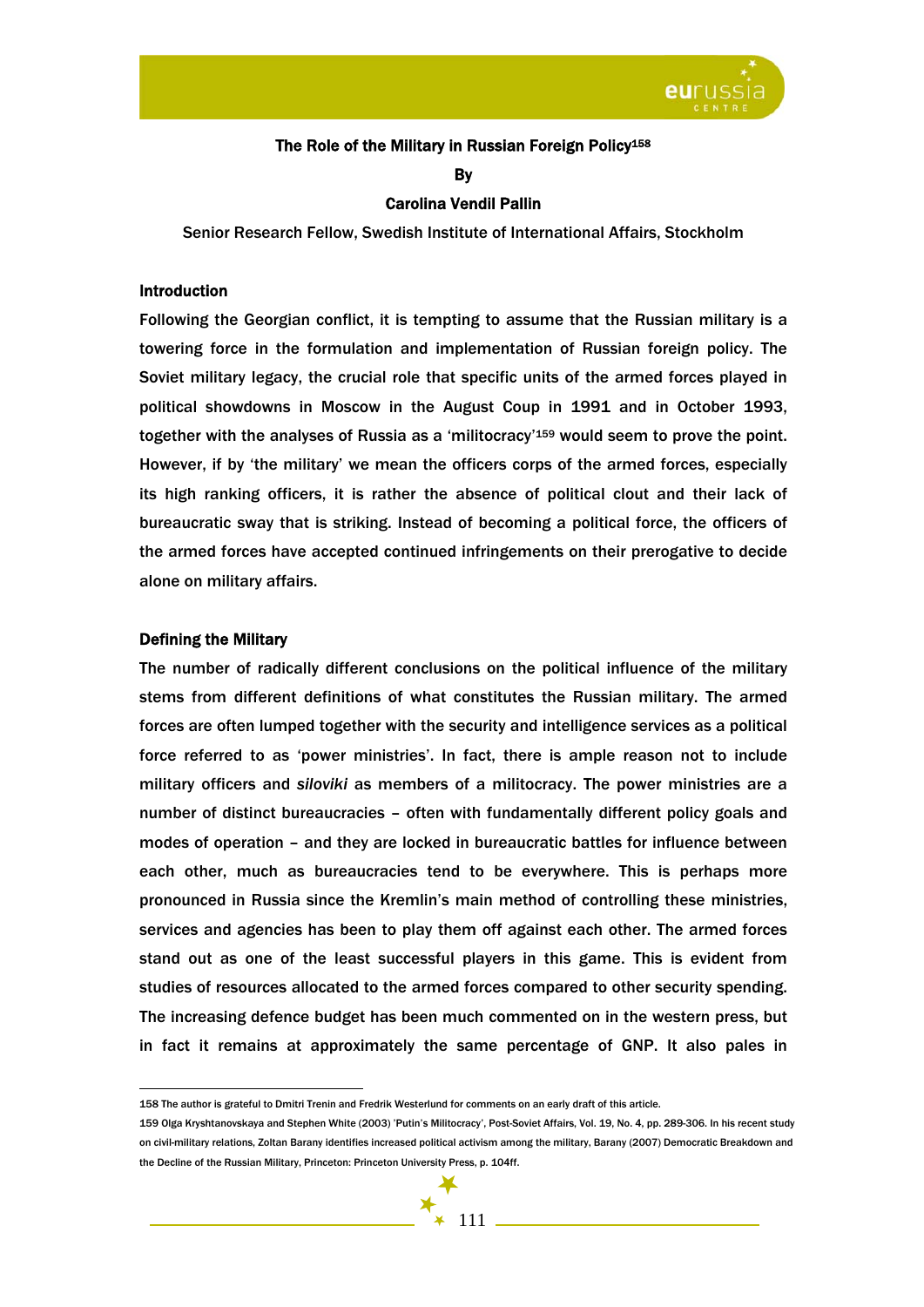

comparison with the way the budgets and personnel numbers of the security services have soared.160

While there are numerous examples of former intelligence and security service officers, or *siloviki*, in influential posts inside the presidential administration and government, there are relatively few military officers. Those that are in those posts, deal with military affairs rather than foreign policy.<sup>161</sup> For example, there is usually at least one military advisor (*sovetnik*) in the presidential administration, but this post carries considerably less weight than the presidential aides (*pomoshchniki*). A number of these have an intelligence or security service background – none has come from the armed forces. Moreover, there are numerous examples of the Russian Ministry of Foreign Affairs employing people from the intelligence and security services, not least from the Foreign Intelligence Service, the SVR, whereas military officers are conspicuously absent.

### Diminishing Influence

 $\overline{a}$ 

Contrary to the conclusion that the military plays a dominant role in foreign policy or politics in general, there is evidence that suggests its influence has diminished. In spite of Vladimir Putin's fondness for appearing in military uniform at exercises and flying fighter airplanes, the armed forces have not gained more control over security policy or even military affairs.162 Instead, the military officer corps has had to stand by and watch as new force reductions were decreed and officers from the SVR and the Federal Security Service (FSB) and, from 2007, people who worked closely with the current Defence Minister Anatoli Serdiukov, assumed top positions within the Ministry of Defence (MoD).<sup>163</sup> All in all, the military is almost as absent in influential posts outside the MoD as the *siloviki* have been present in top positions inside the MoD.164

Admittedly, the military seems to have been left more or less to its own devices when penning the two military doctrines that have appeared since the fall of the Soviet Union.

160 Julian Cooper (2007) 'The Funding of the Power Agencies of the Russian State', The Journal of Power Institutions in Post-Soviet Societies (Pipss.org), No. 6/7, www.pipss.org/document562.html

<sup>161</sup> For a re-evaluation of the widespread view that 'a militocracy' has taken over political life, see Sharon Werning Rivera and David W. Rivera (2006) 'The Russian Elite under Putin: Militocratic or Bourgeois?', Post-Soviet Affairs, Vol. 22, No. 2, pp. 125-44.

<sup>162</sup> Undoubtedly, however, Vladimir Putin was more popular among Russian military officers than Boris Yeltsin, Dale Herspring (2006) The Kremlin and the High Command: Presidential Impact on the Russian Military from Gorbachev to Putin, Kansas; Lawrence: University Press of Kansas, p. 155ff.

<sup>163</sup> Carolina Vendil Pallin (2008) Russian Military Reform: A Failed Exercise in Defence Decision Making, London: Routledge.

<sup>164</sup> Nor do the siloviki constitute a homogenous group inside the Russian political system. As mentioned above there is a considerable degree of rivalry between different services and agencies, but also between different networks or 'clans' that unite people from different power ministries in complicated patron-client relationships.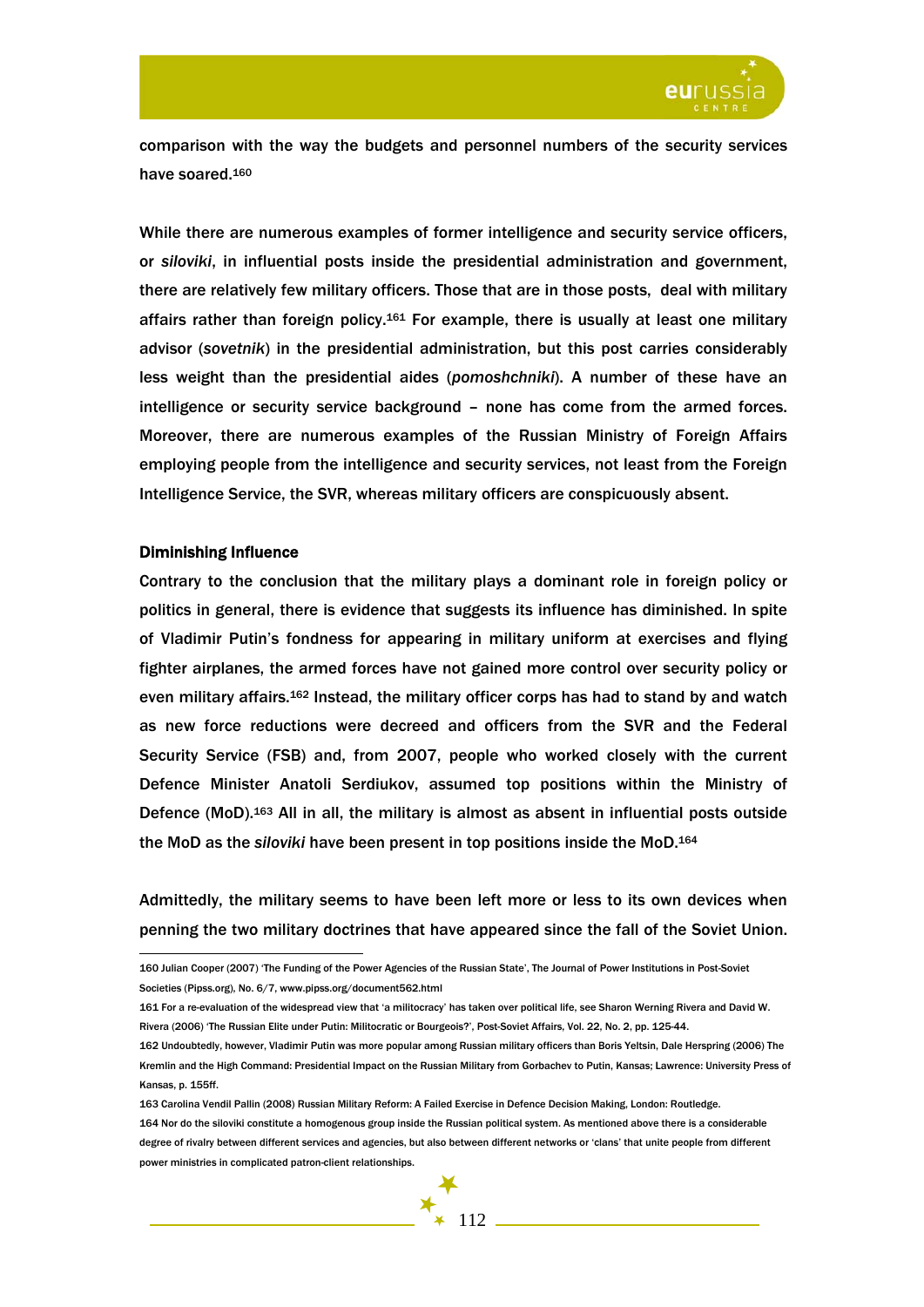

But this has been a Pyrrhic victory at best. The Kremlin has usually closed its eyes to the fact that the national security concept and foreign policy doctrine were difficult to merge with military doctrine. In practice, military doctrine has had little influence on foreign policy formulation or implementation. Indeed, it would be interesting to know how many officials inside the Ministry of Foreign Affairs, the SVR or the Presidential Administration's Foreign Policy Directorate have taken the trouble to read the document at all.

Nevertheless, there are a number of instances where military officers played a role in foreign policy. This is the case when there is a need for military force, a display of military presence or military expertise. But overall, military know-how is still very much concentrated inside the walls of the General Staff. In fact, the impression is that when foreign policy touches upon military affairs, the Ministry of Defence or, to be more precise, the General Staff, more or less takes over. The military has so far been successful in resisting many of the reform initiatives from the government and Kremlin, often by using bureaucratic inertia strategically and paying only lip service to the official policy line. For example, numerous policy initiatives and administrative measures to gain control over how the defence budget is spent appear to have yielded unsatisfactory results. The fact that new financial control measures are constantly introduced is indicative of this.165 It remains to be seen whether Defence Minister Serdiukov (who came to the ministry directly from the Federal Tax Service) will be more successful. The failure or success of the political leadership to impose its policy on the military does have consequences, albeit in a roundabout way, for the Kremlin's ability to use the military instrument efficiently when devising its foreign policy and, indeed, its grand strategy for Russia.

### Nuclear Arsenal

 $\overline{a}$ 

On an institutional level, there is one directorate inside the General Staff that wields a degree of influence over foreign policy analysis, the Main Intelligence Directorate (GRU). In spite of frequent rumours under Putin's reign that the SVR was about to take over the GRU, this directorate appears to be of more use to the Kremlin as a source of information that is independent from the SVR. Given the predilection of the Kremlin to pitch different power ministries against each other in order to exercise political control,

<sup>165</sup> See, for example, the recent interview with Deputy Minister of Defence, Liubov Kudelina, in Nezavisimoe voennoe obozrenie, No. 19 (6-12 June 2008).

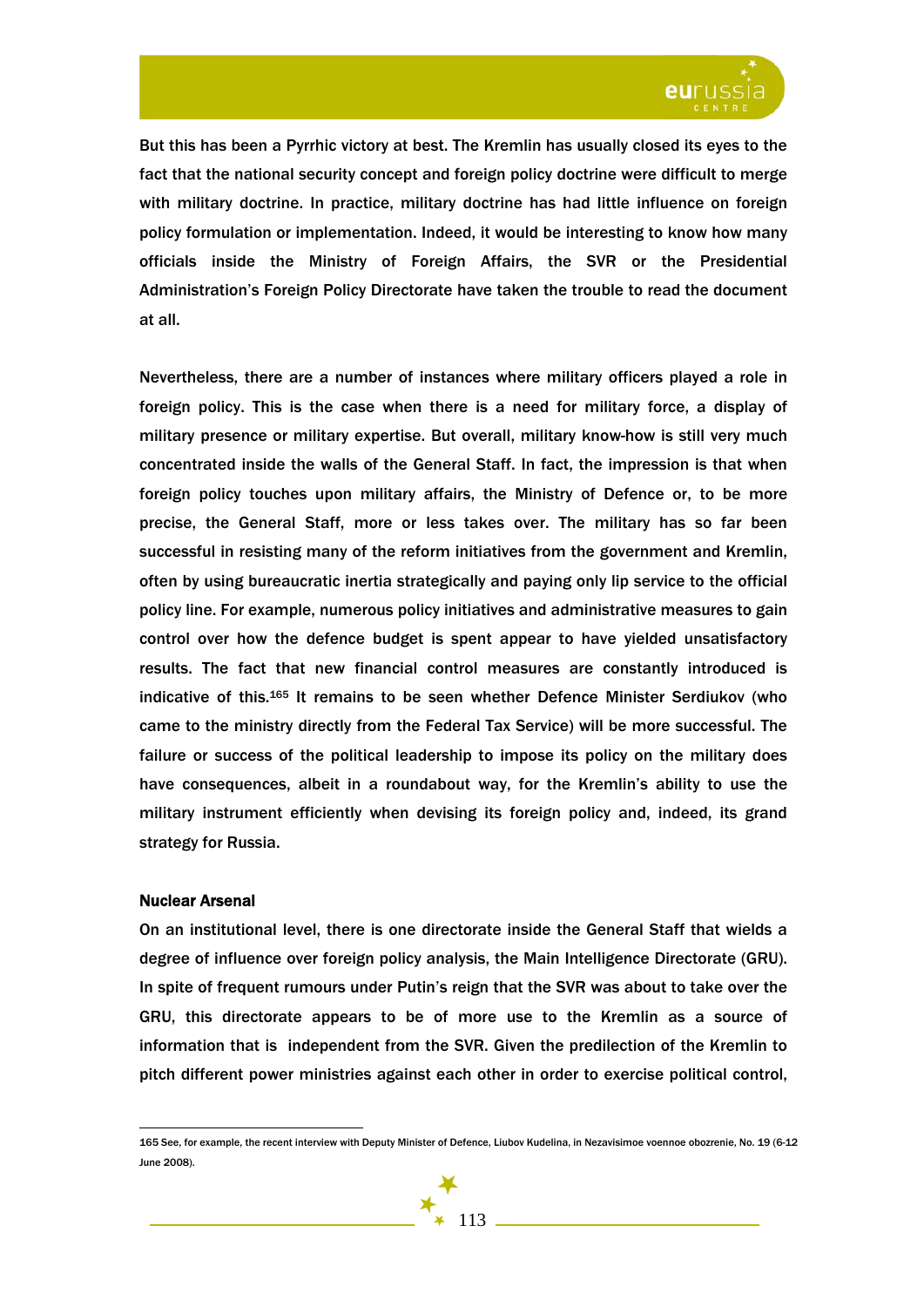

the GRU will probably continue to reside within the General Staff and independent of the SVR.

The military also controls one of Russia's main claims to great power status: the nuclear arsenal. Russian foreign policy revolves around multipolarity and Russia's role as a great power which balances the influence of the United States. A fundamental building block in this rhetoric is Russia's role as the only other power that can compete with the US in the nuclear race. It is one of the reasons that Washington grants Russia special status and will sit down with its political leaders to discuss strategic arms reductions and nonproliferation.166 Display of military presence to boost Russia's claim as a great power is another area where the armed forces have a foreign policy role. The deployment of the aircraft carrier, Admiral Kuznetsov, to the Mediterranean in early 2008 was a political demonstration more than anything else. The same is true of Russia resuming patrol flights with its strategic bombers over the Arctic, as well as over the Pacific and Atlantic Oceans.

In addition, the military as a whole is a symbol of national unity. Military parades and the Soviet victory in World War II are essential elements of patriotic symbolism, which the Kremlin relies heavily upon. Although military parades are perhaps mainly for domestic consumption, they also send a message abroad and thus influence foreign policy. Perhaps more ominously, however, using the military legacy and past victories as a rhetorical device domestically can come to frame political thinking and the overall decision-making environment.167

### Regional Issues

 $\overline{a}$ 

Whereas Russia's conventional armed forces are no match for the US, they do play a role in the Commonwealth of Independent States (CIS) and, not least, in the so called frozen conflicts in Moldova and Georgia.168 There is considerable Russian military presence in the separatist republic of Transnistria in Moldova and in the joint peacekeeping force that operated in South Ossetia until the war in August 2008. In Abkhazia,

<sup>168</sup> This has been the case ever since the fall of the Soviet Union. See also, Roy Allison (1996) 'Military Factors in Foreign Policy', in Neil Malcolm et al., Internal Factors in Russian Foreign Policy, Oxford: Oxford University Press, pp. 230-85.



<sup>166</sup> The role of nuclear arms in Russian foreign policy is more complex than simply as a claim to great power status. For a detailed analysis, see Rose Gottemoeller (2004) 'Nuclear arms in current Russian policy', in Steven E. Miller and Dmitri Trenin (eds.), The Russian Military: Power and Policy, Cambridge, Mass.: MIT Press, pp. 183-215.

<sup>167</sup> See Aleksandr Golts (2007) 'Russian Power Structures and their Impact on Russian Politics Regarding the Upcoming Elections', in Jan Leijonhielm and Fredrik Westerlund (eds.) Russian Power Structures: Present and Future Roles in Russian Politics, Conference Report, Stockholm: FOI, FOI-R.2437—SE (available at http://www2.foi.se/rapp/foir2437.pdf), pp. 19-20.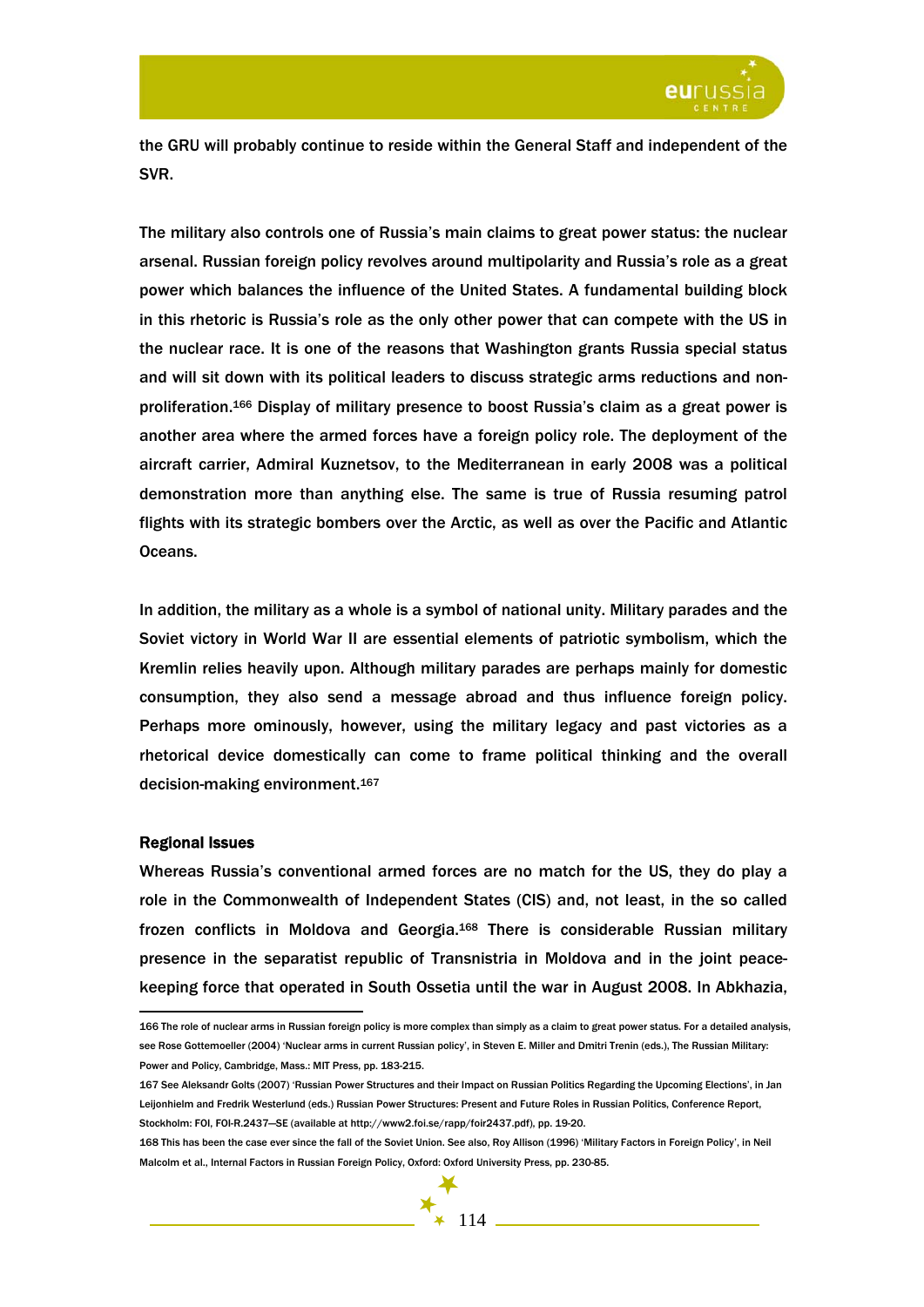

the units that participated in the CIS peace keeping force were drawn from the Russian armed forces, especially the  $15<sup>th</sup>$  motorised rifle brigade in Samara (sometimes referred to as Russia's 'peace keeping brigade'). The decision to increase Russia's military presence in Abkhazia in the wake of recognition of Kosovo as a sovereign entity by the US and a number of European states was not dictated by military security concerns. It was a foreign policy response which used military means and intended to be interpreted as such, despite empty remonstrance to the contrary. In Georgia in August 2008, the military was deployed and used in a military conflict outside Russia on a larger scale for the first time since the collapse of the USSR. Although Moscow insisted that it was not a military invasion,169 the degree of military force that was employed, as well as the number of troops and, later, casualties, certainly makes it pertinent to talk of a small scale war – not to mention the fact that it was a conflict between two sovereign states. Several officers were decorated even before Russian troops had withdrawn from Georgia, but it remains to be seen whether this will translate into political capital for the military.

Russia also maintains a military presence in Central Asia and has done its best to solidify the Collective Security Treaty Organisation (CSTO), which unifies a number of CIS states in military cooperation. As part of Russia's quest for recognition as a great power and the world as multipolar, Moscow has tried to obtain recognition for the CSTO as a regional security organisation according to chapter eight of the UN Charter. It has also made several attempts to get NATO to cooperate with the CSTO as an equal organisation – so far with little or no success. Inside the CIS, the CSTO still plays a rather ambivalent role. It is hardly the integration tool that Moscow would ideally want it to be. Although seven CIS states have joined the CSTO (Armenia, Belarus, Kazakhstan, Kyrgyzstan, Russia, Tajikistan and Uzbekistan) the level of engagement varies greatly.170 The CSTO has staged a large counter-terrorism exercise (*Rubezh*) each year since 2004, but Russia's clear dominance inside the organisation poses a problem to many of the members.

http://www.kommersant.ru/doc.aspx?DocsID=1011911, last accessed 21 August 2008.

<sup>169</sup> Sergei Mironov, the chairman of the upper house of parliament, even stated that the Federation Council did not need to convene to approve the deployment of troops abroad – something that is stipulated by article 102 of the Russian constitution – since Russia had only 'strengthened its peace keeping contingent' in South Ossetia. Kommersant Vlast, No. 32, 2008, Internet address:

<sup>170</sup> Karin Anderman, Eva Hagström-Frisell and Carolina Vendil Pallin (2007) Russia-EU External Security Relations: Russian Policy and Perceptions, FOI User Report, FOI-R-2243-SE - available at http://www2.foi.se/rapp/foir2243.pdf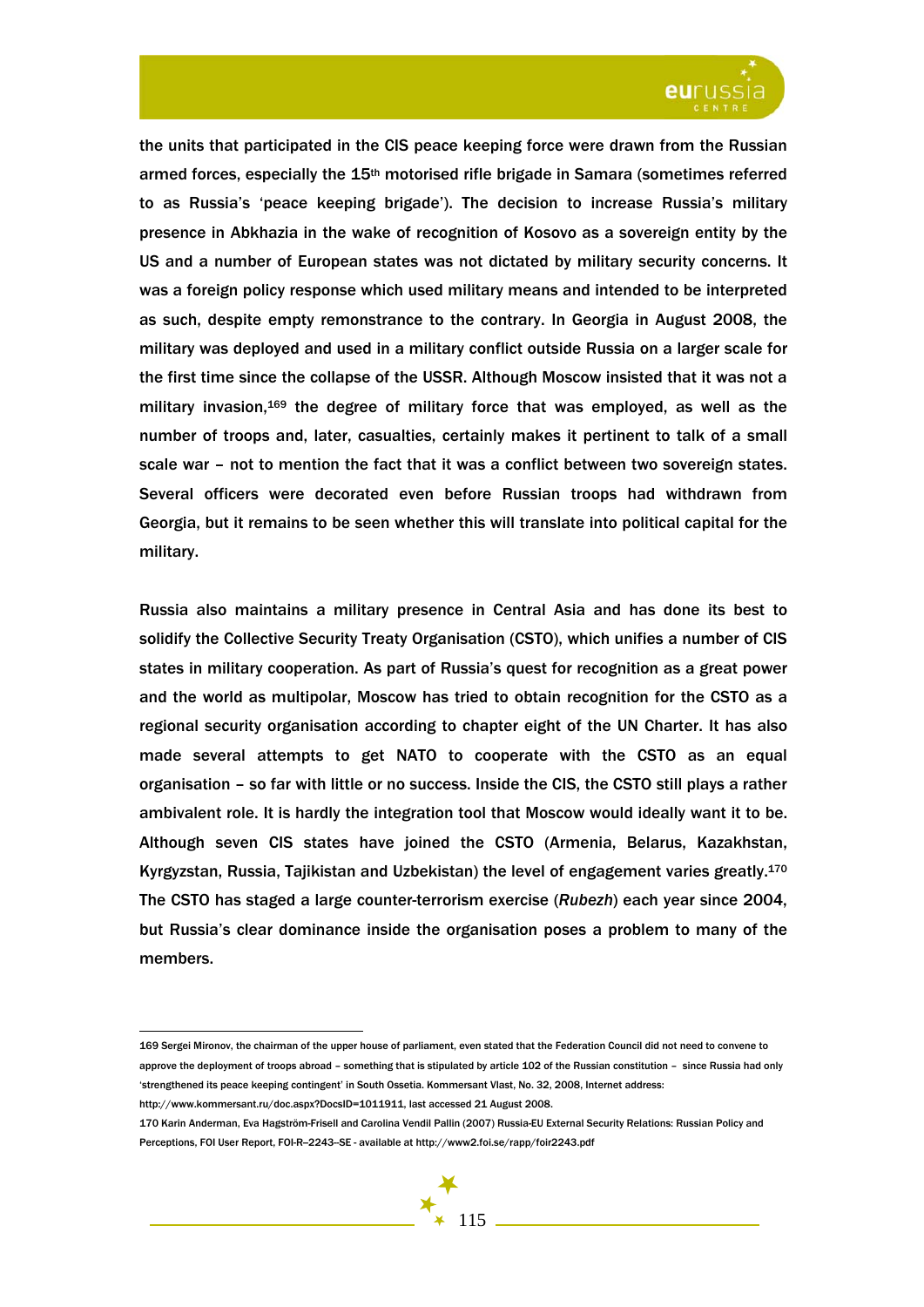

The military plays a role in foreign policy through Russia's membership of or engagement with international organisations that have a significant military role. When the NATO-Russia Council (NRC) was formed in 2002, Russia attached great importance to the fact that the NRC accorded Russia a special status and the format, compared to that of the Joint Permanent Council, allowed it to sit around the meeting table with NATO states as an equal. To a certain degree, this made Russia more prone to deeper military cooperation with NATO, although little or no work has so far been done in order to make NATO and Russian forces interoperable for future joint peace keeping operations. The joint exercises that Russia performs within the framework of international cooperation with, for example, NATO and the Shanghai Cooperation Organisation are also examples of how the military is an important tool in international relations.

Russia's attitude towards the European Security and Defence Policy (ESDP) has varied. Initially, it seemed to the Kremlin that the ESDP could evolve into a counterweight to NATO and one that Russia could have greater influence over. However, such hopes were most probably founded upon a rather poor understanding of how the EU works in general and the ESDP specifically. Among the military in Moscow the attitude towards the ESDP is probably best described as politely unimpressed. The EU is far from possessing something that Russia would regard as military 'muscle'171 and what is usually considered the EU's strength in crisis management – the ability to combine military and civilian instruments – has so far failed to impress Moscow. Russia has also become critically aware that Brussels would not invite it to participate in crisis management missions either on an equal footing or in the planning process. According to the so-called Seville arrangements, which also affect Canada and Ukraine, the EU modus operandi is to agree internally first and only then invite a third party, like Russia, to participate.172 Nor is it likely that an EU commander would be overjoyed by the prospect of sharing command with a Russian general, whether through joint headquarters or with division of different zones of responsibility – something that would be a Russian demand, not least because of a lingering disappointment with the role and lack of influence accorded it in previous missions in the Balkans. Quite apart from these problems that have to do with control over the mission specifically, there would be a

 $\overline{a}$ 

.

<sup>171</sup> Interview with official at the Russian MFA, Moscow, 12 October 2006.

<sup>172</sup> Council of the European Union (2002) Presidency Report on European Security and Defence Policy (10160/2/02), COSDP 188, 22 June 2002, last accessed 28 November 2006, Intenet address:

http://www.consilium.europa.eu/ueDocs/cms\_Data/docs/pressdata/en/misc/71189.pdf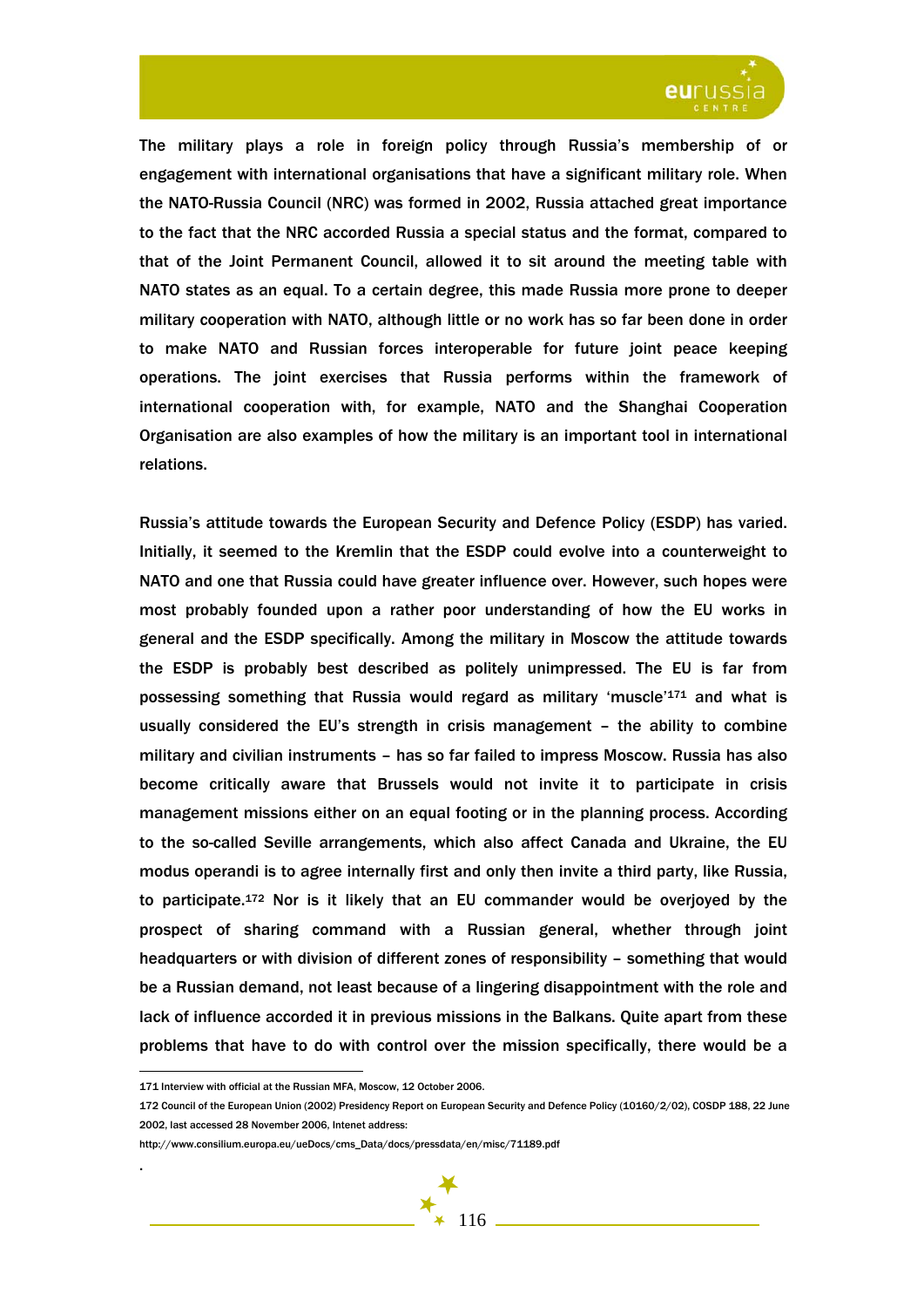

wide range of practical issues based on a fundamental lack of interoperability between Russian and EU troops.

The Treaty on Conventional Forces in Europe (CFE) is a policy area largely handled by the Ministry of Defence in Russia rather than the MFA. The CFE Treaty exists under the auspices of the Organisation for Security and Cooperation in Europe (OSCE) and is one of its main building blocks, apart from election monitoring. However, Russia's decision to suspend the CFE Treaty in December 2007 was dictated by political considerations and taken in the Kremlin rather than by military officers. In these international organisations, the military does play a foreign policy role, but the armed forces are a facilitator of measures decided by the Kremlin, rather than a source of foreign policy initiatives.

## **Conclusion**

Russia's armed forces play a role by virtue of their prerogative to use force, as a symbol of national unity and Russia's 'great powerness', as well as through their almost exclusive monopoly on military expertise. But they do so only when military matters come to the fore in Russian foreign policy. Overall, despite the Soviet legacy, their nuclear role and the growing emphasis of the Kremlin on Russia as a military power, the rather low degree of influence the armed forces have on foreign policy is striking. The Russian military has been in retreat ever since the late 1980s and shows few signs of being able to mount a political offensive in order to recover its lost influence over security and foreign policy formulation. Its attempts to lobby, for example trying to have its officers elected to parliament in the mid-1990s, testified to a poor understanding of how to work the political system at a time when other power ministries were learning to do so with great efficiency. The military consequently lost political influence while many siloviki managed to make significant inroads into the very heart of the Russian political system.

Moreover, as with Russia's newfound economic muscle, its military might is poorly diversified and thus a blunt instrument in foreign policy. Whereas Russia's economy relies in the main on energy revenues, its role as one of the world's military powers revolves largely around its nuclear arsenal. Moscow became acutely aware of how difficult it is to use the possession of nuclear arms as a foreign policy tool when NATO bombed Serbia despite Russian warnings. Although Russia has tried to moderate its nuclear threat to fit foreign policy aims, for example by introducing the option of using tactical nuclear arms as an asymmetrical response to cyber attacks, it remains a blunt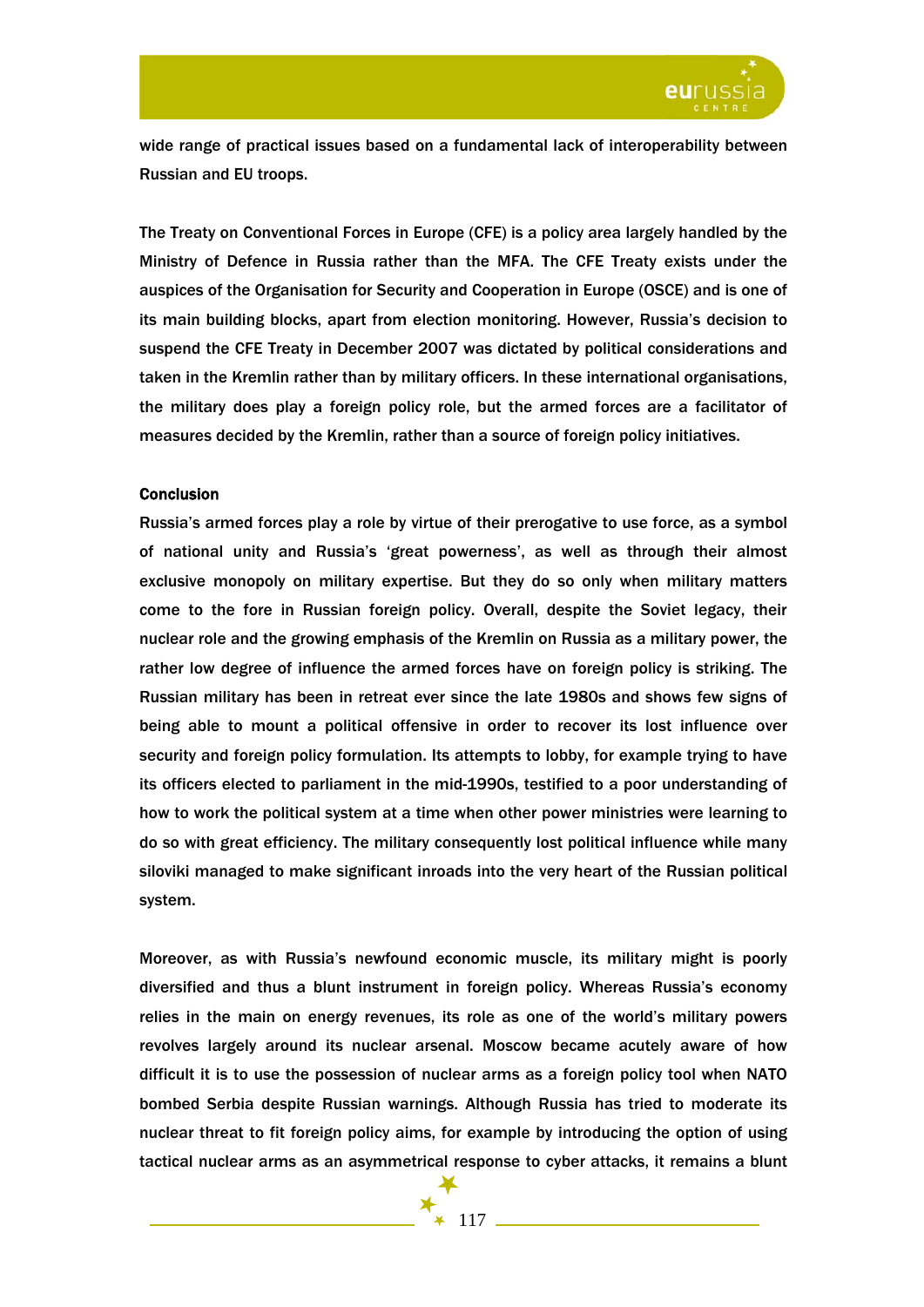

tool – not least in the absence of any conventional capability to deploy and sustain a military operation outside the CIS. Nevertheless, the fact that the Kremlin has proven itself ready to use its military against Georgia is worrying enough from an EU perspective and will pose a series of new challenges to Brussels as it struggles to find common ground on how to deal with Russia.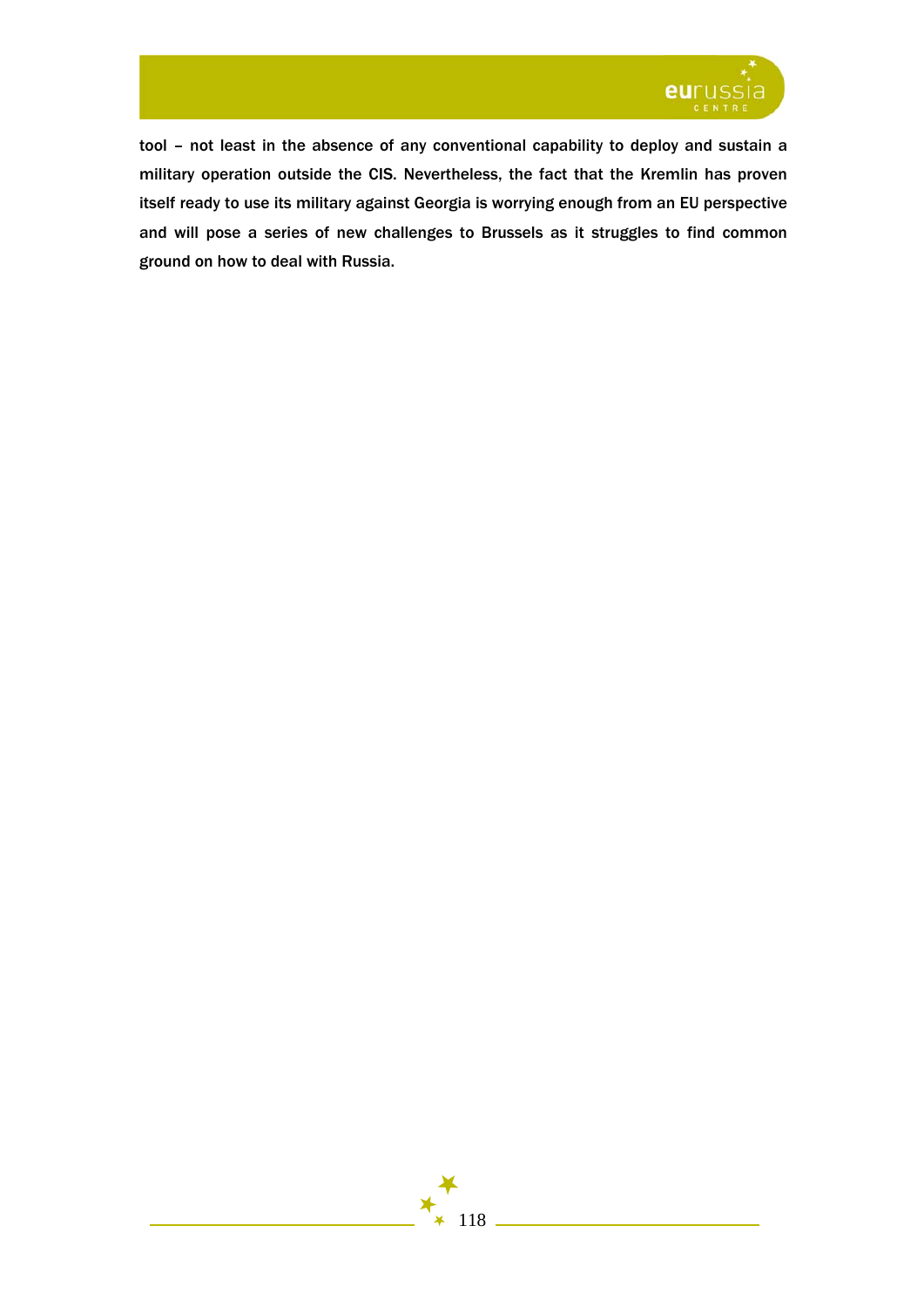

# Russia and International Law

By

## Bill Bowring

Professor, School of Law, Birkbeck College, University of London

## Introduction

This article focuses on the present condition and likely future trajectory of the international legal relations between Russia and the European Union (EU), rather than those between Russia and the US. This is not because the latter is less important, but because Russia's complex inter-relationship with Europe will be a decisive factor in its desire to become an alternative pole of influence to the US in World affairs. Thus, it is still unlikely that Russia will, despite continuing tensions and the recent conflict with Georgia, leave the Council of Europe (CoE), in which it is firmly embedded.173 The CoE, with 47 member states and a combined population of over 850 million has become a firm frame of reference for Russian policy.

Relations with the EU are perhaps of even greater importance. Although Russia will not in the foreseeable future become a member, the EU is its most significant trading partner, matched in importance only by China and India. An offsetting factor is the influence of the philosophy of 'Eurasianism', which can be seen as pulling away from Western Europe.174 But it is a truism that Russian politics have always emerged from the conflict between the 'Westernisers' and the 'Slavophiles', between modernisation and messianism.

Less attention is paid in this article to NATO and the OSCE, although both are important European institutions. While the issue of Ukrainian or Georgian membership of NATO is a constant irritant and sometimes seen as a serious provocation, Russia can, for the most part, safely ignore this largely anachronistic organisation. Russia's participation in

despite all the clan differences and economic conflicts of interest, all the siloviki, with their roots in the Soviet security organs, have a common and very specific attitude toward the law and property. The source of this attitude is the ideology of Eurasianism, which was quite popular at the end of the 1980s among the siloviki who now control the commanding heights of the Russian economy."



 $\overline{a}$ 173 See my two EU-Russia Centre articles: "Tensions Multiply between Russia and Council of Europe: Could the Malaise be Terminal?" (April 2008) Issue 6 The EU-Russia Review pp.4-12; at

www.eu-russiacentre.org/assets/files/Review\_FINAL16March\_08.pdf

<sup>&</sup>quot;Russia's Relations with the Council of Europe Under Increasing Strain" at

http://www.eu-russiacentre.org/assets/files/15%20Feb%20Bowring%20article%20EU-RC.pdf

<sup>174</sup> See Victor Yasmann "Law And Property, Kremlin-Style", RFE/RL August 6, 2008: "It must be noted that,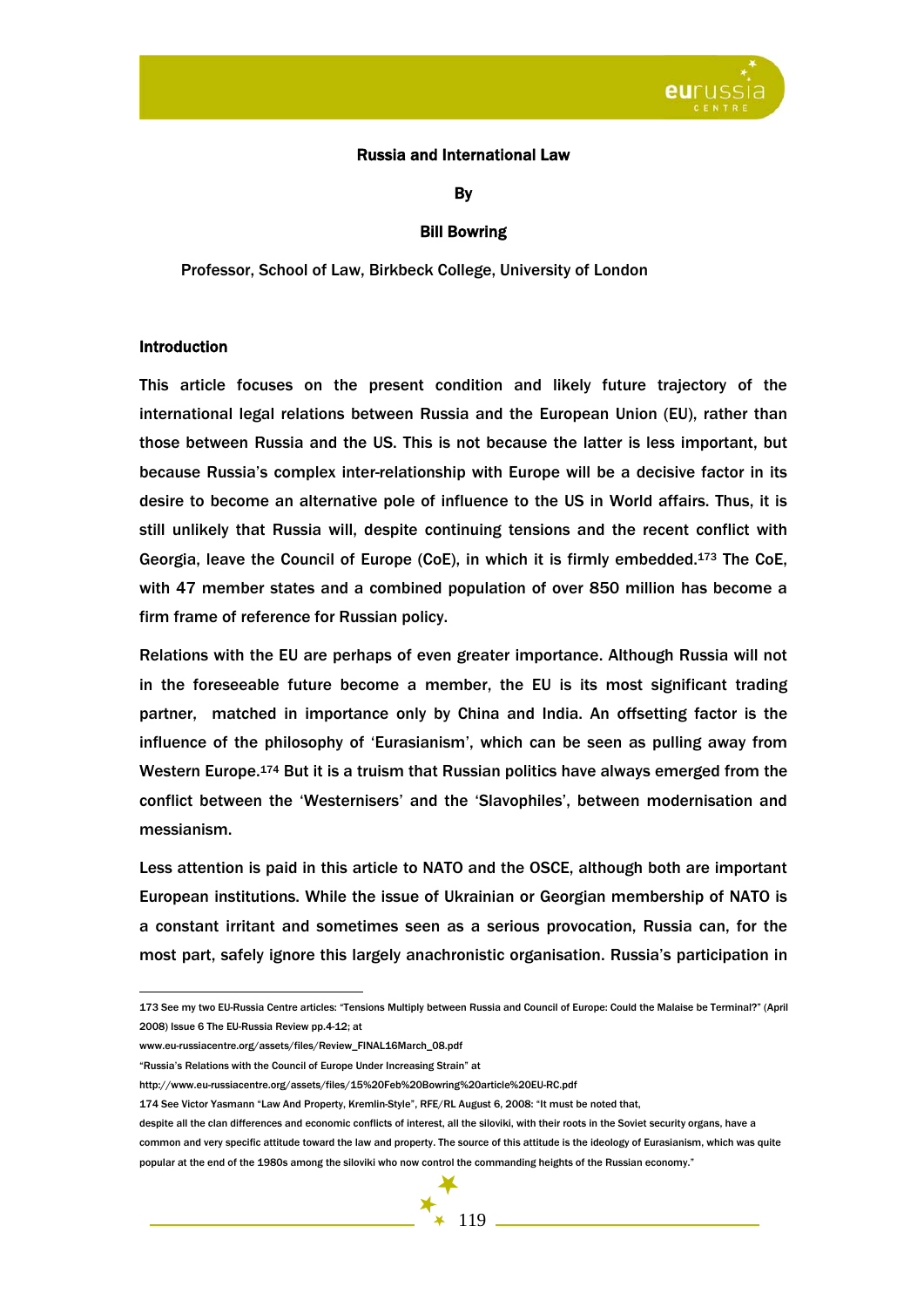

the OSCE is undergoing redefinition and this author is sympathetic to its insistence that the OSCE return to its original purpose of conflict reduction and prevention. The United Nations is perhaps beyond the scope of this article. But the present review would be incomplete without reference to Kosovo, with which it concludes.

At the time of writing, the first armed conflict between Council of Europe member states since the Council's inception in 1949 – between Russia and Georgia over the tiny breakaway Georgian region of South Ossetia – has not been fully resolved. The Council has expressed the deepest concern and President Sarkozy of France, as President of the EU, played the leading role in brokering a cease-fire.

The autumn session of the Parliamentary Assembly (PACE) from 29 September to 3 October 2008 saw an urgent debate on the consequences of the war between Georgia and Russia.175 On 12 September 2008, a group of 24 members of PACE – none from France, Germany, Italy, Spain or UK, but rather from countries such as Estonia, Latvia and Poland<sup>176</sup> – submitted a request for the reconsideration of the previously ratified credentials of the Russian delegation to PACE "on substantive grounds" – on the grounds of serious violations of the basic principles of the Council of Europe.177 The Russian delegation reacted sharply. Konstantin Kosachev, leader of the Russian delegation to PACE, declared that if PACE voted to withdraw the credentials of his delegation, he would recommend to the Russian government that Russia leave the CoE. He added that he considered such an eventuality to be highly unlikely. In the event PACE did not vote to expel Russia. 178

### The Council of Europe

 $\overline{a}$ 

Russia continues to be the only CoE member out of 47 to have failed to ratify Protocol 14 to the ECHR, thus preventing the protocol, which reforms and streamlines the Court's procedures, from coming into force.179 Despite a number of high level meetings in Strasbourg and Moscow and the election of President Medvedev, there is no sign of change yet. On 14 April 2008, a renewed Russian parliamentary delegation joined the opening of the latest session of the Parliamentary Assembly of the Council of Europe.

http://www.newsru.com/arch/russia/15sep2008/pase.html

<sup>175</sup> http://assembly.coe.int/ASP/Press/StopPressView.asp?ID=2081

<sup>176</sup> The list is attached to the request, at http://assembly.coe.int/Main.asp?link=/Documents/WorkingDocs/Doc08/EDOC11703.htm 177 http://assembly.coe.int/ASP/NewsManager/EMB\_NewsManagerView.asp?ID=4047&L=2

<sup>178 &</sup>quot;Russia may leave the Council of Europe, if the Russian delegation to PACE loses the right to vote" at

<sup>179</sup> In my previous contributions to the EU-Russia Centre I focused on the issues of Russia's cooperation with the European Court of Human Rights (the Strasbourg Court), and compliance with the large number of judgments now rendered by the Court against it.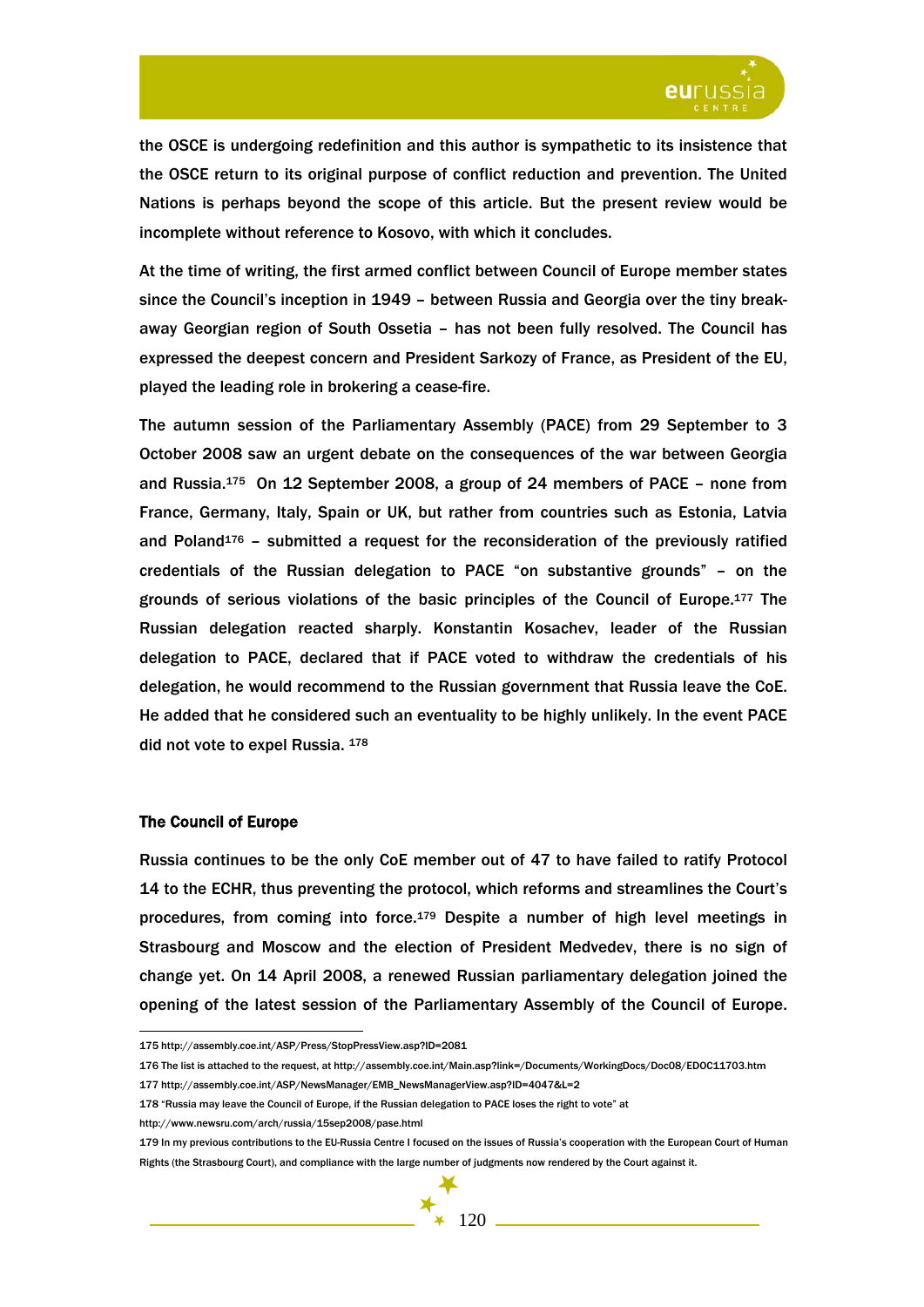

But according to the daily Kommersant, there was practically no hope that Protocol 14 would be ratified because "In Russia the European Court is often treated as an anti-Russian organisation, whose verdicts are directed against the state".180 Unlike Vladimir Putin, who decided to abstain from visiting Strasbourg in spring 2008, Germany's Chancellor Angela Merkel and Ukraine's Prime Minister Yuliya Timoshenko agreed to come to the April PACE session. The Ukrainian delegation intended to promote a special resolution characterising the Ukrainian famine (Holodomor) as an act of genocide against the Ukrainian people – by Russia. This was inevitably regarded as an unfriendly act by Moscow.

On 15 April 2008, PACE published an introductory memorandum by Dick Marty, its rapporteur on the situation in the North Caucasus. He highlighted ongoing human rights violations by security forces, including enforced disappearances, torture, and extrajudicial executions, and noted impunity for these violations of international law. The memorandum, entitled "Legal Remedies for Human Rights Violations in the North Caucasus", characterised the human rights situation in the region as "by far the most alarming" in all 47 Council of Europe member states.<sup>181</sup>

Furthermore, on 26 May 2008, PACE published the latest in a series of important reports by the Cypriot parliamentarian Christos Pourgourides, a member of the European Peoples' Party/Christian Democrat group. The report, "Implementation of Judgments of the European Court Of Human Rights"182, was prepared for the Committee on Legal Affairs and Human Rights. Pourgourides regretted that the non-execution of the Strasbourg Court's case law remains a (major) problem with respect to 11 States Parties<sup>183</sup> to the ECHR.

The following issues were highlighted with respect to Russia. First, he raised deficient judicial review over pre-trial detention, resulting in its excessive length and overcrowding of detention facilities. Here, Russia was seen to be taking determined steps following the *Kalashnikov* judgment (15 July 2002).184 Second, Pourgourides turned to the problem of chronic non-enforcement of domestic judicial decisions delivered against the

http://assembly.coe.int//Main.asp?link=http://assembly.coe.int/CommitteeDocs/2008/20080411\_ajdoc21\_2008.pdf 182 AS/Jur (2008) 24, declassified on 2 June 2008

<sup>183</sup> Bulgaria, Germany, Greece, Italy, Moldova, Poland, Romania, Russian Federation, Turkey, Ukraine, United Kingdom 184 The author can confirm this. He acted as lead expert for the CoE in a seminar in June 2008 in Pskov, with leaders of the Russian penitentiary service (FSIN).



 $\overline{a}$ 180 See Mikhail Zygar "In Parliamentary Tone: Russia's Renewed Delegation to the PACE will stick to the same policy", Kommersant 14 April 2008, in English at http://www.kommersant.com/p882037/r\_1/The\_current\_PACE\_session\_in\_the\_light\_of\_disputes\_with Russia/

<sup>181</sup> Human Rights Watch "Council of Europe Failing on Russia. Urgent Need for Vigorous Monitoring in the North Caucasus." At http://www.hrw.org/english/docs/2008/04/15/russia18548.htm and see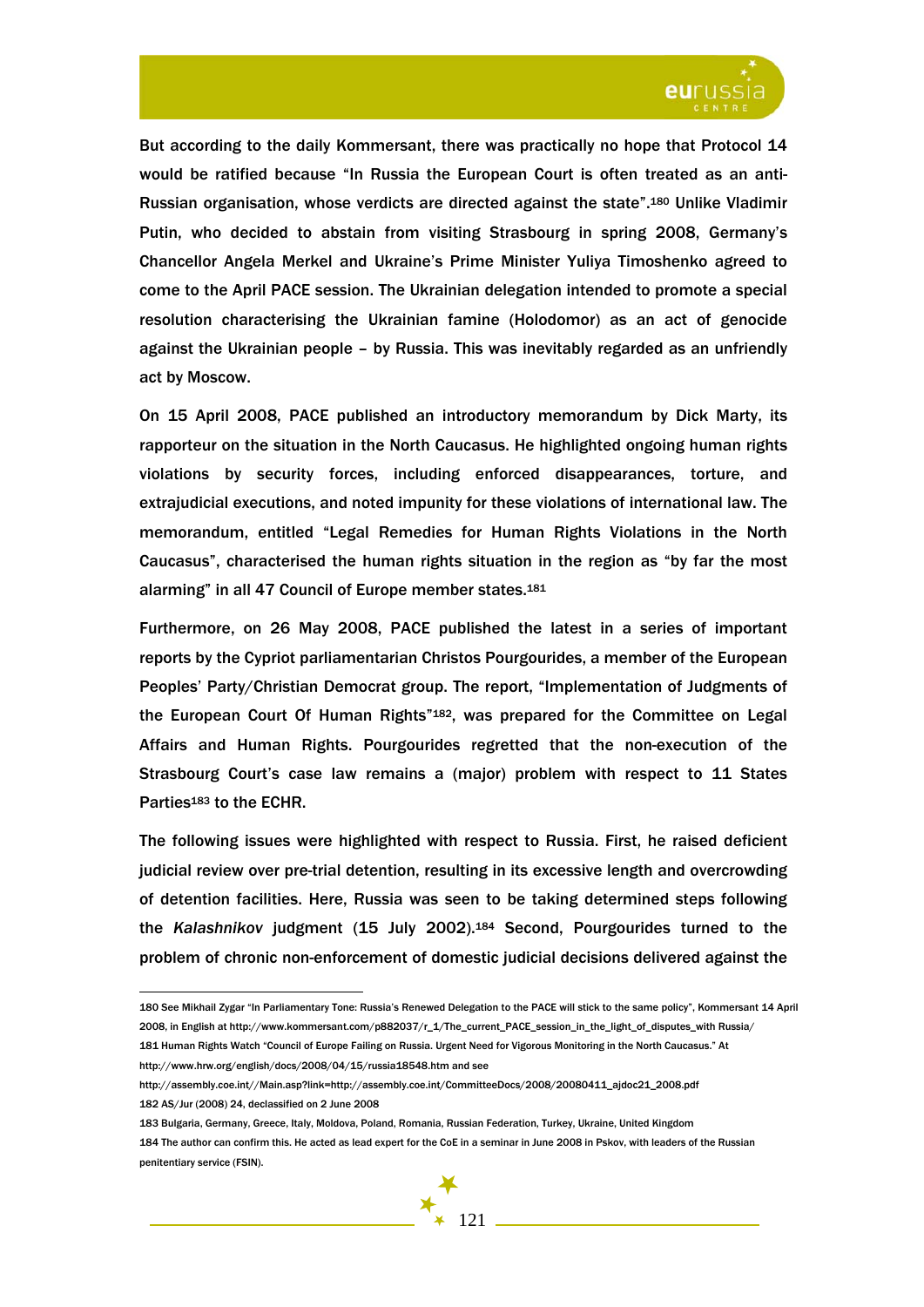

state. Again, he was able to report a series of relevant measures, taken in close cooperation with the CoE. Third, violations of the ECHR in the Chechen Republic continue to cause concern, with the Russian authorities maintaining their refusal to allow access to investigation files.185 As Pourgourides noted, questions on the functioning and interaction of compensation schemes remain open. New provisions appeared to totally exclude from compensation individuals taking part in a terrorist act, even where the harm or injury suffered had been unlawfully inflicted.

Finally, as to the Strasbourg Court's judgment in Ilascu and others v. Moldova and the Russian Federation (judgment of 8 July 2004) – cited by then President Putin as a reason for refusal to ratify Protocol 14 – the CoE's executive body, the Committee of Ministers, had adopted a fifth Interim Resolution on 12 July 2007, renewing its profound regret that despite the earlier interim resolutions and the support of the European Union and numerous states, the authorities of the Russian Federation had not actively pursued all effective avenues to comply with the Court's judgment.<sup>186</sup> A - highly unusual further application against Moldova and Russia by the two original applicants who continue to be detained despite the 2004 judgment, is pending before the Court.

A number of the continuing contacts between the CoE and Russia are worthy of note. In April 2008, two representatives of PACE, Luc Van den Brande and Teodoros Pangalos, carried out a two day fact-finding visit to Russia. This included discussions with law enforcement officials and human rights activists to gauge whether Russia is meeting its obligations as a member of the CoE.187 They met members of the Public Chamber, an official body created in 2005, whose core membership was hand-picked by then President Putin. They questioned the Chamber's independence and its ability to tackle issues on their own merit. Van den Brande said: "There is great concern in the NGO world about the credibility of the Public Chamber. We were very surprised to hear that the Chamber has not addressed the issue of abolishing the death penalty." In meetings with NGO representatives, they heard about the NGOs' struggle to re-register under legislative amendments from 2006, which required every NGO to provide detailed plans for its year

https://wcd.coe.int/ViewDoc.jsp?id=1164247&BackColorInternet=9999CC&BackColorIntranet=FFBB55&BackColorLogged=FFAC75 187 "Council of Europe delegation urges Russia to promote human rights" Associated Press April 23, 2008, at http://www.iht.com/articles/ap/2008/04/23/europe/EU-GEN-Russia-Council-of-Europe.php



 $\overline{a}$ 185 See the judgments of the Court in the cases of Bazorkina (No. 69481/01), 27.07.2006 and Imakayeva v. Russia (No.7615/02), 09.11.2006, and the Committee of Ministers' Memorandum CM/Inf/DH(2006)32 revised 2, § 15. See also PACE Resolution 1571 (2007) and Recommendation 1809 (2007) on member states' duty to cooperate with the European Court of Human Rights, Doc 11183 and Addendum, referred to in my EU-Russia article of 9 Feb 2007.

<sup>186</sup> Interim Resolution CM/ResDH(2007)106, at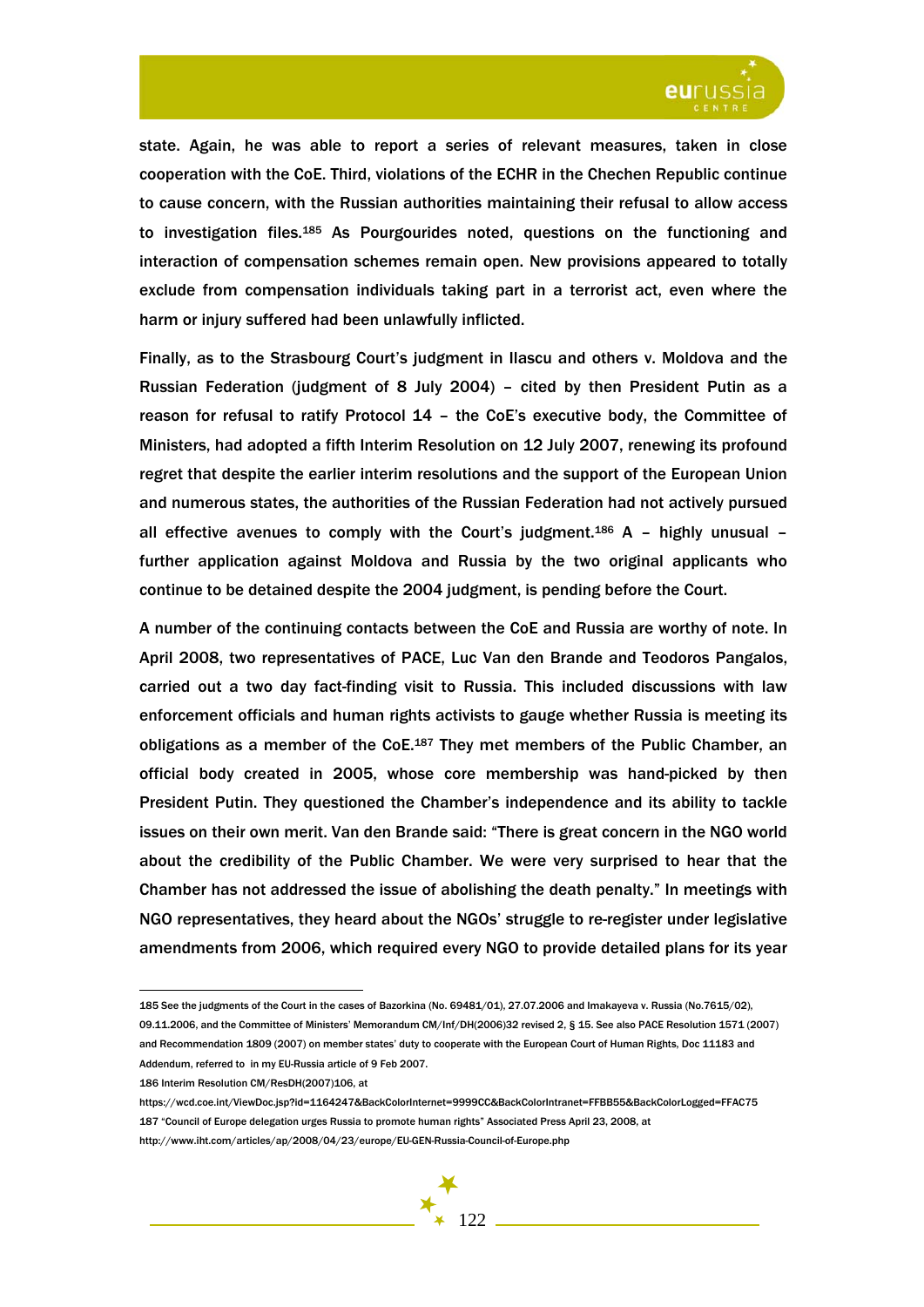

ahead, and forced thousands to close because they could not cope with the paperwork or meet other requirements. The delegation said that Russia needed to adopt legislation to allow independent rights groups to work effectively. A draft report will be published in October 2008.

This visit and the above-mentioned reports are evidence both of continuing vexatious problems with Russia, but at the same time of serious Russian engagement in the CoE's enforcement of the Court's judgments.

### The European Union

The Slovenian Presidency, on behalf of the EU, congratulated President Dmitry Medvedev on his election on 2 March 2008. It noted that the elections took place in a generally calm and peaceful manner, but regretted that the OSCE/ODIHR had to conclude that a meaningful election observation mission was not feasible – see below. In an unusually strong statement, it also regretted that the electoral process did not allow for truly competitive elections. The lack of equal media access for the opposition candidates was of particular concern.188

Nevertheless, at the June 2008 summit in Khantii-Mansiisk, the EU and Russia agreed to open negotiations for a new strategic agreement. In the run up to the summit some member states and human rights organisations, including Human Rights Watch (HRW), urged the EU to use the meeting to press Moscow to end impunity for abuses in Chechnya and cease harassment of civil society in Russia.189 According to HRW, Russian authorities issued warnings in the first four months of 2007 to 6,000 NGOs for various alleged violations of registration procedures, and more than 2,300 groups have been shut down by court orders since 2006.

The summit, the first attended by President Medvedev in his new function, was friendly although commentators noted that there was no change from Putin's policy approach.190 Progress had been made on a number of issues, including approximation of the legal framework governing trade (the EU is Russia's largest trading partner and investor), frontier controls, visas, illegal immigration, organised crime, prevention of terrorism, human rights (including the rights of Russian citizens in EU member countries,

http://english.pravda.ru/russia/politics/105621-russiaeusummit

<sup>188</sup> Declaration by the Presidency on behalf of the European Union on the Presidential Elections in Russian Federation on 2 March 2008; at http://www.eu2008.si/en/News\_and\_Documents/CFSP\_Statements/March/0304MZZ\_Ruska\_federacija\_volitve.html

<sup>189</sup> Human Rights Watch "Press for Rights Reform at Russia Summit. First Medvedev Meeting Key Opportunity for Relationship" at http://www.hrw.org/english/docs/2008/06/23/russia19182.htm

<sup>190</sup> See Timothy Bancroft-Hinchey "E.U. Summit – Agreement to negotiate" 28 June 2008 at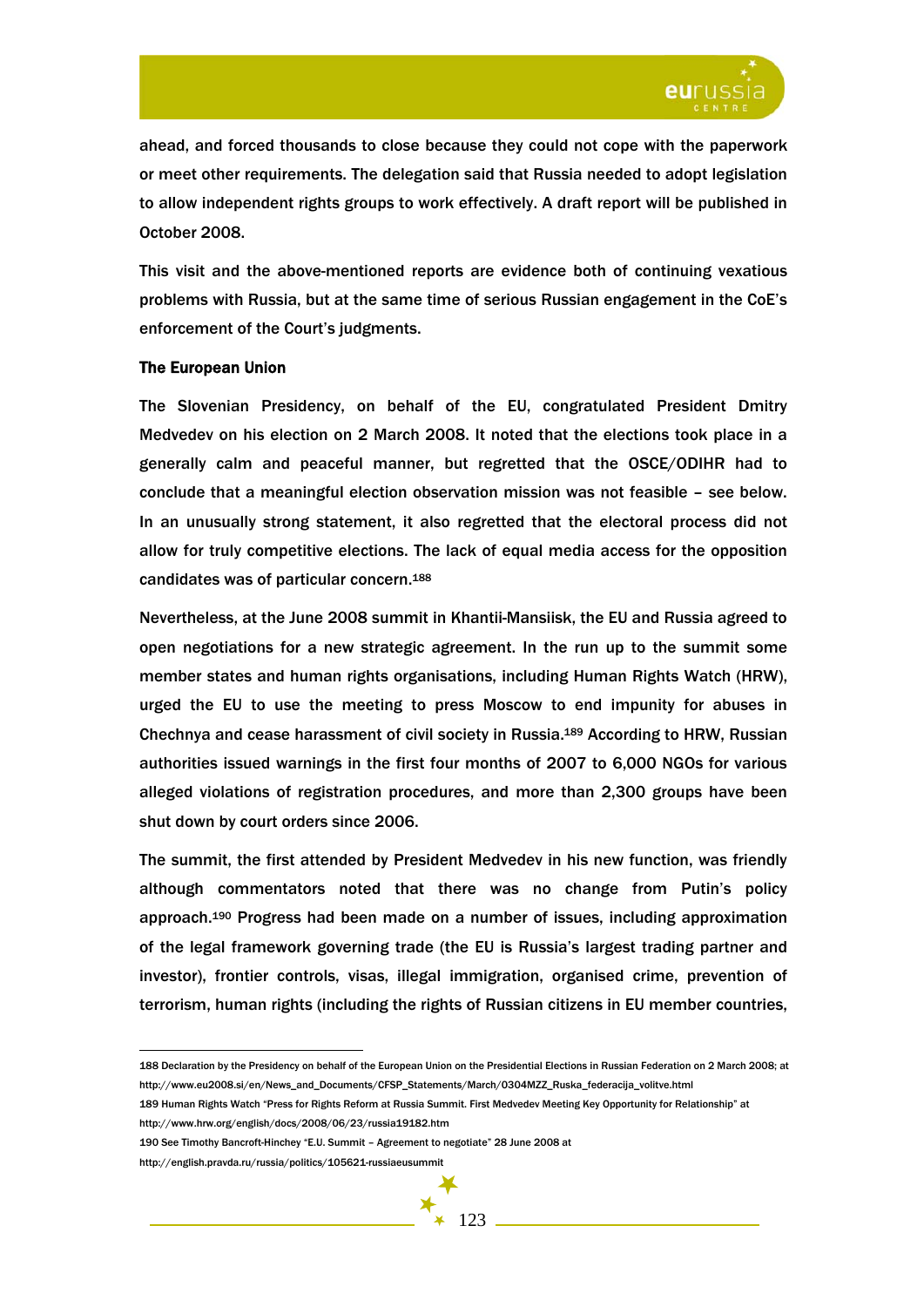

principally the Baltic States), international cooperation, non-proliferation, crisis management, civil protection, research and development, investigation, exchange of students, and equivalence of academic degrees. That is a lengthy list, again indicating serious engagement. It should be noted that for many items the Council of Europe provides the legal instruments and mechanisms.

However, on the issue of Abkhazia, where Georgia accuses Russia of covert annexation, Medvedev said: "Russia and the EU share a common approach in questions of security. We base our approach on respect for international law, the solution of conflicts by political means, without resorting to force." On the missile defence shield, Medvedev said "the doorway to negotiations remains open", while making it clear that Russia's position on this issue and NATO enlargement is unchanged. Medvedev also noted "an alarming trend for the use of European solidarity to promote the individual interests of some (member) states" – he meant Poland and Lithuania in particular.

Peter Schrank, writing in *The Economist* before the summit<sup>191</sup>, commented:

"In practice a new PCA is unlikely to make much difference. Despite the obsolescence of the old one, trade between Russia and the EU has more than tripled since 2000. In negotiating a new one, Russia would, on past form, use its bilateral ties with big countries to get its way in what ought to be multilateral negotiations. And it is not clear that any new agreement will stick. Russia has explicitly said that it will not ratify the energy charter it signed in 1994, which would have required it to give third parties access to its gas pipelines."

In the present author's view, this is an accurate analysis. It should be recalled that the PCA,192 which came into force in December 1997 for an initial period of ten years, "established the institutional framework for bilateral relations, set the principal common objectives, and called for activities and dialogue in a number of policy areas". It provided the framework for the EU's technical assistance programme, TACIS. Thus, by 2007 more than €2.6 billion had been allocated to Russia under TACIS since its start in 1991, to promote the transition to a market economy and to reinforce democracy and the rule of law.

However, the PCA contained no legally binding commitments on human rights and democracy. Its Title II simply expressed a wish for "political dialogue on international issues of mutual concern and on cooperation relating to observance of the principles of democracy and human rights". The cynical view is that TACIS has provided significantly



<sup>191</sup> Peter Schrank "Divide, rule or waffle. The European Union cannot agree over how to deal with Russia. That suits the Kremlin just fine." The Economist May 1st 2008, at http://www.economist.com/world/europe/displaystory.cfm?story\_id=11293629

<sup>192</sup> http://europa.eu.int/comm/external\_relations/ceeca/pca/pca\_russia.pdf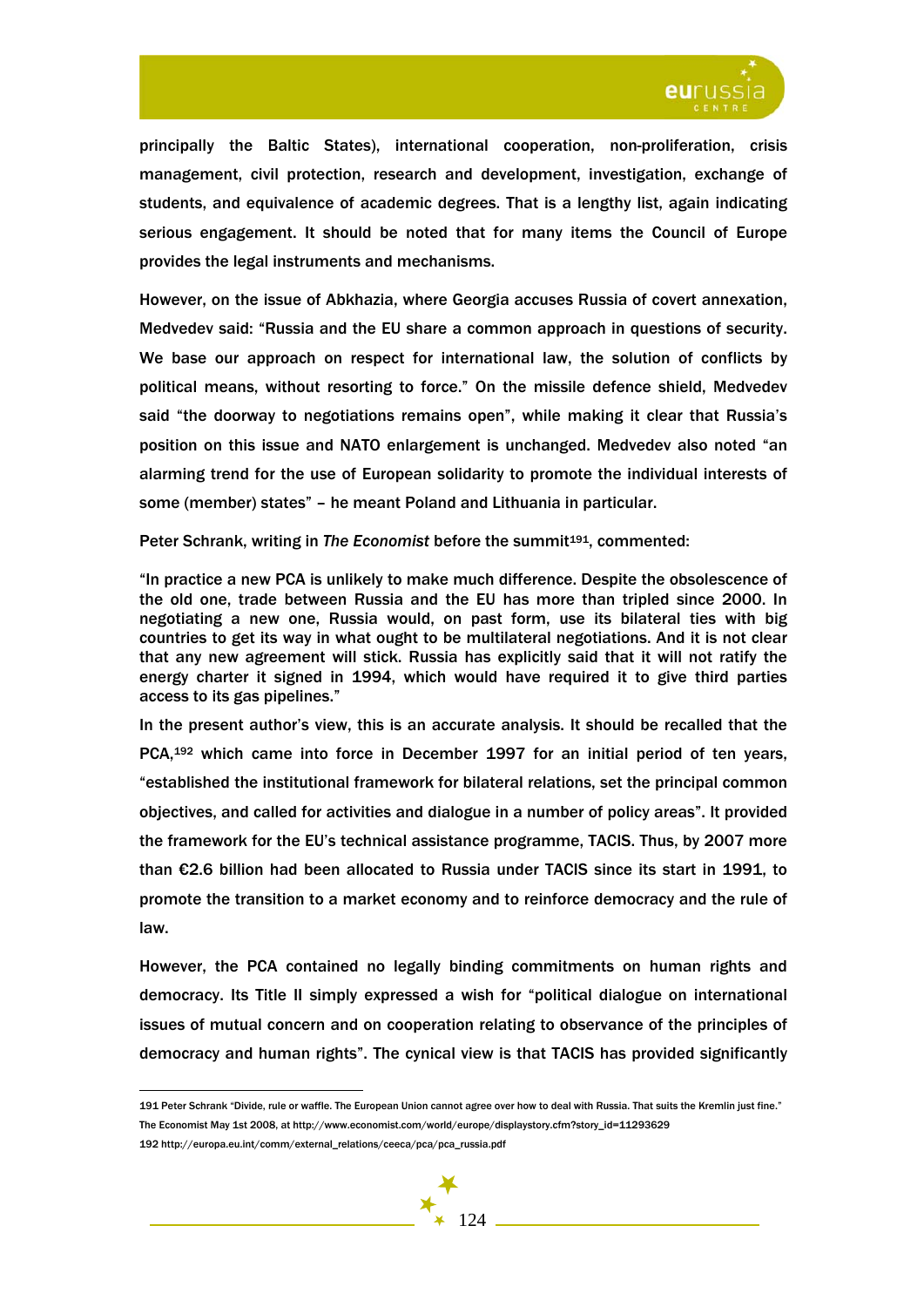

greater benefits for western European consultants than for Russian partners. It will shortly come to an end.

Russian foreign policy has proved to be highly successful in ignoring the EU while engaging directly with its important trading partners in bilateral relations. The PCA as a framework has proved largely irrelevant.

### **OSCE**

Since as early as 2004, Russian Foreign Ministry officials have criticised the OSCE for paying too little attention to political, military, and economic issues – the original focus of the Helsinki Final Act of 1975, and of the CSCE conferences – and instead highlighting the much more sensitive issues of human rights and democratic elections, focusing almost exclusively on former Soviet Union states. In late 2005, Russian Foreign Minister Sergei Lavrov complained that the OSCE's Office for Democratic Institutions and Human Rights (ODIHR) had become too independent. He argued that it required more specific directions to guide its work. It had failed to apply "equal treatment" to its election monitoring activities. Russia has urged the OSCE to apply its 'original comprehensive approach' to the 'new' transnational security challenges of international terrorism and the illicit manufacture and trafficking of weapons. It has also sought the allocation of a greater share of resources to economic development programmes in countries located "East of Vienna".193

On 26 December 2007, just days before the OSCE's annual change of chairmanship, now held by Finland, the Russian Deputy Foreign Minister, Aleksandr Grushko, announced Russia's intention to reduce payments – currently only 6% of the total.194 During 2007, Russia withdrew from the adapted Conventional Forces in Europe (CFE) Treaty, which limits the deployment of heavy weaponry between the Atlantic Ocean and the Ural Mountains. The OSCE's annual ministerial council in November, held in Madrid, also ended without a final declaration after Moscow blocked agreement on a number of issues. Russia was of course angry at the decision of ODIHR not to observe the parliamentary and presidential elections in Russia.

193 See Richard Weitz "Russia and the United States wrestle for control of the OSCE agenda", Eurasia Insight 1 August 2007, at http://www.eurasianet.org/departments/insight/articles/eav010807a.shtml

194 See Claire Bigg "Russia: Moscow Bares Its Teeth, Signaling Tough Time For OSCE" RFE/RL

January 4, 2008, republished at JRL 2008-4

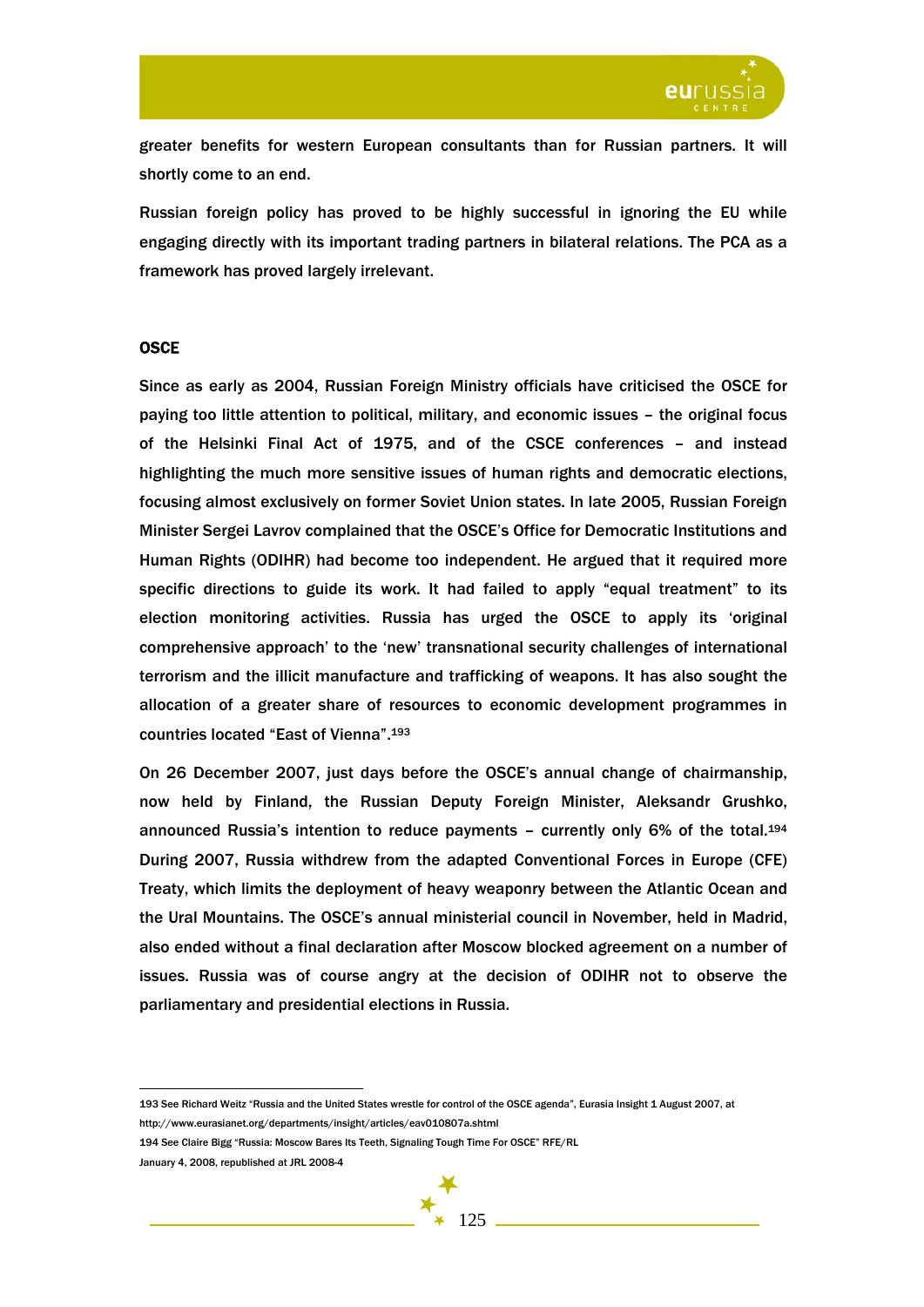

It is not, therefore, surprising that on 25 July 2008 the daily Kommersant published an article entitled "Russia to withdraw money from OSCE".195 The previous day Igor Borisov of the Central Electoral Commission of the Russian Federation announced at a press conference that "if the OSCE will not take further steps on the road to democracy, then Moscow may refuse to pay its annual subscription to ODIHR." The amount paid by Russia has fallen by half in the past five years, and is now \$6 million a year. At the same time, Borisov declared that the CEC had in its possession facts according to which the members of the OSCE's monitoring missions included officers of western intelligence services. "We had thought that the OSCE would be the central pillar of European security, but it has fallen into the hands of countries which use it in their own interests," a senior Russian diplomat told *Kommersant*.

At the time of writing, Russia has refused to allow OSCE monitors into South Ossetia – there are presently 28 observers in Georgia. On 18 September 2008, Antti Turunen of Finland, which holds the OSCE chairmanship said: "We don't see the point of continuing negotiations in Vienna at this stage. They have been put on hold. The area of responsibility for monitors is the main sticking point." Anvar Azimov, Russia's representative in the OSCE, said Moscow was "ready to continue the dialogue", but added that additional monitors should be deployed in territory "from which the aggression came", in a reference to Georgia.196

## Russia and Kosovo

The issue of Kosovan independence is perhaps the most visible source of conflict between Russia and the EU (and NATO) – at least up to the present armed conflict with Georgia over South Ossetia. On 17 February 2008, Kosovo's parliament declared Kosovo's independence from Serbia. Following that declaration, the US and several European states officially recognised Kosovan independence. An examination of Security Council Resolution 1244, which set forth the international oversight of Kosovo following the 1999 NATO intervention, and the international law of self-determination, secession, and recognition demonstrates that while Kosovo's declaration of independence and its recognition by various states can be justified under existing international law, it is not a

 $\overline{a}$ 195 Vladimir Solovyov and Irina Nagornikh "Rossiya otzyvaet sredstva iz OBSE" Kommersant No. 129(3946) of 25 July 2008, at http://www.kommersant.ru/doc.aspx?DocsID=915660

shortened English version at http://www.kommersant.com/p915660/OSCE\_ODIHR\_funding/

196 "Georgia OSCE monitor talks stall" 18 September 2008, at http://news.bbc.co.uk/2/hi/europe/7623421.stm

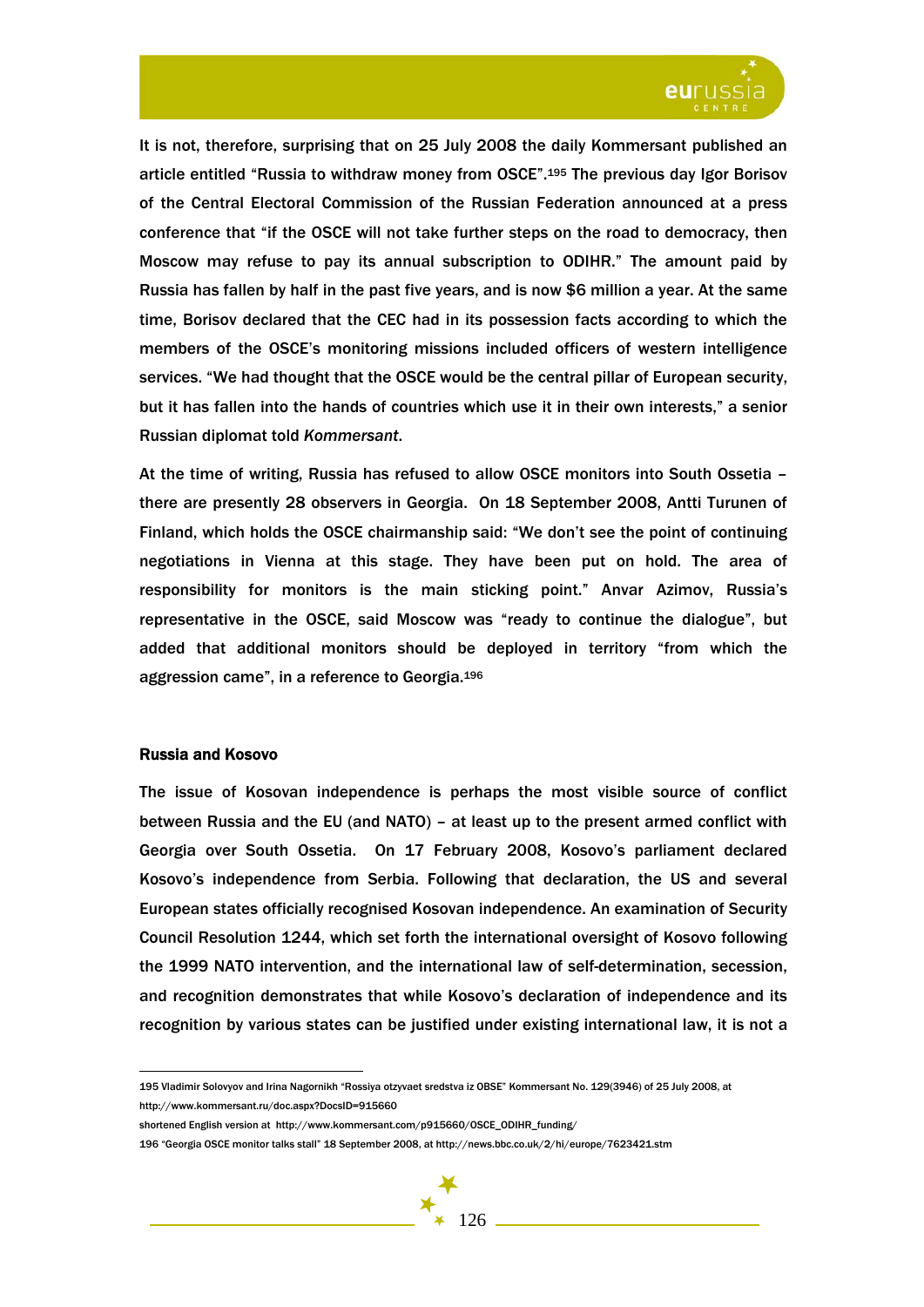

clear case.197 Russia has consistently insisted that it is the UN Security Council and the Security Council alone which should determine the future of Kosovo. Indeed, Russia stated on 20 February 2008, that sending an EU mission to Kosovo would be a breach of international law, and called the plan symbolic of the West's double standards in recognising Kosovo's independence from Serbia.198 On 16 April 2008, the Russian Ambassador to the EU, Vladimir Chizhov said that Russia sees as unacceptable any involvement in the EU's efforts in Kosovo, since the mission per se is illegitimate, while the objectives it pursues run counter to international legal standards.199

By 13 June 2008, 42 states had recognised independent Kosovo, among them eight members (out of 15) of the UN Security Council and 20 of the EU's 27 members. However, legal and technical issues had delayed the setting up of the EU's Rule of Law (EULEX) mission200. By that date, only 300 members of an anticipated 2,000 strong EU justice and police mission were in place. The US announced that it plans to be a part of EULEX. 201

On 17 June 2008, Lavrov announced that Russia would support Serbia's application to the International Court of Justice, complaining of the illegality of recognition of independent Kosovo.202 He reiterated the Russian position that a future compromise for Kosovo could only be reached following an agreement acceptable to both sides, warning that unilateral moves could cause additional problems. Lavrov and his Serbian counterpart, Mr Jeremic, backed the idea that the solution for the status of Kosovo should be reached within the framework of the UN Security Council and in accordance with international law, especially UNSC Resolution 1244 of June 1999, as the only legally valid document which determines the status of Kosovo. Jeremic declared that "Serbia finds unacceptable any solution which is not in accordance with Resolution 1244", and added that Moscow and Belgrade stand united behind the stance that the international presence in Kosovo could not be changed without the consent of the Security Council.

200 The EU established the EULEX mission on 4 February 2008

202 See "Russia backs Serbia's Case at World Court", at http://www.balkaninsight.com/en/main/news/11879/

 $\overline{a}$ 197 Christopher J. Borgen "Kosovo's Declaration of Independence: Self-Determination, Secession and Recognition" 29 February 2008 at http://www.asil.org/insights/2008/02/insights080229.html

<sup>198</sup> Deutsche Welle "Russia Calls the EU's Planned Mission to Kosovo Illegal" at

http://www.dw-world.de/dw/article/0,2144,3138922,00.html

<sup>199</sup> http://www.ruvr.ru/main.php?lng=eng&q=25752&cid=67&p=16.04.2008

<sup>201</sup> http://www.securitycouncilreport.org/site/c.glKWLeMTIsG/b.4201481/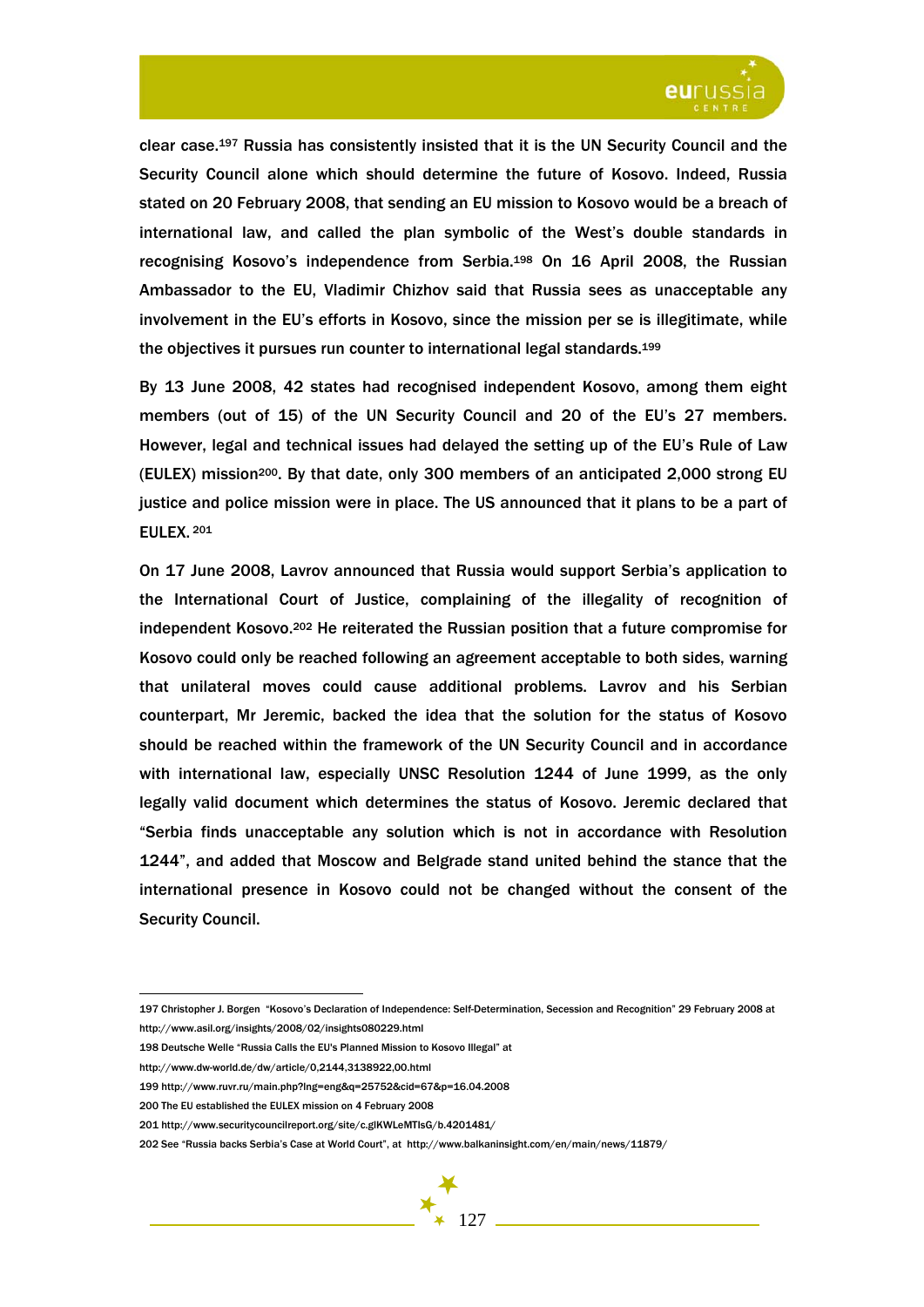

## **Conclusion**

 $\overline{a}$ 

The events of the first half of 2008 indicate continuing tension and, on occasion, conflict between Russia and its European neighbours. And of course, there was the August war between Russia and Georgia. It is the preliminary view of this author that both sides have behaved illegally and stupidly, and that both committed war crimes during the conflict. Russia's precipitate recognition of Abkhazia and South Ossetia may have unpredictable consequences within the Russian Federation itself and has already given ammunition to Tatar and Bashkir separatists.203

The election of President Medvedev does not so far presage any significant change in the policy carved out by Putin. It is of course encouraging that disagreements are openly debated within the two European organisations, the CoE and OSCE, in which Russia is engaged as a fully participating member. Furthermore, Russia is bound to continue close dialogue with the EU simply by virtue of trade ties, which grow stronger each day. Nonetheless, the issues identified here arouse strong emotions in Russia and are not easily resolved.

Russia, like its legal predecessor the USSR, takes international law very seriously indeed. Its commitment in terms of diplomatic and financial resources to the United Nations and European regional organisations is substantial. Russia always wishes to demonstrate that it complies meticulously with its obligations. Indeed, in 2007 the European Court of Human Rights heard 192 complaints against Russia. Russia won just 6, and in 11 there was a friendly settlement. Russia paid in full the orders for compensation in every case it lost millions of Euros.204 It should be recalled that the EU, despite considerable pressure from Strasbourg, and despite its prominent commitment to human rights, has not yet ratified the European Convention on Human Rights.

203 See Paul Goble "Invoking Both Kosovo and Abkhazia, Tatar Independence Movement Steps Up Its Campaign" 16 September 2008, at http://windowoneurasia.blogspot.com/2008/09/window-on-eurasia-invoking-both-kosovo.html

204 See Anastasiya Kornya "In the European Court they understand the words "SIZO" and "Kresty" without translation" Vedomosti 22 February 2008, at http://www.vedomosti.ru/newspaper/article.shtml?2008/02/22/142259

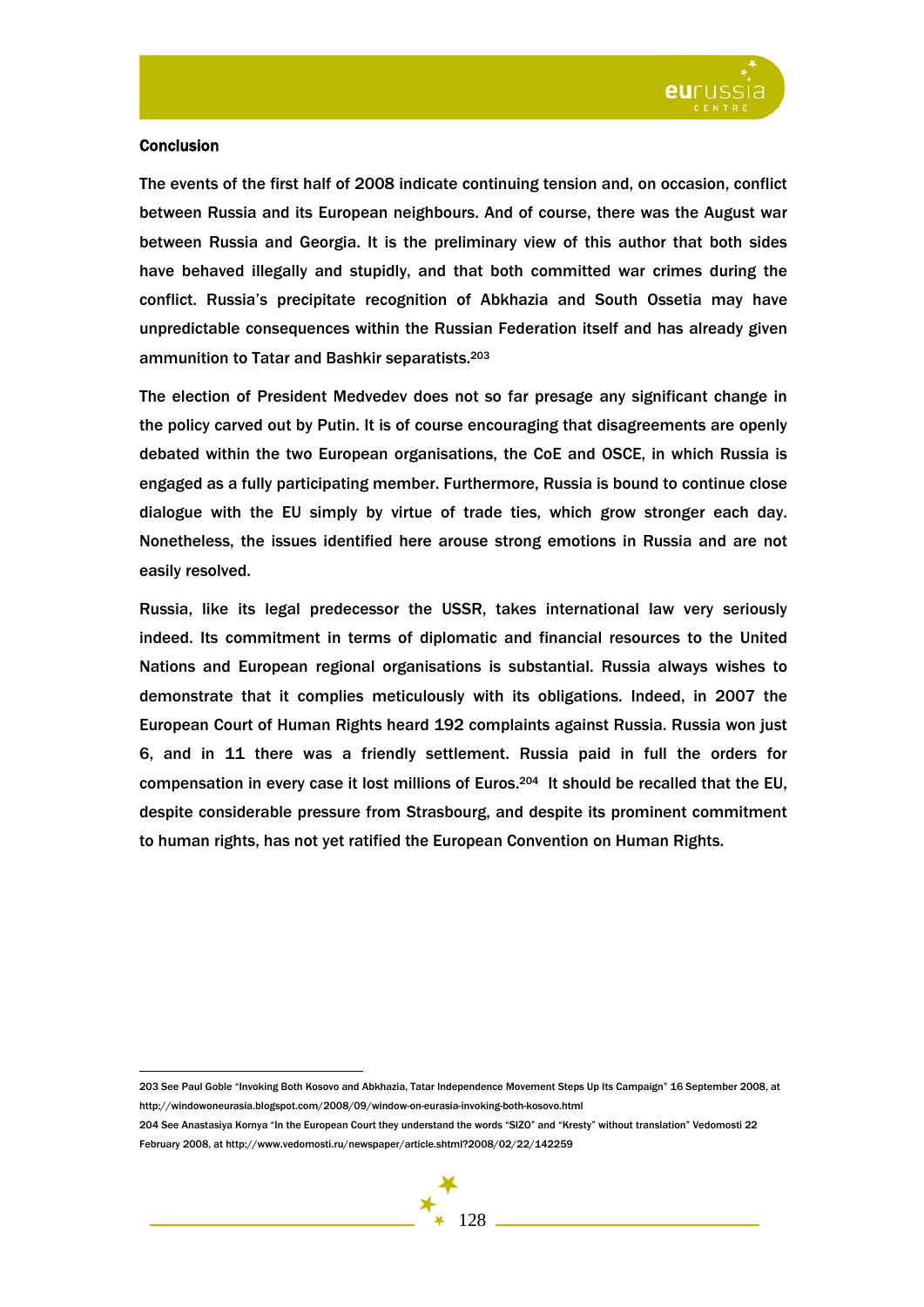

APPENDICES



129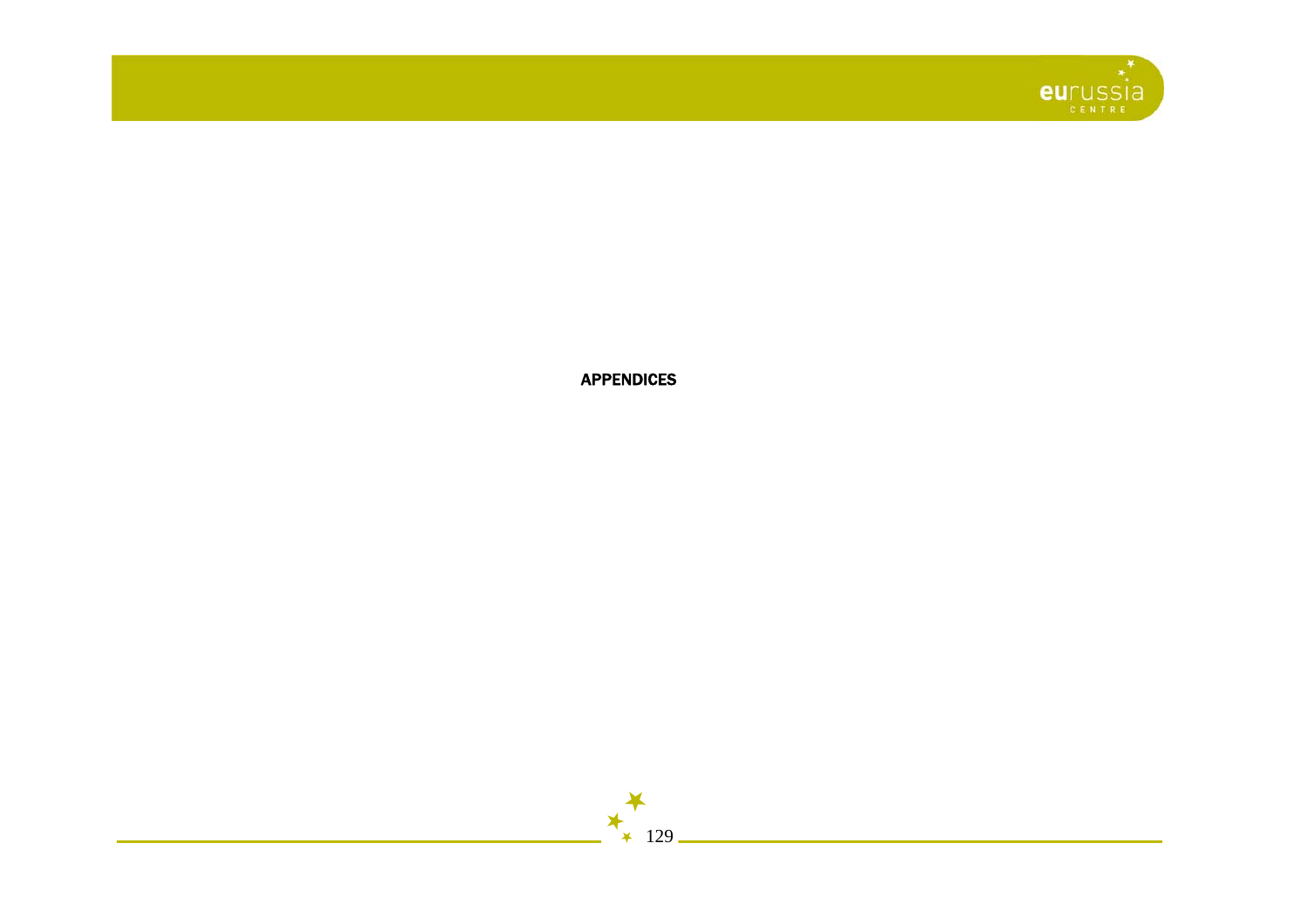

# Table 1. Positions in international ratings *(Index list)*

| <b>Indicator</b>                                                     | Armenia          | Azerbaijan             | <b>Belarus</b>      | Georgia      | Moldova      | <b>Ukraine</b>      | <b>Russia</b>       | <b>EU Members</b>        |
|----------------------------------------------------------------------|------------------|------------------------|---------------------|--------------|--------------|---------------------|---------------------|--------------------------|
| GDP growth (2006 annual $\%/1$                                       | 13.3             | 34.5                   | 9.9                 | 9.4          | 4.0          | 7.1                 | 6.7                 | 2.7                      |
| Inflation, GDP deflator (2006                                        | 4.6              | 5.3                    | 10.8                | 8.4          | 12.6         | 13.7                | 16.1                | 2.3                      |
| annual %) <sup>2</sup>                                               |                  |                        |                     |              |              |                     |                     |                          |
| GNI per capita, PPP (2006, current<br>international \$) <sup>3</sup> | 4.950            | 5.430                  | 9.700               | 3.880        | 2.660        | 6.110               | 12.740              | 31.181                   |
| World Development Indicators/The                                     | Lower            | Lower middle           | <b>Upper middle</b> | Lower middle | Lower middle | <b>Lower middle</b> | <b>Upper middle</b> | 23 - high income; 4      |
| World by Income <sup>4</sup>                                         | middle<br>income | income                 | income              | income       | income       | income              | income              | - upper middle<br>income |
| Index of Economic Freedom (O to                                      | 70.3             | 55.3                   | 44.7                | 69.2         | 58.4         | 51.1                | 49.9                | 66.8                     |
| 100 scale, 100 - max freedom) $5$                                    |                  |                        |                     |              |              |                     |                     |                          |
| Corruption Perception Index (10 to                                   | 3                | 2.1                    | 2.1                 | 3.4          | 2.8          | 2.7                 | 2.3                 | between 9.4 - 3.7        |
| 0 scale, 10 - very clean, 0 - highly                                 |                  |                        |                     |              |              |                     |                     |                          |
| corrupt) <sup>6</sup>                                                |                  |                        |                     |              |              |                     |                     |                          |
| Freedom in the world index (1 to 7                                   | 4.5              | (partly 5.5 (not free) | $6.5$ (not free)    | 4.0 (partly  | 3.5 (partly  | $2.5$ (free)        | 5.5 (not free       | $1.0 - 2.0$ (free)       |
| scale, 1 - highest freedom degree, 7                                 | free)            |                        |                     | free)        | free)        |                     |                     |                          |
| - lowest freedoms) <sup>7</sup>                                      |                  |                        |                     |              |              |                     |                     |                          |
| Worldwide Press Freedom Index                                        | 23.63            | 55.40                  | 63.63               | 20.83        | 24.75        | 26.75               | 56.90               | between                  |
| 2007 (0 - absence of violations) $8$                                 |                  |                        |                     |              |              |                     |                     | $1 - 18.58$              |

1 The World Bank – 2007 World Development Indicators database, April 2008:

http://web.worldbank.org/WBSITE/EXTERNAL/DATASTATISTICS/0,,contentMDK:20535285~menuPK:1192694~pagePK:64133150~piPK:64133175~theSitePK:239419,00.html

2 Ibid.

3 Ibid.

4 World Development Indicators database - World Bank list of economies, July 2008. The economies are classified at low income (\$935 or less GNI per capita), lower middle income (\$936-3,705), upper middle income (\$3,706-

130

 $\overline{\mathbf{X}}$ 

11,455), and high income (11,456 or more): http://siteresources.worldbank.org/DATASTATISTICS/Resources/CLASS.XLS

5 The Heritage Foundation – 2008 Index of Economic Freedom: http://www.heritage.org/research/features/index/downloads.cfm

6 Transparency International – 2007 Corruption Perceptions Index: http://www.transparency.org/policy\_research/surveys\_indices/cpi/2007

7 Freedom House – The Freedom in the World 2008 survey. According to the ratings of the survey the countries are classified as Free (1.0 - 2.5 points), Partly Free (3.0 - 5.0 points), or Not Free (5.5 - 7.0 points):

http://www.freedomhouse.org/template.cfm?page=363&year=2008

8 Reporters Without Borders – 2007 World press freedom ranking: http://www.rsf.org/IMG/pdf/index\_2007\_en.pdf